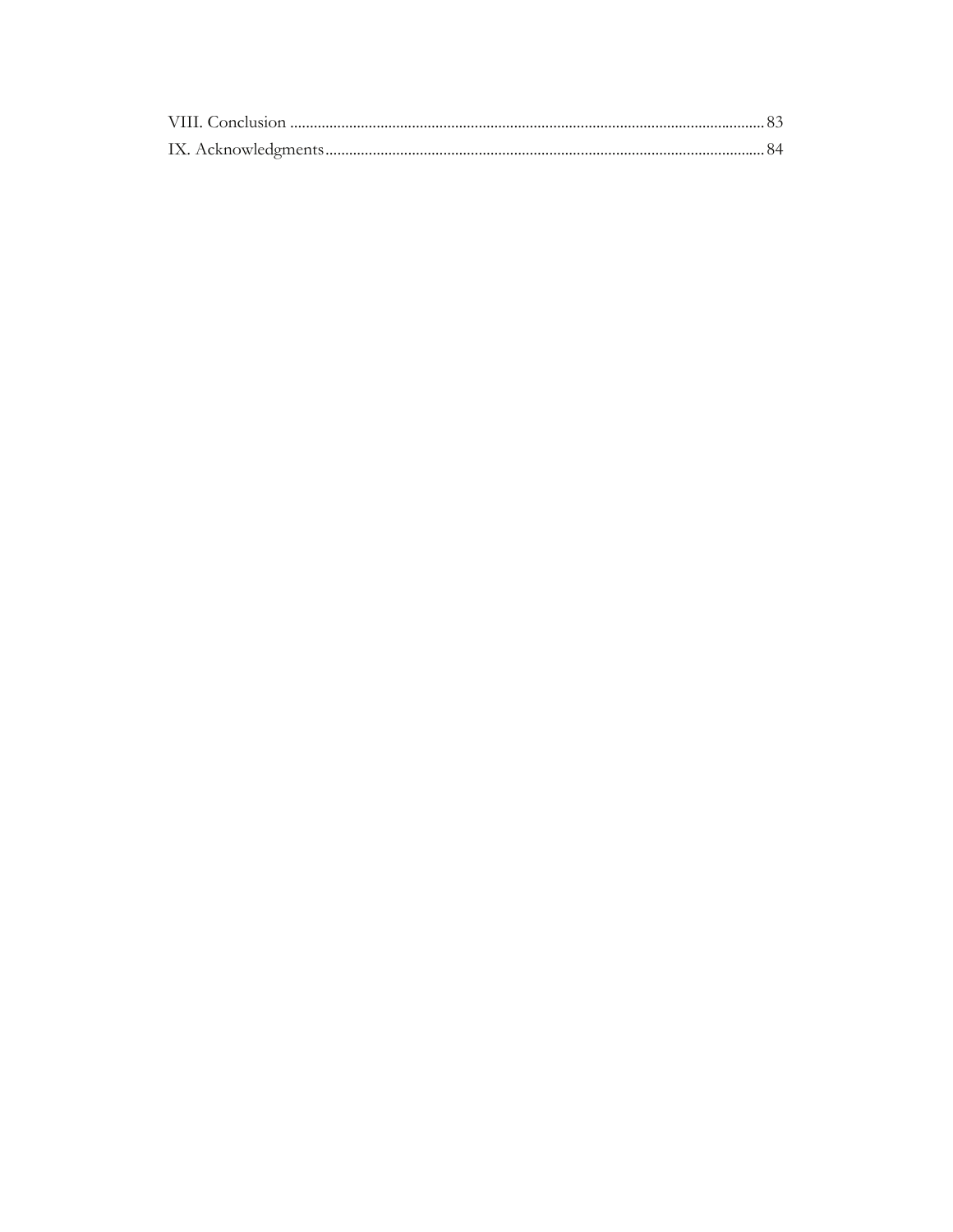#### **I. Summary**

Decisions about contraception and abortion are difficult, deeply personal, and sometimes wrenching. In Argentina, women are routinely prevented from making such decisions. Despite important advances in the area of women's political participation and economic independence, doctors and spouses continue to exercise control over women's reproductive health through laws and policies that subject female decision-making to arbitrary extraneous interference. Historically, successive governments have legislated on matters related to contraception and abortion as if women were instruments of reproduction and not equal human beings, contributing to an underlying sense among service providers and policy makers that birth control and reproductive health care are somehow illegitimate, immoral, or even illegal. The consequences for women's health and lives are serious, sometimes literally fatal.

While Argentina's current government is making important strides toward addressing a number of the abuses exposed in this report, its efforts to date continue at times to be undermined by public health officials who are opposed to reform, or who fear retribution if they implement the needed reforms.

As detailed in this report, women who want to use contraceptives face a series of imposing, sometimes insurmountable restrictions and obstacles. These barriers include domestic and sexual violence at the hands of intimate partners which authorities are not moving aggressively enough to prevent and remedy. Another obstacle is blatantly inaccurate or misleading information, too often propagated by health care workers themselves. A third is that many poor women simply cannot afford contraceptives and government promises of assistance are often not reaching those who need it most.

Some women told us that their abusive partners or husbands deliberately sabotaged their access to contraceptives. "He always told me: 'I am going to fill you up with children so that you can't leave my side,'" said Gladis Morello, a thirty-two-year-old mother-of-eight from Buenos Aires Province. Others said that public health officials themselves at times provided inaccurate information or did too little to combat misinformation spread by opponents of contraception and abortion. Paola Méndez, a thirty-five-year-old motherof-ten from Buenos Aires Province said: "I wanted to get an IUD, but … [t]he doctor himself explained to me that the majority [of newborns of women who have used IUDs]…are born with the IUD in their heads." This warning is not supported by medical evidence and experience.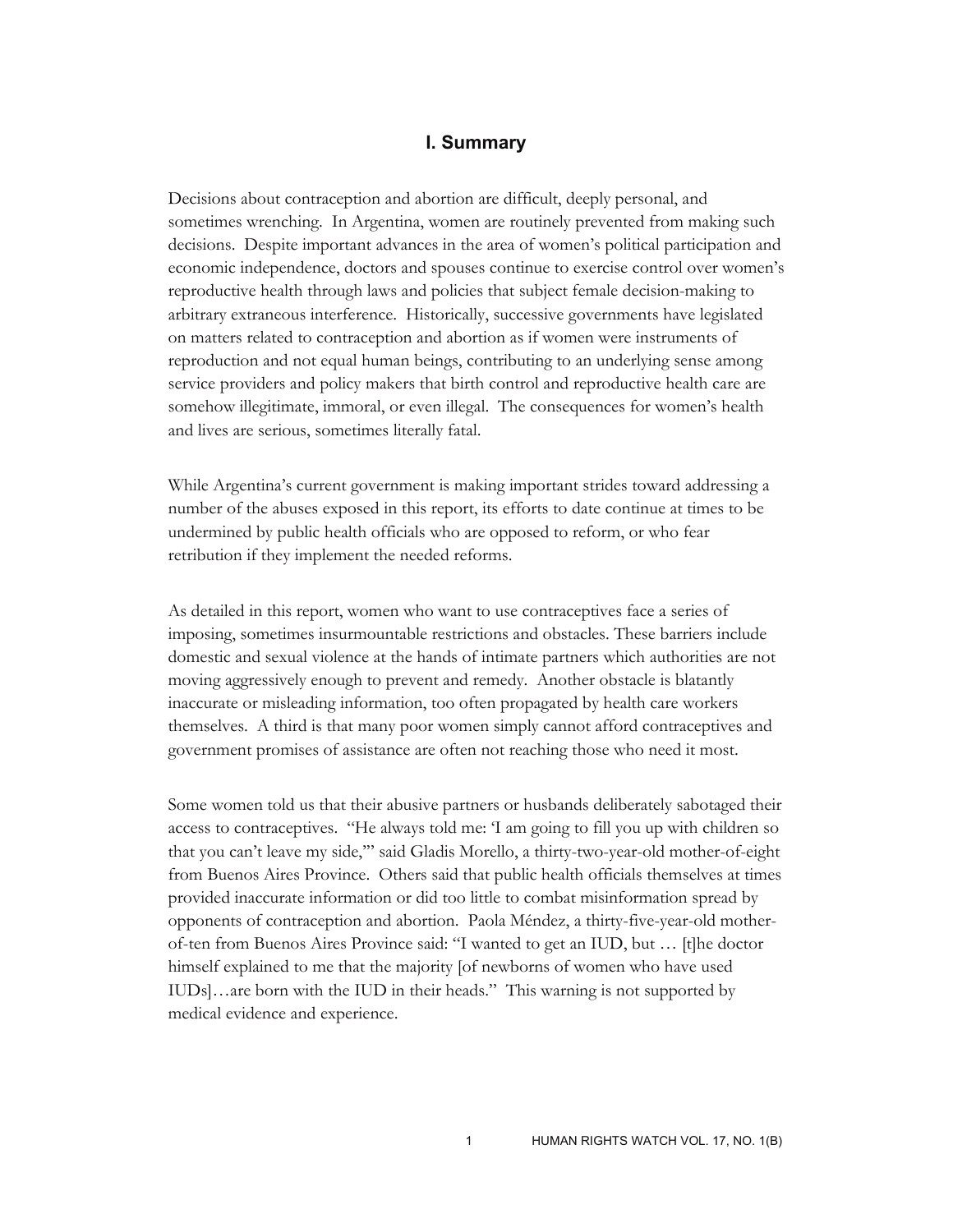Women's access to the contraceptive method of their choice is also subject to legal restrictions. Under Argentine law, voluntary access to one of the most effective forms of contraception—sterilization—is severely limited. Many public hospitals require that women obtain their husband's consent for the operation, have at least three children, and be older than thirty-five to be eligible for the surgery. These regulations are in violation of international human rights standards on privacy, nondiscrimination, and health. Some physicians and hospitals, moreover, require women to seek judicial authorization for sterilization even when they fulfill all of the requirements.

When women are unable or unwilling to carry an unwanted pregnancy to term, the only option for many is an illegal and therefore unsafe abortion. The toll on women's health and lives is immense: unsafe abortion is the leading cause of maternal mortality in Argentina today.

"You get overwhelmed by desperation," said Paola Méndez, "You seek all the ways out, pills, anything. But if there is no way out, then you take a knife or a knitting needle." In Argentina, more than 40 percent of all pregnancies end in illegal abortions, indicating women's lack of opportunity to control their fertility and health.

Human Rights Watch also found that women in Argentina received inhumane and sometimes grossly inadequate treatment when they sought medical assistance for incomplete abortions or infections due to unsafe abortions. A social worker from Santa Fe Province told us: "A woman [we work with] went to the [public] hospital in a very bad state with an abortion and she was infected and hemorrhaging. A doctor started to examine her, and when he started to see her and realized, he threw down his instruments on the floor. He said: 'This is an abortion, you go ahead and die!'"

In 2003, the government began implementing a much-needed national program on reproductive health. This program is intended in particular to address poor women's economic obstacles to accessing contraceptives by distributing certain contraceptive methods for free in the public health sector. It is also meant to address regional differences in access to contraceptives, in that the national government, through the program, commits to providing all needed and publicly approved contraceptive devices to those provinces who wish to take part in the program.

After continued pressure from civil society and previous promises from the government, in April 2005 the national health ministry launched an information campaign to inform the general public about the reproductive health services available through the national program, including characterizing access to contraceptives and counseling as a legal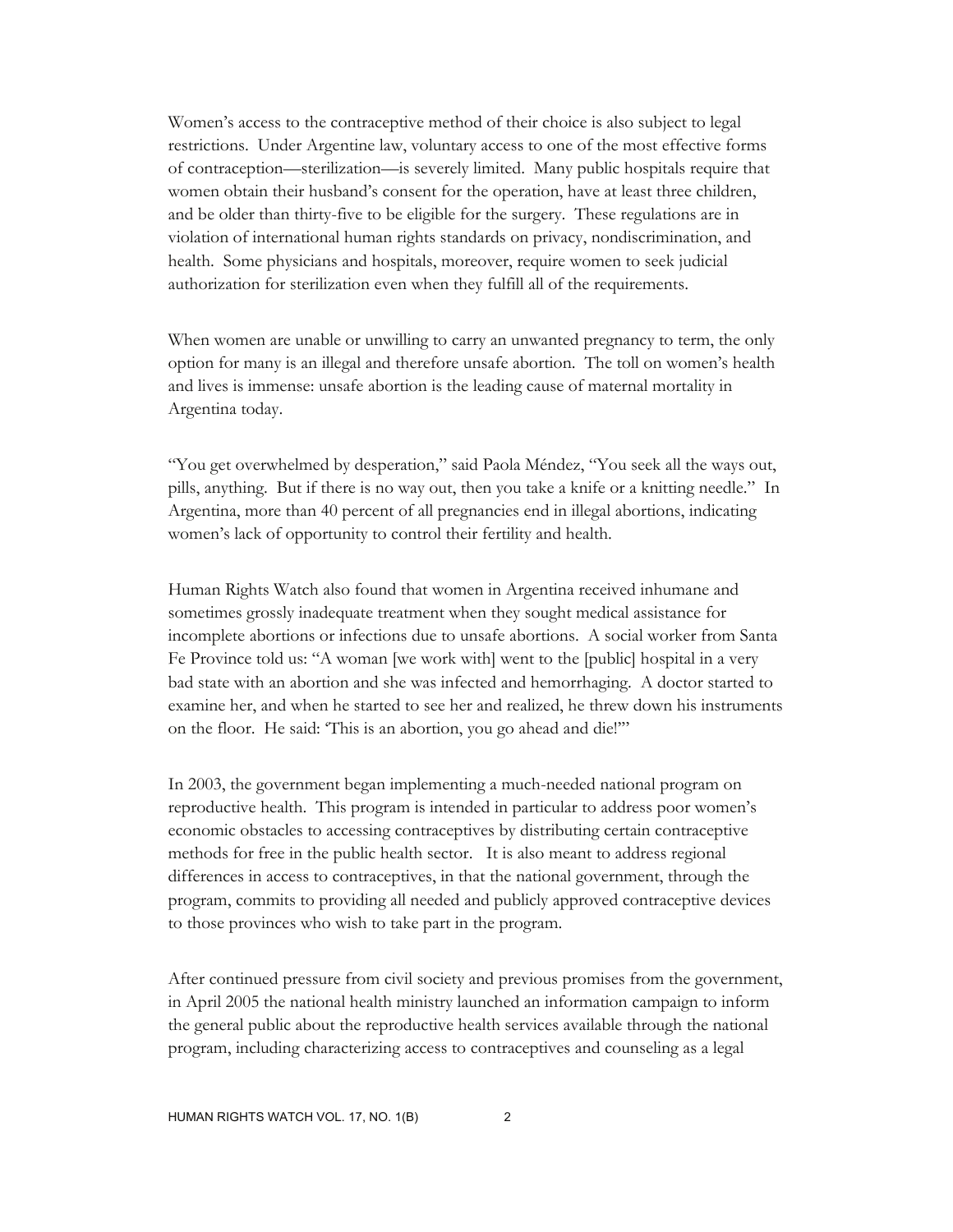right. Previously, in October 2004, the health ministries from all the Argentine provinces had committed to reduce maternal mortality in the country, inter alia through the provision of humane, fast, and effective post-abortion care, and through guaranteeing access to safe abortions where they are not penalized by law. As this report went to press, in late May 2005, the national government was planning to publish a guide on how to provide humane post-abortion care and distribute it to heads of maternity wards in public hospitals.

The government's demonstrated resolve to realize women's right to make independent decisions about their reproduction and health, however, has so far failed to reach the women who most need assistance. This has happened for a number of reasons. First, authorities have not devoted sufficient attention to the barriers to accessing contraceptives faced by women who want to use them, such as for example domestic violence. Second, critical laws and policies are not being implemented. Public health officials continue to charge for contraceptive methods that, according to the law, should be free, and women have severely limited access to those abortion procedures that are not subject to criminal penalties: where the life or health of the pregnant woman is in danger, and where the pregnancy is the result of the rape of a mentally disabled woman. Third, current laws continue to arbitrarily limit women's control of their fertility and discourage necessary health care, including by restricting access to voluntary tubal ligation and abortion, and by requiring medical doctors to report to national authorities when women seek life-saving post-abortion care. While effective implementation of existing laws, policies, and programs could go a long way toward addressing the concrete harms described in this report, legal reform is essential in the long run.

Opponents of contraceptives and abortion in Argentina sometimes argue that international human rights law as integrated into Argentina's constitution protects the "right to life" of the fetus and therefore requires the criminalization of abortion. The law does no such thing. International human rights legal instruments ratified by Argentina guarantee women's rights to life, physical integrity, health, nondiscrimination, privacy, information, freedom of religion and conscience, equal protection under the law, and the right to make independent decisions about the number and spacing of children. Taken together, this body of law, including directly relevant interpretations of this law by authoritative U.N. expert bodies, compels the conclusion that women have a right to decide in matters relating to abortion. The only regional human rights instrument that explicitly contemplates the application of the right to life from the moment of conception—the American Convention on Human Rights—contains qualifying language specifically intended by the founders of the convention, including Argentina, to allow for non-restrictive domestic abortion legislation.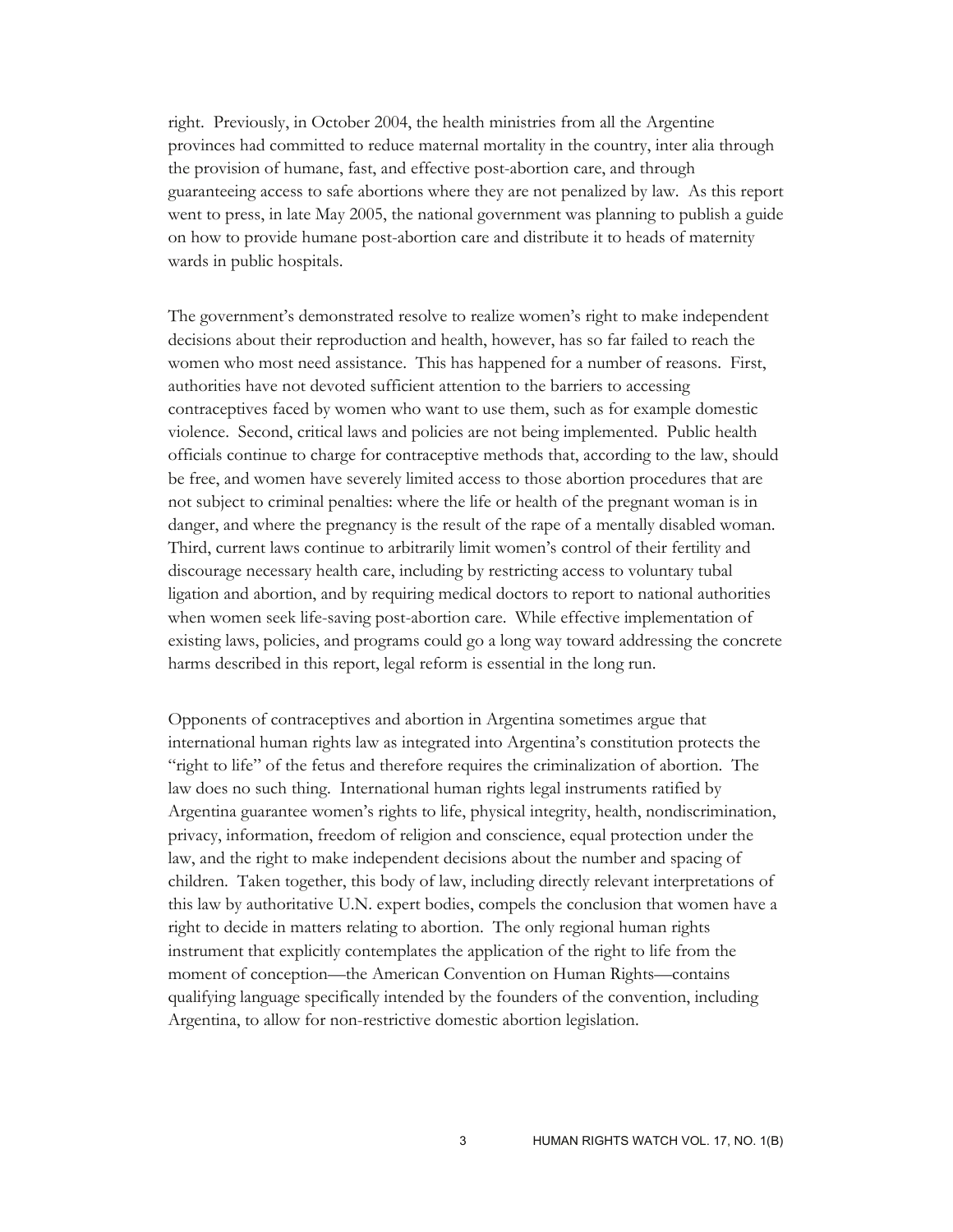Safe and legal abortion is essential to women's health and autonomy and would be the most direct way to stop the loss of life and other preventable health effects of illegal, unregulated abortion in Argentina today. Even those who favor Argentina's restrictive legal regime on abortion, however, should be given pause by the cases described in this report. Given the extent of the harm and the number of women whose health and lives are destroyed as a result of current laws and practices, Human Rights Watch believes it is incumbent on all parties concerned, whatever their position on abortion, to give priority to ensuring women's independent control of their own fertility through the provision of accurate contraceptive information and full range of contraceptive methods. Priority should also be given to make sure that all women, including those suffering health consequences after an illegal abortion, receive humane and adequate health care.

In Argentina as in many other countries, the public debate on abortion and even contraceptives and sex education has sometimes included arguments and accusations that are unworthy of a democratic society. Decisions related to contraceptives and abortion are complicated and socially contested. They are, however, also a question of human rights. It is almost twenty years since Argentina joined the international community of democratic states after a painful military dictatorship and on that occasion ratified some of the most important international human rights treaties. It is more than ten years since these treaties gained constitutional force in Argentina. It is time to have a debate about contraceptives and abortion, and to have it in a civilized manner. Human Rights Watch intends this report to further such debate.

As this report was being finalized, in late May 2005, important reforms—such as the distribution and implementation of new guidelines on humane post-abortion care—were about to commence. This report illustrates the urgent need for these reforms, and the essential nature of further government action in the area of reproductive rights.

This report is based on field research in Argentina in September and October 2004, as well as prior and subsequent research. A Human Rights Watch staff member conducted in-depth interviews with more than forty women and one girl who had experienced problems in accessing contraceptives or who had undergone illegal and unsafe abortions. These interviews took place in the provinces of Buenos Aires, Tucumán, and Santa Fe. All names and identifying information of the women interviewed have been changed to protect their privacy.

These persons were identified largely with the assistance of Argentine NGOs and grassroots organizations providing services and support to low income women, women affected by domestic or sexual violence, and women living with HIV/AIDS.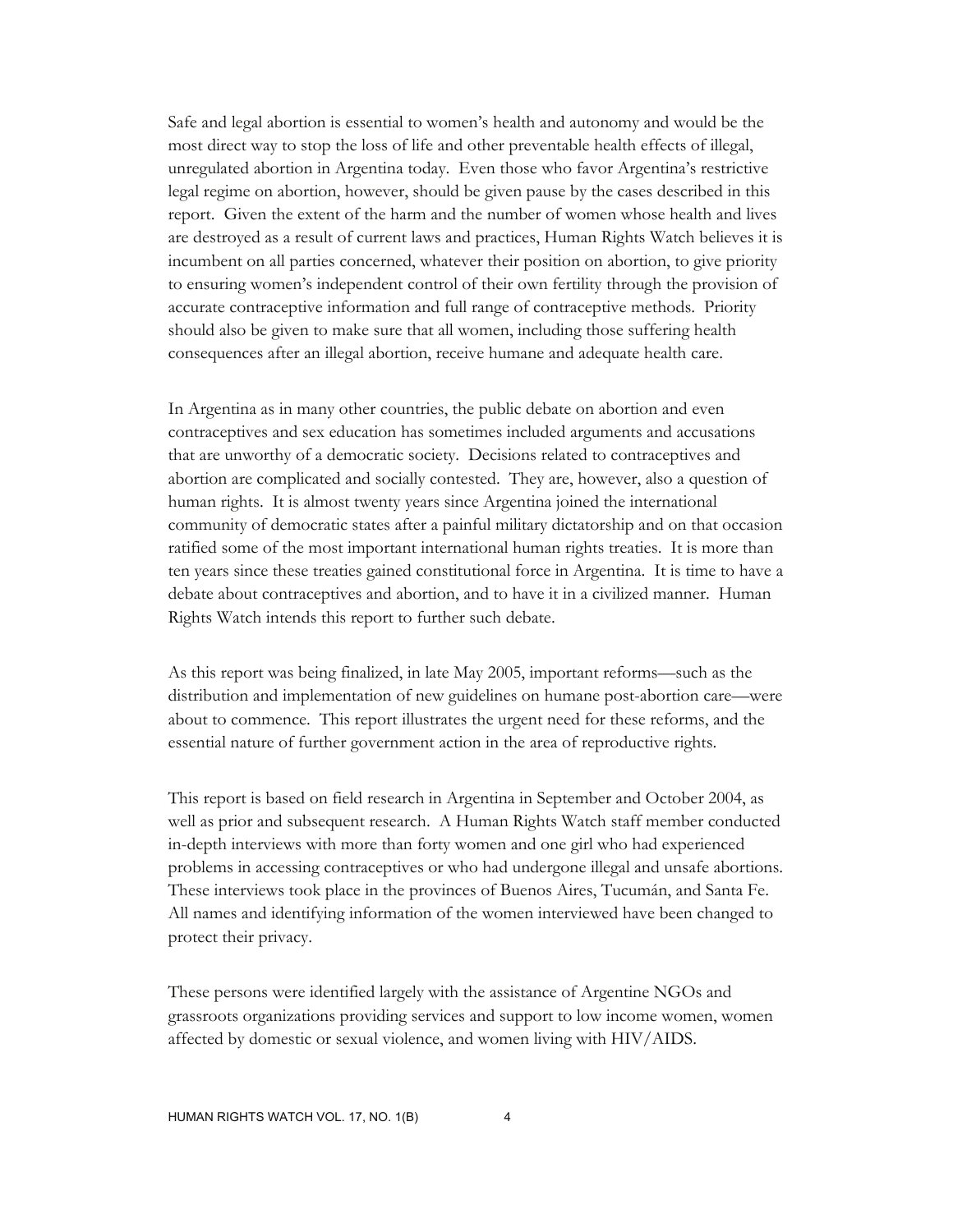Human Rights Watch also interviewed more than seventy representatives of government agencies, the United Nations, and NGOs specializing in women's rights or reproductive health; academics; religious officials; and public healthcare workers and hospital administrators. Certain identifying information has been withheld for some respondents for privacy reasons. All documents cited in this report are either publicly available or on file with Human Rights Watch, as noted.

#### **II. Recommendations**

#### *To the Government of Argentina*

Human Rights Watch calls on Argentina's government to protect women's human rights to life, physical integrity, health, nondiscrimination, privacy, liberty, information, freedom of religion and conscience, equal protection under the law, and the right to make decisions about the number and spacing of children. In the following, we identify some essential first steps.

#### *To the President of the Republic of Argentina*

- Continue to endorse publicly the National Program on Sexual Health and Responsible Procreation, and advocate for adequate financial support for this program within the government's budget.
- Publicly support women's rights to immediate unhindered access to safe abortion where the punishment is currently waived, and support legislative reform to facilitate women's access to voluntary and safe abortion services.

## *To the National Health and Environment Ministry (Ministerio de Salud y Ambiente de la Nación)*

• Until such time as the Argentine Congress decriminalizes access to abortion, the National Health and Environment Ministry should develop a regulatory framework to guarantee access to voluntary safe abortion where the pregnant women's life or health is in danger, and where the pregnancy is the result of the rape of a mentally disabled woman, as provided by law. This regulatory framework should make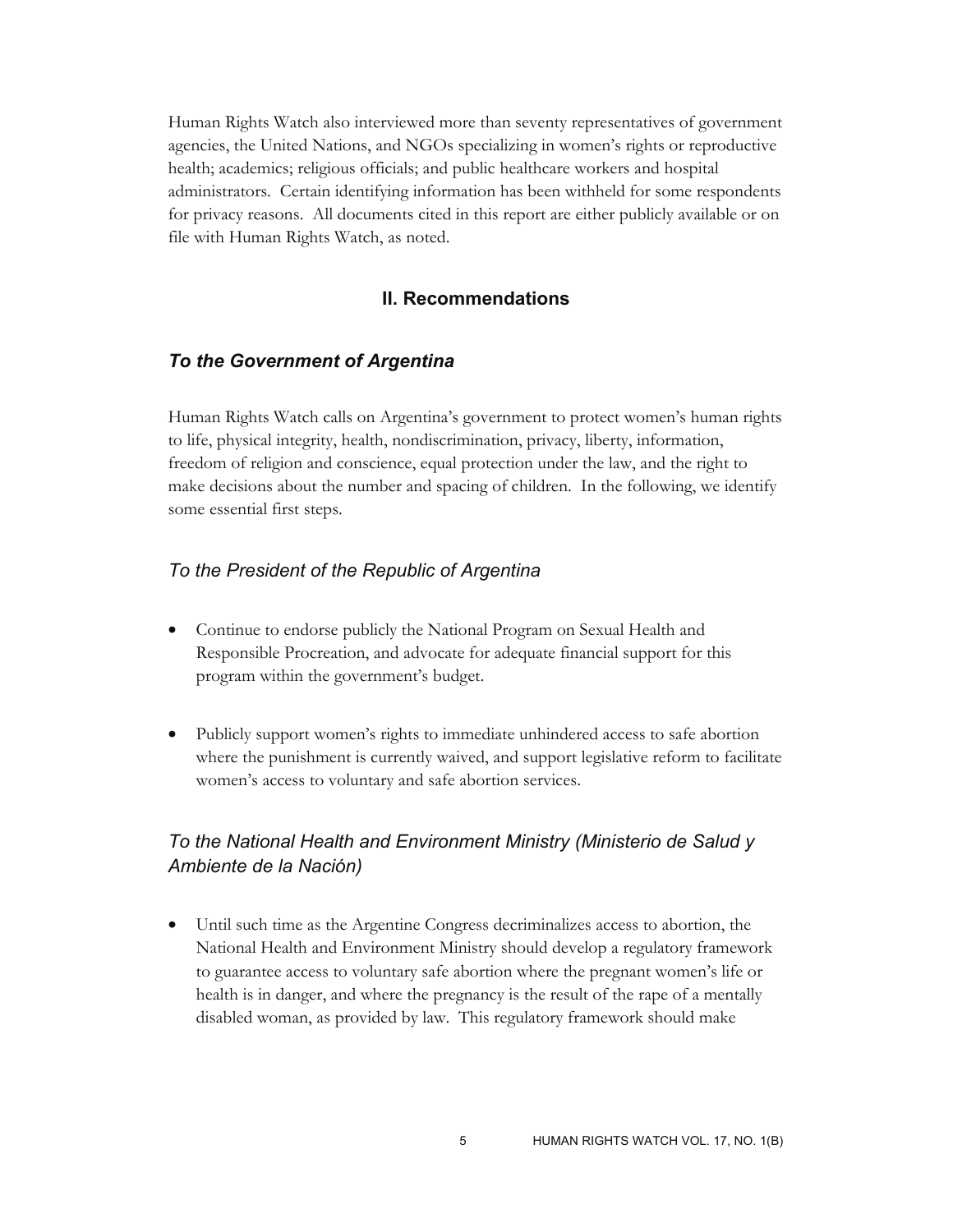explicit reference to the internationally accepted definition of "health" as put forward by the World Health Organization.

- Continue to distribute the Guide on Better Post Abortion Care, and develop a mandatory regulatory framework for the provision of humane post-abortion care, and require all health care providers, public as well as private, to provide such care. The ministry should ensure that all women know and understand that they will be provided with humane post-abortion care at public and private health centers and hospitals.
- Continue and expand efforts to promote and disseminate full and accurate information on all safe contraceptive methods as identified by the World Health Organization, including through public information campaigns targeting the general population.
- Provide the full range of contraceptives in public health care centers as well as hospitals. Decisions on which methods to use should rest with the individual woman herself, on the basis of scientifically informed medical counseling. A full range of safe contraception would include surgical contraception, such as tubal ligation, and emergency contraception (the "morning-after pill").
- Sustain and deepen the public information campaign on the contents of the National Law on Sexual Health and Responsible Procreation, and the services provided through the National Program on Sexual Health and Responsible Procreation.
- Proactively investigate and sanction all health personnel who willfully provide inaccurate or incomplete information on contraceptive methods, including those who withhold information on specific contraceptive methods, or who do not follow ministerial guidelines on the provision of care. Sanctions should include the suspension or revocation of medical licenses for repeat offenders.
- Eliminate all discriminatory preconditions for access to voluntary tubal ligation, including spousal consent. Develop a national regulatory framework for access to tubal ligations according to World Health Organization standards on this type of contraceptive method.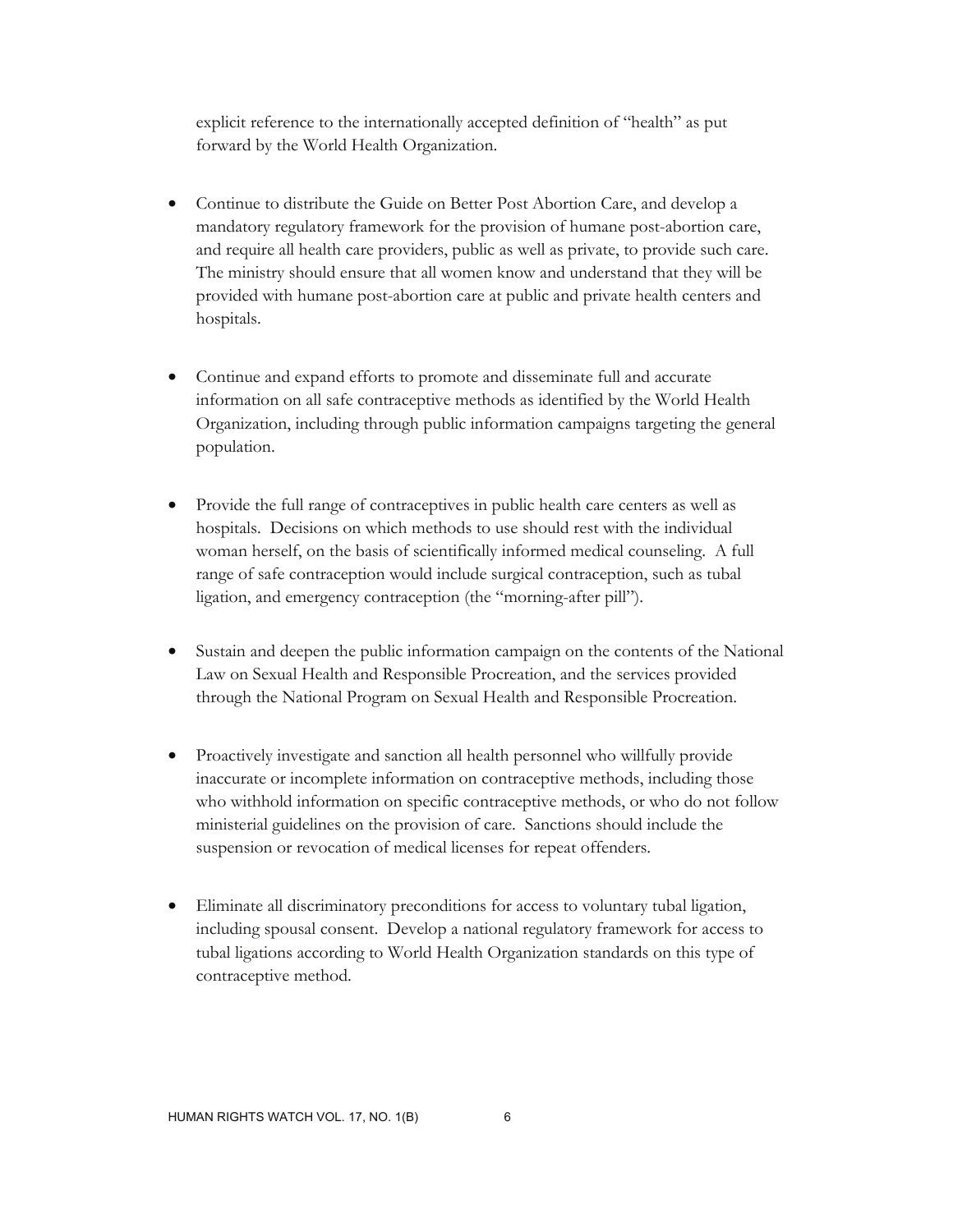## *To the Ministry of Education, Science and Technology (Ministerio de Educación, Ciencia y Tecnología)*

- Ensure access to accurate science-based sex education in primary and secondary schools, both private and public. Sex education—tailored appropriately to age level and capacity—should include information on the inequality between men and women that hampers women's rights to health and to independent decision-making on reproductive and sexual health matters. It should also include accurate, sciencebased information about HIV prevention, including the use of condoms for this purpose.
- Ensure the inclusion of comprehensive information on reproductive and sexual rights in university and higher education curricula for medical doctors, nurses, obstetricians, and other health personnel.

## *To Congress*

The Argentine congress should without delay:

- Legalize and ensure access to voluntary surgical contraception, including tubal ligation, including through the repeal of provisions in national law 17.132/67 (on the medical profession) and the penal code that limit such access. The law should clarify that women do not require spousal or judicial authorization to access any form of contraceptive method.
- Amend the penal code to explicitly criminalize marital rape.
- Require ministries and appropriate government agencies to train health personnel, judges, magistrates, lawyers, police, and relevant officials on the laws and regulations related to women's reproductive and sexual health, including guidance on women's access to "non-punishable" abortion and tubal ligation.
- Require all appropriate government agencies to provide training on preventing, investigating, and punishing violence against women, including domestic and sexual violence, especially for health personnel, judges, magistrates, police, and relevant public officials.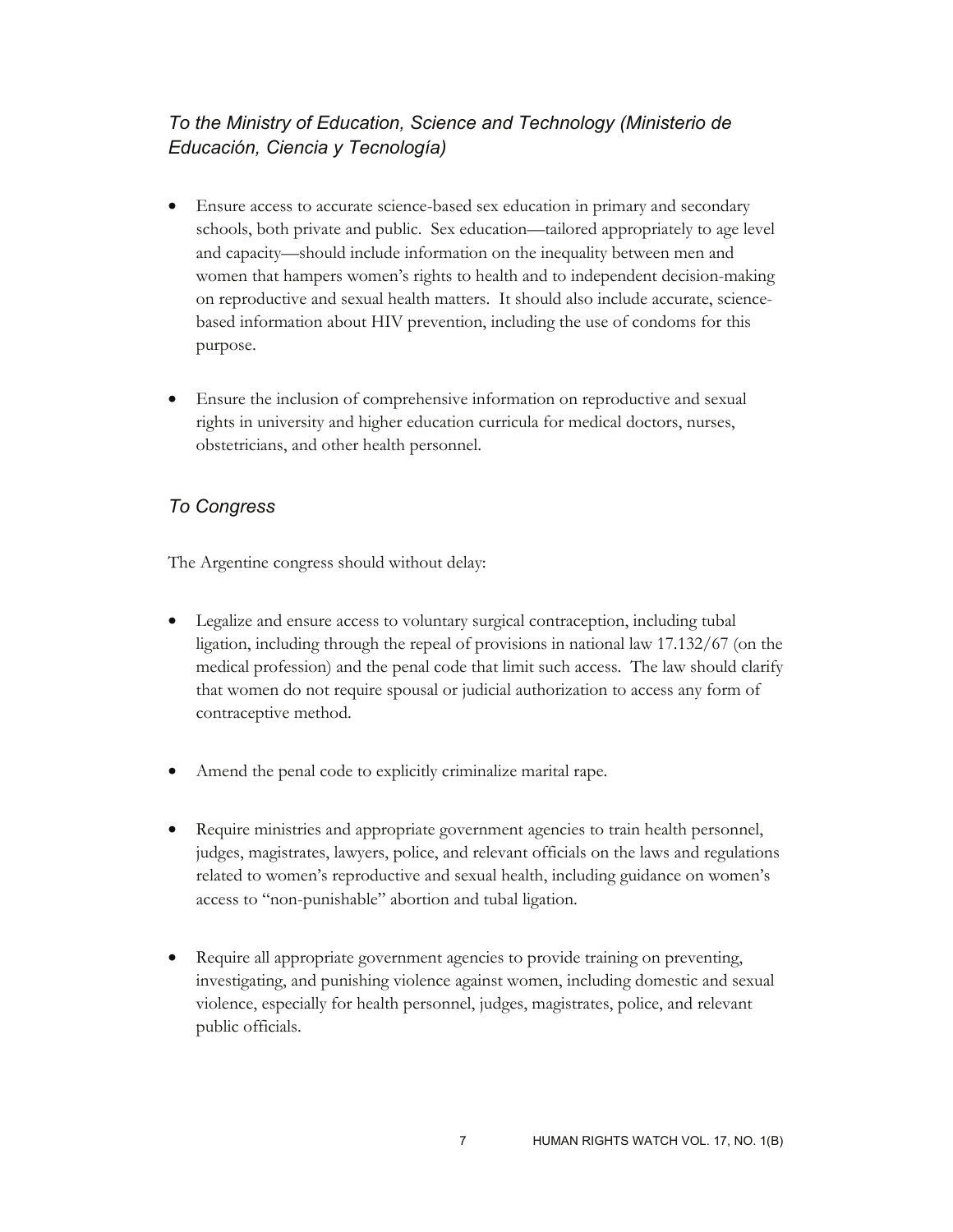- Call for oversight hearings to examine shortcomings in the implementations of the National Law on Sexual Health and Responsible Procreation, and take immediate and effective steps to overcome any shortcomings.
- Enact laws that allow women to have access to voluntary and safe abortions. These measures should include the repeal of penal code provisions that criminalize abortion, especially those that punish women who have had an induced abortion.
- Expedite ratification of the Optional Protocol to the Convention on the Elimination of All Forms of Discrimination against Women (CEDAW).

## *To Donors*

Donors and international organizations that fund reproductive health work in Argentina should:

- Engage with Argentina to ensure that all women have access to information, sex education programs, and a full range of safe and effective contraception for all women.
- Advocate for Argentina to remove legal restrictions on abortion and to ensure women access to safe and legal abortions.
- Expand funding for reproductive health related programs in Argentina. Support the information campaigns of government and nongovernmental organizations (NGOs) seeking to educate women about their reproductive and sexual rights and right to access contraception and abortion.

## *To the Federation of Argentine Societies of Gynecology and Obstetrics*

The Federation of Argentine Societies of Gynecology and Obstetrics (Federación Argentina de Sociedades de Ginecología y Obstetricia, FASGO) is a civil society organization of gynecologists and obstetricians that develops ethical standards and recommendations on good practices for its members. Since doctors and obstetricians are the main actors in the implementation of state policies and laws on reproductive and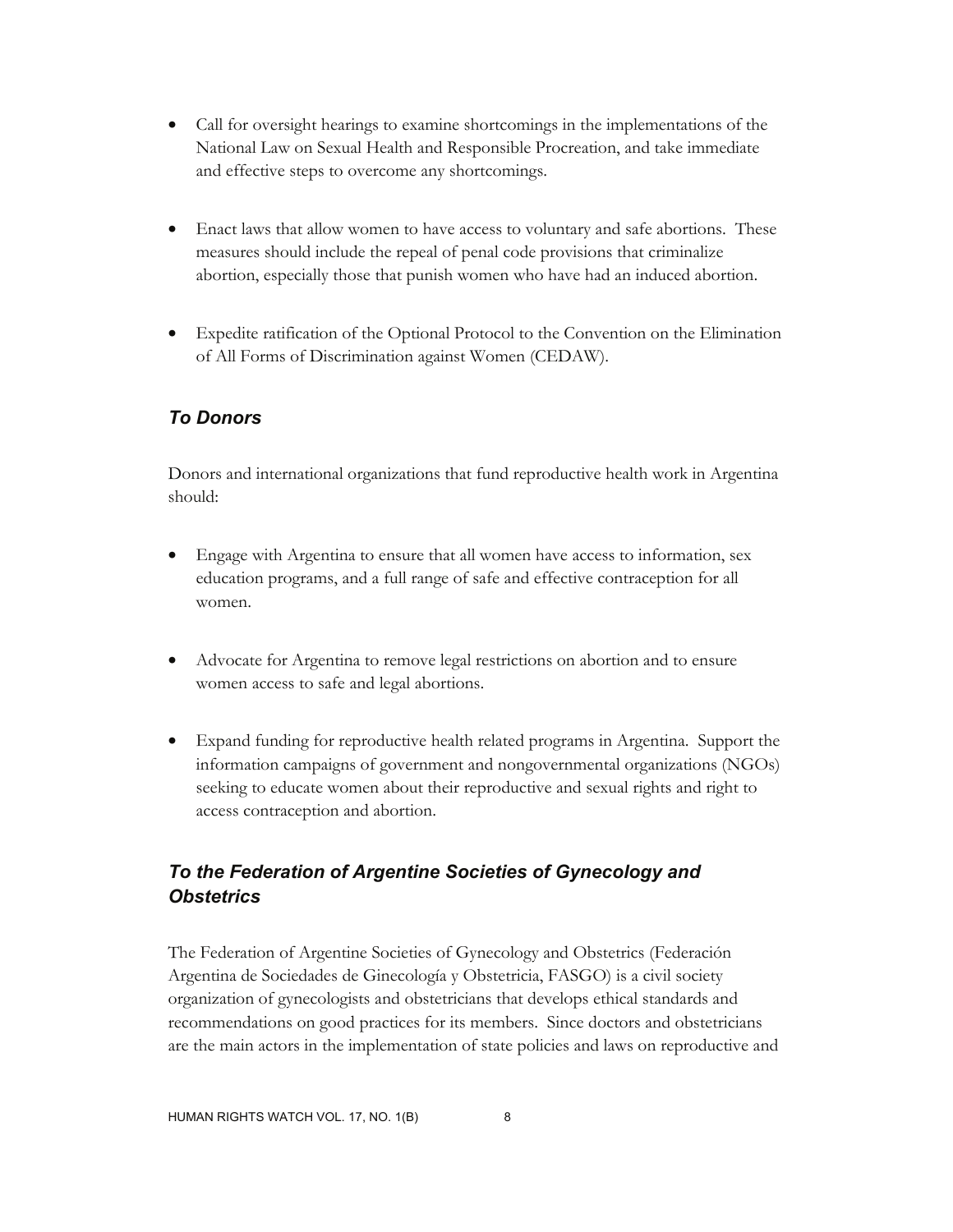sexual rights, their involvement and commitment to women's welfare in this area is paramount. FASGO should:

- Develop and promote ethical guidelines on the provision of humane post-abortion care, including explicit condemnation of doctors who report women who have had abortions to the authorities. FASGO should investigate and discipline any members who perform curettage without anesthesia.
- Encourage its members to engage women in informed decision-making about their fertility and reproductive health by facilitating full and accurate information on available contraceptive methods.

Offer regular courses on women's reproductive and sexual rights through the FASGO school of gynecology and obstetrics.

#### **III. Background**

#### *Women's Political, Economic, and Social Status*

During the 1980s and 1990s, the women's movement in Argentina fought for and won important advances in many areas linked to women's status and participation in society on equal footing with men. In 1991, the Argentine congress—under pressure from women's rights activists and strongly supported by women politicians—approved a "quota law" requiring political parties to present at least 30 percent women as candidates for seats they were likely to win.<sup>1</sup>

A 1994 constitutional reform reinforced these advances, establishing a constitutional right to equal opportunity in political participation for men and women, guaranteed by positive measures.<sup>2</sup> The constitutional reform also established a general duty of the national congress to "legislate and promote positive action measures that guarantee real equal opportunities and treatment and the full enjoyment and exercise of the [all] rights recognized in this Constitution and by the international human rights treaties in force, in

 $\overline{a}$ 

 $1$  Ley 24.012: Ley de Cupo [Law 24.012: Quota Law], approved November 6, 1991, article 1.

 $^2$  1994 Constitution of the Republic of Argentina, article 37. The original article reads: "37. ... La igualdad real de oportunidades entre varones y mujeres para el acceso a cargos electivos y partidarios se garantizará por acciones positivas en la regulacion de los partidos politicos y en el regimen electoral." [37. … Real equal opportunities between men and women with regard to access to elected and party office will be guaranteed through positive actions in the regulation of political parties and the electoral regime].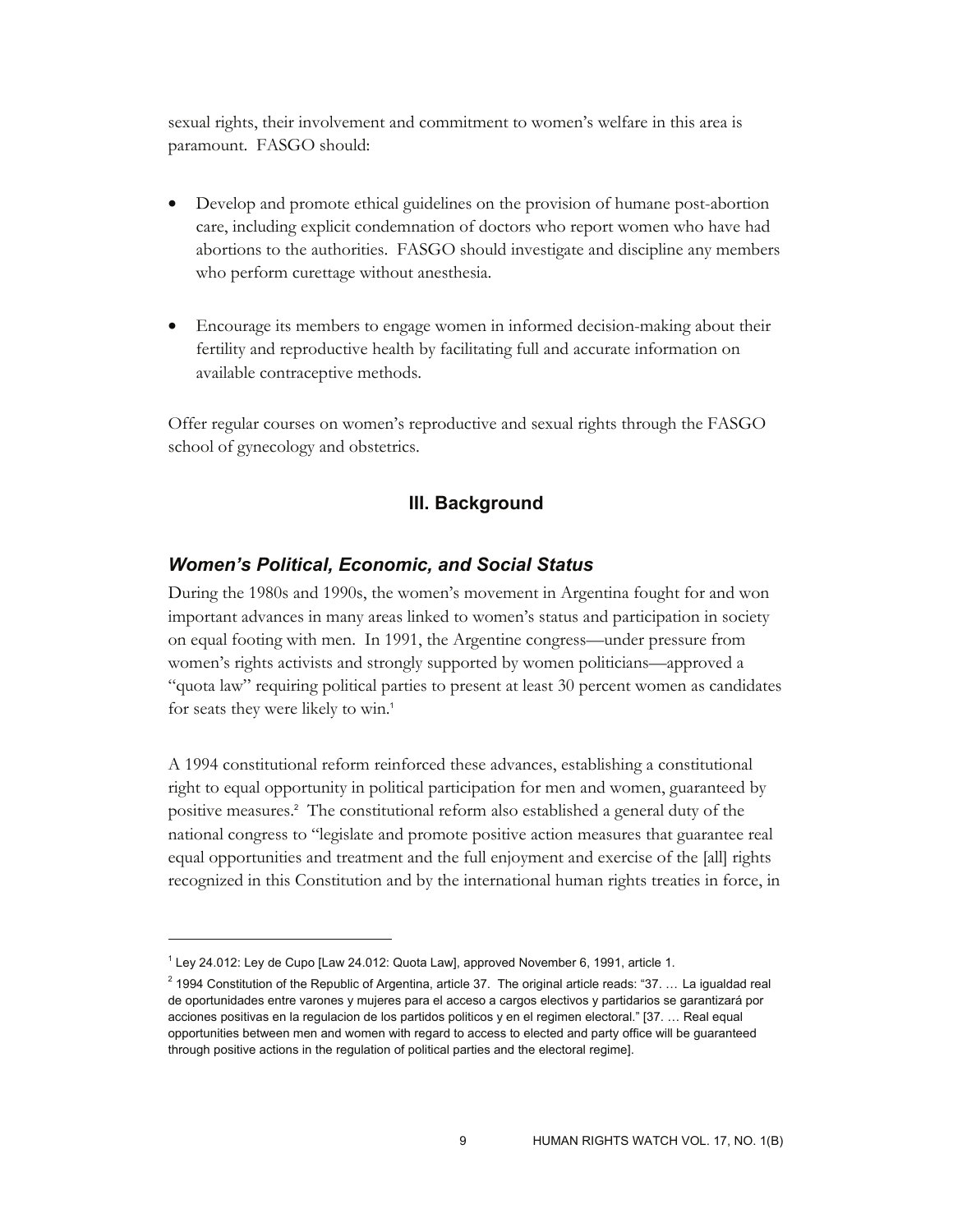particular with regard to ... women...."<sup>3</sup> These reforms have been successful in ensuring the growing political representation of women. In 2003, women represented 31 percent of parliamentarians and 8 percent of government ministers, compared to 6 and 0 percent, respectively, in 1990.<sup>4</sup>

Women in Argentina have also entered the formal workforce in stronger numbers than, for example, their counterparts in neighboring Chile. In both Chile and Argentina, women represented little over 35 percent of salaried non-agriculture workers in 1991. However, in 2001, women in Argentina represented almost 43 percent of all salaried non-agriculture workers, compared with only a little over 35 percent in Chile. 5 By May 2003 there was little difference in average access to education in Argentina between men and women or boys and girls,<sup>6</sup> and United Nations statistics from 2001 set the literacy level for both men and women at over 98 percent.<sup>7</sup> Although many women in Argentina continue to work in temporary jobs without job security and to earn less than men for similar jobs, their increasing economic independence has been essential in advancing women's rights in general.

A strong women's movement in Argentina has been paramount to the advancement of women's rights. For almost two decades, Argentine women from grassroots organizations, NGOs, political parties, and neighborhood groups of very diverse interests and ideologies have come together for an annual meeting of workshops, talks, and campaign coordination: the Annual Women's Meeting. In 2004, this meeting drew

 $3$  1994 Constitution of the Republic of Argentina, article 75(23). The original article reads: "75. Corresponde al Congreso: … 23. Legislar y promover medidas de accion positiva que garanticen la igualdad real de oportunidades y de trato, y el pleno goce y ejercicio de los derechos reconocidos por esta Constitucion y por los tratados internacionales vigentes sobre los derechos humanos, en particular respecto de … las mujeres ... " [75. It falls to the Congress to: … 23. Legislate and promote positive action measures that guarantee real equal opportunities and treatment and the full enjoyment and exercise of the rights recognized in this Constitution and by the international human rights treaties in force, in particular with regard to … women…].

<sup>&</sup>lt;sup>4</sup> Social Watch, *Informe 2004, Miedos y miseries: Obstáculos a la seguridad humana* [2004 Report, Fear and Misery: Obstacles to Human Security] (Montevideo, Uruguay: Social Watch, 2004), p. 101.

<sup>5</sup> Ibid., pp. 98-99.

<sup>&</sup>lt;sup>6</sup> Committee on the Elimination of Discrimination against Women, "Consideration of reports submitted under Article 18 of the Convention on the Elimination of All Forms of Discrimination against Women, Follow-up to the Fourth and Fifth Periodic Reports of State Parties: Argentina," *U.N. Doc. CEDAW/C/ARG/5/Add. 1*, January 29, 2004, p. 35.

<sup>&</sup>lt;sup>7</sup> United Nations Educational, Scientific, and Cultural Organisation (UNESCO) Institute for Statistics, "UNESCO Institute for Statistics, Country Profile: Argentina," (Montreal: UNESCO Institute for Statistics, 2001) [online] http://www.uis.unesco.org/countryprofiles/html/EN/countryProfile\_en.aspx?code=320.htm (retrieved February 10, 2005).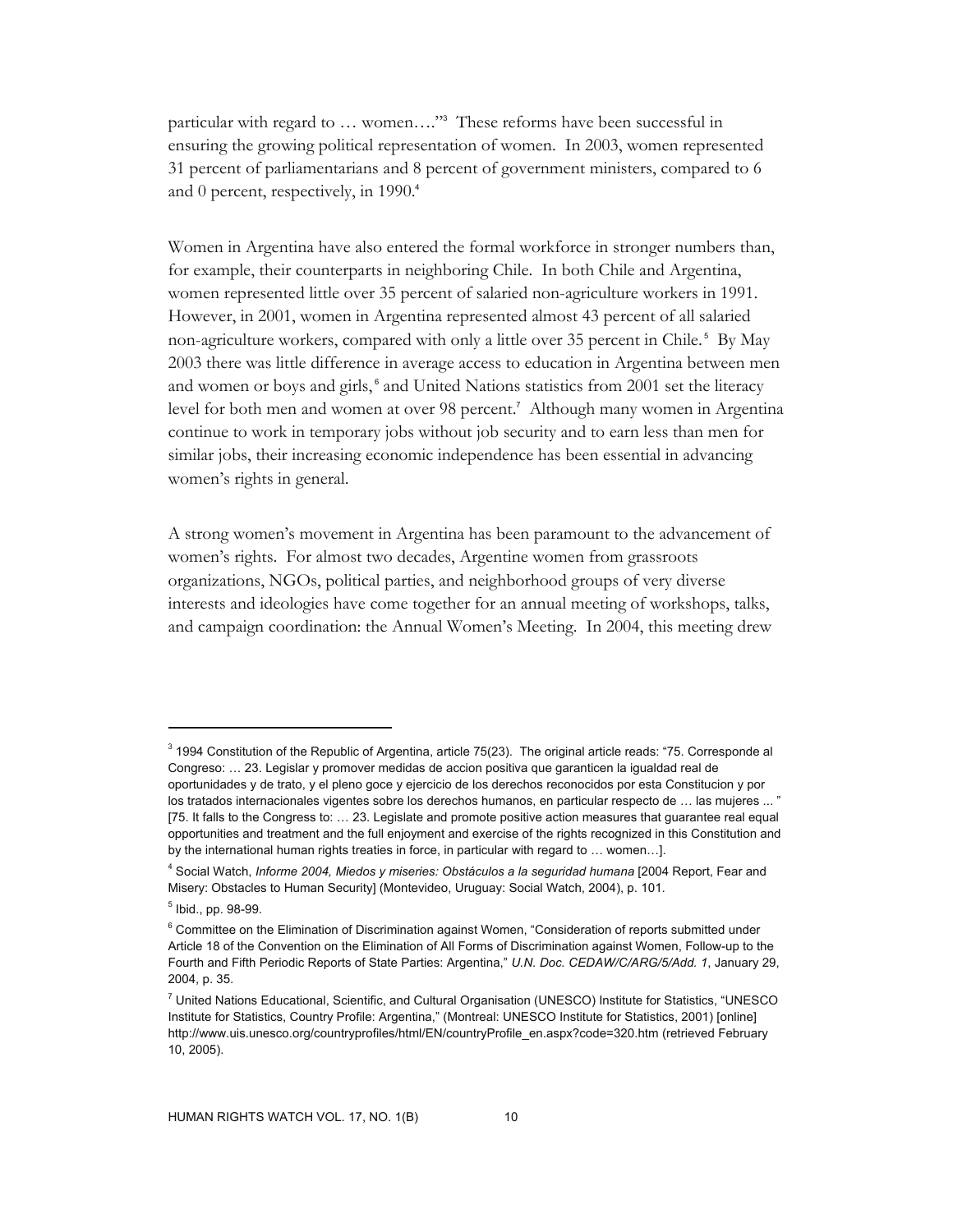more than 10,000 women to Mendoza Province,<sup>8</sup> and the year before a similar number of women met in Rosario in Santa Fe Province.<sup>9</sup>

Despite advances in women's political and economic status, and despite continuous efforts, it has taken Argentina's women's movement decades to obtain even minimal advances in women's right to access modern contraception and essential health information. Though low compared to the region as a whole, Argentina's maternal mortality rate is substantially higher than that of the neighboring countries closest to Argentina in their level of material development.<sup>10</sup> Though other factors, including overall access to health care services, play an important role, the high maternal mortality rates in Argentina reflect the prevalence of illegal, unregulated abortion, which in turn is a product of barriers to contraceptives and women's lack of control of their fertility and over decisions on the number and spacing of their children. Illegal abortion has long constituted the main cause of maternal mortality in Argentina as a whole, causing a third of maternal deaths.<sup>11</sup>

#### *Nationalism and Women's Role as Childbearers*

-

Across the South American region, many governments and legislators have historically declared their opposition to modern birth control methods, usually with reference to Catholic church doctrine.<sup>12</sup> However, in Argentina the government went so far as to

http://www.elsigloweb.com/nota.asp?id\_seccion=11&id\_nota=29253 (retrieved December 2, 2004).

 $^8$  Claudia Anzorena, "XIX Encuentro Nacional de Mujeres Mendoza 9, 10 y 11 de Octubre de 2004" [Nineteenth National Women's Meeting Mendoza October 9, 10, and 11 2004], *Rima* (Argentina) undated [online] http://www.rimaweb.com.ar/encuentros/mendoza2004/apesardetodo\_canzorena.html (retrieved February 4, 2005).

<sup>&</sup>lt;sup>9</sup> Silvia Jayo, "El XVIII Encuentro de Mujeres en Rosario vota un plan de lucha" [The 18th Women's Meeting in Rosario votes on an action plan], *Prensa Obrera* (Buenos Aires), August 21, 2003 [online] http://www.po.org.ar/po/po814/elxviii.htm (retrieved February 4, 2005).

 $10$  The maternal mortality for Argentina in 2003 was 46.1 per 100,000 live births, whereas that number was 230 for Bolivia and 182.1 for Paraguay. However, maternal mortality rates have consistently been much lower in Chile and Uruguay—two countries with similar per capita income to Argentina—hovering around fifteen per 100,000 live births in recent years. Data from the Regional Core Health Date Initiative Table Generator System of the Pan American Health Organization [online]

http://www.paho.org/English/SHA/coredata/tabulator/newTabulator.htm (retrieved December 2, 2004).

<sup>&</sup>lt;sup>11</sup> Powerpoint presentation prepared by Inés Martínez, coordinator of the National Program on Sexual Health and Responsible Procreation, National Health and Environment Ministry, "Salud Reproductiva," 2004, slide 6, on file with Human Rights Watch. In some provinces, the proportion of maternal deaths attributed to unsafe abortion is higher than the national average. In Tucumán, for example, 75 percent of maternal mortality was estimated to be attributable to consequences of unsafe abortions in 2003. "Exhortan a disminuir la mortalidad maternal" [Call to Lower Maternal Mortality] *El Siglo Web* (Tucumán) [online]

 $12$  See, for example, "Polémica por píldora del día siguiente en Perú" [Polemic about the morning after pill in Peru], Associated Press, June 14, 2004. For further details on the Catholic church's influence on state policy in Argentina, see section below.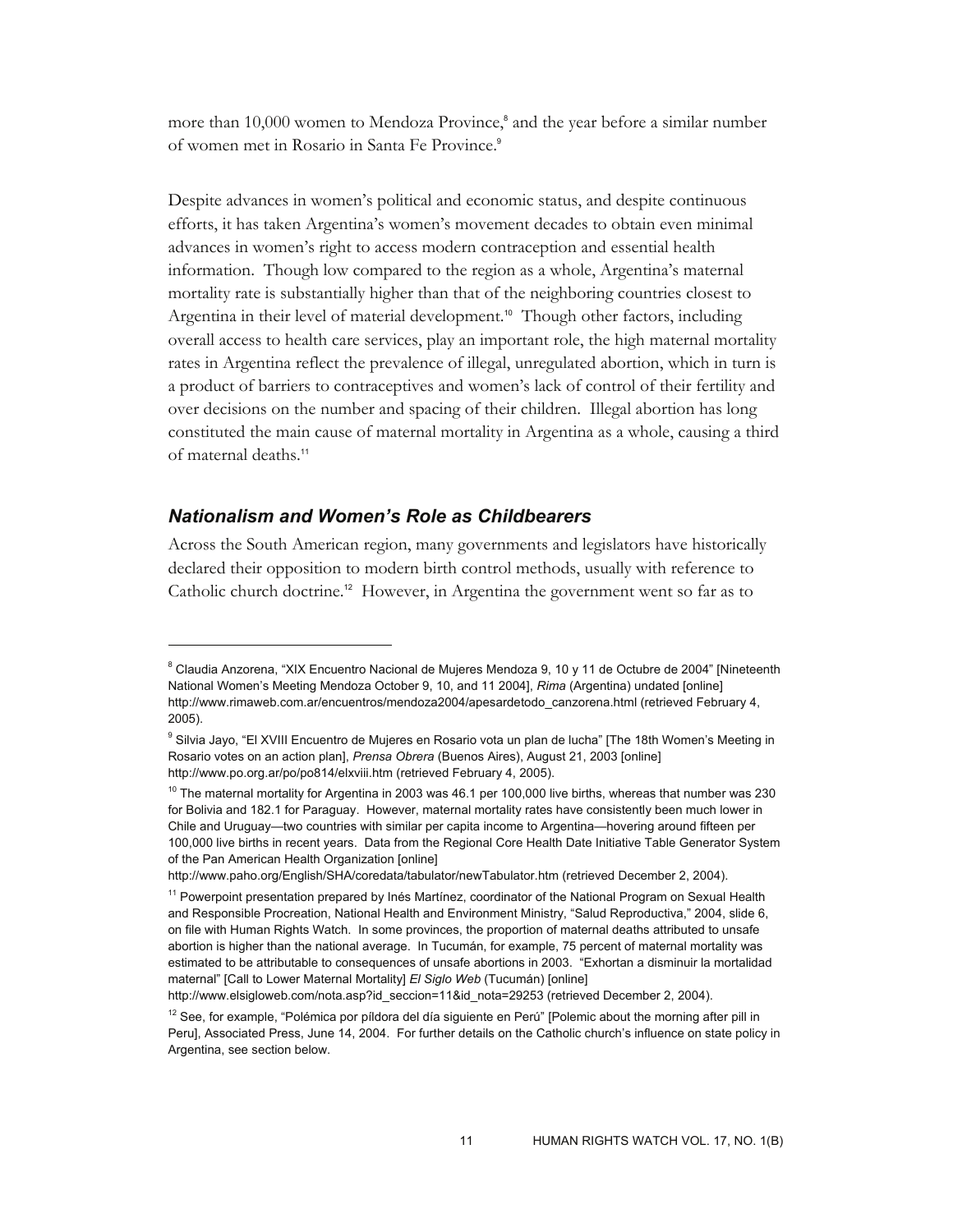prohibit the sale of all contraceptives for several decades in the late twentieth century an extreme display of opposition to birth control even by regional standards.

This position is only partially explained by reference to Catholic church doctrine. Historically, a central part of the identity of the political elite in Argentina has been that of a frontier nation to be colonized and populated by Caucasian immigrants from Europe.13 The most famous expression of this identity is the phrase "to rule is to populate" attributed to Juan Bautista Alberdi, a central figure in Argentina's political history known as the "father of the Argentine constitution."14 Indeed, the Argentine constitution charges the federal government with the active encouragement of European immigration.<sup>15</sup> Over the years—most recently during a 1995 congressional debate on legal access to contraception—the refrain "to rule is to populate" has been used by various political actors to justify the limitations on women's reproductive autonomy and rights, by reference to women's essential role as childbearers and—as such—tools for population growth.16 This pro-natalist approach has historically set Argentina apart from the rest of South America, so much so that Argentina in 1996 was the only country in the region to provide no public support of any kind for access to contraception, and in 2001 the only country to provide no direct support.<sup>17</sup>

Government opposition to contraceptives and information about contraception began in 1974, before Argentina's seven-year military dictatorship (1976-1983). The opposition gathered force during the military dictatorship, and even continued more than a decade

 $\overline{a}$ 

<sup>&</sup>lt;sup>13</sup> This sentiment was reflected in migration policies from the 1870s and onward directed at populating the Argentine prairies with European immigrants. See Susana Novick, *Políticas Migratorias en la Argentina* [Migration policies in Argentina], Instituto Gino Germani (Buenos Aires: Universidad de Buenos Aires, undated), [online] http://www.iigg.fsoc.uba.ar/pobmigra/archivos/migrar.pdf (retrieved February 4, 2005).

<sup>&</sup>lt;sup>14</sup> See "Juan Bautista Alberdi" (Mendoza (Argentina): Government of Mendoza) [online] http://www.mendoza.edu.ar/efemerid/jalberdi.htm (retrieved February 4, 2005).

<sup>&</sup>lt;sup>15</sup> 1994 Constitution of the Republic of Argentina, article 25. The original article reads "El Gobierno federal fomentará la inmigracion europea; y no podrá restringir, limitar ni gravar con impuesto alguno la entrada en el territorio argentino de los extranjeros que traigan por objeto labrar la tierra, mejorar las industrias, e introducir y enseñar las ciencias y las artes." [The federal government will encourage European immigration, and cannot restrict, limit, nor burden with any tax the entry into Argentine territory of those foreigners that come to work the earth, improve the industry, and introduce and teach science and art.]

<sup>&</sup>lt;sup>16</sup> See Susana Novick, *Democracia y fecundidad: políticas relacionadas con la salud reproductiva y la anticoncepción. Argentina 1983-2001* [Democracy and fertility: policies related to reproductive health and contraception. Argentina 1983-2001], Instituto Gino Germani (Buenos Aires: Universidad de Buenos Aires, undated), [online] http://www.iigg.fsoc.uba.ar/pobmigra/archivos/democracia.pdf (retrieved February 4, 2005).

<sup>&</sup>lt;sup>17</sup> Population Division of United Nations' Department of Economic and Social Affairs, "Fertility, Contraception, and Population Policies," *U.N. Doc. ESA/P/WP.182*, April 25, 2003 [online]

http://www.un.org/esa/population/publications/contraception2003/Web-final-text.PDF (retrieved March 18, 2005), p 36. Indirect government support for access to contraceptives is defined as financial support for family planning programs through nongovernmental organizations, as opposed to direct support for family planning programs implemented through public health facilities.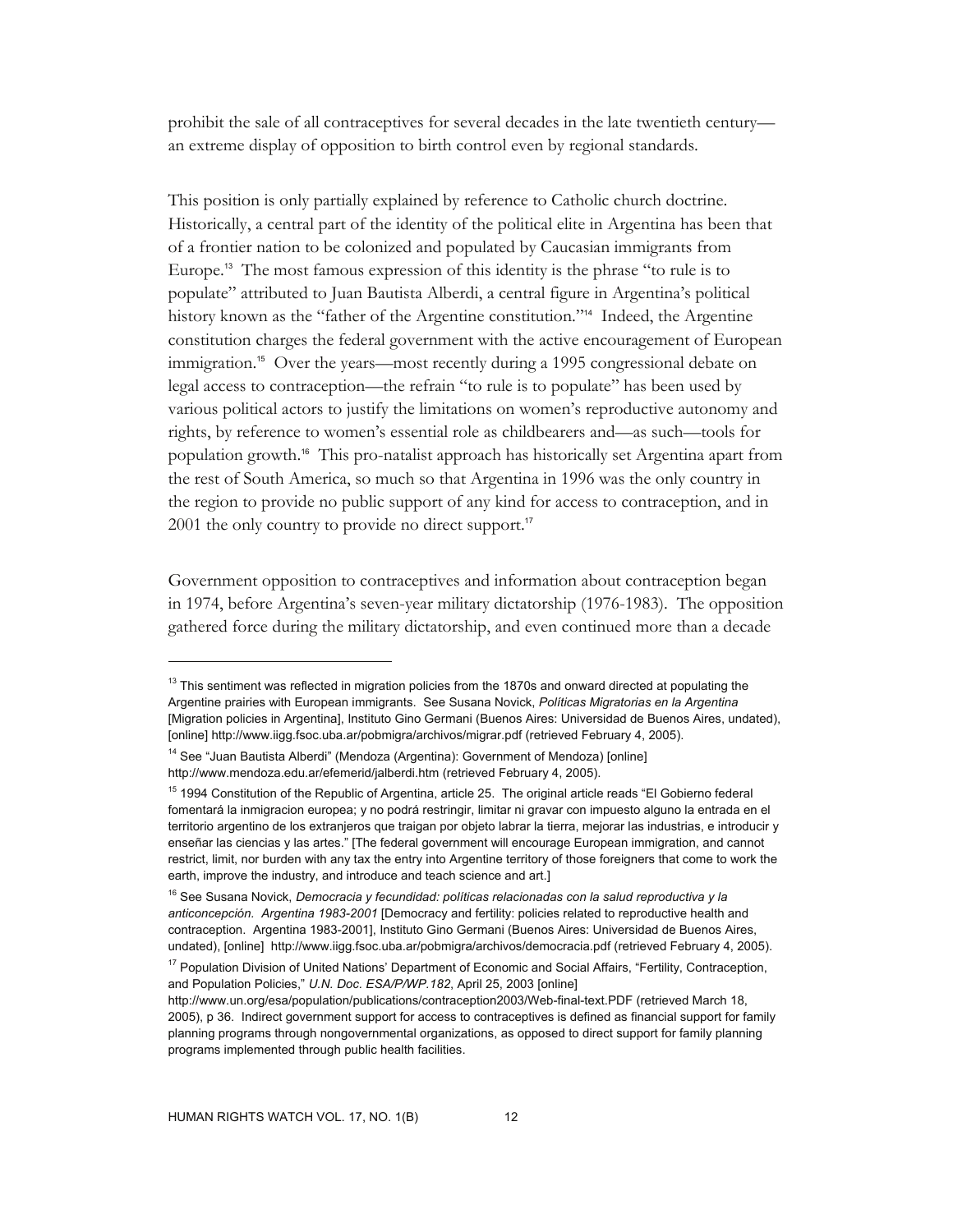after the democratic government in the mid-80s ratified human rights treaties that protect women's right to make independent decisions about their health and lives. In 1974, the Perón government issued a decree prohibiting the sale of contraceptives as well as any other activities related to voluntary birth control, limiting the possibility of providing information and services. 18 These measures affected mostly individuals and families with low incomes, since those with financial resources had access to services in other countries. The ban continued in effect during the military government as well as after the military junta relinquished power in 1983. It was finally repealed in 1985, after Argentina ratified the Convention on the Elimination of All Forms of Discrimination against Women (CEDAW).<sup>19</sup> Another seventeen years had to pass before Argentina's government place reproductive and sexual health on the national political agenda.

The topic of access to contraceptives continued to generate controversy in the 1990s. In 1995, a draft bill on reproductive health and state obligations regarding the distribution of contraceptives was debated and passed by the House of Representatives, but the Senate never took it up for debate, apparently considering it too contentious. In 1999, President Carlos Ménem declared March 25 to be a national "Day of the Unborn Child" in an obvious nod to those who opposed contraceptive methods and access to safe abortion.<sup>20</sup>

Only in 2002 did the Argentine congress enact meaningful reform, overcoming vocal opposition from the Catholic church as well as several conservative legislators<sup>21</sup> to pass the National Law on Sexual Health and Responsible Procreation.<sup>22</sup> Though the law is far from perfect and has been criticized as minimalist by many women's rights activists, it contains important provisions for the advancement of women's rights and health. Indeed, two main objectives of this law—to guarantee access to sexual health

<sup>18</sup> Sandra Cesilini and Natalia Gherardi (eds.), *Los Límites de la Ley: La Salud Reproductiva en la Argentina*  [The Limits of the Law: Reproductive Health in Argentina] (Buenos Aires: World Bank, 2002), p. 29.

<sup>&</sup>lt;sup>19</sup> Ibid., p. 30. CEDAW was ratified through Law 23.179 on May 8, 1985, and was incorporated in Argentina's constitution in 1994 by article 75(22).

<sup>&</sup>lt;sup>20</sup> "Constituyen en Argentina Coordinadora por el Derecho al Aborto" [A Coordinating Body on the Right to Abortion is Established in Argentina], Tertulia/CIMAC/Prensa Ecuménica, July 15, 1999.

<sup>&</sup>lt;sup>21</sup> "Polémica en Congreso argentino tras sanción ley de salud sexual" [Polemic in the Argentine Congreso after the Vote on Sexual Health Law], Reuters, April 19, 2001; and "Rechaza Iglesia Católica Argentina Nueva Ley de Salud Reproductiva" [The Catholic church Rejects a New Argentine Law on Reproductive Health], Agencia de Noticias de México (NOTIMEX), October 21, 2002. See also discussion below on religious opposition to contraceptives in general.

<sup>&</sup>lt;sup>22</sup> Ley Nacional 25.673 [National Law 25.673], Creación del Programa Nacional de Salud Sexual y Procreación Responsable [Creation of the National Program on Sexual Health and Responsible Procreation], October 30, 2002.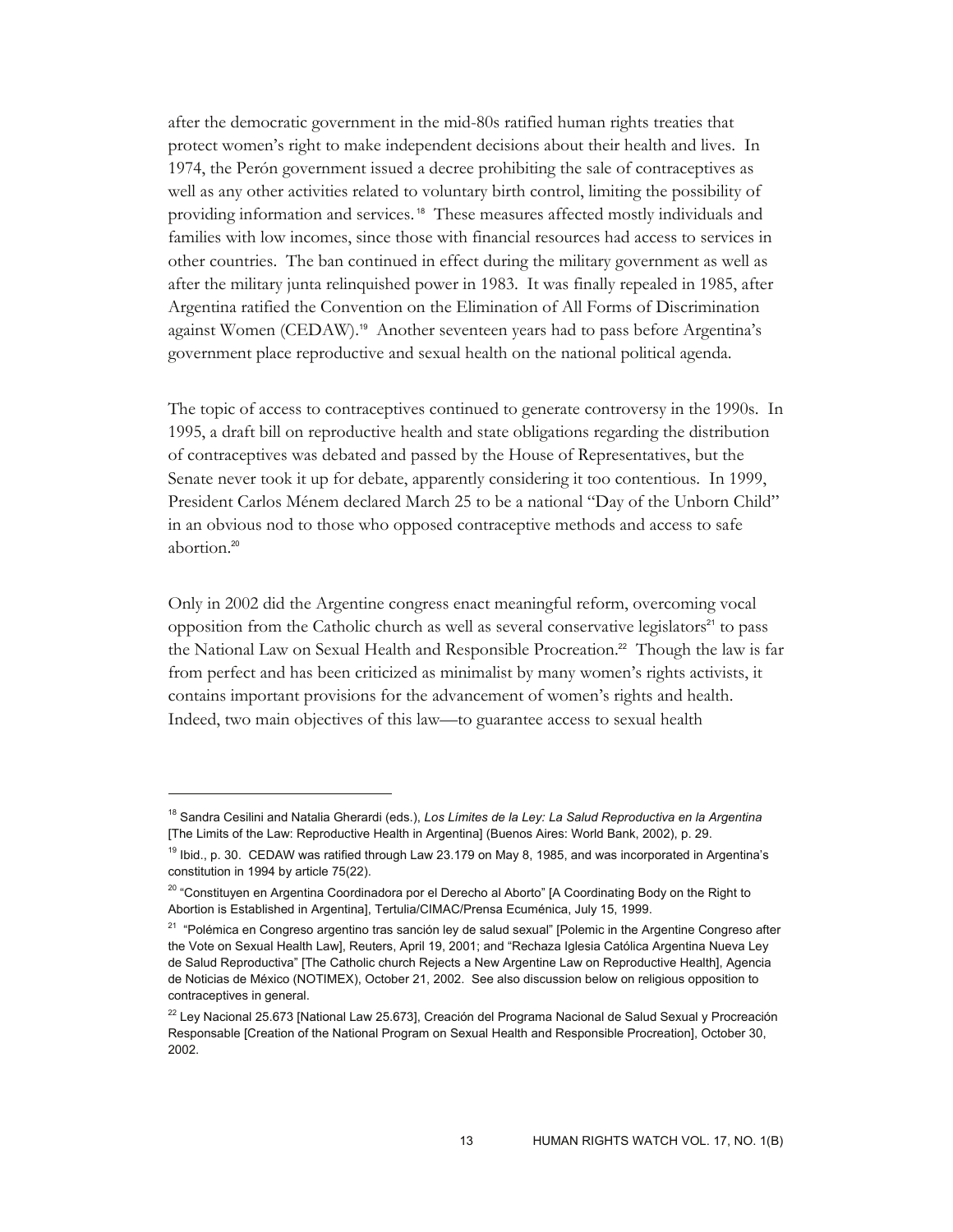information and to contraceptive methods and related health services for everyone<sup>23</sup> would, if fully implemented, go a long way to overcome some of the violations documented in this report. However, the text of the law does not tackle the arbitrary and discriminatory denial of surgical contraception (tubal ligation), nor does it address women's severely limited access to safe and legal abortion services.<sup>24</sup> The government promulgated regulations for the law's implementation in May 2003, and the law had therefore been in force for little more than a year when Human Rights Watch conducted its research for this report.25 This law placed reproductive and sexual health on the national political agenda for the first time in Argentina's history.<sup>26</sup> The law also brought Argentina up to par with other countries in the region—including Chile and Mexico where national reproductive health programs already had been implemented.<sup>27</sup>

While women in Argentina thus have seen some advances in access to modern contraceptives, access to abortion continues to be largely a closed topic despite the catastrophic effects of illegal abortion on women's health and lives. Abortion has long constituted a crime in Argentina. When legislators have amended the penal code provisions on abortion, they have done so with little concern for women's rights but instead to address the scope of doctors' discretion in deciding when they might perform an abortion without risking a prison sentence.

 $\overline{a}$ 

<sup>&</sup>lt;sup>23</sup> Lev Nacional 25.673 de Creación del Programa Nacional de Salud Sexual y Procreación Responsable [National Law 25.673 on the Creation of the National Program on Sexual Health and Responsible Procreation], October 30, 2002, article 2.

 $24$  For a full description of these two issues, see sections V. and VI. below.

<sup>25</sup> Decreto Nacional 1.282/2003 [National Decree 1.282/2003], Reglamentación de la Ley Nacional 25.673 de Creación del Programa Nacional de Salud Sexual y Procreación Responsable [Regulation of National Law 25.673 on the Creation of the National Program on Sexual Health and Responsible Procreation], May 23, 2003.

 $26$  Argentina has a federal system of government, and the national constitution leaves the area of health generally to the authority of the provinces. 1994 Constitution of the Argentine Republic, article 121. Some provincial governments had passed laws or implemented policies on reproductive health before the national law came into force. See Sandra Cesilini and Natalia Gherardi (eds.), *Los Límites de la Ley: La Salud Reproductiva en la Argentina.* Provincial government laws and policies in all cases have to comply with the national constitution—including human rights provisions. 1994 Constitution of the Argentine Republic, article 5. Under international human rights law, the national government incurs obligations for the full national territory, regardless its system of government. The International Covenant on Civil and Political Rights (ICCPR) states this explicitly: "The provisions of the present Covenant shall extend to all parts of federal States without any limitations or exceptions." ICCPR, 999 U.N.T.S. 171, entered into force March 23, 1976 and ratified by Argentina on August 8, 1986, article 50.

 $27$  A publication by the Inter-American Development Bank noted in 2001 that Argentina at that time was the only country in Latin America and the Caribbean that did not have a national family planning program. Ana Langer and Gustavo Nigenda, *Sexual and Reproductive Health and Health Sector Reform in Latin America and the Caribbean: Challenges and Opportunities* (Washington, D.C.: Inter-American Development Bank, 2001) [online] http://www.iadb.org/sds/doc/SaludSexual.pdf (retrieved December 29, 2004), p. 17, footnote 10.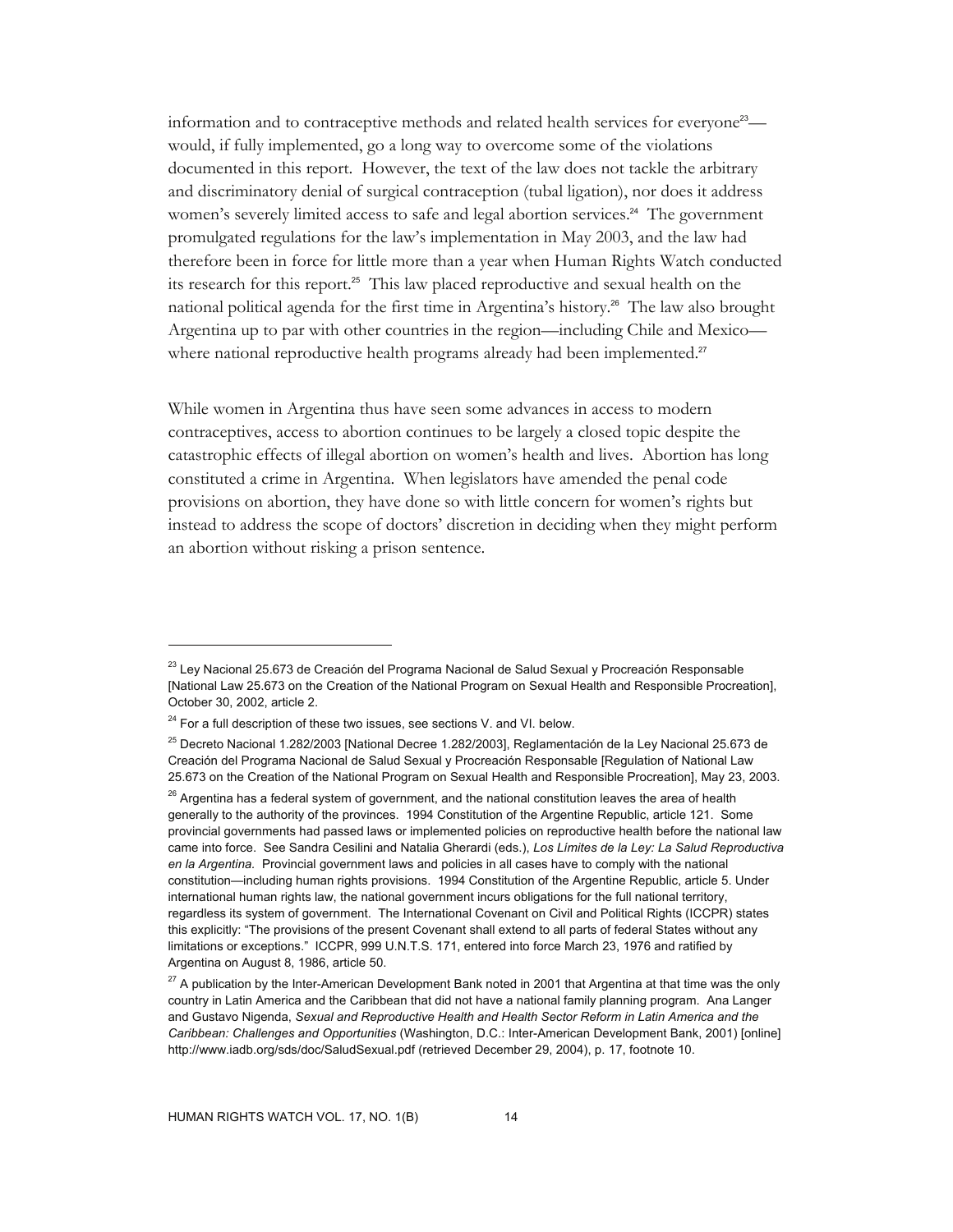When the current penal code entered into force in the late 1880s, abortion was included as a crime with no exceptions. 28 In 1922, while abortion was still illegal in all circumstances, the penal code provisions on abortion were amended to allow for three exceptions: punishment was lifted where the pregnant woman's life or health was in danger, where the pregnancy was the result of the rape, or where the pregnant woman was mentally disabled. During the 1976-1983 dictatorship, the penal code was changed to include further restrictions on abortion, requiring "grave" danger to a woman's life or health, and, in the case of rape, the commencement of criminal proceedings.

In 1984, after the reinstatement of a democratic government in Argentina, the provisions on abortion were amended again to return to the 1922 wording, with one small but substantive difference: a comma in the text was moved. The effect of this change was that women whose pregnancies were the result of a rape were no longer permitted a nonpunishable abortion unless they were mentally disabled. As a result, the current penal code provides for only two exceptions to punishment: where the pregnant woman's life or health is in danger, or where the pregnancy is the result of the rape of a mentally disabled woman.<sup>29</sup> These restrictions remain in force as of May 2005. In 2004, there were several bills pending in Argentina's congress, all of which seek to amend the current penal code provisions to expand or limit the situations where penalties for abortion may be waived.<sup>30</sup>

Despite this history, in 2004 and 2005 there has been unprecedented public debate on the topic of abortion and equally unprecedented government will to address one of the most heart-wrenching violations documented in this report: the provision of inhumane post-abortion care.

The recent public debate on abortion was fuelled by, among other things, the government's 2004 nomination of a female judge, Carmen Argibay, who publicly announced her support for the decriminalization of abortion.<sup>31</sup> Judge Argibay's appointment to the National Supreme Court was approved by the Senate despite

<sup>&</sup>lt;sup>28</sup> Marité de Rosario, "Aborto en Argentina—Síntesis de su historia legislativa" [Abortion in Argentina— Synthesis of the Legislative History] [online] http://www.derechoalaborto.org.ar/artic/2004/100359.asp (retrieved December 29, 2004).

<sup>&</sup>lt;sup>29</sup> Ibid. For the full text of the 1984 Penal Code provisions on abortion currently in force, see footnote 166. In this report, we use the expression "mentally disabled" to refer to Argentina's penal code's wording: "idiot and demented."

<sup>&</sup>lt;sup>30</sup> "Presentan en Argentina proyecto de Ley para despenalizar aborto" [In Argentina a bill is introduced to decriminalize abortion], CIMAC, September 8, 2004.

<sup>31 &</sup>quot;Jueza criticada por abortista defiende postulación a Corte Suprema argentina" [Female judge criticized for being an abortionist defends her nomination to the Argentine Supreme Court], Agence France Presse, June 23, 2004.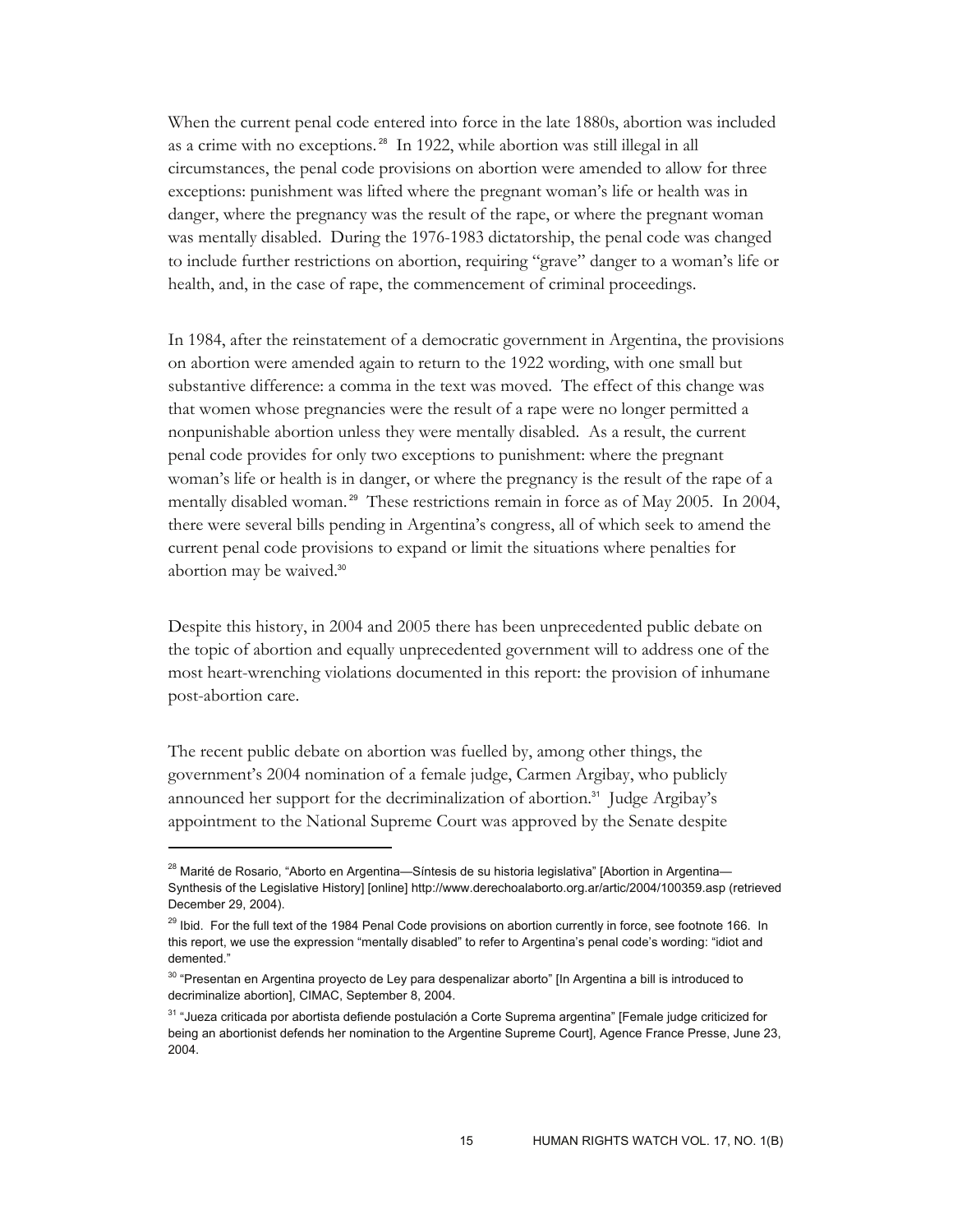protests from the Catholic church and conservative groups, and was confirmed by President Nestor Kirchner.<sup>32</sup> Additionally, Argentina's health minister indicated publicly that he thought women's health and lives probably would improve if abortion were decriminalized. In response, Kichner was quick to emphasize that the government's position continued to be a "clear rejection of the legalization of abortion."33 However, Kirchner also defended his government's health minister against subsequent attacks from the Catholic church, including by asking the Vatican to retire a bishop who had suggested the health minister should be thrown into the sea with a stone around his neck for his comments.<sup>34</sup>

The National Health and Environment Ministry has also, under constant pressure from women's rights activists and health advocates, spearheaded an attempt to guarantee women access to adequate and humane post-abortion care without fear of legal prosecution, publicly recognizing the toll on women's health and lives of illegal and unsafe abortions. In October 2004, Argentina's provincial health ministries signed an agreement with the National Health and Environment Ministry on the measures that must be taken in order to lower maternal mortality in Argentina. This agreement included a commitment to ensure that "women who are aborting are not discriminated against and that they receive humane, fast, and effective assistance, with counseling and the provision of contraceptives."35 In May 2005, the national government announced the publication of a new guide for doctors on how to provide such assistance.<sup>36</sup>

The agreement signed by the provincial health ministries also included a commitment to "guarantee access to nonpunishable abortion services [i.e. where abortion is not penalized by the penal code] in public hospitals in fulfillment of the penal code's

<sup>32 &</sup>quot;Segunda mujer llega a la Corte Suprema, que completa renovación en Argentina" [Second woman reaches the Supreme Court and completes overhaul in Argentina], Agence France Presse, July 7, 2004; and "Penalista Carmen Argibay asume como miembro de la Corte Suprema" [Criminalist Carmen Argibay assumes her position on the Supreme Court], *La Nación* (Argentina), February 3, 2005.

<sup>33 &</sup>quot;Polémica por despenalización del aborto llega al más alto nivel argentino" [Polemic about Decriminalization of Abortion Reaches the Highest Levels in Argentina], Agence France Presse, November 27, 2004.

<sup>&</sup>lt;sup>34</sup> Carlos Ares, "Kirchner pide al Vaticano el cese de un obispo por atacar a un ministro" [Kirchner asks the Vatican to retire bishop for attacking minister], *El País* (Spain), February 25, 2004. The bishop's comments are particularly problematic in Argentina, where many dissidents were killed in this manner during the 1976-83 dictatorship.

<sup>&</sup>lt;sup>35</sup> Ministerio de Salud y Ambiente de la Nación [National Health and Environment Ministry], "Compromiso para la Reducción de la Mortalidad Materna en la Argentina" [Commitment to Reduce Maternal Mortality in Argentina], October 6, 2004, on file with Human Rights Watch.

<sup>&</sup>lt;sup>36</sup> "Los abortos no existen, pero que los hay, los hay" [Abortion does not exist, but they do occur] Página 12 (Argentina), May 9, 2005, p. 1. For more information on post-abortion care and women's human rights see chapter VI below.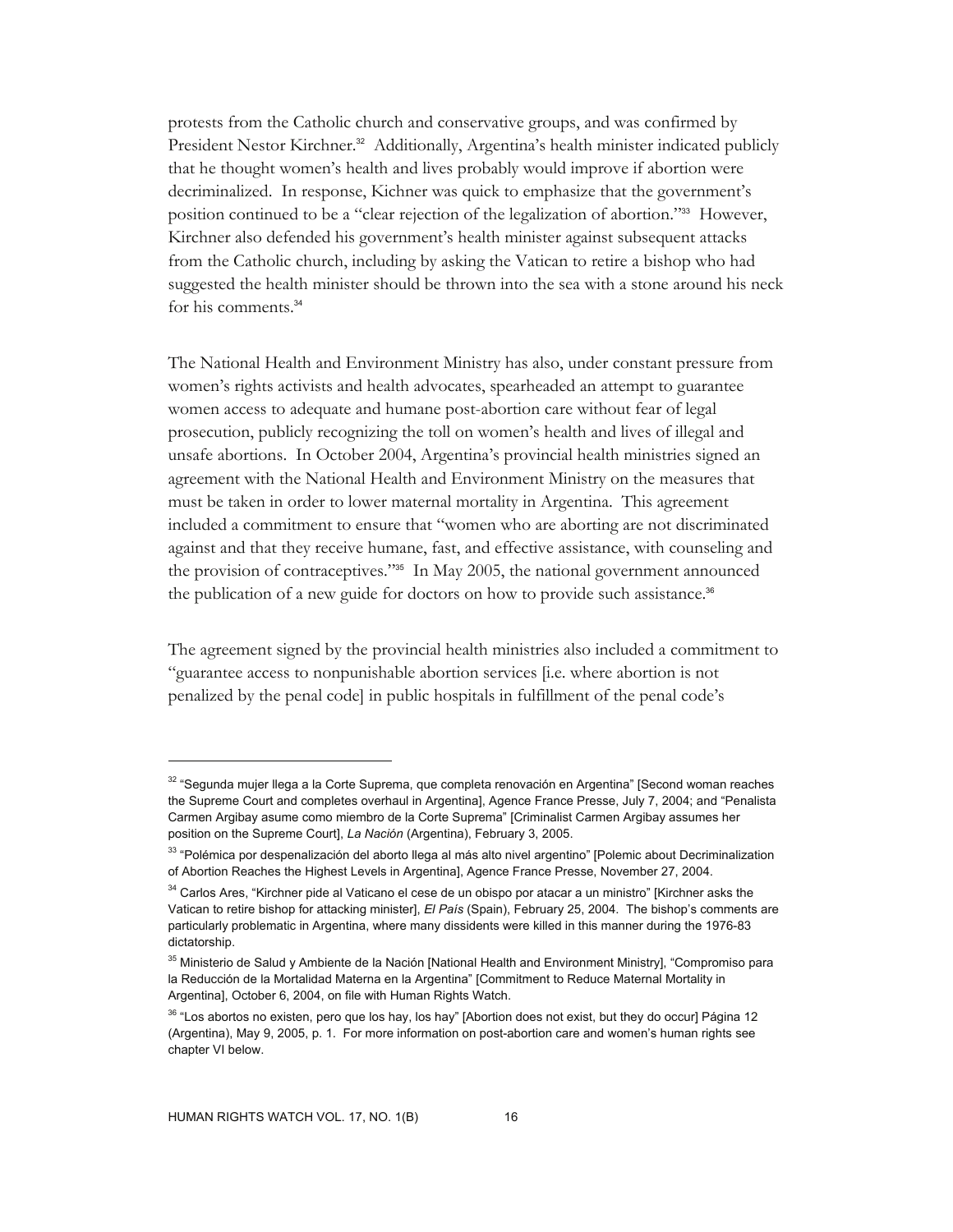provisions [on abortion]." There are no ministerial guidelines on how public hospitals should provide such services.<sup>37</sup>

#### *Catholic Church Opposition to Reproductive Rights*

In Argentina, government policies and personal decisions on reproductive matters are developed in a context with substantial contributions from religious teachings and organizations, in particular the Catholic church. The Catholic church as well as groups claiming inspiration from Catholic church teachings have, with varying degrees of success, sought to block advances on reproductive health by lobbying the national and several provincial congresses, seeking judicial injunctions against the implementation of policies and laws that advance women's rights to health and nondiscrimination, and publicly attacking politicians and NGO representatives who support such advances.

All NGO representatives, elected officials, and government health officials Human Rights Watch interviewed mentioned the impact of efforts by the Catholic church to block the implementation of policies and laws on access to contraceptives, information on reproductive health, and sex education. Graciela Rosso, deputy minister of health, noted: "The Pope himself has asked us to repeal the law [on reproductive health]."38 A member of the national house of representatives who was a member of the Santa Fe Province congress when the provincial law on sexual health was debated told Human Rights Watch: "When we were debating the law, all the representatives received a letter from the archbishop threatening us even with excommunication [if we voted for the  $law$ <sup> $\cdot$ </sup>"<sup>39</sup>

In October and December 2004, ultra-conservative groups who identify with Catholic church teachings reportedly engaged in violent opposition to women's organizing in support of reproductive rights.<sup>40</sup> Catholic church officials told Human Rights Watch in

<sup>37</sup> E-mail message from Fernando Vallone, technical director, Dirección Nacional de Salud Materno-Infantal [National Department for Mother-Child Health], to Human Rights Watch, May 17, 2005.

<sup>&</sup>lt;sup>38</sup> Human Rights Watch interview with Graciela Rosso, deputy minister, National Ministry on Health and Environment, Buenos Aires City, October 21, 2004. The Catholic church publicly voiced its rejection of the National Law on Sexual Health and Responsible Procreation, inter alia, at the time of its approval. "Rechaza Iglesia Católica Argentina nueva ley de salud reproductiva" [The Argentina Catholic Church Rejects the New Law on Reproductive Health], Agencia Mexicana de Noticias, October 31, 2002.

<sup>&</sup>lt;sup>39</sup> Human Rights Watch interview with Alicia Tate, member of congress, Honorable National House of Representatives, Buenos Aires City, October 15, 2004.

<sup>&</sup>lt;sup>40</sup> When a group of conservative Christians took responsibility for acts of violence and extreme vandalism during the Annual Women's Meeting in the province of Mendoza in 2004, the internet publication "Catholic Panorama International" noted in an editorial with reference to these acts: "We urge that such courageous and masculine acts be repeated with more frequency in our fatherland." "A dos semanas del Encuentro de Mujeres, siguen las agresiones" [Two weeks after the Women's Meeting, the Violence Continues], [online]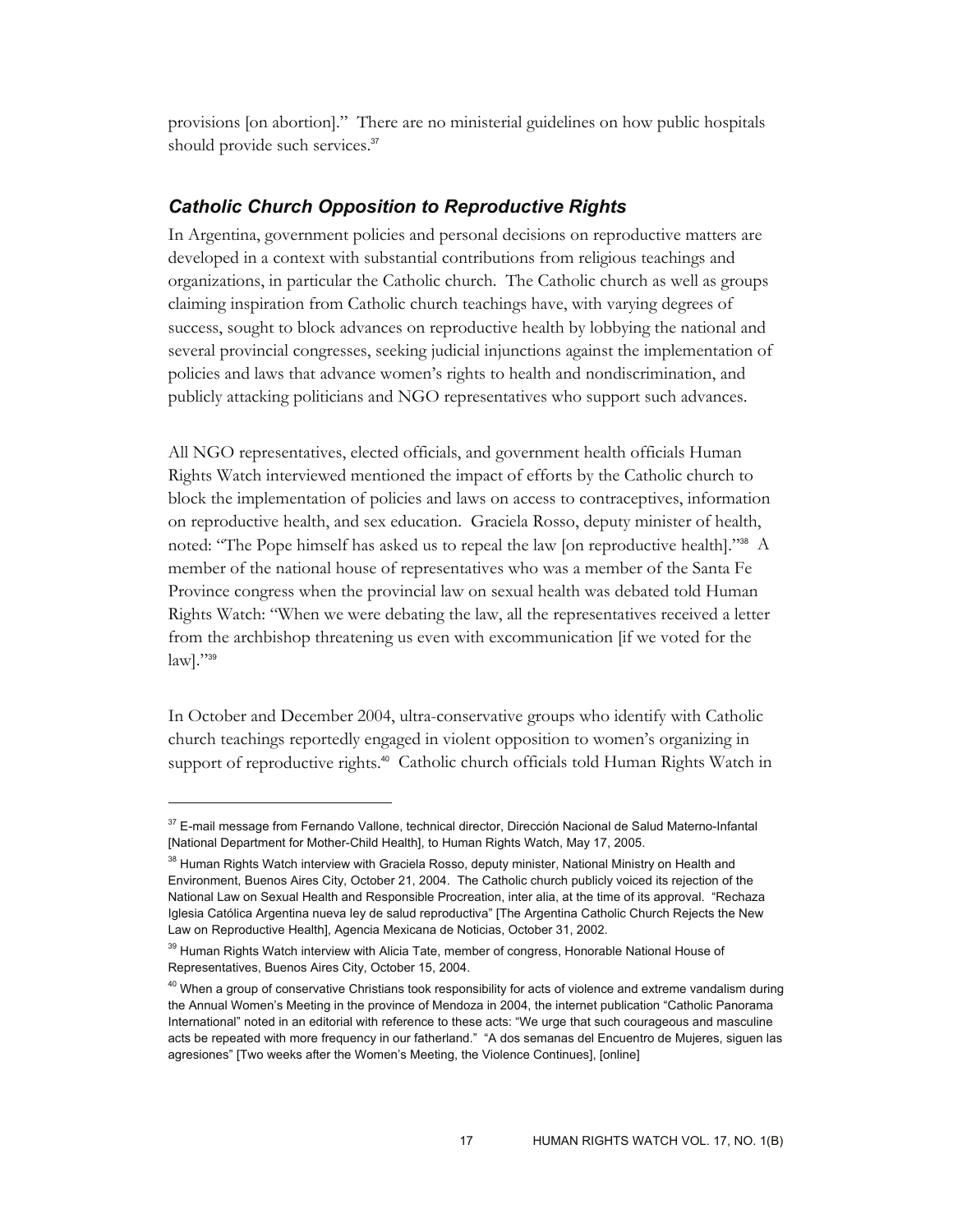October 2004 that they did not condone the violence and vandalism carried out during the Annual Women's Meeting that same month, and that they believed the criminal acts might have been carried out by the organizers of the meeting themselves—in particular lesbians and transvestites—in order to incriminate the Catholic church.<sup>41</sup>

The Argentine Catholic church has focused its advocacy in three areas: staunch opposition to nearly all forms of modern contraception, to sex education, and to abortion. At the heart of this opposition lie views about women's role in the family, and about maternity and reproduction as key parts of women's identity.<sup>42</sup> Increasingly, however, Catholic church officials have sought to justify their faith-based opposition to contraception and abortion in less doctrinal and more "pragmatic" terms, such as "scientific" proof that condoms prevent neither pregnancy nor sexually transmitted infections43 or nationalist concerns with population size and growth.44 Bishop Horacio Ernesto Benites Astoul from Buenos Aires told Human Rights Watch directly that he, as a nationalist, did not see the need to curb population growth in Argentina.<sup>45</sup>

http://www.sentidog.com/index.php?id=6911&cate=91&page=noticias/cortitas.php (retrieved December 29, 2004), article dated October 28, 2004. See also www.panoramacatolicointernacional.com. In December 2004, groups who identified as Catholic mounted loud and verbally abusive opposition to a Dutch doctor—known for her work in favor of the right to abortion—giving a speech in Buenos Aires, an incident that left two individuals injured. "Conferencia pro aborto deja dos heridos tras incidente en Argentina" [Pro Abortion Conference Leaves Two Injured After Incident in Argentina], *El Nuevo Herald (Miami)*, December 12, 2004, p. 2.

<sup>&</sup>lt;sup>41</sup> Human Rights Watch interview with Horacio Ernesto Benites Astoul, auxiliary bishop of Buenos Aires City, Catholic church, Buenos Aires City, October 20, 2004.

<sup>&</sup>lt;sup>42</sup> See Cardinal Joseph Ratzinger, now Pope Benedict XII, "Carta a los obispos de la Iglesia Católica sobre la colaboración del hombre y la mujer en la iglesia y en el mundo" [Letter to the bishops of the Catholic church on the collaboration between men and women in the church and in the world] (Rome: Holy See, May 31, 2004) [online]

http://www.aica.org/aica/documentos\_files/Santa\_Sede/Congregaciones/Doctrina\_de\_la\_Fe/doc\_Doctrina\_Fe Colaboracion\_Hombre\_Mujer.htm (retrieved February 3, 2005).

<sup>&</sup>lt;sup>43</sup> Human Rights Watch interview with María del Carmen Cartazzo, doctor, Asociación Argentina de Médicos Católicos [Argentine Association of Catholic Doctors], October 20, 2004. See also AFP, "Catholic Cardinal suggests health warning on condom packets," October 13, 2003; "Why the fuss about condoms?", *The Tablet*, February 1, 2003; "Zambia: 'Luo's Condom Plan is Killing Our People'," *Africa News*, May 8, 2002 (quoting the pastoral coordinator of the Catholic Archdiocese of Zambia, Fr. Evaristo Chungu, as saying, "Scientists themselves agree that condoms have been failing to prevent pregnancy, and as the head of the spermatozoa is 50 times as large as the less than one micro AIDS virus, no informed person would believe that the condom will be more than occasionally effective").

<sup>&</sup>lt;sup>44</sup> Human Rights Watch interview with Horacio de la Torre, coordinator, Provincial Program on Responsible Procreation, Ministry of Health, Sante Fe Province, September 14, 2004.

<sup>&</sup>lt;sup>45</sup> Human Rights Watch interview with Horacio Ernesto Benites Astoul, auxiliary bishop, Catholic church, Buenos Aires City, October 20, 2004.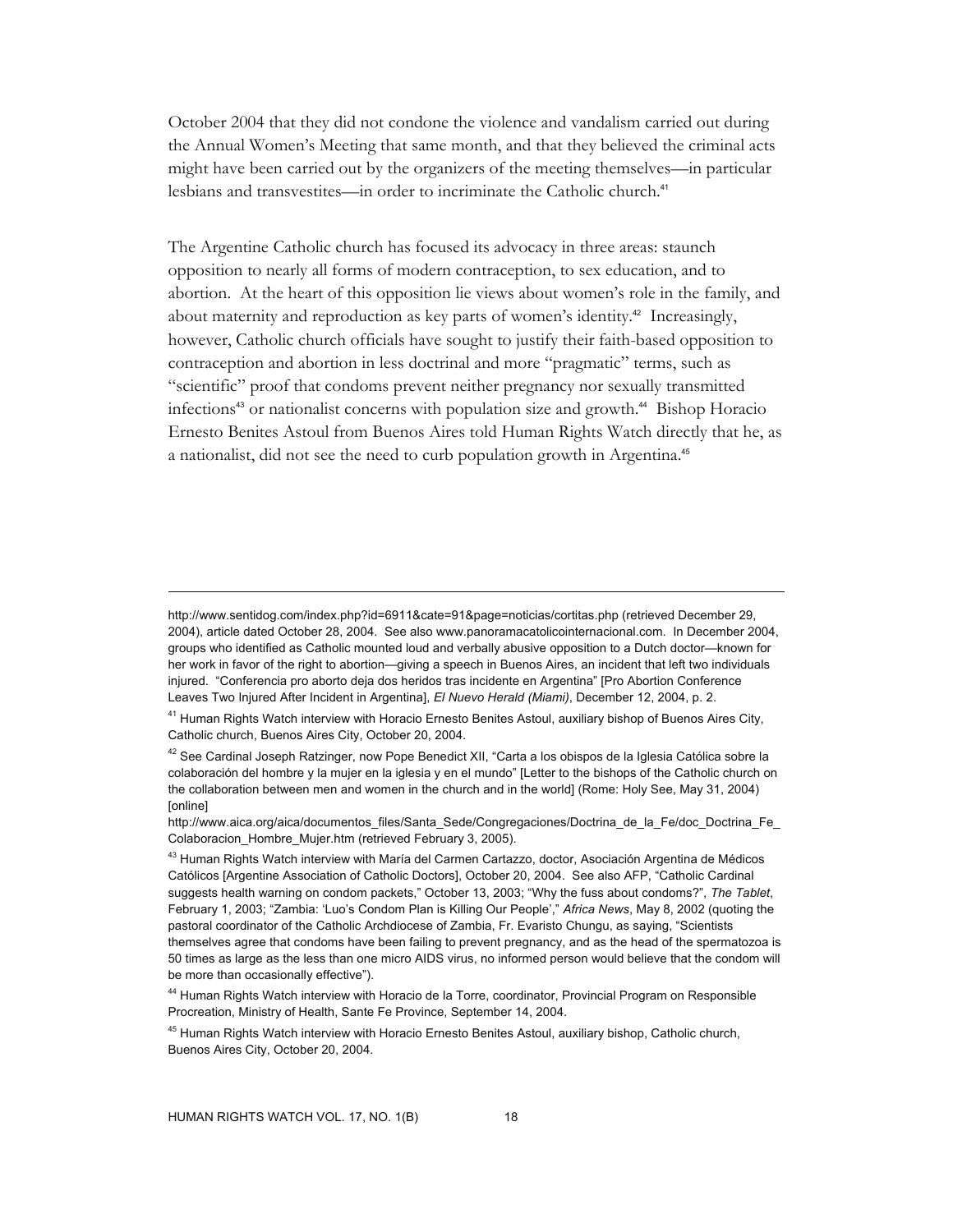#### *Opposition to Modern Contraceptive Methods*

-

In Argentina, Catholic church officials generally do not express opposition to all modern contraceptive methods, but instead engage in a dual strategy, expressing support for "transitional, reversible, and non-abortive"46 contraceptive methods, while seeking to brand modern contraceptive methods as either non-transitional (i.e. permanent), irreversible, or tantamount to abortion.<sup>47</sup> This strategy has been quite successful on two counts.

First, the Catholic church's concerns about "transitional, reversible, and non-abortive" contraception became part of the congressional record during the 2001 congressional debate on the National Law on Sexual Health and Responsible Procreation, as a congressional member read into the record a letter from a Catholic bishop to this effect.48 The terms subsequently were included in the law, which stipulates that the public health system must "prescribe and provide contraceptive methods and elements that must be of a reversible, non-abortive, and transitional character."<sup>49</sup>

Second, the Catholic church and affiliated groups have successfully advanced the position in courts that many contraceptive methods are abortive. In 2002, the National Supreme Court, in a case brought by the group "Portal de Belén" (The Portal of Bethlehem), prohibited the manufacture and sale of "IMEDIAT," the brand name of an emergency contraceptive pill. Five of the court's nine members deemed the pill abortive and therefore unconstitutional.<sup>50</sup> Several other lawsuits brought by conservative groups

<sup>&</sup>lt;sup>46</sup> "Transitional" is meant to refer to methods that are not permanent. "Reversible" is meant to refer to semipermanent methods that might be reversed.

 $47$  In medical terms, there is a clear distinction between contraception, defined as "the deliberate prevention of pregnancy or conception by various means," and elective abortion, defined as "the voluntary termination of a pregnancy." Jerrold B. Leikin MD and Martin S. Lipsky MD (eds.), *American Medical Association: Complete Medical Encyclopedia* (New York: Random House, 2003), pp. 99 and 399. See also Rebecca J. Cook, Bernard M. Dickens, and Mahmoud F. Fathalla, *Reproductive Health and Human Rights: integrating medicine, ethics, and law* (New York: Oxford University Press, 2003), p. 27: "From a medical point of view, the distinction between contraception and abortion is clear. Pregnancy is only considered established with the completion of implantation of the ovum in the lining of the uterus. A woman with a fertilized ovum floating in her Fallopian tube or uterus is not pregnant. A method that acts before complete implantation is a method of contraception. A method that acts after complete implantation is a method of abortion."

<sup>&</sup>lt;sup>48</sup> Congressional Debate transcript, Cámara de Diputados de la Nación [National House of Representatives], from April 18, 2001, on file with Human Rights Watch.

<sup>49</sup> Ley Nacional 25.673 [National Law 25.673], Creación del Programa Nacional de Salud Sexual y Procreación Responsable [Creation of the National Program on Sexual Health and Responsible Procreation], October 30, 2002, article 6(b).

<sup>&</sup>lt;sup>50</sup> Corte Suprema de Justicia de la Nación [National Supreme Court of Justice], "Portal de Belén c/Ministerio de Salud y Acción Social de la Nación s/Amparo. P. 709. XXXVI," March 5, 2002. Other brands of emergency contraception remain legal in Argentina. For up-to-date information on access to emergency contraception in Argentina see Consorcio Latinoamericano de Anticoncepción de Emergencia [Latin American Consortium on Emergency Contraception], "Cuadro resumen de la situación actual de la Anticoncepción de Emergencia en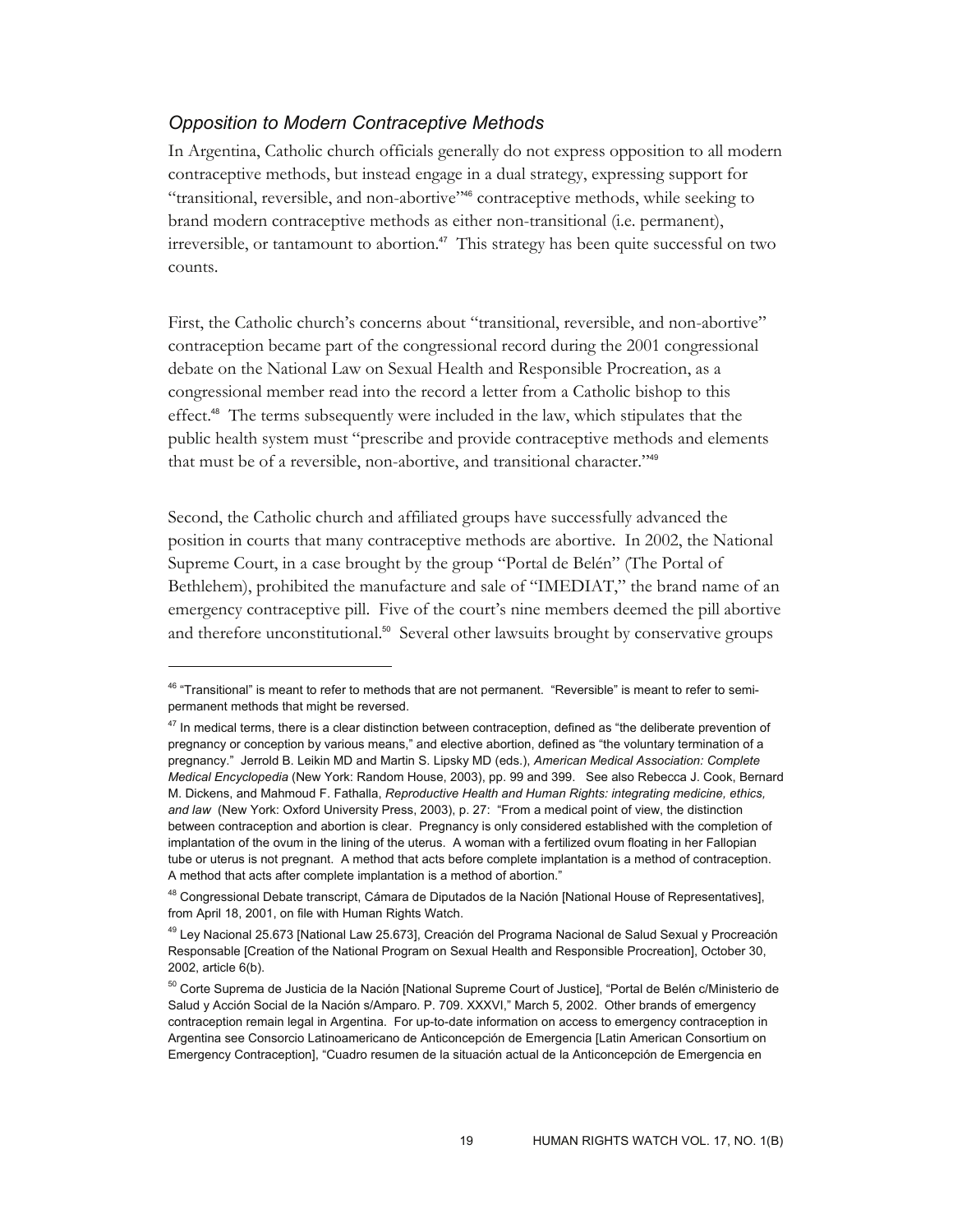inspired by Catholic church teachings have focused on the definition of "abortion" and on the contested constitutionality of specific contraceptive methods, including intrauterine devices (IUDs), oral contraceptives, and hormonal injections.<sup>51</sup>

#### *Opposition to Sex Education*

-

The Catholic church and many conservative groups have also successfully limited provisions of the National Law on Sexual Health and Responsible Procreation that call for some advance on sex education and information on contraception, as well as draft laws and policies seeking to provide such access, in particular for adolescents. A lawyer from the Argentine Association on Family Planning, an NGO, lamented: "The opposition [from the Catholic church] is so intense that you can't even have a serious debate. … [The schools] teach the topic of anatomy, but nothing that goes into the more sexual issues."<sup>52</sup>

Opposition to sex education has been successful. For example, in Santa Fe Province, a law that mandates sex education in all private and public schools was adopted in 1992, but never implemented. "It got shelved," said Horacio de la Torre, coordinator of Santa Fe provincial government's program on responsible procreation. "It was never implemented … for reasons related to the church."53 The law was still on the books

América Latina" [Summary table of the current situation of emergency contraception in Latin America] [online] http://www.clae.info/paises.html (retrieved March 3, 2005). Argentina's constitution does not mention abortion. The argument that emergency contraception is unconstitutional is based on a selective reading of the American Convention on Human Rights (ACHR), which is incorporated into the constitution. For further discussion of ACHR provisions relevant to abortion, please see chapter VII below.

<sup>&</sup>lt;sup>51</sup> In 2002, a federal judge granted an injunction requested by a Catholic group, ordering the National Health Ministry to stop the implementation of the National Law on Sexual Health and Responsible Procreation in all of Argentina, asserting that the law allowed for the distribution of abortive and therefore unconstitutional contraceptives. Juzgado No. 3 de Córdoba, "Cuerpo de copias en autos: 'MUJERES POR LA VIDA – Asociación Civil sin Fines de Lucro c/Ministerio de Salud y Acción Social de la Nación s/Amparo," December 30, 2002. The National Health Ministry appealed the case, and the Federal Court of Appeals revoked the injunction in March 2003. Cámara Federal de Córdoba, "Cuerpo de copias en autos: 'MUJERES POR LA VIDA – Asociación Civil sin Fines de Lucro c/Ministerio de Salud y Acción Social de la Nación s/Amparo," SALA A, March 19, 2003. In 2003, the same federal judge imposed a protective measure requested by another Catholic organization, ordering the national government to prohibit the manufacture and sale in the entire country of contraceptive methods that include "abortive" drugs and of intrauterine devices (IUDs), again because of their supposed unconstitutionality. Juzgado No. 3 de Córdoba, "Fundación 25 de Marzo - Asociación Civil sin Fines de Lucro (Filial Córdoba) c/ Estado Nacional – Poder Ejecutivo Nacional – Ministerio de Salud y Acción Social de la Nación s/Amparo," May 23, 2003. The government appealed this decision too, and the case was pending as of February 2005.

<sup>&</sup>lt;sup>52</sup> Human Rights Watch interview with María del Huerto Terceiro, lawyer, Asociación Argentina de Planificación Familiar [Argentine Association on Family Planning], Buenos Aires City, October 14, 2004.

<sup>&</sup>lt;sup>53</sup> Human Rights Watch interview with Horacio de la Torre, coordinator, Provincial Program on Responsible Procreation, Ministry of Health, Santa Fe, Santa Fe Province, September 14, 2004.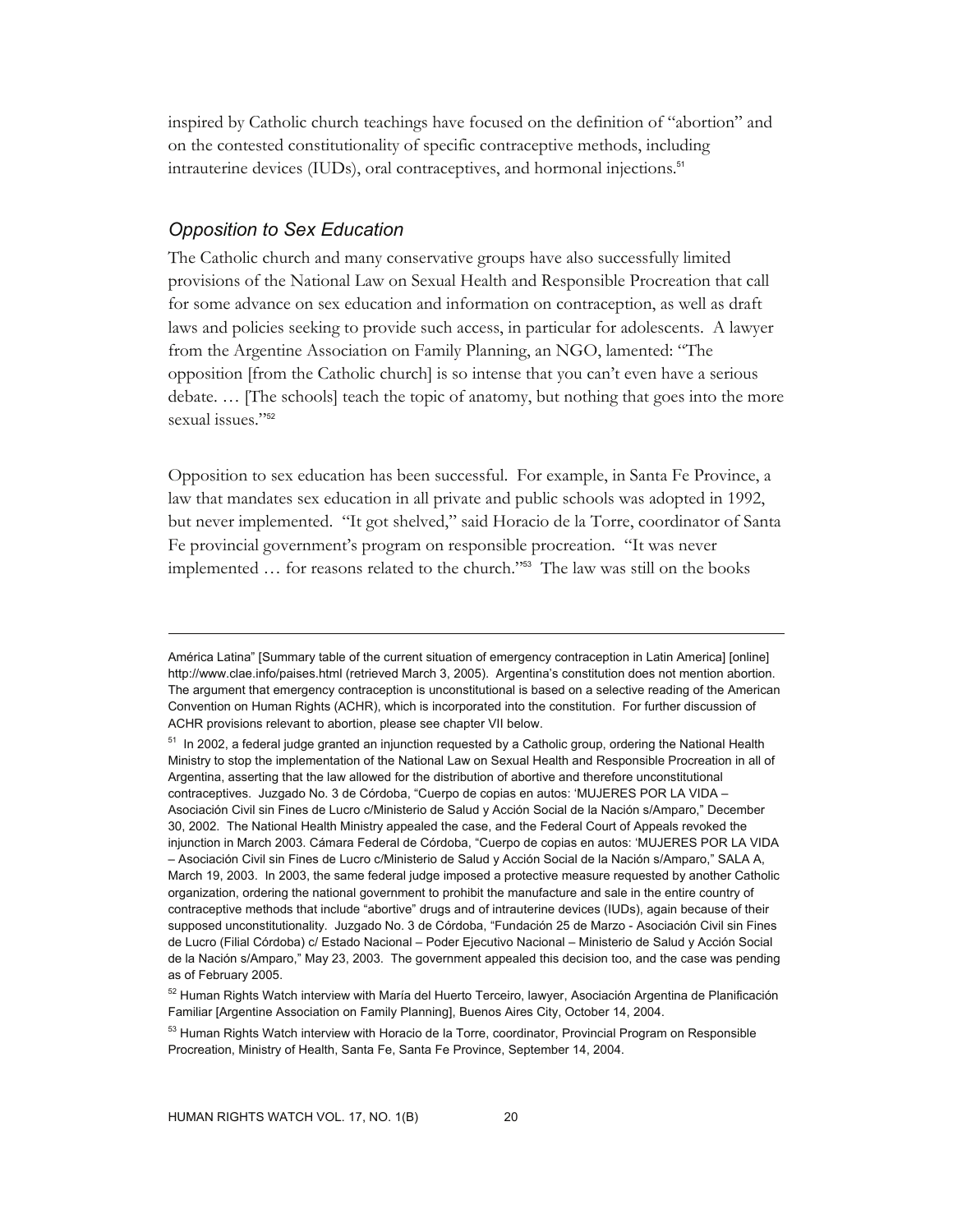unimplemented when Human Rights Watch visited Santa Fe Province in September 2004, more than ten years after the adoption of the law.

As a component of civil society, the Catholic church has a right to freedom of religion and expression, regardless of the scientific or medical accuracy of the claims it makes. The Argentine government, however, has an obligation to ensure access to complete and accurate information concerning prevailing health problems, their prevention and their control.<sup>54</sup> Where incomplete or inaccurate information is readily available in the public sphere—for example because it is provided by the Catholic church or other civil society entities exercising their right to freedom of expression—the state may have a responsibility to launch an affirmative public health information campaign specifically aimed at correcting the misperceptions. In April 2005 the national government did launch a public information campaign aimed at disseminating information on access to contraceptives through public hospitals and clinics.<sup>55</sup>

#### **IV. Pervasive Barriers in Access to Contraceptives**

Human Rights Watch identified three primary barriers to women's access to contraceptives: domestic and sexual violence, the provision of inaccurate and inadequate information by public health officials, and economic constraints, including at times unauthorized fees for contraceptives and related health services that should have been free of charge under the National Law on Sexual Health and Responsible Procreation.

#### *Domestic and Sexual Violence*

-

*I was with him for fourteen years. He beat me [and] the mistreatment had become normal. … He always told me: "I am going to fill you with children so that you can't leave my side."* 

—Gladis Morello, age thirty-two, Buenos Aires Province<sup>56</sup>

<sup>&</sup>lt;sup>54</sup> Committee on Economic, Social and Cultural Rights, "The right to the highest attainable standard of health (General Comments), General Comment 14," August 11, 2000, *U.N. Doc. E/C.12/2000/4*, paras. 12(b), 16 and note 8.

<sup>&</sup>lt;sup>55</sup> "El gobierno lanzó una campaña de salud reproductiva" [Government launches campaign on reproductive health], La Nación (Argentina), April 29, 2005.

<sup>&</sup>lt;sup>56</sup> Human Rights Watch interview with Gladis Morello, Buenos Aires Province, October 2004. Morello moved in with her husband when she was eighteen, and had ten pregnancies during her fourteen-year physically and sexually abusive marriage, including two miscarriages due to the violence.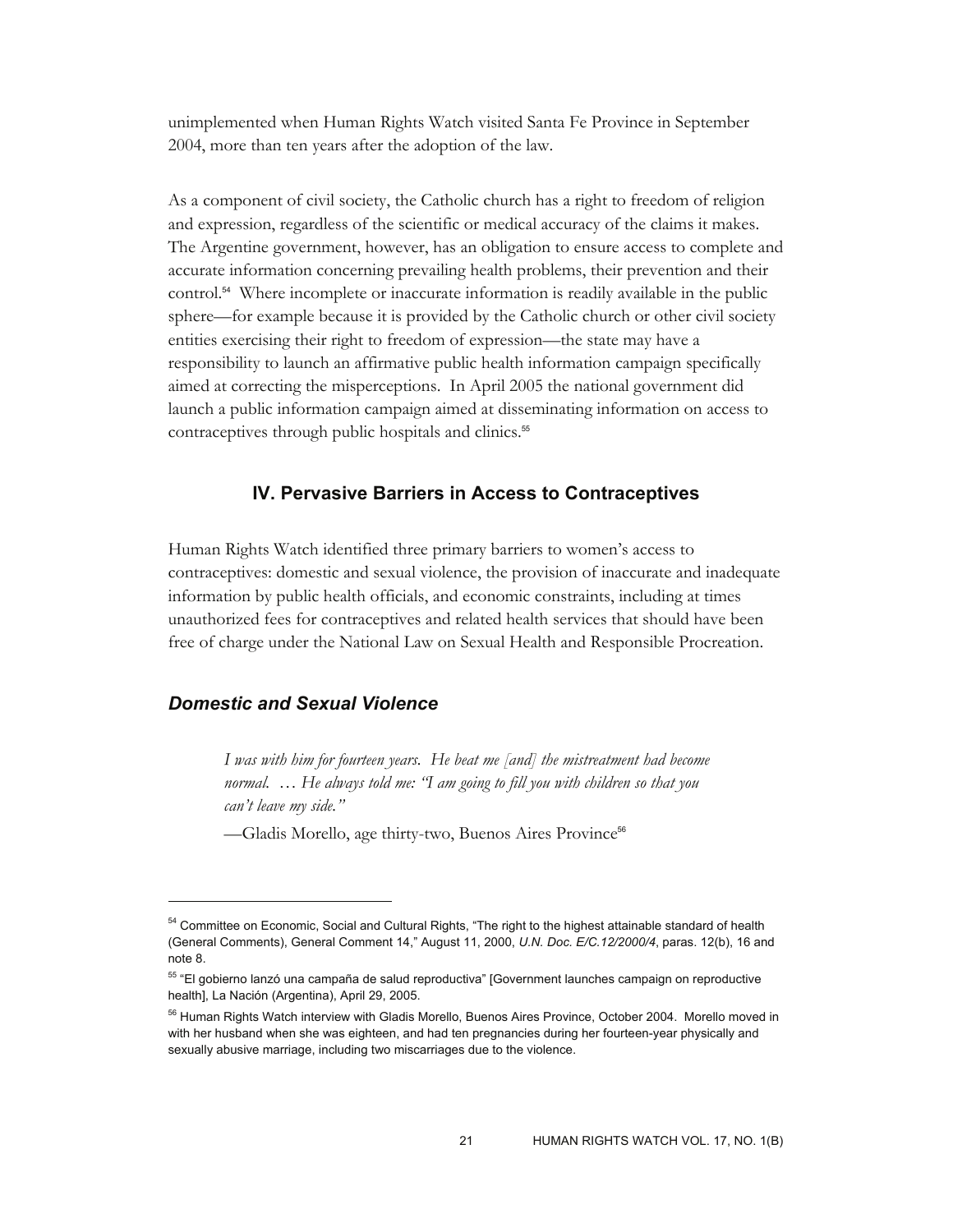Domestic and sexual violence constitute a persistent barrier for women trying to access contraceptives and to control their bodies and reproductive health.<sup>57</sup> Olga Cáceres, president of a nongovernmental organization that provides shelter for battered women in Buenos Aires Province, told Human Rights Watch: "The large majority of the women in the shelter live with violence, [including] sexual violence. In those cases, there is no freedom to decide how many children you want to have, or even when you are going to have sex." Cáceres explained that a significant number of abusive men deliberately sabotage their wife's or partner's access to contraceptives as part of the control and abuse: "If he gets her pregnant constantly, there is less possibility that she will leave [the abusive relationship]."<sup>58</sup>

The testimony of Romina Casillas, a forty-six-year-old mother of seven, presents one such example. She suffered physical violence at the hands of her husband, who prevented her from using contraceptives: "I didn't want to have that many [children] but he didn't let me [use contraceptives]. ... I would start on the pills when he was away, and he would hide them when he came back. ... I wanted to get an IUD [intrauterine device], but he wouldn't let me. ... I never thought that I would have many children, I thought that I would have four at the most."<sup>59</sup>

In 1999, an estimated 25 percent of all women in Argentina suffered domestic violence on a regular basis, while 50 percent were estimated to suffer some form of genderrelated violence at some point in their lives.<sup>60</sup> Of the forty-three women Human Rights Watch interviewed, more than half testified that they had suffered, or were currently suffering, domestic or sexual violence at the hands of their partners. The reasons for pervasive domestic violence are many and complex, not all of which the state is directly responsible for. However, international human rights standards set out specific minimum steps that states must take in order to comply with their obligation to eradicate domestic violence as a form of gender-based discrimination.

 $57$  Sexual violence may also increase the risk of sexually transmitted infections, including and especially HIV. Forced or coerced sex creates a risk of trauma: when the vagina is dry and force is used, genital injury is more likely, increasing the risk of transmission. Forced oral sex may cause tears in the skin, also increasing the risk of HIV transmission.

<sup>&</sup>lt;sup>58</sup> Human Rights Watch interview with Olga Cáceres, president, María Pueblo, Buenos Aires Province, October 18, 2004.

<sup>&</sup>lt;sup>59</sup> Human Rights Watch interview with Romina Casillas, Santa Fe Province, September 2004.

<sup>&</sup>lt;sup>60</sup> M. Buvinic, A Morrison, and M. Shifter, "La violencia en las Américas: marco de acción" [Violence in the Americas: a Framework for Action], in A. Morrison and M. Loreto Biehl (eds.), *El costo del silencio: violencia doméstica en las Américas* [The Cost of Silence: Domestic Violence in the Americas], (Washington, D.C.: Inter-American Development Bank, 1999), pp. 3-34.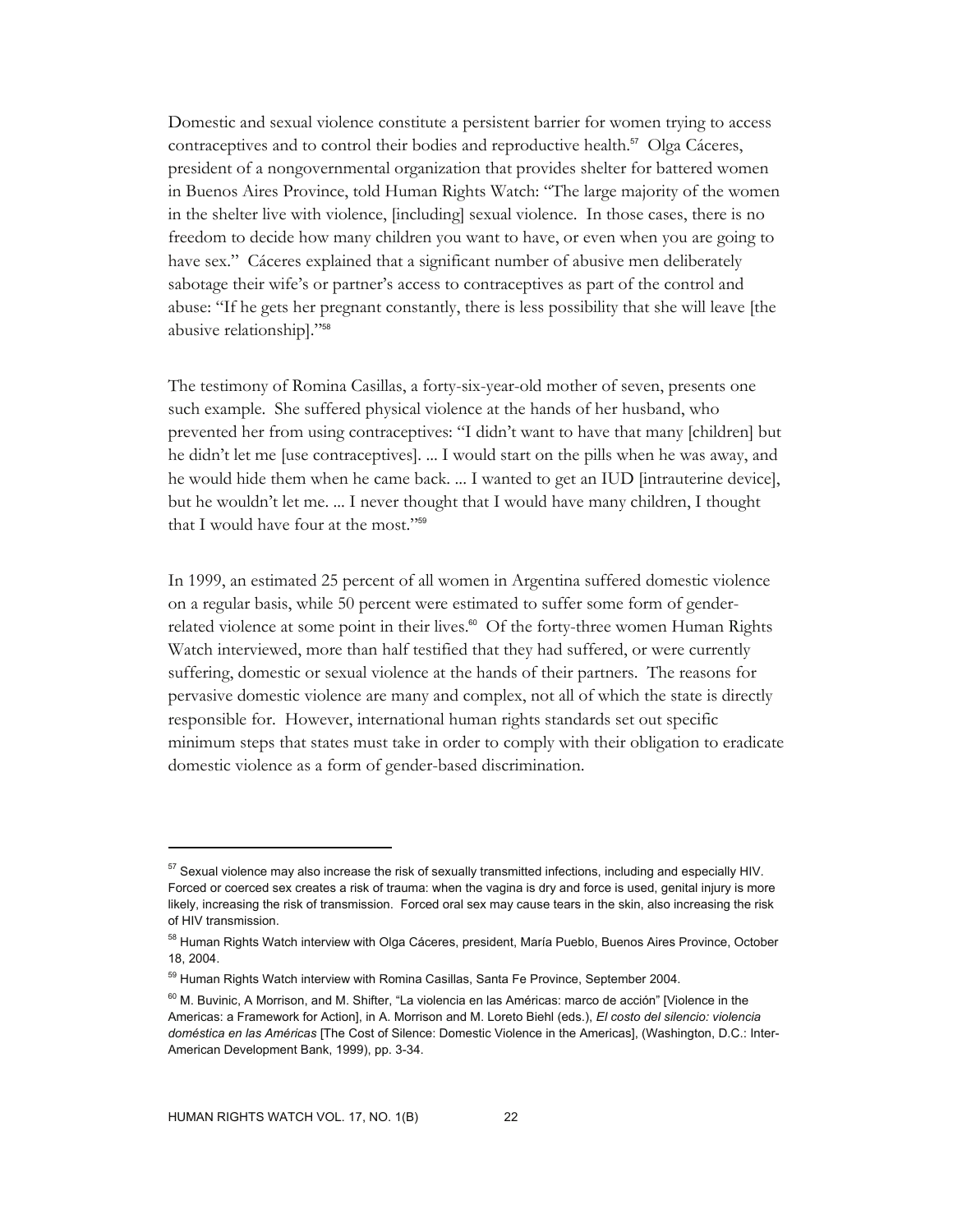The CEDAW Committee, $61$  which monitors the implementation of the Convention on the Elimination of All Forms of Discrimination against Women, noted in its General Recommendation No. 19 on Violence against Women that "[g]ender-based violence is a form of discrimination that seriously inhibits women's ability to enjoy rights and freedoms on a basis of equality with men."62 In the same document, the committee spelled out specific obligations in terms of preventing violence against women, recommending:

States parties should ensure that laws against family violence and abuse, rape, sexual assault and other gender-based violence give adequate protection to all women, and respect their integrity and dignity. Appropriate protective and support services should be provided for victims. Gender-sensitive training of judicial and law enforcement officers and other public officials is essential for the effective implementation of the Convention.<sup>63</sup>

The U.N. Commission on Human Rights, a body of fifty-three states that meets annually to issue recommendations on human rights, has emphasized "that violence against women has an impact on their … reproductive and sexual health" and has encouraged states "to ensure that women have access to … health care providers who are knowledgeable and trained to recognize signs of violence against women and to meet the needs of patients who have been subjected to violence, in order to minimize the adverse physical and psychological consequences of violence."<sup>64</sup>

 $61$  The implementation of the main human rights treaties under the United Nations human rights system is supervised by committees—called treaty monitoring bodies—made up of independent experts selected from the states parties to the respective treaties. The treaty monitoring bodies include the Human Rights Committee, the Committee on Economic, Social and Cultural Rights, the Committee on the Rights of the Child, the Committee against Torture, the Committee on the Elimination of Racial Discrimination, and the Committee on the Elimination of Discrimination against Women. These committees receive periodic reports from states parties which they review in dialogue with the states. After such reviews, the committees issue conclusions and recommendations—generally called concluding remarks—regarding the fulfillment of the rights protected by the conventions they monitor in that specific country. The growing body of concluding remarks issued by the committees provides an important guide for the committees' thinking on the concrete status and scope of the rights protected under the United Nations system. The committees also sometimes issue conceptual guidelines on the implementation of a specific human right—called general comments or general recommendations. These general comments or recommendations provide yet another source on the evolving authoritative interpretation of the human rights in question.

 $62$  Committee on the Elimination of Discrimination against Women (CEDAW Committee), General Recommendation No. 19: Violence Against Women, para. 1, in "Compilation of General Comments and General Recommendation Adopted by Human Rights Treaty Bodies," May 12, 2004, *U.N. Doc. HRI/GEN/1/Rev.7*.

 $63$  Ibid., para. 24(b).

<sup>64</sup> Commission on Human Rights, "Elimination of Violence against Women," *Resolution 2004/46*, April 20, 2004 (adopted without a vote), para. 7.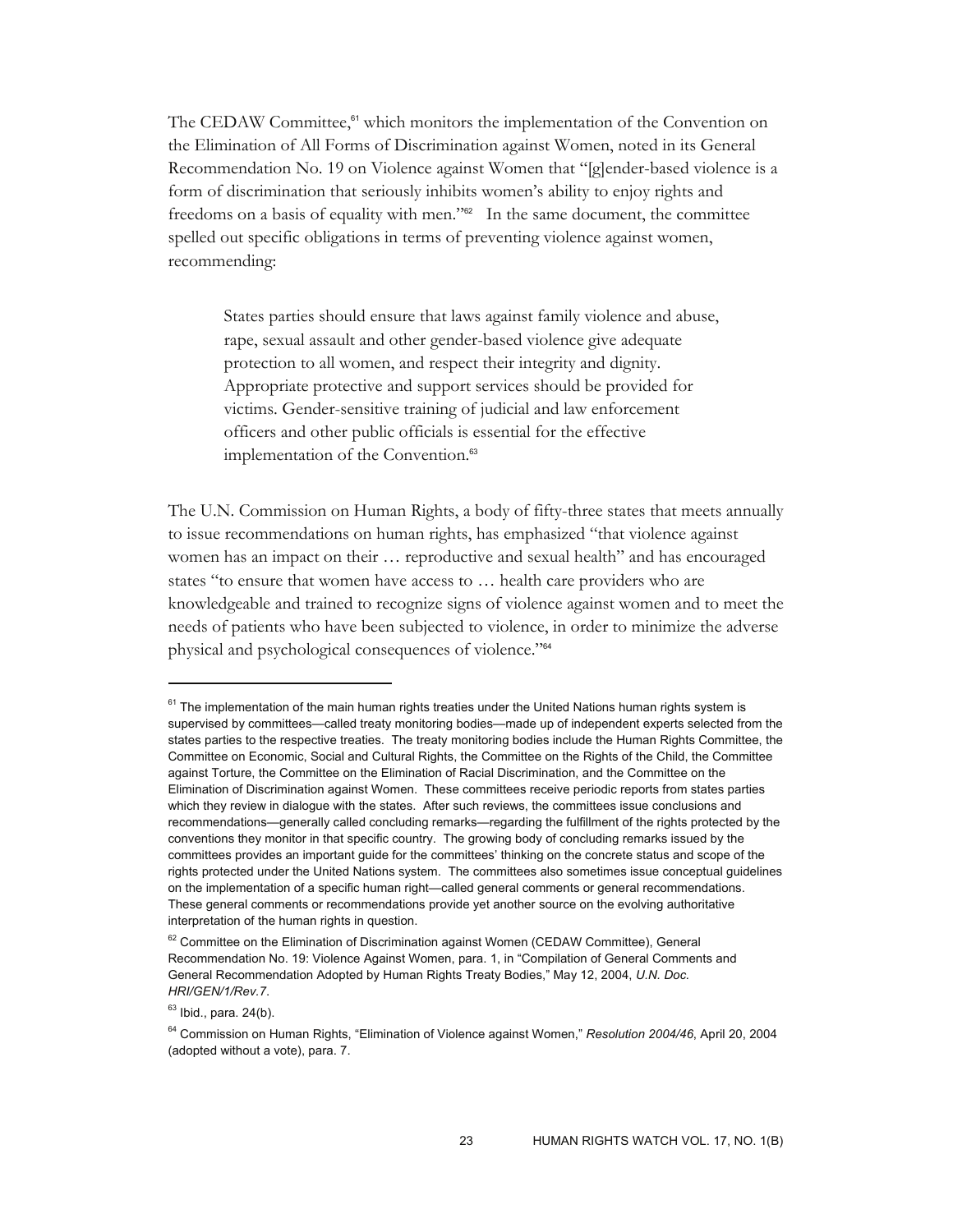Furthermore, the U.N. Committee on Economic, Social and Cultural Rights (CESCR), which monitors the implementation of the International Covenant on Economic, Social and Cultural Rights (ICESCR), has noted that "to eliminate discrimination against women, there is a need to develop and implement a comprehensive national strategy for promoting women's right to health" of which "[a] major goal should be reducing women's health risks, particularly lowering rates of maternal mortality and protecting women from domestic violence."<sup>65</sup> The Committee has further noted that "the realization of women's right to health requires the removal of all barriers interfering with access to health services, education and information, including in the area of sexual and reproductive health*.*"<sup>66</sup>

In Argentina, a 1994 domestic violence law established protective measures for victims of domestic violence, including restraining orders and temporary paternity support.67 In April 1999, the Argentine congress amended penal code provisions on "crimes against sexual integrity" to bring them more in line with international legal standards, but did not explicitly criminalize marital rape.<sup>68</sup> NGOs have criticized this clear deficiency of the law,<sup>69</sup> and the U.N. Committee on the Elimination of Discrimination against Women has expressed concern that these legal reforms have not prevented the domestic violence problem in Argentina from worsening.<sup>70</sup> Lucila Morán, a twenty-two-year-old woman who was pregnant for the second time when Human Rights Watch interviewed her, was

 $\overline{a}$ 

<sup>&</sup>lt;sup>65</sup> Committee on Economic, Social and Cultural Rights, "The right to the highest attainable standard of health (General Comments), General Comment 14," August 11, 2000, *U.N. Doc. E/C.12/2000/4*, para. 21.  $66$  Ibid.

<sup>&</sup>lt;sup>67</sup> Ley 24.417/94 [Law 24.417], Protección contra la Violencia Familiar [Protection against Domestic Violence], article 4.

<sup>&</sup>lt;sup>68</sup> Historically, in Latin America as in the United States the "good" that laws addressing sexual violence most often aimed to protect was the "honor" of the victim and not the victim herself. This notion finds it most explicit form in laws that exonerate the perpetrator of a rape if he marries the victim of the rape, under the reasoning that the honor would be restored. This was the case in Argentina until the reform in 1994 (and is still the case in Bolivia and Brazil, for example). Women's rights activists in Argentina have argued that even though the new law implicitly criminalizes marital rape, the law's silence on this topic contributes to maintain a strong judicial bias toward marriage as an exonerating factor in rape cases. Human Rights Watch interview with Silvia Chejter, sociologist, Centro de Encuentros Cultura y Mujer CECYM [Center for Culture and Women], Buenos Aires, August 13, 2003.

<sup>69</sup> Centro de Encuentros Cultura y Mujer [Women and Cultural Convergence Center], *Violación marital (Boletín)*  [Marital Rape (Bulletin)], 2002 [online] http://www.cecym.org.ar/pdfs/violacionmarital.pdf (retrieved December 2, 2004).

<sup>&</sup>lt;sup>70</sup> CEDAW Committee, "Report of the Committee on the Elimination of Discrimination against Women, twentysixth session, twenty-seventh session, exceptional session," *U.N. Doc. A/57/38*, May 2, 2002, para. 364. Argentina's fifth periodic report to the CEDAW Committee noted that the number of complaints filed regarding domestic violence had doubled from 1995 to 2000. Committee on the Elimination of Discrimination against Women, "Consideration of reports submitted by States parties under Article 18 of the Convention on the Elimination of All Forms of Discrimination against Women, Fifth Periodic Reports, Argentina," *U.N. Doc. CEDAW/C/ARG/5*, February 11, 2002, p. 32. Some of the increase may be the result of the new legislative framework which might encourage complaints.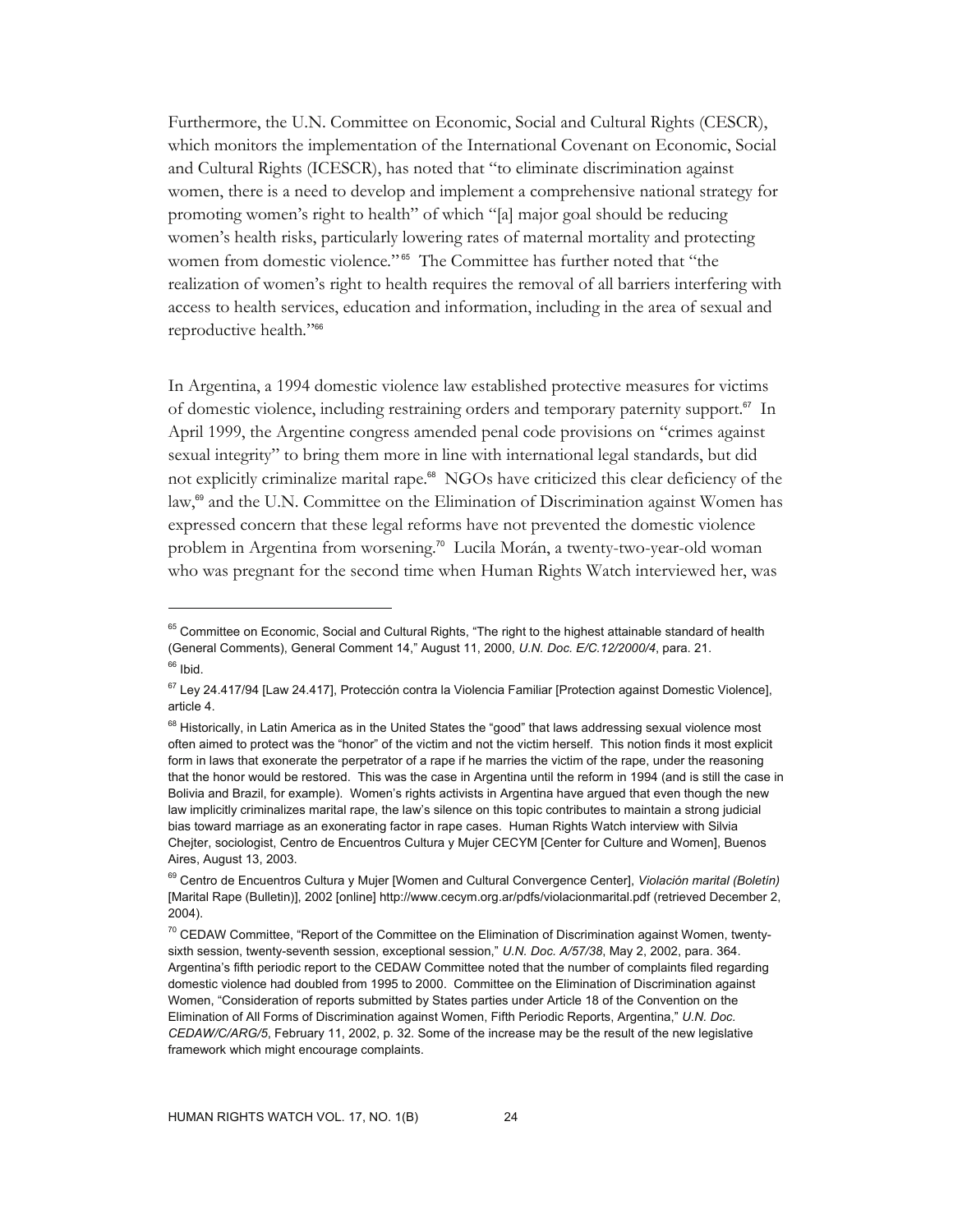beaten by her husband almost daily. Morán said that she could not leave her abusive relationship, as her husband repeatedly threatened her with keeping their two-year-old daughter:

He beats me for anything. The other day, he almost killed me. … I filed a complaint about him one time, but they [the police] told me that they couldn't help me with anything. They gave me a restraining order [but he did not leave]. … I don't have help from anyone. … [My husband] says: 'If you want to leave, go, but you are leaving my daughter here.' And so he has me.<sup>71</sup>

Morán's situation was further complicated by the local public hospital's refusal to give her a tubal ligation—due to discriminatory hospital regulations<sup>72</sup>—despite a heart condition that her doctor said makes pregnancy a health hazard for her.

A community educator working with low income women affected by violence in Buenos Aires Province told Human Rights Watch that the government's response to domestic violence, in particular that of police officers, was seriously deficient:

With regard to violence, so much needs to happen. … If they [the women] don't go to the police with the law in their hands, [the police] doesn't take the complaint. … Because they start asking you why he hit you, and let's see if he really hit you. … Sometimes they don't even want to take down a testimony, or they take your testimony, but they don't file the complaint. There are many police stations, but none of them file the complaint.<sup>73</sup>

One fundamental deficiency in the state's response to violence is the lack of shelters for women affected by domestic and sexual violence. A community organizer from Santa Fe Province told Human Rights Watch: "There are two state institutions [in Santa Fe

 $71$  Human Rights Watch interview with Lucila Morán, Buenos Aires Province, October 2004.

 $72$  For a full description of limitations generally implemented in Argentina on women's access to voluntary tubal ligation and their illegality under international law, see section V below. In the case of Lucila Morán, the procedures that prevented her from accessing voluntary tubal ligation were discriminatory by denying her access based on her young age. According to the World Health Organization, youth is not, healthwise, a contraindication to surgical sterilization. Moreover, in Morán's case, the same public health workers who refuse to sterilize her also warn her against getting pregnant again under any circumstances, due to her heart condition.

<sup>&</sup>lt;sup>73</sup> Human Rights Watch interview with Lucia Lucena, community educator, Decidir [Decide], Moreno, Buenos Aires Province, October 19, 2004.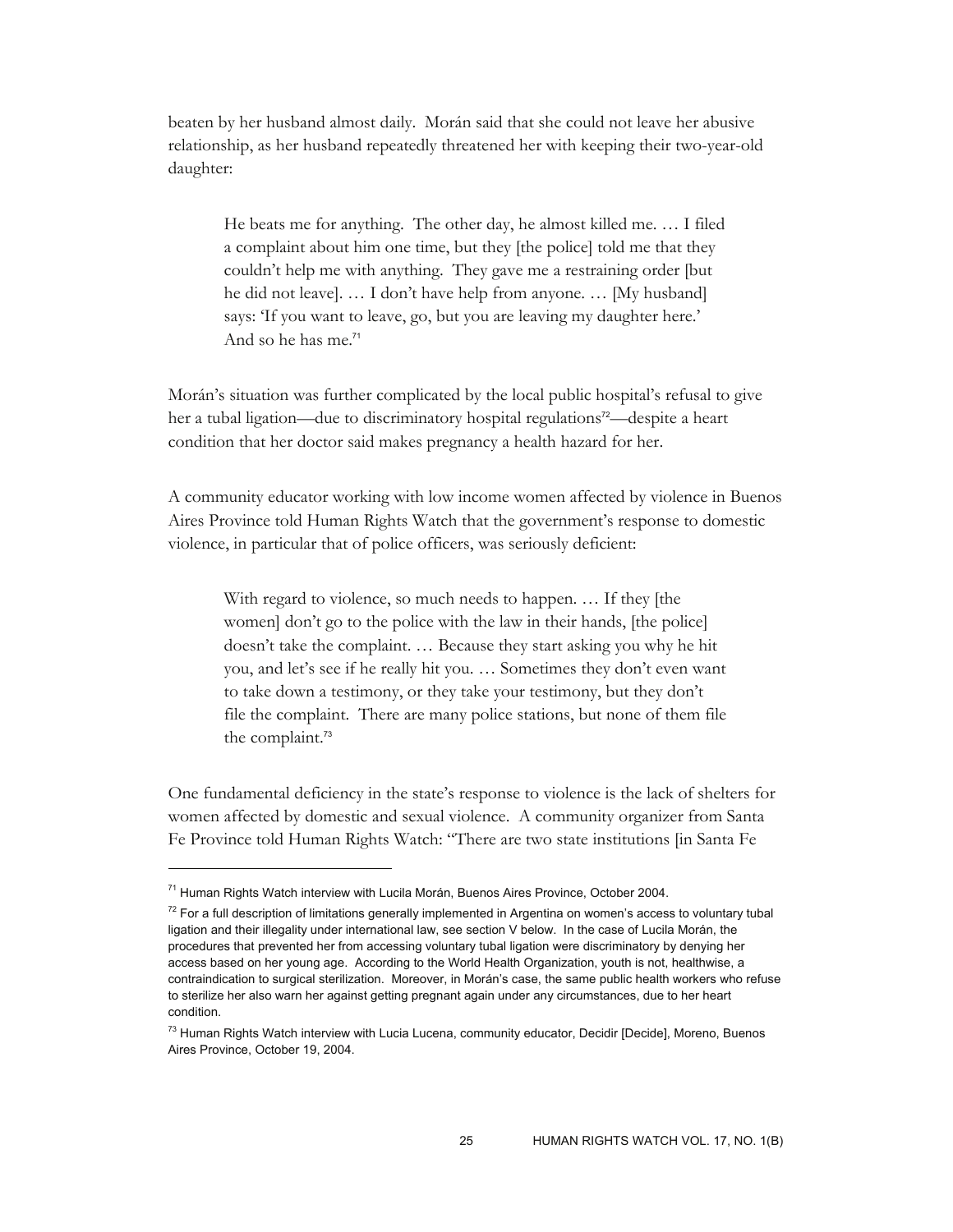City] that deal with this subject [domestic violence], but they don't have anywhere to send the women so that they are not killed. Because they *are* killed."<sup>74</sup>

The National Program on Sexual Health and Responsible Procreation only addresses violence in passing,75 and implementing regulations offer no specifics as to how to prevent intimate partner violence from posing an obstacle to women's independent decision-making in the area of reproductive health.76 The vast majority of the public hospitals and clinics implementing the program that Human Rights Watch visited were not required or encouraged to detect domestic or sexual violence in patients and counsel patients on these issues.

#### *Misleading, Inaccurate, or Incomplete Information*

The women Human Rights Watch interviewed had limited access to contraceptives for a host of reasons, some of which had to do with a generalized level of misinformation regarding reproduction and contraception. María del Huerto Terceiro, a lawyer from a policy organization working on access to family planning, lamented: "There is no permanent information, and there is no sex education in the schools. The result is that you continue to be uninformed."77 In April 2005, Argentina's government started addressing this issue, notably through the launch of a public information campaign in television, radio, and print press, announcing access to contraceptives as a right, and referring individuals and couples to public health centers for further information.<sup>78</sup>

However, the central government's demonstrated political will does not always overcome fear and opposition from the public officials who are directly responsible for women's enjoyment of their human rights in the reproductive area. We found that

<sup>&</sup>lt;sup>74</sup> Human Rights Watch interview with Mabel Busaniche, community organizer, Santa Fe, Santa Fe Province, September 13, 2004.

<sup>75</sup> Ley Nacional 25.673 [National Law 25.673], Creación del Programa Nacional de Salud Sexual y Procreación Responsable [Creation of the National Program on Sexual Health and Responsible Procreation], October 30, 2002, article 2(a): "Serán objetivos de este programa: (a) Alcanzar para la población el nivel más elevado de salud sexual y procreación responsable con el fin de que pueda adoptar decisiones libres de discriminación, coacciones o violencia" [It will be the objectives of this program [National Program on Sexual Health and Responsible Procreation]: (a) To achieve the highest attainable level of sexual health and responsible procreation for the population with the purpose of enabling it to make decisions free of discrimination, coercion, or violence].

<sup>76</sup> See Decreto Nacional 1.282/2003 [National Decree 1.282/2003], Reglamentación de la Ley Nacional 25.673 de Creación del Programa Nacional de Salud Sexual y Procreación Responsable [Regulation of National Law 25.673 on the Creation of the National Program on Sexual Health and Responsible Procreation], May 23, 2003.

<sup>77</sup> Human Rights Watch interview with María del Huerto Terceiro, lawyer, Asociación Argentina de Planificación Familiar (AAPF) [Argentine Association on Family Planning], Buenos Aires City, October 14, 2004.

<sup>&</sup>lt;sup>78</sup> "El gobierno lanzó una campaña de salud reproductiva" [Government launches campaign on reproductive health], La Nación (Argentina), April 29, 2005.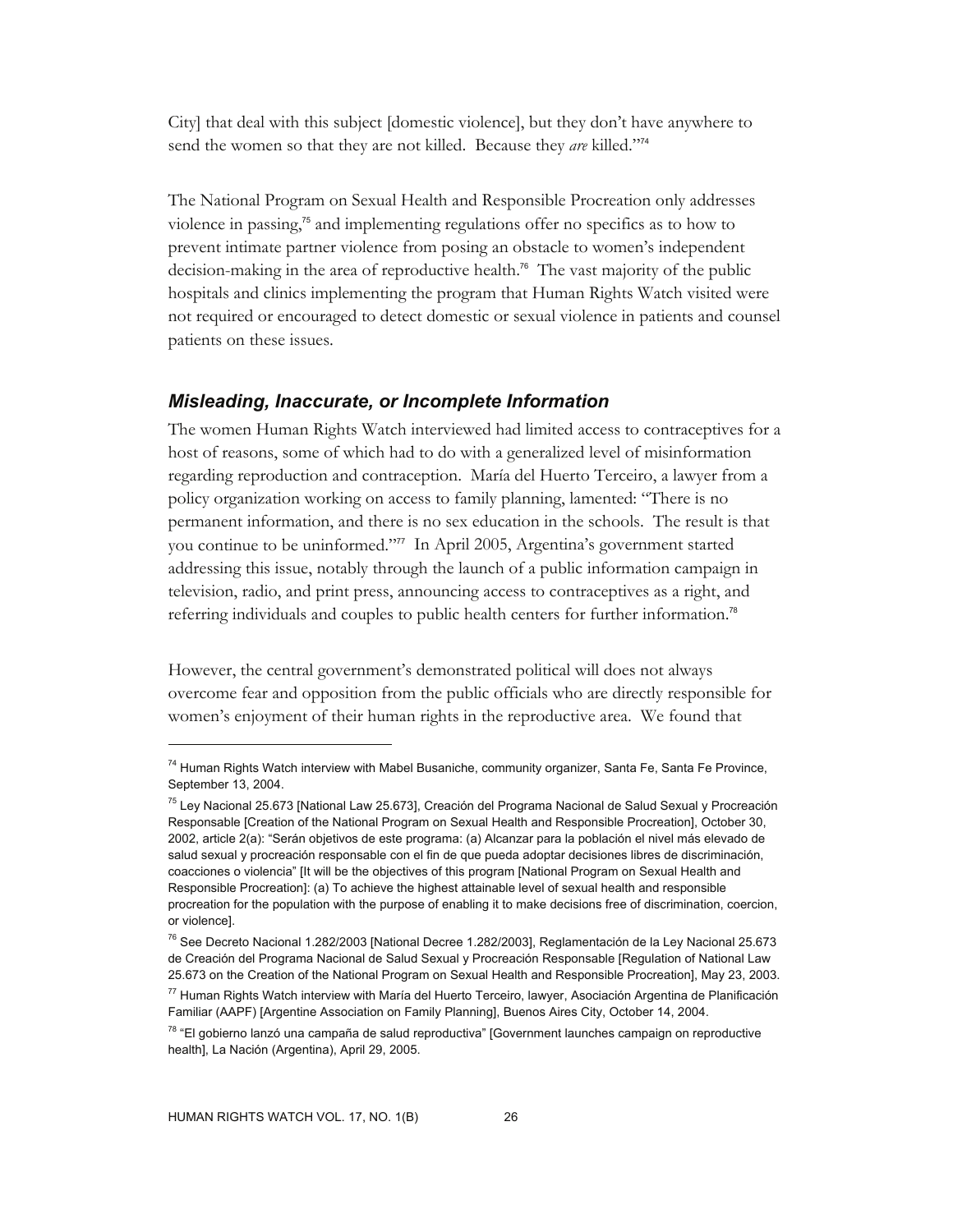public health officials at times contributed to the existing lack of understanding by providing women with misleading, incomplete, or inaccurate information about contraception. Women we interviewed were often badly placed to demand more accurate or complete information, either because they were unaware that they were being misinformed, or because they did not feel in a position to challenge a medical authority. Considering the disadvantaged economic position of most users of public health facilities, and a related disadvantage in access to education and information, public health officials, as detailed below, did not show the kind of commitment necessary to ensure that women receive essential health information. The net result was that women many times were left with severely limited choices with regard to when and if to have children, even within the already limited range of contraceptive methods legally available to them.

Human Rights Watch found that, in many cases, public health officials offered women access to a more limited range of contraceptives than permitted by law or distributed by the government. Some women testified that doctors in the public health system actively discouraged them from using the contraceptives donated by the state, either by telling them that the contraceptives were not of good quality, or by giving misinformation about some methods. "I went to a gynecologist … [and] I opted for the pill. But then she said that after [taking the pill] I would have to have treatment to become pregnant again, and that it wasn't worth it," recalled María Rivara, thirty-seven, who had eight children.79 Paola Méndez, thirty-five and mother of ten, wanted to get an intrauterine device (IUD), but the public health doctor told her that it would not prevent pregnancies, and that it might, in fact, damage a future child: "I wanted to get an IUD, but you know they say that many are born with the IUD in their heads. The doctor himself explained to me that the majority, almost all of them, are born with the IUD in their heads."<sup>80</sup>

In other cases, women were not told about side effects that may render certain contraceptive methods ineffective, such as use of antibiotics while on hormonal contraception.81 In the case of Laura Passaglia, thirty-two, a doctor in the public health

<sup>&</sup>lt;sup>79</sup> Human Rights Watch interview with María Rivara, Buenos Aires Province, October 2004.

<sup>&</sup>lt;sup>80</sup> Human Rights Watch interview with Paola Méndez, Buenos Aires Province, October 2004. According to Human Rights Watch's interviews with public health officials, no such cases have been reported. Moreover, the general failure rate of intrauterine devices—i.e. the percentage of women experiencing unintended pregnancies in the first year of use—is between 0.1 and 2 percent for typical use, depending on the type of device implanted. Robert A. Hatcher et al, *Contraceptive Technology* (New York: Ardent Media, 1998), p. 514.

<sup>&</sup>lt;sup>81</sup> An on-line guide on family medicine warns in an article that reviews the interaction between hormonal contraception and antibiotics: "Most of the available data do not indicate any major reduction in the efficacy of OCPs [oral contraceptive birth contral pills] with concurrent common antibiotic use. However, these studies cannot reliably exclude a small decrease in efficacy especially in the "low-dose" (<35 µg of estrogen) combination OCPs. With several well-known resources suggesting alternative contraception during antibiotic use, pragmatically *it is important to inform all female patients of the possible interaction*." Kevin E. Burroughs,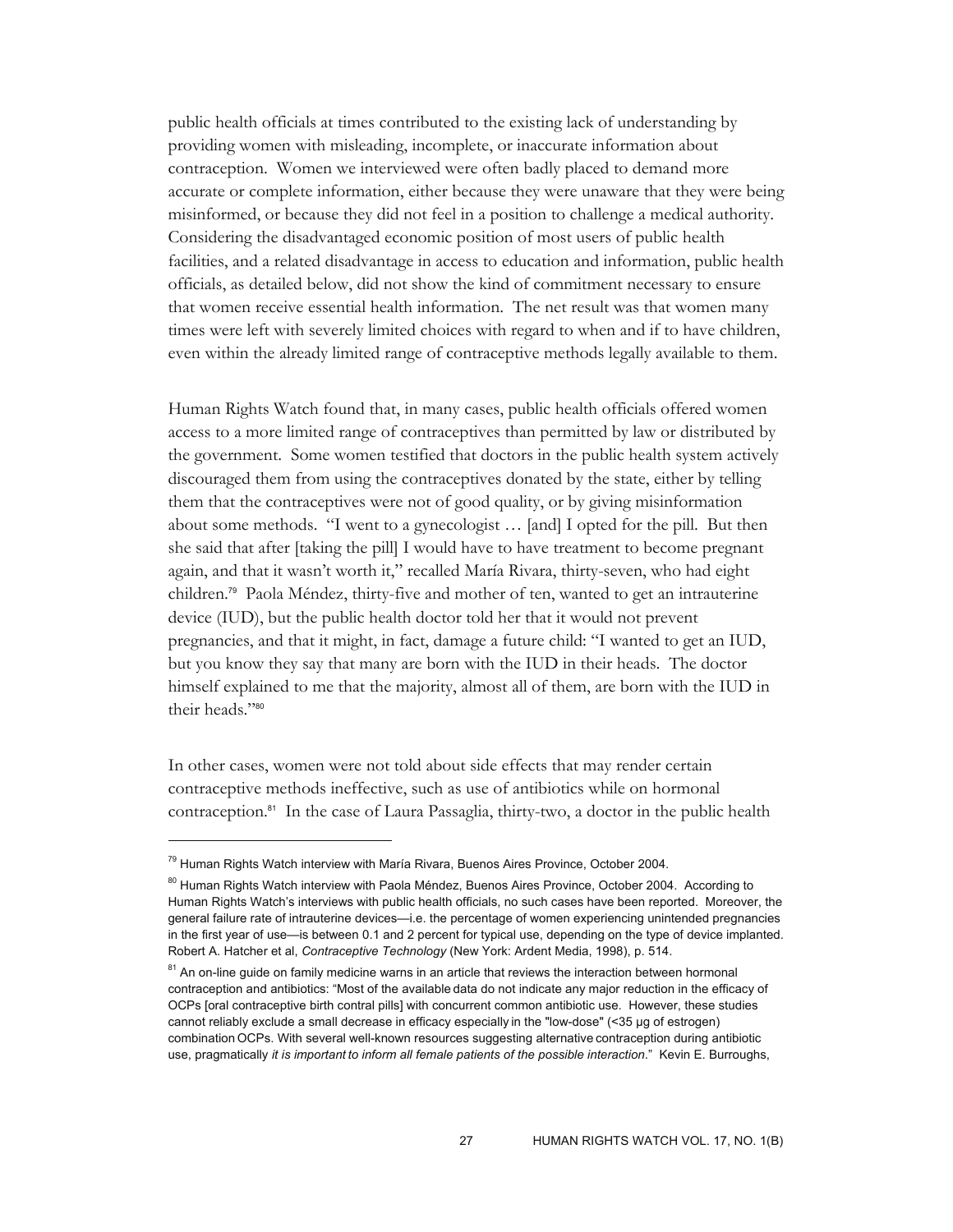system prescribed antibiotics to her without informing her that this treatment was likely to interfere with the effectiveness of the hormonal contraception he also prescribed to her on a monthly basis. Passaglia said: "I took the [contraceptive] pill. But I got pregnant all the same. … I was always on antibiotics for a urinary tract infection. … They never told me anything about that [that antibiotics may interfere with the contraceptive actions of the pills]."82 While taking hormonal contraception, Passaglia had five unwanted pregnancies, in addition to her existing three children and one miscarriage.

Human Rights Watch did not interview any medical doctors who admitted to misinforming patients about contraceptive methods. However, the vast majority of the doctors we interviewed expressed some variant of the idea that they were better placed than the women they treat to make decisions about how the women should control their fertility. Luís Robles, head of the maternity program at Formosa Province health ministry told Human Rights Watch that the hospitals in that province routinely injected women with hormonal contraception without ensuring consent, in a blatant violation of women's right to bodily integrity. Robles noted that this practice was particularly common when the women were hospitalized for post-abortion care, because in those cases it was assumed that the woman had deliberately refused to use contraceptives: "A woman [who is hospitalized for post-abortion care] has used abortion as contraception. [When she] is discharged, we give her contraception. … Whether she wants it or not, we inform her, and inject her."83

Though Human Rights Watch did not interview women from Formosa Province, our interviews from elsewhere in the country suggested that many women with unwanted pregnancies—whether or not they ended in illegal and unsafe abortions—had been prevented from using any type of contraception due to abusive relationships, insufficient information, or lack of financial resources.

Robles' comment illustrates the fact that many competing factors impede women's possibility to make informed and independent decisions about their contraceptive use. Whereas most women Human Rights Watch interviewed were denied information about a full range of contraceptive methods in the public health system, some noted that

 $\overline{a}$ 

MD; M. Lee Chambliss, MD, MSPH Greensboro, NC, "Antibiotics and Oral Contraceptive Failure" (emphasis added) Archives of Family Medicine [online] http://archfami.ama-assn.org/cgi/content/full/9/1/81 (retrieved February 4, 2005).

<sup>82</sup> Human Rights Watch interview with Laura Passaglia, Buenos Aires Province, October 2004.

<sup>&</sup>lt;sup>83</sup> Human Rights Watch interview with Luís Robles, head, Programa de Maternidad [Maternity Program], Ministerio de Salud de Formosa [Formosa Province Health Ministry], Castelar, Buenos Aires Province, September 6, 2004.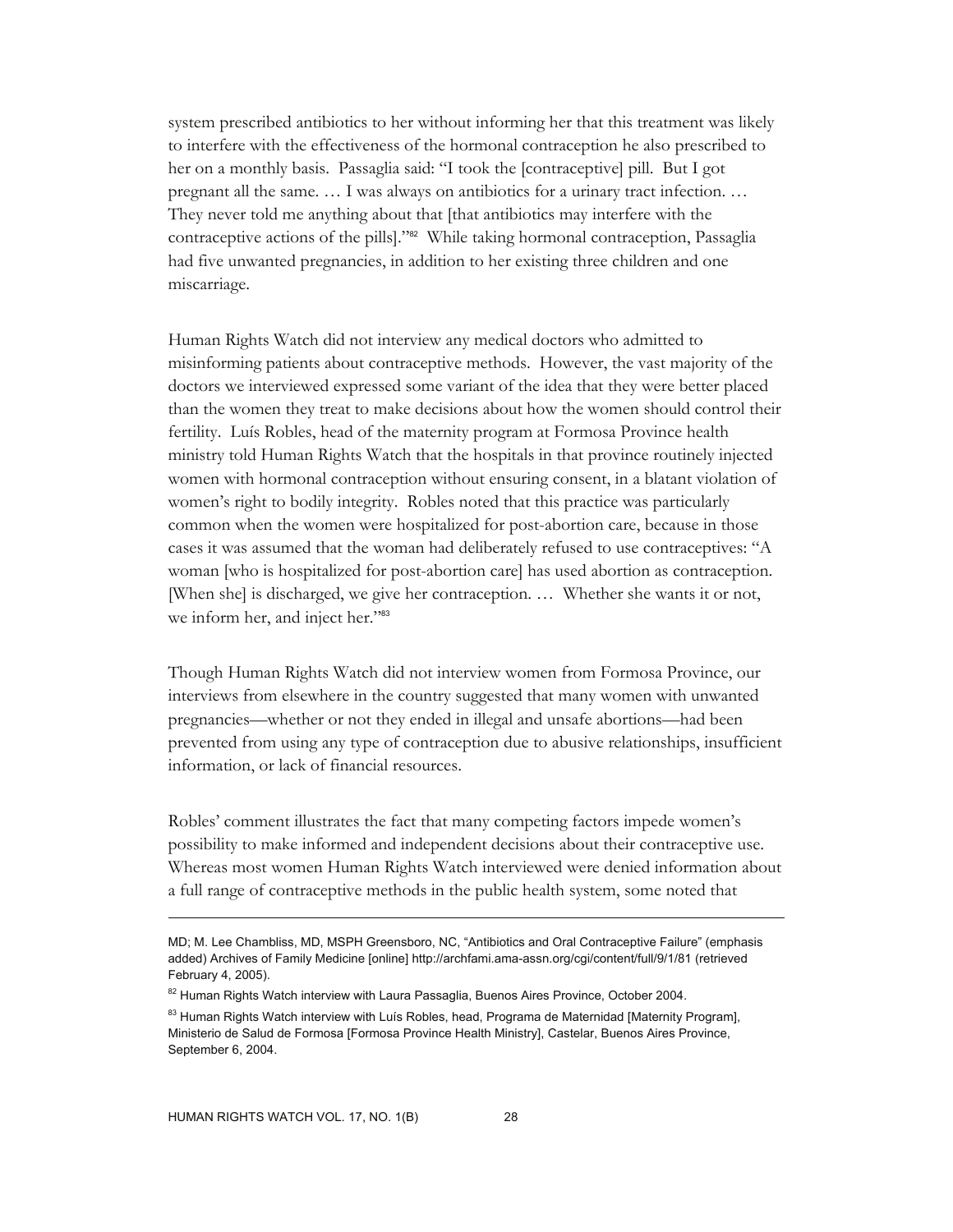doctors prescribed contraceptives "as if they were aspirin" to women with more than three children, regardless of the individual woman's desire to have more children.<sup>84</sup>

The U.N. Committee on Economic, Social and Cultural Rights has interpreted the "right to prevention, treatment and control of diseases" to impose a positive obligation on states parties to take steps necessary for the "prevention, treatment and control of epidemic, occupational and other diseases," including the "establishment of prevention and education programmes for behaviour-related health concerns such as … those adversely affecting sexual and reproductive health."85 According to the committee, the right to the enjoyment of the highest attainable standard of health includes the right to information and education concerning prevailing health problems, their prevention and their control.<sup>86</sup> In the context of "specific legal obligations," the committee notes:

States should refrain from limiting access to contraceptives and other means of maintaining sexual and reproductive health, from censoring, withholding or intentionally misrepresenting health-related information, including sexual education and information, as well as from preventing people's participation in health-related matters. . . . States should also ensure that third parties do not limit people's access to health-related information and services.<sup>87</sup>

Moreover, accurate and full information on contraception and sexual health should be understood as being contained in the right to the highest attainable standard of health protected by article 12 of the International Covenant on Economic, Social and Cultural Rights.<sup>88</sup>

The U.N. Committee on the Rights of the Child has explained that this right extends to adolescent girls. The Convention on the Rights of the Child, which under Argentine law is incorporated into the constitution, recognizes the right of children to enjoy "the highest attainable standard of health and to facilities for the treatment of illness and

<sup>&</sup>lt;sup>84</sup> Human Rights Watch interview with [name withheld], head of maternity ward at public hospital [province withheld], September 2004; and with Julie Reina, Tucumán Province, September 2004.

<sup>&</sup>lt;sup>85</sup> Committee on Economic, Social and Cultural Rights, The right to the highest attainable standard of health (General Comments), General Comment 14, August 11, 2000, *U.N. Doc. E/C.12/2000/4*, para. 16; and para. 36 (states must promote "health education, as well as information campaigns, in particular with respect to HIV/AIDS").

 $86$  Ibid., paras. 12(b), 16 and note 8.

<sup>87</sup> Ibid., paras. 34-35.

<sup>88</sup> ICESCR, article 12.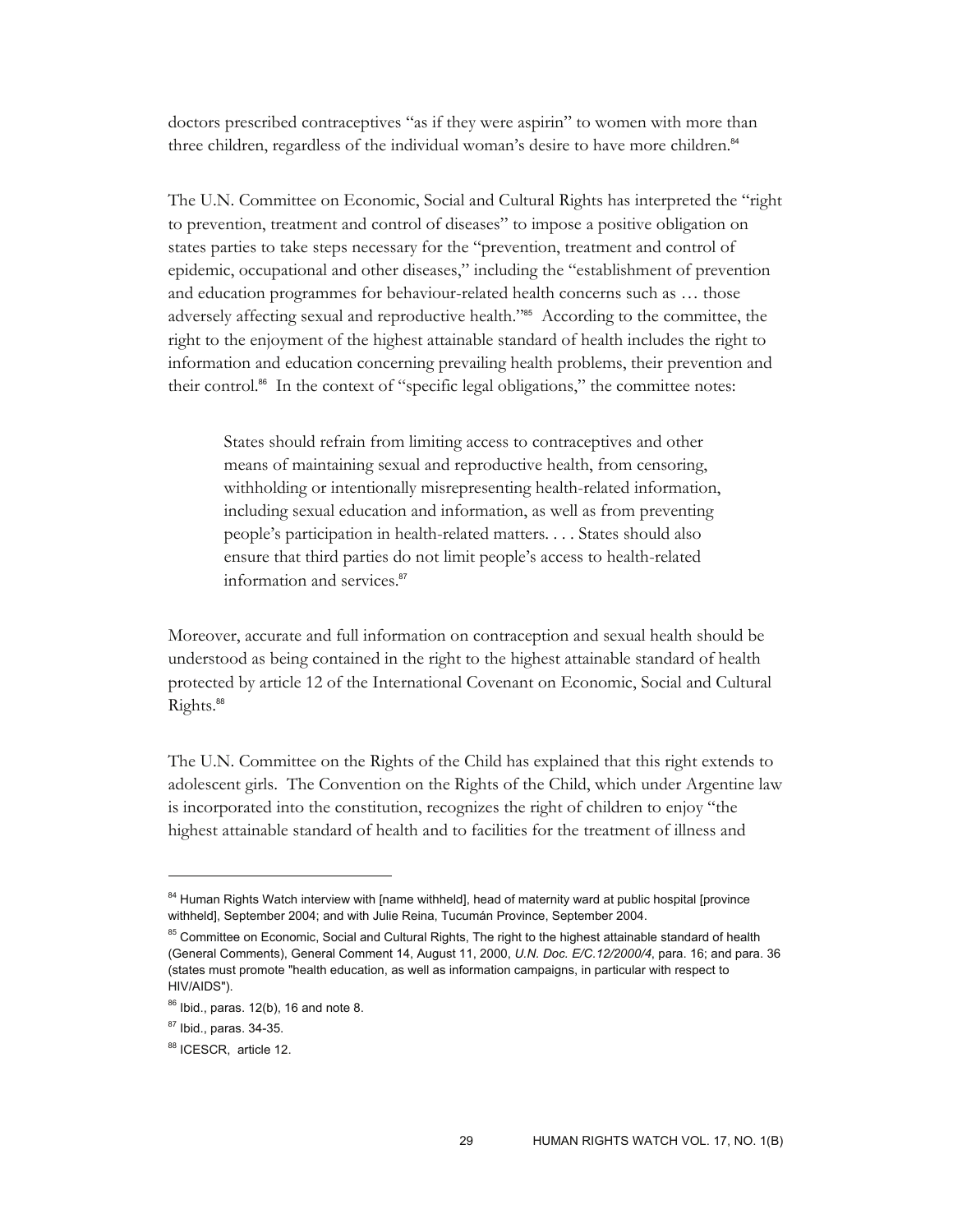rehabilitation of health." 89 According to the U.N. Committee on the Rights of the Child which interprets the convention, adolescents "have the right to access adequate information essential for their health and development and for their ability to participate meaningfully in society."90 This implies that states parties have an obligation "to ensure that all adolescent girls and boys, both in and out of school, are provided with, and not denied, accurate and appropriate information on how to protect their health and development and practise healthy behaviours [including] information on … safe and respectful social and sexual behaviours."<sup>91</sup>

Accurate information on contraception would seem particularly important in the Argentine context, where 17.5 percent of all infants were born to adolescent mothers in 2003 and 34 percent of adolescents did not use any type of contraception during their first sexual intercourse according to a 2004 poll.92 Indeed, Argentina's health minister has acknowledged the importance of sex education on several occasions, always drawing vehement opposition from conservative groups.<sup>93</sup>

 $\overline{a}$ 

<sup>89</sup> Convention on the Rights of the Child (CRC), G.A. Res. 44/25, entered into force September 2, 1990 and ratified by Argentina on December 4, 1990, article 24.

<sup>&</sup>lt;sup>90</sup> Committee on the Rights of the Child, "General Comment No. 4: Adolescent Health and Development in the Context of the Convention on the Rights of the Child" *U.N. Doc. CRC/GC/2003/4*, July 1, 2003, para. 26.  $91$  Ibid.

<sup>92 &</sup>quot;Ministro argentino preocupado por abortos y embarazo adolescente" [Argentine Minister Worried about Abortion and Adolescent Pregnancies], Associated Press, *Diario La Estrella* (Madrid), November 13, 2004; and "Polémica por despenalización del aborto llega al más alto nivel argentino" [Polemic about Decriminalization of Abortion Reaches the Highest Level in Argentina], Agence France Presse, November 27, 2004.

<sup>93</sup> See "Ministro argentino preocupado por abortos y embarazo adolescente" [Argentina Minister Worried about Abortion and Adolescent Pregnancies], Associated Press, *Diario La Estrella* (Madrid), November 13, 2004; "Para Ministro de Salud, si no se educa sobre sexo en la escuela primaria 'se pierde una oportunidad'" [For Minister, 'We Lose an Opportunity' by Not Educating on Sex in Primary Schools], *Agencia Diarios y Noticias*, October 1, 2004; and Guillermo Villarreal, "Silenciosa Ofensiva" [Silent Offensive], *Agencia Diarios y Noticias*, September 24, 2004.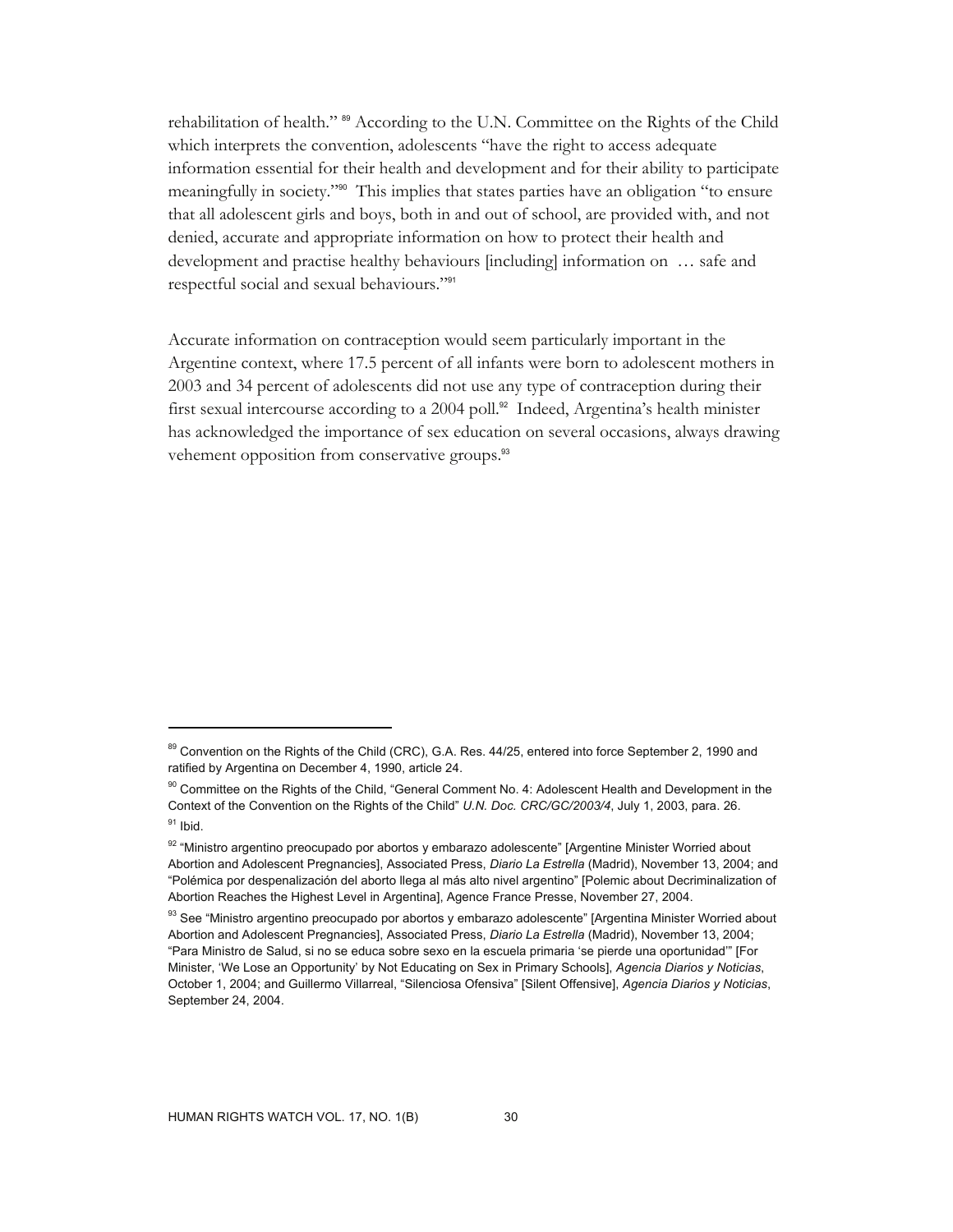## *Economic Constraints*

 $\overline{a}$ 

Women Human Rights Watch interviewed identified their poverty as a decisive factor in their inability to access contraceptives and thus to exercise independent decision-making about if and when to have children. The government has recognized some dimensions of this problem. In fact, one of the main stated objectives of the National Program on Sexual Health and Responsible Procreation is to provide all legal contraceptive methods free of charge through the public health system.94 This policy, however, is not being implemented effectively and many poor women still are made to pay.

A number of the women Human Rights Watch interviewed testified that public health workers charged them for services that should have been free under the National Program on Sexual Health and Responsible Procreation. "The state gives you the IUD [intrauterine device] for free, but they charge you for the checkup, 15 pesos [U.S.\$5.05]" said Norma Jiménez, thirty-five, who had been pregnant six times.<sup>95</sup> Paola Vásquez, a twenty-seven-year-old mother of three, had the same experience: "There are some places [public health clinics] where they give [contraceptives] for free, and other places [public health clinics] where they don't give it for free."<sup>96</sup>

When the cost of a consultation, a medical analysis, or the transport to the public hospital where the program is implemented is added to the cost of the contraceptive method itself, moreover, women we interviewed were essentially left to choose between food and shelter or paying for contraceptives.

<sup>&</sup>lt;sup>94</sup> Ley 25.673 [Law 25.673], National Law on Sexual Health and Responsible Procreation, article 2(f). The full article reads: "Serán objetivos de este programa [Programa Nacional de Salud Sexual y Procreación Responsable]: a) Alcanzar para la población el nivel más elevado de salud sexual y procreación responsable con el fin de que pueda adoptar decisiones libres de discriminación, coacciones o violencia; b) Disminuir la morbimortalidad materno-infantil; c) Prevenir embarazos no deseados; d) Promover la salud sexual de los adolescentes; e) Contribuir a la prevención y detección precoz de enfermedades de transmisión sexual, de vih/sida y patologías genital y mamarias; f) Garantizar a toda la población el acceso a la información, orientación, métodos y prestaciones de servicios referidos a la salud sexual y procreación responsable; g) Potenciar la participación femenina en la toma de decisiones relativas a su salud sexual y procreación responsable." [It will be the objectives of this program [National Program on Sexual Health and Responsible Procreation]: a) To achieve the highest attainable level of sexual health and responsible procreation for the population with the purpose of enabling it to make decisions free of discrimination, coertion, or violence; b) To diminish mother-child morbi-mortality; c) to prevent unwanted pregnancies; d) To promote sexual health in adolescents; e) To contribute to the prevention and early detection of sexually transmitted diseases, of HIV/AIDS, and of genital and mammary pathologies; f) To guarantee to the full population access to information, orientation, methods, and the provision of services related to their sexual health and responsible procreation."

<sup>&</sup>lt;sup>95</sup> Human Rights Watch interview with Norma Jiménez, Santa Fe Province, September 2004.

<sup>96</sup> Human Rights Watch interview with Paola Vásquez, Santa Fe Province, September 2004.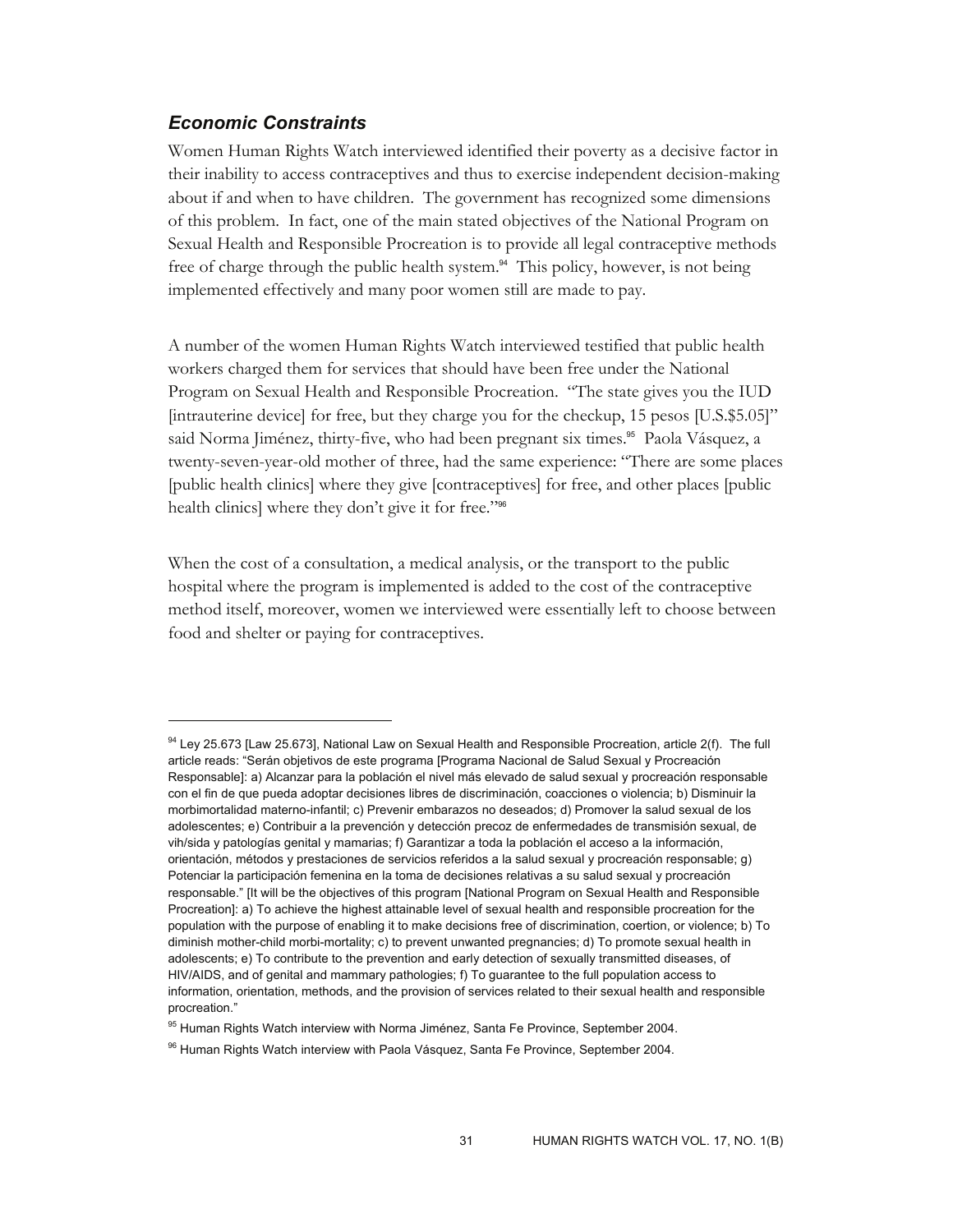Given this choice, many women chose to feed themselves and their families. Romina Redondo, thirty-two, exclaimed: "One does not have 30 pesos [U.S.\$10.10] every month for an injection. … Where do we get 30 pesos for an injection, when we are living off the head of household program<sup>97</sup> with 150 pesos [U.S.\$50.14] a month?"<sup>98</sup> Marisa Rossi, thirty-six, noted that sometimes the choice was between food and condoms: "[Condoms] cost 2.50 pesos for three. For that money, you can buy a kilo of bread or a couple of liters of milk."<sup>99</sup>

In most cases, public hospitals did not allow women to set up appointments in advance or over the phone, adding to the economic burden that the access to contraceptives represented because further travel was needed or because the women had to take time off work to go to the hospital: "You have to go at four in the morning [and] they give you an appointment at eight, nine, ten, eleven. … If you don't get an appointment, sometimes they give you one for another day," said Romina Casillas, forty-six.<sup>100</sup> Yanina Carlotto, forty-six, asked: "If you have to feed your children, how can you spend 2.50 pesos [U.S.\$0.84] on the bus [to get to the hospital]?"101 Ana Sánchez, forty-three, said: "People don't have money, even if it is a small ticket. Sometimes you don't have 3 pesos [U.S.\$1.01] to come and go [to the health center], and then you have to come and go again."102 Mariana Porcel, thirty-one, said of going to the public hospital for contraceptives: "You can't work the whole morning, you have to wait twenty appointments. And if you don't go [to work] a full day, you can't feed your children."<sup>103</sup> Women who use hormonal contraceptives based on a monthly cycle have to repeat the ordeal of getting to the public hospital every month: "Every month you have to go get [the pills]. … They give you a card, and when you get the pills, they mark it up," Romina Casillas said.<sup>104</sup>

The U.N. Committee on Economic, Social and Cultural Rights has addressed the issue of economic constraints in its interpretative statement on the right to health, noting that "health facilities, goods and services must be affordable for all … [ and that] … poorer

<sup>97</sup> The Head of Household Program [*Programa Jefes y Jefas de Hogar*] was created in 2002 to provide emergency income for the economically vulnerable population. Those inscribed in the program receive 150 pesos per month in exchange for some community service. It is administered by Decreto Nacional 565/2002 [National Decree 565/2002].

<sup>98</sup> Human Rights Watch interview with Romina Redondo, Santa Fe Province, September 2004.

<sup>99</sup> Human Rights Watch interview with Marisa Rossi, Buenos Aires Province, October 2004.

<sup>&</sup>lt;sup>100</sup> Human Rights Watch interview with Romina Casillas, Santa Fe Province, September 2004.

<sup>&</sup>lt;sup>101</sup> Human Rights Watch interview with Yanina Carlotto, Buenos Aires Province, October 2004.

<sup>&</sup>lt;sup>102</sup> Human Rights Watch interview with Ana Sánchez, Buenos Aires Province, October 2004.

<sup>&</sup>lt;sup>103</sup> Human Rights Watch interview with Mariana Porcel, Santa Fe Province, September 2004.

<sup>&</sup>lt;sup>104</sup> Human Rights Watch interview with Romina Casillas, Santa Fe Province, September 2004.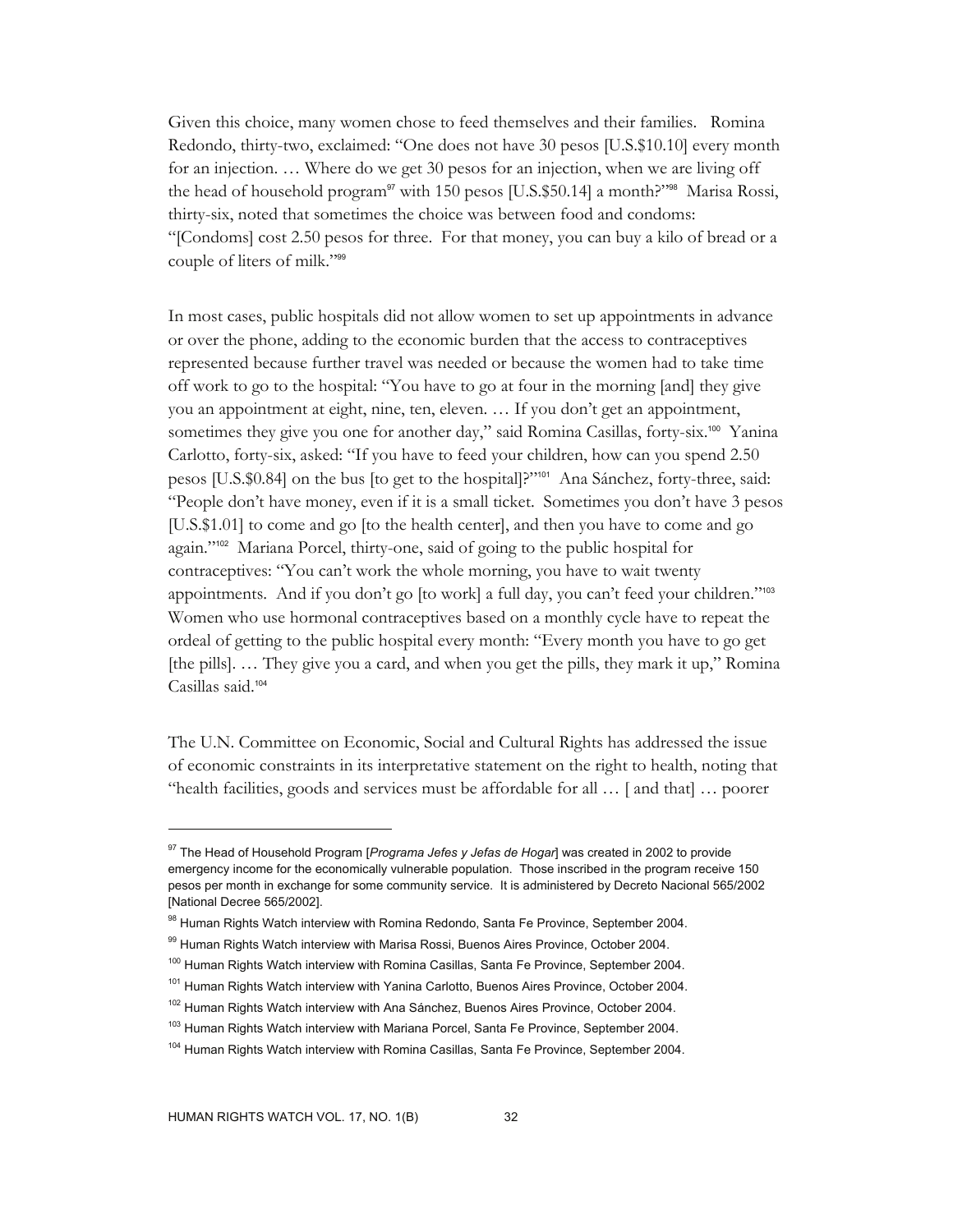households should not be disproportionately burdened with health expenses as compared to richer households."<sup>105</sup>

Most women Human Rights Watch interviewed felt that they could not afford to have more children without compromising the welfare of their existing family, yet they were also unable to afford contraceptives. The fact that economic constraints played a significant role for the women we interviewed in deciding how many children to have is, of course, not unique to Argentina, nor is it unique to so-called developing countries. However, economic constraints on voluntary motherhood impose a particularly heavy burden on women who are simultaneously denied the right to decide freely on the use and method of contraception, and on access, when needed, to safe abortions.

Jazmin Castaña, a twenty-four-year-old mother of three, explained to Human Rights Watch how her decisions about if and when to have children were constrained by economic concerns. Castaña had first become pregnant at seventeen, unplanned, and had decided to continue the pregnancy "because I don't agree with abortion." However, despite her personal disapproval of abortion, she felt that she would not be able to justify having another child in her current economic circumstances, should her method of contraception fail:

After the last [third] child, I don't want to have any more. … I work in the head of household program for 150 pesos a months [U.S.\$50.14].<sup>106</sup> … [My husband] drives a cab, and that is bread for today and not for tomorrow. … As I am doing, there is not enough [money] to have another one. I think that if I had to do it [have an abortion], it hurts my soul and may God forgive me, but I don't know that I wouldn't do it. And I am telling you that I don't agree with abortion.<sup>107</sup>

The implementation of the National Program on Sexual Health and Responsible Procreation is an essential step in making contraceptive methods affordable to more women. However, the government needs to ensure closer oversight to ensure that public hospitals do not charge women for contraceptives and services that they are required to provide for free of charge. In addition, Human Rights Watch believes that the government should help women overcome other economic obstacles to access by

<sup>&</sup>lt;sup>105</sup> Committee on Economic, Social and Cultural Rights, "The right to the highest attainable standard of health (General Comments), General Comment 14," August 11, 2000, *U.N. Doc. E/C.12/2000/4,* para. 12(b).

<sup>&</sup>lt;sup>106</sup> The exchange rate used in this report is 2.97 Argentine pesos to one U.S. dollar, the exchange rate on December 3, 2004, unless otherwise indicated.

<sup>&</sup>lt;sup>107</sup> Human Rights Watch interview with Jazmín Castaña, Tucumán Province, September 2004.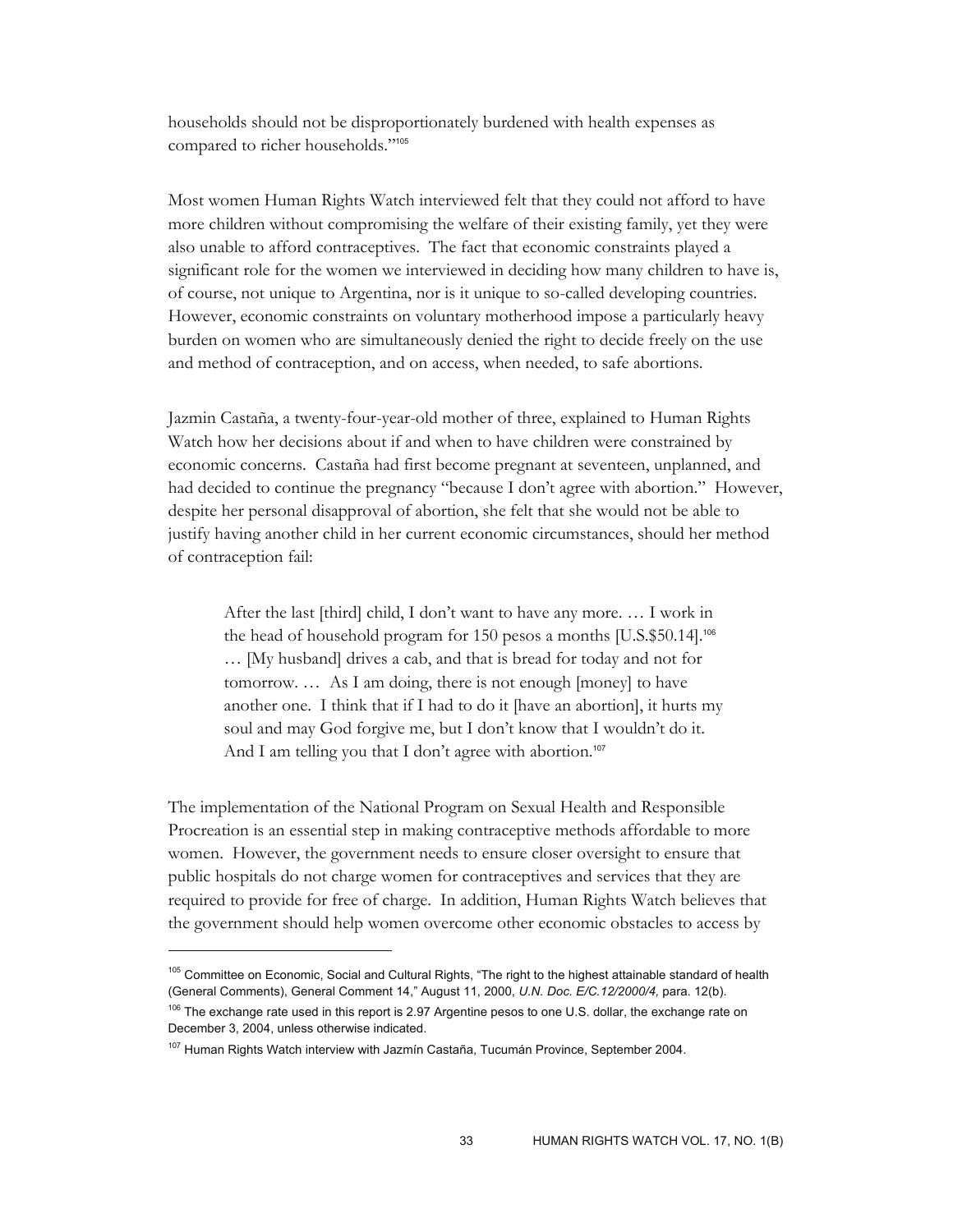facilitating the implementation of the program through primary health care centers and not—as is the case now—mostly through hospitals. Primary health care centers are generally smaller, more numerous, and geographically more spread out and therefore accessible to many more women.

While the national government has plans to extend the program to primary health care centers, the program is still concentrated in hospitals. There is some evidence that key officials do not see this issue as a priority. Inés Martínez, the implementation coordinator of the National Program on Sexual Health and Responsible Procreation, told Human Rights Watch: "I am not worried about [the program] existing only in hospitals, because the population itself disdains the primary health level: they prefer to go to the hospital and stand in line." 108 The women Human Rights Watch interviewed stated quite clearly that this was not true in their cases. Mariana Porcel, thirty-two, said: "They should have the conditions [to give contraceptives and services] in the health centers, now they send us to the hospitals. … You can't work a whole morning. … [And] if you don't go [to work] a full day, you can't feed your children.<sup>109</sup> Yanina Carlotto, forty-six, noted: "Information is the basis for everything, but also access. They [the public health system] have to get closer [to their clients]."110

## **V. Voluntary Tubal Ligation: A Case Study in Denial of Access to Contraceptives**

A prime example of the inaccessibility of contraceptives is the fact that many women in Argentina are arbitrarily denied access to one of the most effective forms of contraception: voluntary tubal ligation (female surgical sterilization).<sup>111</sup> Argentine law restricts access to tubal ligation to situations where the intervention is warranted by a "therapeutic reason."112 While courts and experts have interpreted this clause in different ways, medical doctors and public health officials often cite the restrictive law as justification for denying women access to voluntary tubal ligation. Many public hospitals have formulated and implemented burdensome procedures that women must comply with to obtain a tubal ligation, in violation of authoritative interpretations of women's rights to health, to privacy, to nondiscrimination, and to decide on the number and spacing of their children. Twenty of the forty-three women Human Rights Watch interviewed were denied a voluntary tubal ligation the first time they asked, and of these,

<sup>&</sup>lt;sup>108</sup> Human Rights Watch interview with Inés Martínez, head, National Program on Sexual Health and Responsible Procreation, Ministerio de Salud de la Nación [National Health Ministry], October 21, 2004.

<sup>&</sup>lt;sup>109</sup> Human Rights Watch interview with Mariana Porcel, Santa Fe Province, September 2004.

<sup>&</sup>lt;sup>110</sup> Human Rights Watch interview with Yanina Carlotto, Buenos Aires Province, October 2004.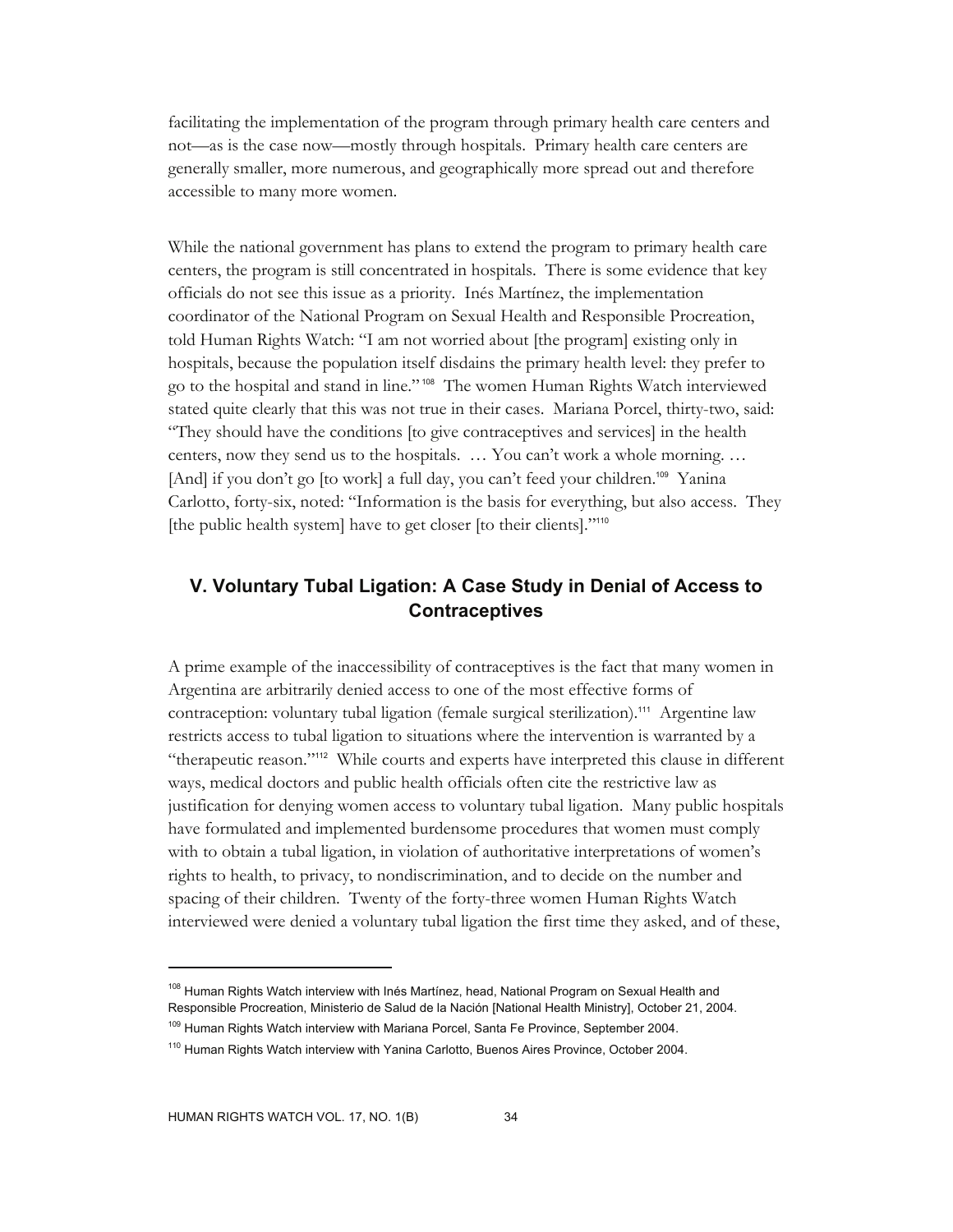fourteen had been unable to obtain a voluntary tubal ligation altogether, often despite repeated attempts. One of the women who were initially denied the operation was later granted permission for medical reasons, and the remaining five were able to obtain a voluntary tubal ligation only after great efforts to find a "friendly" doctor in the public health care system who performed the operation as a "favor."

Most of the women we spoke to who had sought to obtain a tubal ligation were required to go through arbitrary and discriminatory procedures—including the requirement of spousal consent—as a condition for access to voluntary tubal ligation in the public health system, and the majority were denied the operation even when they fulfilled the criteria. This situation subjects women's decision-making in the most intimate area of their lives to male authority or arbitrary medical intervention. As such, it constitutes a violation of women's rights to nondiscrimination, privacy, and health.<sup>113</sup>

### *Tubal Ligation and the Law*

-

The routine denial of voluntary tubal ligation in the public health system has its roots in the Legal Regime for the Exercise of Medicine, Odontology, and Collaborative Activities (henceforth "law on the medical profession") dating from 1967, an era of political hostility to all contraceptive methods.<sup>114</sup> The law requires a "perfectly determined therapeutic indication"115 and the exhaustion of "all possibilities to preserve the reproductive organs" in order for it to be legal to carry out an operation that results in

 $111$  Tubal ligation is a method of female sterilization which involves mechanically blocking the fallopian tubes to prevent the sperm and ovum from uniting. The fallopian tubes may be blocked by ligation, mechanical occlusion with clips or rings, or electrocoagulation. Robert A. Hatcher et al, *Contraceptive Technology*, pp. 546 and 554. In Argentina, female sterilization is generally referred to as tubal ligation even when the fallopian tubes are not blocked by ligation but by other surgical methods.

<sup>112</sup> Ley 17.132 [Law 17.132]: Régimen Legal del Ejercicio de la Medicina, Odontología, y Actividades Auxiliares de las Mismas [Legal Regime for the Exercise of Medicine, Odontology, and Collaborative Activities,] January 24, 1967, published in the Legal Journal on January 31, 1967.

<sup>&</sup>lt;sup>113</sup> Whether women are forced to undergo a tubal ligation or arbitrarily prevented from having one, their human rights to nondiscrimination, privacy, and health are at stake. Women have been denied the right to decide independently over access to tubal ligation in other countries in the region, including most famously during the government of Alberto Fujimori in Peru where thousands of women reportedly were sterilized without their consent or knowledge. See Laura Puertas, "Fujimori ordenó la esterilización forzosa de 200.000 mujeres indígenas en Perú" [Fujimori ordered the forced sterilization of 200,000 indigenous women in Peru], *El País* (Madrid), July 25, 2002, p. 3.

<sup>&</sup>lt;sup>114</sup> Ley 17.132: Régimen Legal del Ejercicio de la Medicina, Odontología, y Actividades Auxiliares de las Mismas.

 $115$  This term is not defined in the law. Where women have sought judicial authorization for tubal ligation, the interpretation of what constitutes a "perfectly determined therapeutic indication" has varied greatly. For a more detailed discussion of selected jurisprudence on this matter, please see section on judicial authorization for tubal ligation below.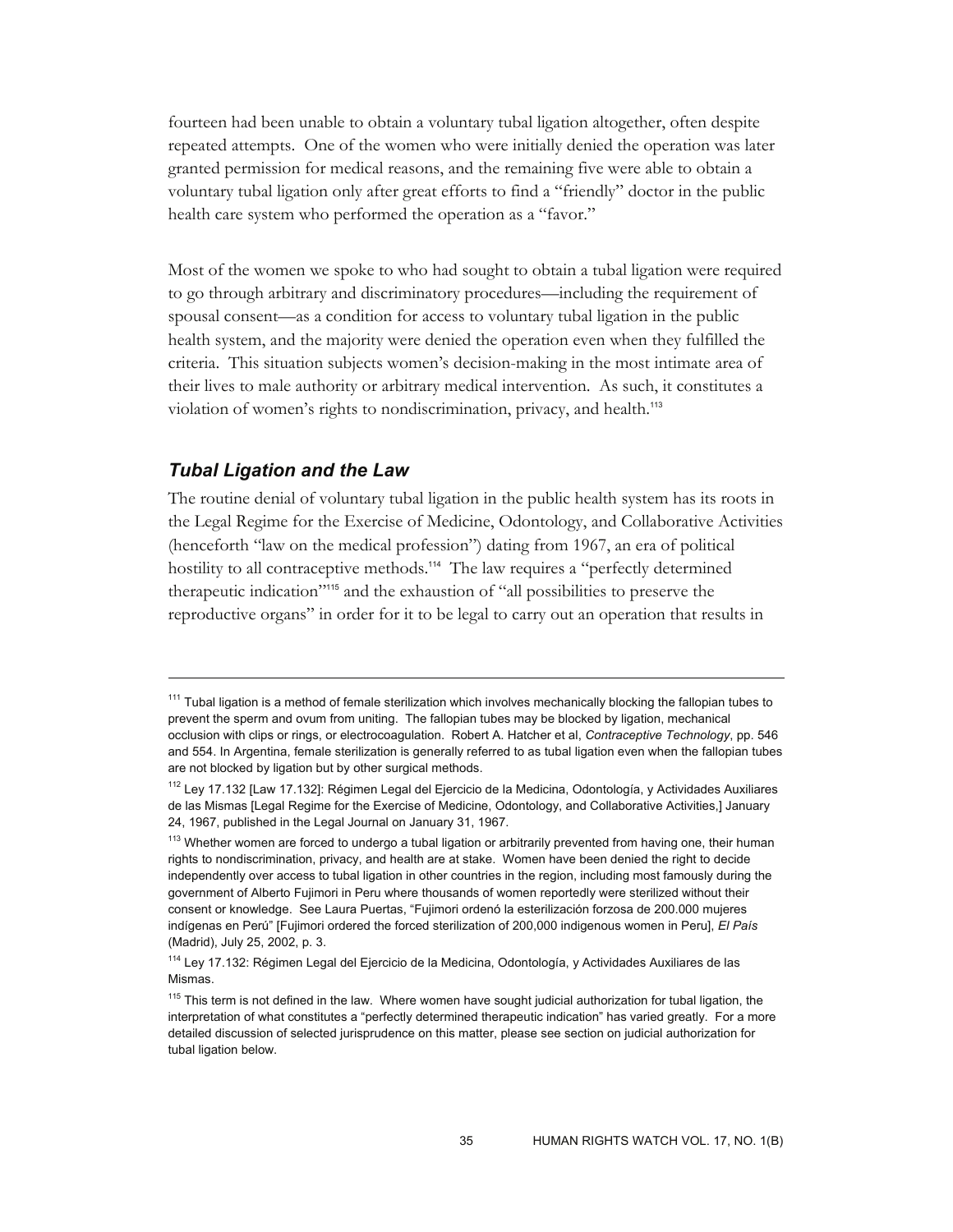sterilization.<sup>116</sup> In addition, some legal scholars cite penal code provisions that criminalize violence which causes permanent damage to a limb as applying to sterilization procedures.<sup>117</sup> These restrictive laws are in and of themselves inconsistent with Argentina's obligations and commitments under international human rights treaties.

The U.N. Committee on Economic, Social and Cultural Rights has advised that the right to the highest attainable standard of health—protected by the International Covenant on Economic, Social and Cultural Rights—creates a specific legal obligation of the state to "refrain from limiting access to contraceptives."<sup>118</sup> Voluntary tubal ligation or female sterilization is widely accepted by medical science and international health and human rights entities as a method of contraception or birth control.119 In fact, the WHO has declared tubal ligation one of the most effective contraceptive methods and highly appropriate where women give meaningful informed consent and the medical conditions allow the operation.120 In 1999, the U.N. Committee on the Elimination of Discrimination against Women (CEDAW Committee) clarified its position on sterilization in its concluding remarks on the periodic report of Chile: "The Committee is … concerned that [under Chilean law] a husband's consent is required for sterilization and a woman who wishes to be sterilized must already have four children. The Committee considers these provisions to violate the human rights of all women."<sup>121</sup>

<sup>&</sup>lt;sup>116</sup> Ley 17.132: Régimen Legal del Ejercicio de la Medicina, Odontología, y Actividades Auxiliares de las Mismas, article 20(18). Original article reads: "Queda prohibido a los profesionales que ejerzan la medicina … [p]racticar intervenciones que provoquen la esterilización sin que exista indicación terapéutica perfectamente determinada y sin haber agotado todos los recursos conservadores de los órganos reproductores …" [It is prohibited for those who exercise the medical profession … to carry out interventions that provoke sterilization without a perfectly determined therapeutic indication and without having exhausted all possibilities to preserve the reproductive organs.]

<sup>117</sup> Penal Code, articles 90, 91, and 92. See also Luisa Cabal, Julieta Lemaitre, and Mónica Roa (eds.), *Cuerpo y Derechos, Legislación y Jurisprudencia en América Latina* (Bogotá: Editorial Temis, S.A., 2001), p. 93.

<sup>&</sup>lt;sup>118</sup> Committee on Economic, Social and Cultural Rights, "The right to the highest attainable standard of health (General Comments), General Comment 14," August 11, 2000, *U.N. Doc. E/C.12/2000/4*, para. 34.

<sup>119</sup> See, e.g. Leikin and Lipsky (eds.), *American Medical Association: Complete Medical Encyclopedia*, p. 1241 [defining tubal ligation as a method of birth control]; and World Health Organization, *Selected Practice Recommendation for Contraceptive Use* (Geneva: World Health Organization, 2004) [intended to provide guidelines for service delivery of contraceptives, and covering inter alia sterilization]; and World Health Organization, *Medical Eligibility Criteria for Contraceptive Use* (Geneva: World Helath Organization, 2004) [intended as reference guideline in assessing the medical eligibility for use of contraceptives, and covering inter alia sterilization.] See below for a discussion of international human rights committees' comments on sterilization or tubal ligation.

<sup>120</sup> World Health Organization, *Medical Eligibility Criteria for Contraceptive Use*, Chapter on Surgical Sterilization Procedures, p. 1. This guide notes that "there is no medical condition that would absolutely restrict a person's eligibility for sterilization."

<sup>&</sup>lt;sup>121</sup> CEDAW Committee, "Report of the Committee on the Elimination of All Forms of Discrimination against Women," U.N. Doc. A/54/38/Rev.1, July 9, 1999, para. 228.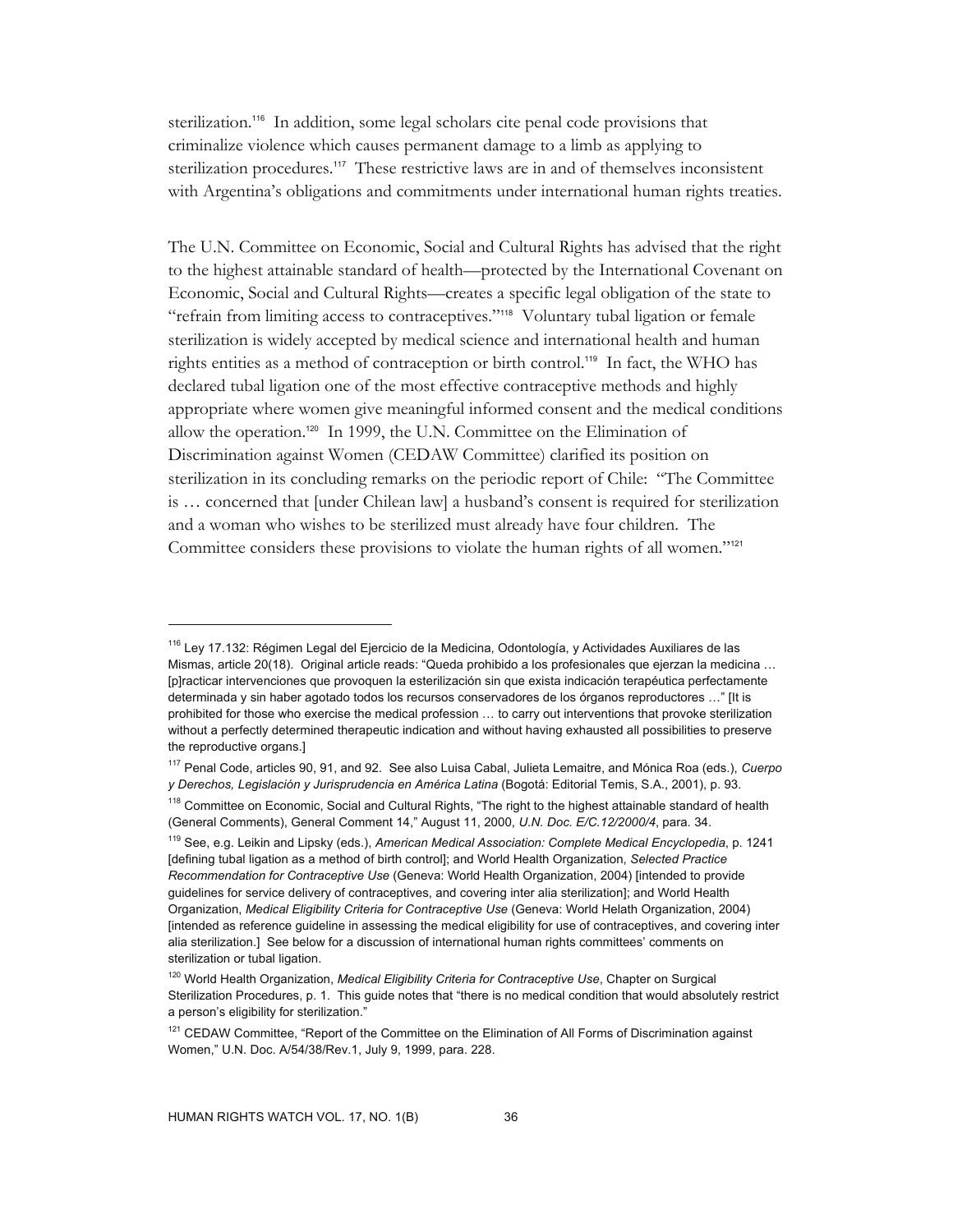Government officials in Argentina confirmed that public health workers deny women access to tubal ligation not because of physical and economic constraints in the public health system, but rather because the law does not recognize tubal ligation as a valid method to control fertility. "The law does not contemplate tubal ligation or vasectomy because they are not approved methods by the ANMAT [National Administration of Medicines, Food, and Medical Techonology]," explained Inés Martínez, who is responsible for the coordination of the National Program on Sexual Health and Responsible Procreation. "The law does not permit it, does not see it as a method of contraception."<sup>122</sup>

To be fully consistent with international human rights standards, the law on the medical profession should be amended to allow access to safe voluntary sterilization with informed consent. The National Program on Sexual Health and Responsible Procreation should include voluntary tubal ligation and vasectomy in the spectrum of contraceptive methods offered, subject to meaningful informed consent by the person involved. The U.N. Human Rights Committee reached this conclusion in 2000, when it noted with regard to Argentina, "women should be given access to family planning methods and sterilization procedures."<sup>123</sup>

Human Rights Watch interviewed women in three provinces—Tucumán, Santa Fe, and Buenos Aires—who had been denied access to voluntary tubal ligation, usually because health officials said it was illegal or not allowed under local hospital procedures. At the same time, it is important to note that not all public hospitals deny this form of contraceptive, and that some provinces have recently passed legislation to attempt to overcome the shortcomings in the national law. However, even where provincial law or municipal decrees make voluntary sterilization more readily available, some providers still professed fear of legal consequences. For example, two weeks after a provincial law in Santa Fe had been approved to allow for voluntary sterilization in that province, Elda Cerrano, the municipal official responsible for the implementation of the reproductive health program in Rosario in the province of Santa Fe told Human Rights Watch: "The issue with tubal ligation is a big problem, even after the law has been passed. … [The professional code] has to be amended … . How can I require my people to do this if

<sup>&</sup>lt;sup>122</sup> Human Rights Watch interview with Inés Martínez, head, National Program on Sexual Health and Responsible Procreation, Ministerio de Salud y Ambiente de la Nación [National Health Ministry], October 21, 2004.

<sup>123</sup> Human Rights Committee, "Concluding observation of the Human Rights Committee: Argentina," *U.N. Doc. CCPR/CO/70/ARG,* November 3, 2000, para. 14.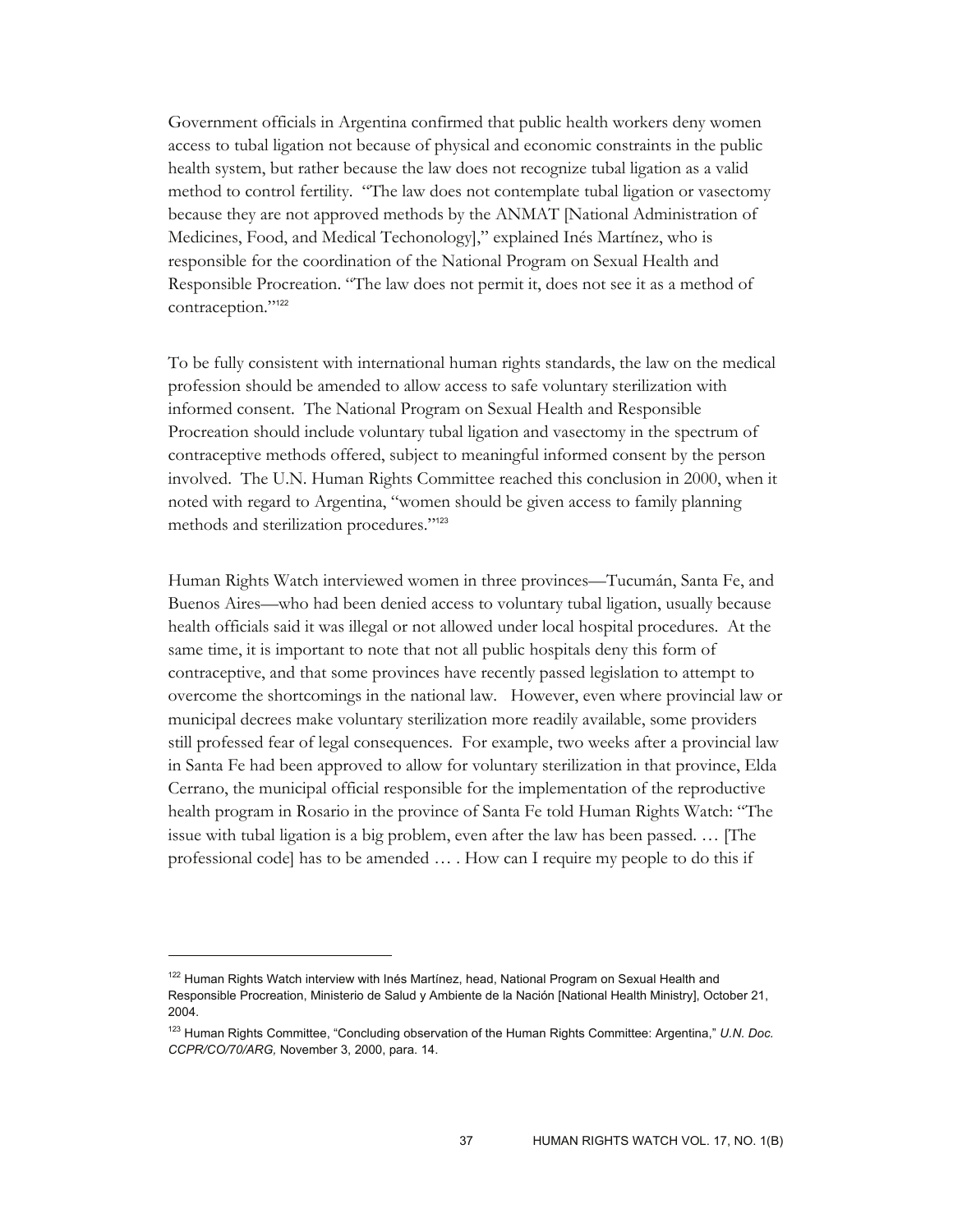they risk having their license taken away? … Until now, it has been totally prohibited. It is not written down in any code how to proceed."<sup>124</sup>

## *Women's Decisions Subject to Male Authority*

The criteria for women to access tubal ligation vary from one hospital to the next, but a common denominator mentioned by most women we interviewed was the spousal consent requirement. "You have to have permission from your husband" said Valentina Rodríguez, twenty-two.125 Micaela Márquez, twenty-eight, as well as ten other women Human Rights Watch interviewed in three provinces, gave a similar testimony: "I asked about it, and they told me that you have to have a certain age, [and] you have to have spousal authorization."<sup>126</sup>

The requirement of spousal authorization for access to tubal ligation contravenes Argentina's obligations under CEDAW<sup>127</sup> and the International Covenant on Civil and Political Rights,<sup>128</sup> both of which were incorporated into the Argentine constitution in 1994.129 The CEDAW Committee has spelled out that "[d]ecisions to have children or not, while preferably made in consultation with spouse or partner, must not nevertheless be limited by spouse, parent, partner or Government."130 The Human Rights Committee has indicated that the right to privacy, protected by article 17 of the ICCPR, may be violated "where there is a requirement for the husband's authorization to make a decision in regard to sterilization [and] where general requirements are imposed for the sterilization of women, such as having a certain number of children or being of a certain age."131

<sup>&</sup>lt;sup>124</sup> Human Rights Watch interview with Elda Cerrano, head, Reproductive Health Unit, Secretaría de Salud Pública de la Municipalidad de Rosario [Public Health Ministry of Rosario Municipality], September 17, 2004.

<sup>&</sup>lt;sup>125</sup> Human Rights Watch interview with Valentina Rodríguez, Tucumán Province, September 2004.

<sup>&</sup>lt;sup>126</sup> Human Rights Watch interview with Micaela Márquez, Buenos Aires Province, October 2004.

<sup>&</sup>lt;sup>127</sup> CEDAW, in particular articles 1 and 2.

 $128$  ICCPR, articles 2(1) and 3.

<sup>&</sup>lt;sup>129</sup> It is hard to see how spousal consent is justifiable even under Argentina's restrictive 1967 law on the medical profession. Whether or not a woman's husband agrees to her undergoing a tubal ligation has no bearing on the potential medical justification for the surgery.

<sup>&</sup>lt;sup>130</sup> Committee for the Elimination of Discrimination against Women, "General recommendation No. 21: Equality in marriage and family relations," February 4, 1994, para. 22, in "Compilation of General Comments and General Recommendation Adopted by Human Rights Treaty Bodies," May 12, 2004, *U.N. Doc. HRI/GEN/1/Rev.7*.

<sup>&</sup>lt;sup>131</sup> Human Rights Committee, "General Comment No. 28: Equality of rights between men and women (article 3)," *U.N. Doc. CCPR/C/21/Rev.1/Add.10*, March 29, 2000, para. 20.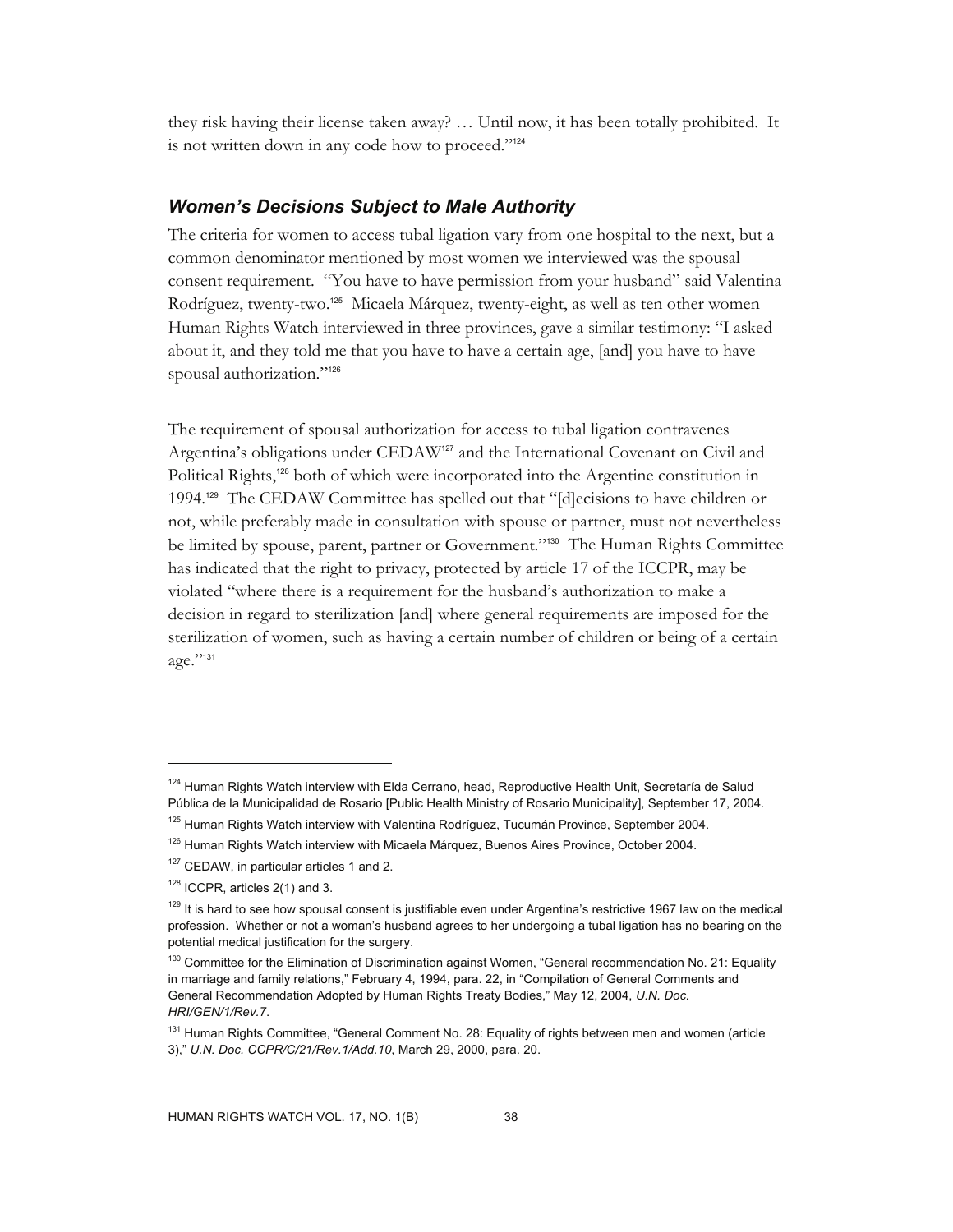When a hospital requires spousal authorization for access to certain family planning services, an unmarried woman who is denied access to these services because she cannot obtain spousal consent also experiences discrimination on the basis of her marital status. This was the case for Romina Parma, who had tried to get a tubal ligation several times, both before and after the separation from her physically and sexually abusive husband. She said: "[To have a tubal ligation] I have to be married, I have to have authorization from my husband. But if you are not duly married, they deny it again and again." Parma had had eleven children and thirteen pregnancies. The doctor at a public hospital in Buenos Aires City denied her the procedure because of the lack of spousal authorization despite the weekly and sometimes daily rapes Parma was enduring at the hands of her live-in partner and despite the adverse health consequences of other contraceptive methods for her: "The IUD gave me enormous hemorrhaging and very bad anemia." Parma finally decided to live alone because she saw this as the only way to avoid having any more children. "It has been six years since I separated," Parma noted, "and I don't have a husband because I don't want any more children." She saw what happened to her as a great injustice: "It is illegal that they tie your tubes. … But I ask you: having ten children and being thirty years old, you might have at least fifteen children more. Is that right? … Maybe it is illegal, but if I could just sign a consent form, because it is my life. Not the life of any future child, but my life, physically and mentally."<sup>132</sup>

### *Women's Decisions Subject to Arbitrary Veto by Medical Authorities*

The lack of national regulations interpreting the law on the medical profession results in arbitrary and inconsistent implementation that often gives more weight to the views on morality of local doctors and health officials than to women's own choices in the reproductive realm. Some hospitals set up elaborate and onerous local procedures and requirements, and individual doctors sometimes deny tubal ligations even where women fulfill all specified criteria.

Many public hospitals require women to obtain prior approval from social services or family planning offices, the hospital's ethical committee, the hospital's legal advisor, or any combination thereof.

The women Human Rights Watch interviewed who had asked for a tubal ligation had generally done so in connection with a cesarean section, and were under the impression that the operation could not be done unless during an already scheduled cesarean section. One woman had asked her doctor at a public hospital in Buenos Aires City if

<sup>&</sup>lt;sup>132</sup> Human Rights Watch interview with Romina Parma, Buenos Aires Province, October 2004.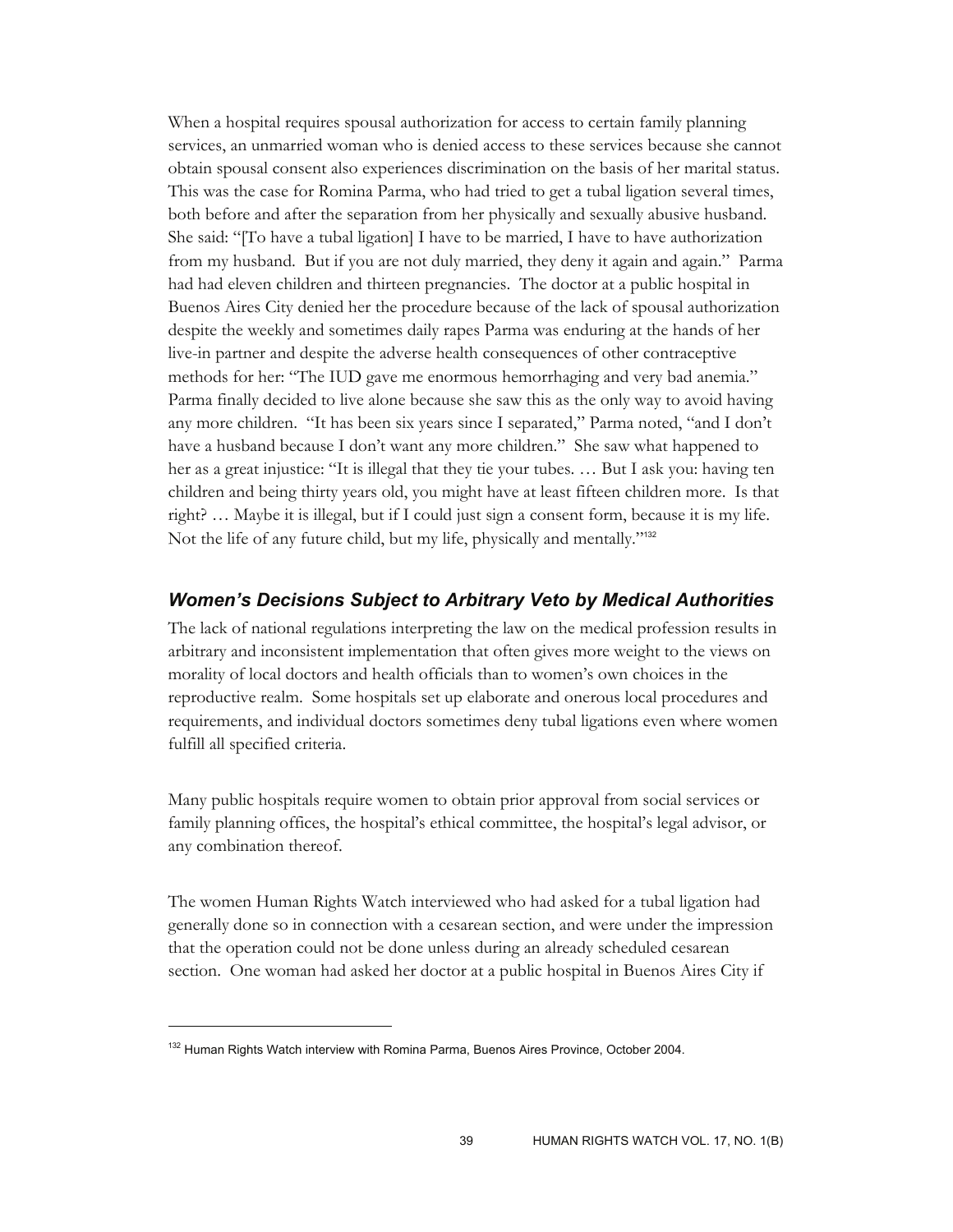she could have a tubal ligation without her being pregnant, and was told no.<sup>133</sup> Indeed, in many countries, the most common time for tubal ligation is the immediate postpartum period because of the greater convenience, lower costs, ease of surgery, and more efficient use of health resources when the surgery is carried out at this time as opposed to any other time. Where the surgery is carried out during the same surgery session as a cesarean section, these advantages are doubly relevant.<sup>134</sup>

Romina Redondo, thirty-two, was pregnant with her tenth child when Human Rights Watch spoke to her. She explained that when pregnant with her eighth child, she had completed all the steps required by her local public hospital, "Dr. José María Cullen" hospital in Santa Fe City, to have a tubal ligation. Her doctor still denied her the operation at the last moment:

When I was pregnant with the eighth child, I did all the paperwork to have a tubal ligation. ... A lawyer seeks the consent of the husband. ... When I got to the hospital, I had the paperwork with me, but the doctor said that [in the time it took to] prepare me for the cesarean section<sup>135</sup> they could do three natural births. It was like they were wasting their time. … I insisted and insisted and they told me that I had to go back to family planning and get an IUD [intrauterine device]. … But I didn't want an IUD.<sup>136</sup>

After an unplanned pregnancy while taking hormonal contraception, a birth, and another unplanned pregnancy, Redondo was attempting to gather the paperwork to have a tubal ligation at another public hospital, "J.B. Iturraspe," when we spoke to her in September 2004. She described an onerous process where the ultimate outcome—notwithstanding endless paperwork and consultations—depended on her own ability to convince the individual doctor who was to carry out the operation:

Now I have done all the paperwork at another hospital. I have to go there again for them to give me the papers. … The social worker told me that I have to insist and insist, because there are doctors who don't want to do it. ... At first we went to talk to the director [of the hospital]

<sup>&</sup>lt;sup>133</sup> Human Rights Watch interview with Gisela Oporto, Buenos Aires Province, October 2004.

<sup>134</sup> Robert A. Hatcher et al, *Contraceptive Technology* , pp. 550-551.

<sup>&</sup>lt;sup>135</sup> It is common practice in Argentina's public hospitals to carry out tubal ligations immediately after a cesarean section, during the same operation. The World Health Organization notes that this is acceptable practice. World Health Organization, *Medical Eligibility Criteria for Contraceptive Use*, p. 11—Surgical Female Sterilization.

<sup>&</sup>lt;sup>136</sup> Human Rights Watch interview with Romina Redondo, Santa Fe Province, September 2004.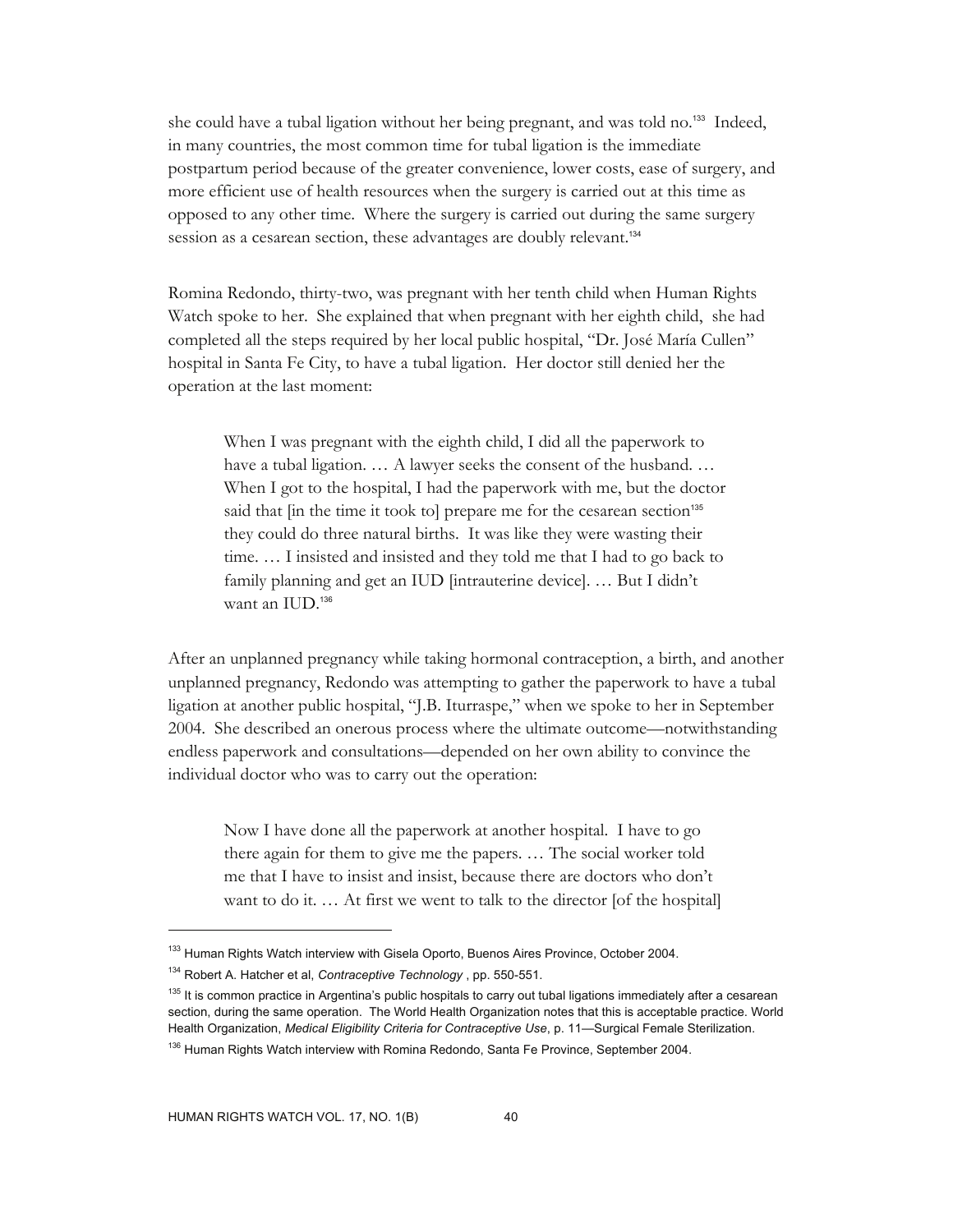… then my husband had to sign, and I had to take this [his signature] to the lawyer. … Then to family planning. To get an appointment you have to go early in the morning. ... I talked to the head [of family planning], and he gave me a piece of paper to go to the social worker. … She met with a group of us [women who wanted a tubal ligation], and she told us that we have to negotiate with the doctors, and she gave us an appointment for the gynecologist. He asked me questions, and they give you a piece of paper that the husband has to sign along with two witnesses. Now I need to go ask for the form that says that they can do it, and then I have to go get an appointment so that they can put in my papers that they are allowed to do the tubal ligation.<sup>137</sup>

Marianela Casillas, thirty-seven and mother of six, explained to Human Rights Watch that she also was denied a tubal ligation at the local public hospital "Dr. José María Cullen" in Santa Fe City during her sixth pregnancy, against the recommendation of her gynecologist: "I shouldn't become pregnant anymore because I have hypertension. … Also I get very high blood pressure from the contraceptive pills. … My organism rejects the IUD [intrauterine device], and then there is no other method. … I want to get my tubes tied. … The gynecologist prescribed it herself, that they should do it at the same time [when I gave birth]. ... But they didn't."<sup>138</sup>

Several women told Human Rights Watch that doctors second-guessed their wishes, denying them access to tubal ligation on the reasoning that the women might change their minds later. "What they say is that if you do it while you are very young, you might change your mind and they would have to reverse it. It is like they are in favor of you having more children," noted Yanina Carlotto, forty-six.<sup>139</sup> According to the World Health Organization (WHO), approximately 20 percent of women sterilized at a young age later regret this decision.140 The WHO, however, does not advise the delay of tubal ligation for young women who are otherwise medically eligible, but rather cautions that all women should be properly counseled about the permanency of sterilization and the availability of alternative contraceptive methods.<sup>141</sup>

 $137$  Ibid.

<sup>&</sup>lt;sup>138</sup> Human Rights Watch interview with Marianela Casillas, Santa Fe Province, September 2004.

<sup>&</sup>lt;sup>139</sup> Human Rights Watch interview with Yanina Carlotto, Buenos Aires Province, October 2004.

<sup>140</sup> World Health Organization, *Medical Eligibility Criteria for Contraceptive Use*, p. 2—Surgical sterilization procedures.

<sup>141</sup> World Health Organization, *Medical Eligibility Criteria for Contraceptive Use*, p. 2—Surgical sterilization procedures.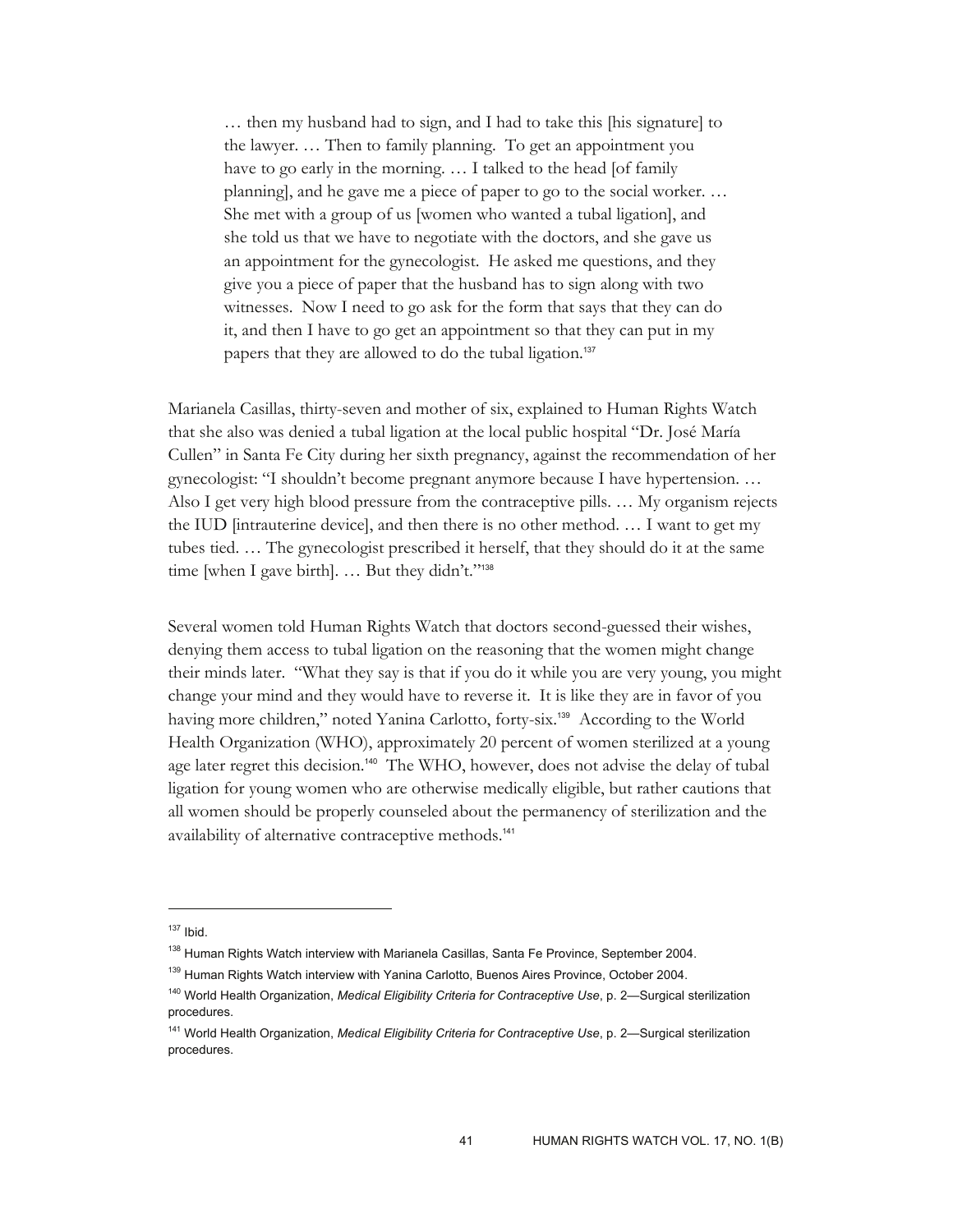Moreover, Human Rights Watch's interviews show that women face questioning about their potential future husbands or partners even at a quite advanced reproductive age. "The doctor asked me … if I was going to separate and get together with someone else," recalled Marina Padilla, forty-one, who was thirty-nine when she asked for a tubal ligation during her seventh pregnancy at public hospital "J.B. Iturraspe" in Sante Fe City.142 Marcela Espinosa, thirty-two, captured the sentiments of many of the women Human Rights Watch interviewed when she said: "If I don't want any more [children], and if I ask for it [a tubal ligation], no one can say to me: 'what happens if you have another husband.'"<sup>143</sup>

In some cases, women we interviewed managed to convince a doctor in the public health care system to provide access to a tubal ligation as a personal "favor." Andrea González, forty-six, had asked for a tubal ligation after the birth of her third child, but the doctor had denied her the operation at the public hospital "Maternidad Nuestra Señora de las Mercedes" in San Miguel de Tucumán. After the birth of her seventh child, another doctor told González that she would "help her." "She put on the gloves, she didn't tell me anything. I suppose she did something. … I haven't gotten pregnant again," González recalled.144 Although González was ultimately fortunate enough to succeed in her pleadings with her doctor, the fact remains that she was not allowed to make an independent decisions about her reproductive health.

# *Economics Trumps Medical Need: Ready Access in Private Health Clinics*

Though the law on the medical profession applies to both public and private medical practices, it appears to have more force in the public health care system. A legislative aide in Santa Fe Province explained: "Here you have two options. If you have money, you go to a private institute, and the same doctor who does it there [i.e. performs the tubal ligation] is the one who refuses to do it in the public sphere. … In reality, this allows for a discriminatory situation."<sup>145</sup>

Marisa Rossi, thirty-six, who worked as a nurse in the private health system for several years, confirmed that women had access to tubal ligation upon demand if they could pay for it:

<sup>&</sup>lt;sup>142</sup> Human Rights Watch interview with Marina Padilla, Santa Fe Province, September 2004.

<sup>&</sup>lt;sup>143</sup> Human Rights Watch interview with Marcela Espinosa, Santa Fe Province, September 2004.

<sup>&</sup>lt;sup>144</sup> Human Rights Watch interview with Andrea González, Tucumán Province, September, 2004.

<sup>&</sup>lt;sup>145</sup> Human Rights Watch interview with Soledad Mendoza, aide, Office of Province Senator Patricia Sánchez, Santa Fe, September 14, 2004.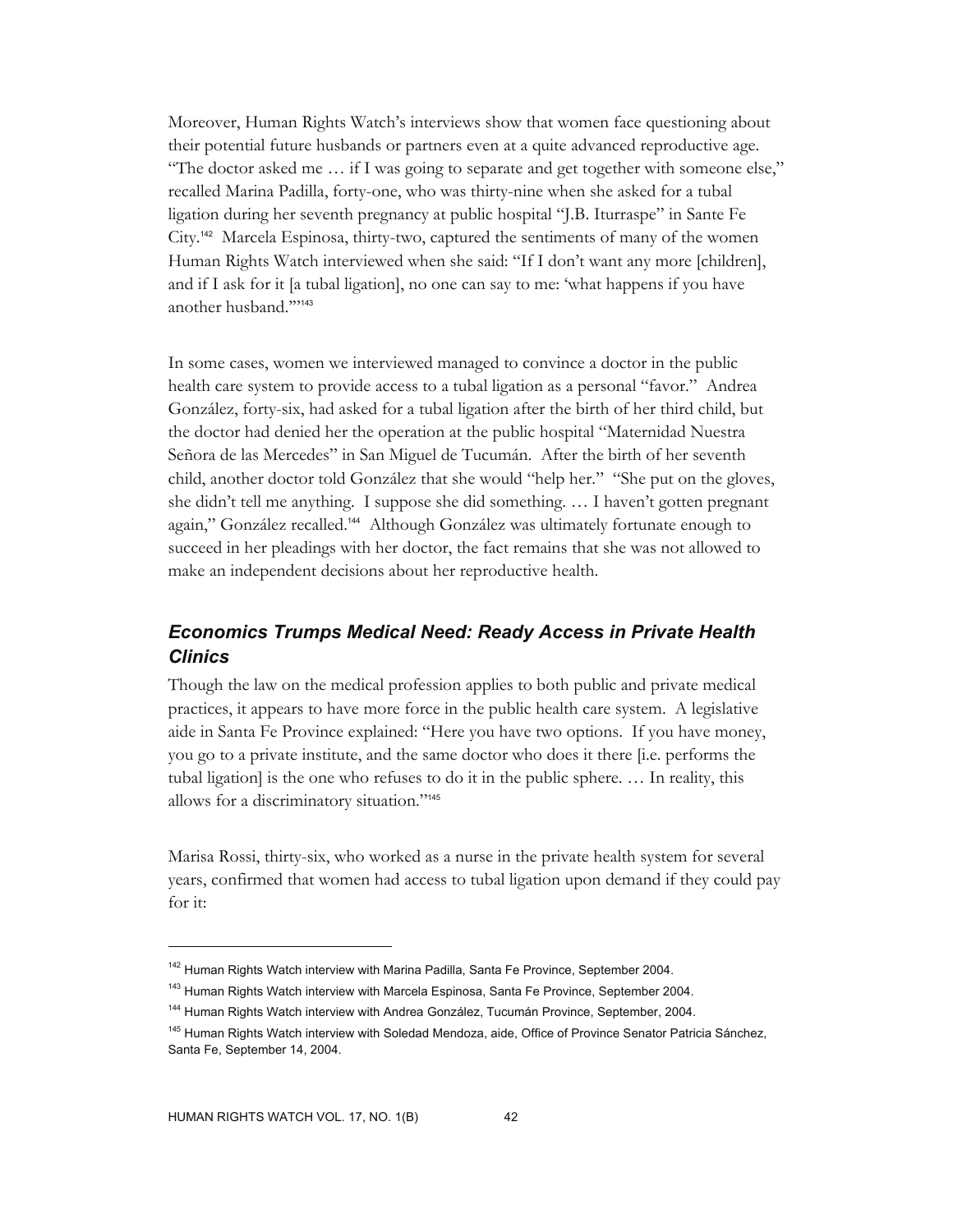If you want to do it, they will do it. You decide. Because in the private system you decide anything you want to do. … They put some kind of pathology that does not exist [in your papers, to cover for the tubal ligation]. And even more if you have many children, then they offer it to you, they say: 'Stop torturing yourself!' … If you have money, they do anything you want.<sup>146</sup>

The fact that there is economic discrimination at play was not lost on the women who sought and were refused tubal ligations. Laura Passaglia, a thirty-two-year-old woman who had had nine pregnancies, was denied a tubal ligation by a court in Buenos Aires Province in 2004.<sup>147</sup> She said: "If you have the money, yes [you can get a tubal ligation], but what about those of us who don't have money? I have neighbors who cannot even afford shoes."148 Nora Casas, thirty-four, echoed this sentiment: "If you have the money, the doctor does it for you. ... If you have the money you can do it at any age."<sup>149</sup>

Indeed, many women Human Rights Watch interviewed cited financial constraints as their main reason for wanting the operation in the first place. "I would like to do it, because I am forty years old, I have seven children, and the economic situation is not good," said Marina Padilla. "I told the doctor: 'The economic situation is worse all the time, and they just fired my husband. It is all the time more and more difficult. And there are so many of them now [my children].'"<sup>150</sup>

#### *Requiring Judicial Authorization*

-

Argentina's law does not specifically require judicial authorization for tubal ligation. However, many doctors, government officials, NGO representatives, and individual women believed this to be a requirement, either legally or de facto, or saw the legal provisions as ambiguous enough that they felt compelled to seek authorization to avoid legal action. "[N]o one has ever done a tubal ligation without judicial authorization," noted Inés Martínez, responsible for the coordination of the National Program on Sexual Health and Responsible Procreation.<sup>151</sup> "Those [doctors] who might otherwise do it [perform a tubal ligation] are afraid to go to jail," explained Paola Bergallo, a university

<sup>&</sup>lt;sup>146</sup> Human Rights Watch interview with Marisa Rossi, Buenos Aires Province, October 2004.

<sup>&</sup>lt;sup>147</sup> For further information on this case, see section below on judicial authorization for tubal ligations.

<sup>&</sup>lt;sup>148</sup> Human Rights Watch interview with Laura Passaglia, Buenos Aires Province, October 2004.

<sup>&</sup>lt;sup>149</sup> Human Rights Watch interview with Nora Casas, Santa Fe Province, September 2004.

<sup>&</sup>lt;sup>150</sup> Human Rights Watch interview with Marina Padilla, Santa Fe Province, September 2004.

<sup>&</sup>lt;sup>151</sup> Human Rights Watch interview with Inés Martínez, head, National Program on Sexual Health and Responsible Procreation, Ministerio de Salud de la Nación [National Health Ministry], October 21, 2004.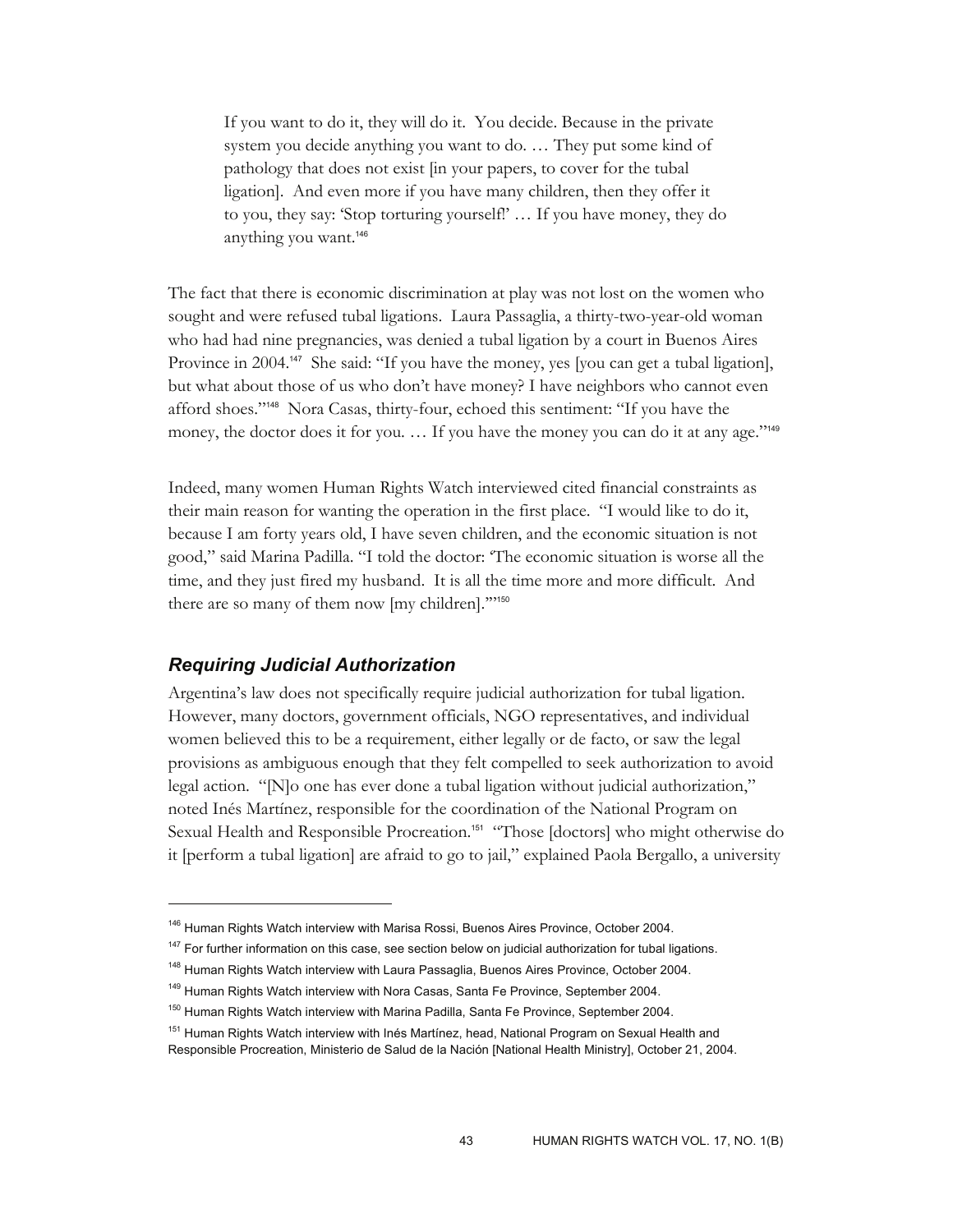professor with expertise in reproductive health law.152 That said, to Human Rights Watch's knowledge, no doctor had had his or her license revoked or been sent to prison for performing a tubal ligation.

While Human Rights Watch interviewed women who did have a voluntary tubal ligation without judicial authorization, we also encountered women who had to go to court to ask for a judicial authorization for their operation, sometimes only to be denied authorization, or to give birth before their motion was considered or appealed.

Gisela Oporto, thirty-seven, told Human Rights Watch that she sought judicial authorization for a tubal ligation during her last pregnancy due to severe pregnancyrelated health problems, but she gave birth before the case was finally resolved. As a result, she never had the operation.

Oporto started suffering from hypertension during her first unplanned pregnancy, and her doctors at public hospital "Gobernador Domingo Mercante" in Buenos Aires Province advised against using contraceptive pills: "They [the doctors] didn't want to give me the pills. They told me to use condoms, but … my husband says that [then] he doesn't feel anything." Oporto had two other unplanned pregnancies, then tried to use contraceptive pills again to avoid another health-threatening pregnancy:

When I was pregnant with the third child, I got very depressed. … I was really ill, I almost died with the last pregnancy. ... I started to throw up and the scar [from previous cesarean sections] started to bleed, and I couldn't breathe. … After I had her, the doctor gave me pills, but they changed my nerves. … I was menstruating three or four times a month.<sup>153</sup>

Oporto decided to stop taking the contraceptive pills. After six years, Oporto got pregnant again, unplanned.

<sup>&</sup>lt;sup>152</sup> Human Rights Watch telephone interview with Paola Bergallo, professor, Universidad de Buenos Aires [Buenos Aires University], Buenos Aires, August 10, 2004.

<sup>&</sup>lt;sup>153</sup> Human Rights Watch interview with Gisela Oporto, Buenos Aires Province, October 2004.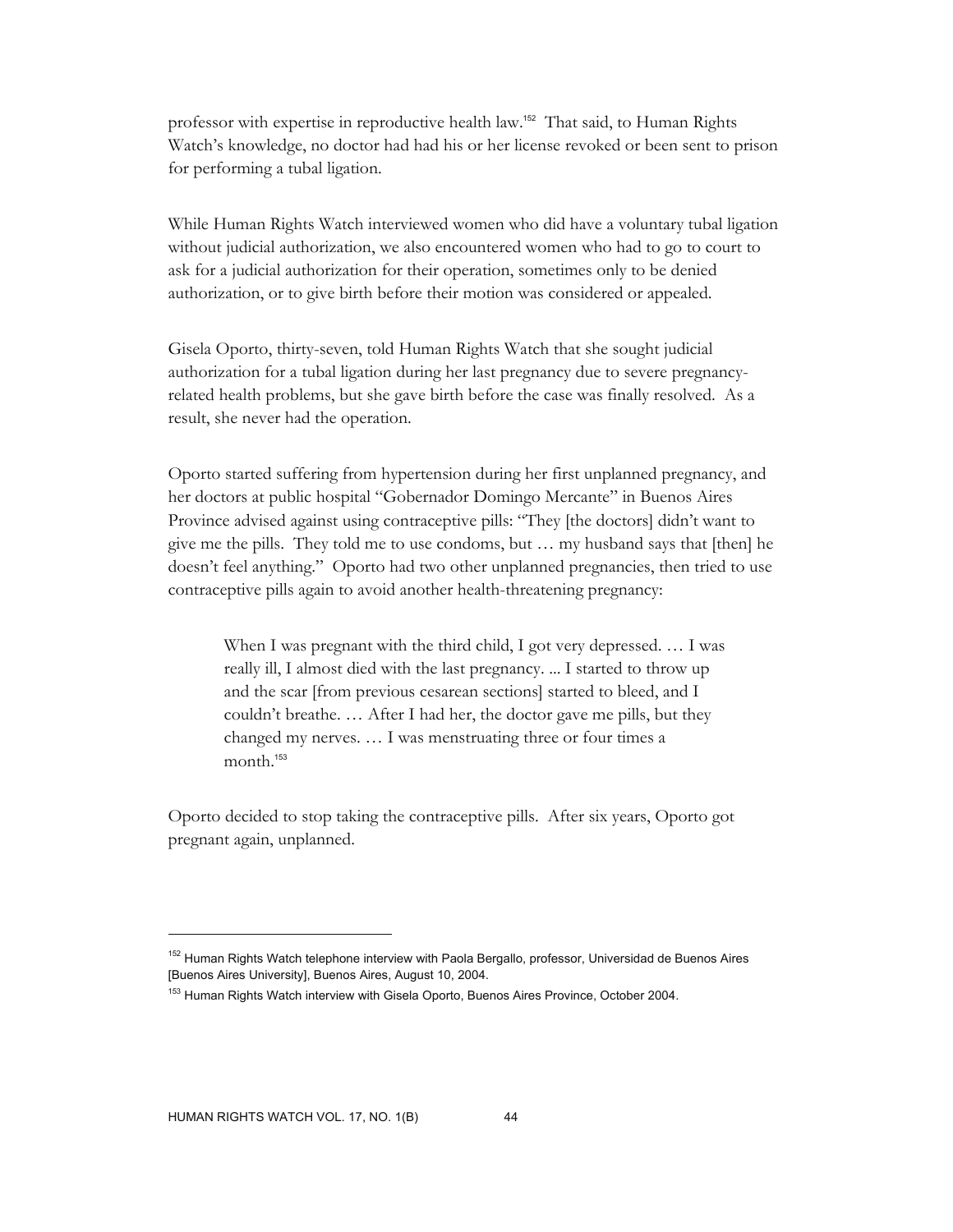[The birth] had to be by cesarean section,<sup>154</sup> so I decided to have a tubal ligation. ... We were trying to find out how. You have to have money. In the private clinic, the price depends, something between 600 and 800 pesos [U.S.\$202-269.36], plus the days you are there. [It comes to up to] 2,500 pesos [U.S.\$841.75]. ... I also checked it out at the public hospital. ... The doctor said that without authorization from the judge, she wouldn't do it.

With the help of a local NGO, Oporto decided to seek judicial authorization. She recounted her experience with the court:

This doctor, she gave me a note that said my life would run risk [with another pregnancy] and also supposedly the life of the baby. ... Another doctor said the same thing. ... [The court] asked for the birth certificates of my children, and for a psychological analysis ... [and] a summary of my clinical history. ... I asked the social worker for help with all of this. ... The judge denied the motion, and the baby was almost ready to be born. ... The [scheduled] birth [by cesarean section] was set earlier [than expected] , and we had to appeal to the Supreme Court [of the Province]. ... [Finally] they couldn't do it [the tubal ligation], because she was already born.

The court held that there were no "serious" reasons for Oporto to require a tubal ligation, and moreover that she had not proven that it would be impossible for her to use other types of contraception that did not require sterilization.155 However, neither the court nor the doctors at the local public hospital specified what those methods might be: "No one at the hospital has given me any information about contraception. ... If I go to the gynecologist and I ask for pills or an injection, she says that she cannot [give them to me] because of my high blood pressure. As for the IUD [intrauterine device], because I am fat, they are afraid that the IUD will fall out." Oporto concluded: "They should make it easier for women who decide to have a tubal ligation, especially when their lives are in danger."<sup>156</sup>

<sup>&</sup>lt;sup>154</sup> It is common practice in some countries for doctors to strongly advise a cesarean section where a pregnant woman has already had one or several previous cesarean sections, based on the belief that a rupture in the uterine scar may occur if vaginal birth is attempted. This is the case in Argentina.

<sup>&</sup>lt;sup>155</sup> [Case name withheld], Buenos Aires Province, May 2004. Case materials on file with Human Rights Watch.

<sup>&</sup>lt;sup>156</sup> Human Rights Watch interview with Gisela Oporto, Buenos Aires Province, October 2004.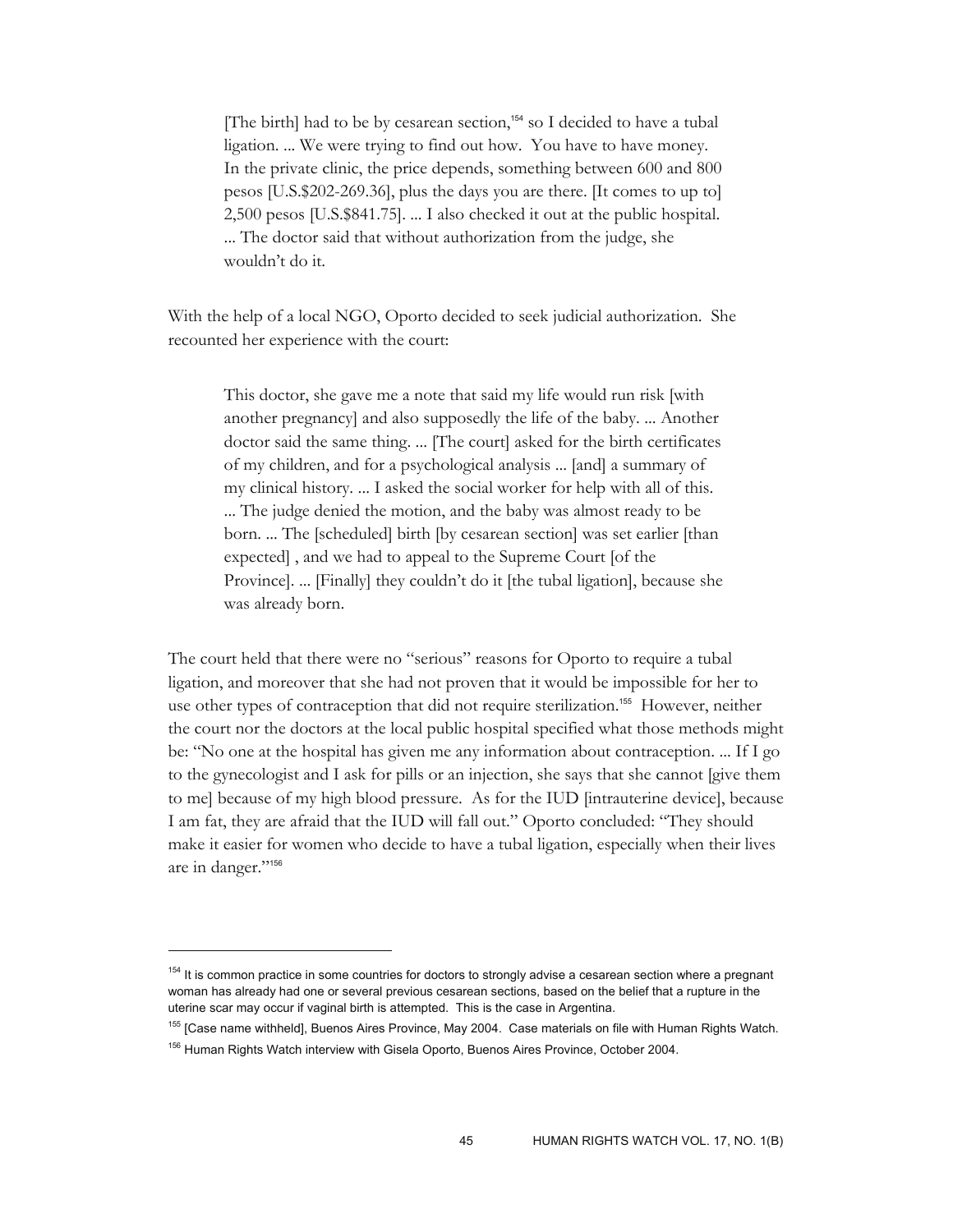Laura Passaglia, thirty-two, had a similar experience, also in Buenos Aires Province. When Human Rights Watch interviewed Passaglia, she had had nine pregnancies, including two miscarriages and a premature child that died soon after birth. She tried to get a tubal ligation for the first time when she plunged into deep depression after that child died: "The fourth child was the baby that died. … I was in a state, I didn't want anything, neither the children that I already had, nor the ones that might come. … I was asking around for a tubal ligation. They said no, that there was no law. That with money, yes, but I would have to take food away from my children to get the 1,000-2,000 pesos [U.S.\$336.70-673.40] needed [for the operation]." Several pregnancies later, Passaglia consulted her doctor at public hospital "Larcade" in Buenos Aires Province about the possibility of having a tubal ligation once more.

I asked the doctor, and she said no, that there was no law [that allows tubal ligations]. … I thought I was going to die, but I wanted to do it, because I thought it was my decision to make. … In the hospital, they set up every possible obstacle. … The head of the hospital told me that it was the same as having an abortion. At that point I was four months pregnant.<sup>157</sup>

Passaglia filed a case for judicial authorization. She told Human Rights Watch that the public hospital kept presenting obstacles that prevented her from complying with the court's demands:

I needed to get the summary of my medical history. … They gave me two or three pages [of it]. They made me pay, but they didn't give [all of] it to me. … They charged me 10 pesos [U.S.\$3.37] and I had to wait for a month for them to give it to me. You can't get your medical history just like that. ... The expert witness said that having many children is not an added health risk or anything. [But] I was having contractions during the whole pregnancy, and I didn't have help at home, I had to keep going.<sup>158</sup>

The court that reviewed Passaglia's case admitted that the evidence presented proved that she had high blood pressure and repeated urinary tract infections; that the medicine she received did not help her; and that she was under medical order only to carry out light tasks and not to walk around, but that she was unable to do so because of her other

<sup>&</sup>lt;sup>157</sup> Human Rights Watch interview with Laura Passaglia, Buenos Aires Province, October 2004.  $158$  Ibid.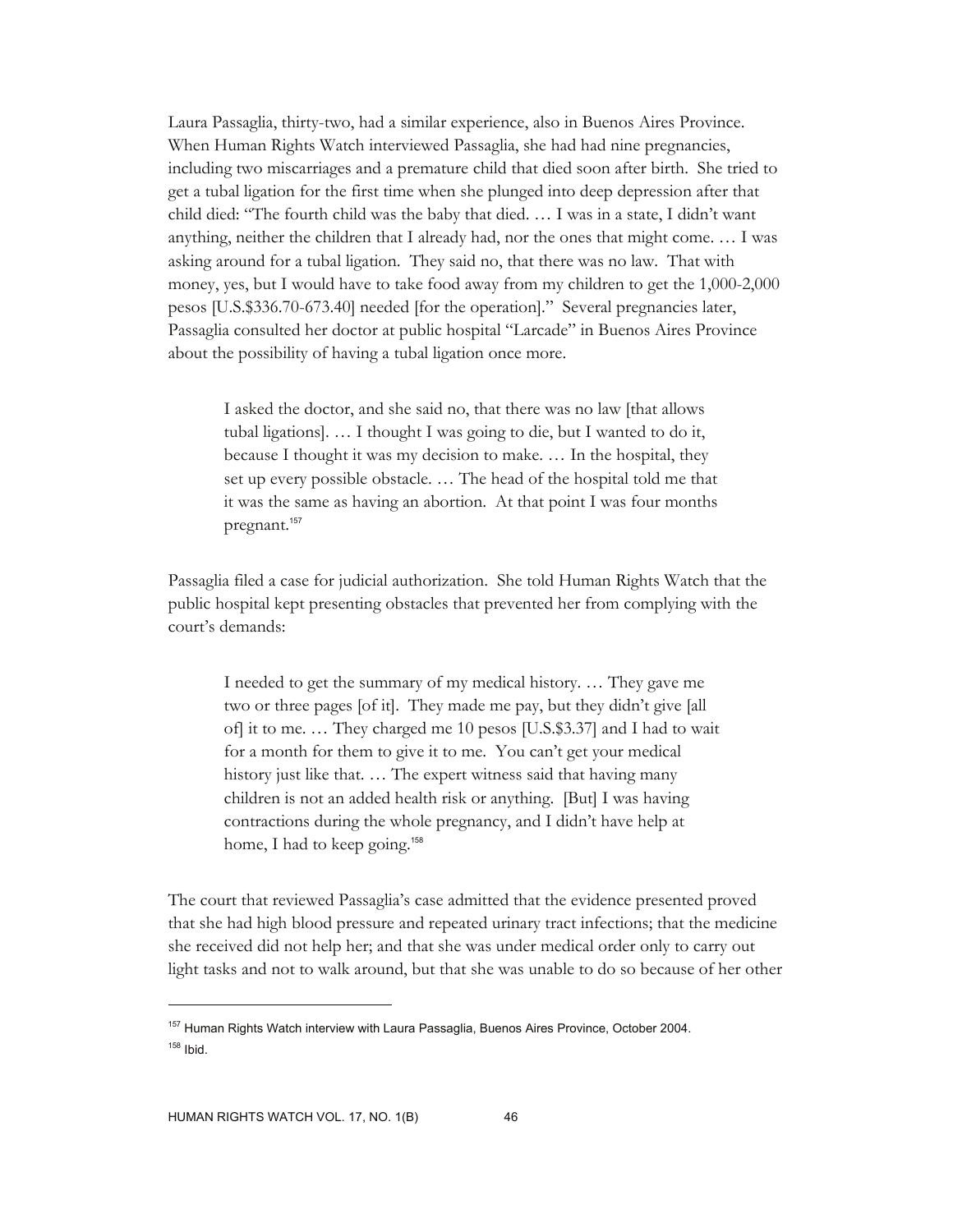children. The court nevertheless denied Passaglia the tubal ligation based on the testimony of the expert witness chosen by the court, who noted that there was "no medical reason" for the operation even though he considered Passaglia's pregnancyrelated health problems serious enough to add that Passaglia should seek medical attention.<sup>159</sup>

Not all women who have asked for judicial authorization for tubal ligation have been denied the operation. Some courts have ordered hospitals to honor such petitions.<sup>160</sup> However, the fact remains that women's right to access voluntary tubal ligation—a safe, highly effective contraceptive method—depends on spouses, judges, doctors, social workers, and personal finances.

### **VI. Obstacles to the Right to Decide in Matters Concerning Abortion**

An estimated half a million women undergo illegal and therefore generally unsafe abortion every year in Argentina, representing 40 percent of all pregnancies. 161 Some public officials told Human Rights Watch that, in the public health system in their provinces, for every woman giving birth, approximately one other woman is hospitalized with health complications as a consequence of an illegal abortion.<sup>162</sup> Unsafe abortions have constituted the leading cause of maternal mortality in the country for decades.<sup>163</sup>

<sup>&</sup>lt;sup>159</sup> [Case name withheld], Buenos Aires Province, February 2004. Case materials on file with Human Rights Watch.

<sup>&</sup>lt;sup>160</sup> See Juzgado de Primera Instancia en lo Correcional No. 1, Paraná, E., N. B. c/Hospital San Roque y/o Secretaría de Salud y/o Estado Provincial, Acción de Amparo, November 29, 1996, on file with Human Rights Watch; Superior Tribunal de Justicia, Sala No. 1 en lo Penal, Entre Ríos, E., N. B. c/ Hospital San Roque y/o Secretaría de Salud y/o Estado Provincial, Acción de Amparo, December 9, 1996, on file with Human Rights Watch.

<sup>&</sup>lt;sup>161</sup> In 2003, 727000 live births occurred in Argentina. United Nations Children and Education Fund (UNICEF), "At a Glance: Argentina" [online] http://www.unicef.org/infobycountry/argentina.html (retrieved March 4, 2005). Argentina's health minister declared in 2004 that 500,000 abortions occur in Argentina on an annual basis. "Argentina: Graves incidentes en conferencia de doctora pro aborto" [Argentina: Serious incidents at conference with pro-abortion doctor], Associated Press, December 10, 2004.

<sup>&</sup>lt;sup>162</sup> Human Rights Watch interviews with María Ana Palmieri, coordinator, Programa Materno-Infantil [motherchild program], Ministerio de Salud de La Rioja [La Rioja Health Ministry], Castelar, Buenos Aires Province, September 6, 2004; and with Stella Carrido, coordinator, Area Materno Infantil [Mother-Child Area] of Jujuy Welfare Ministry, Buenos Aires City, September 8, 2004.

<sup>&</sup>lt;sup>163</sup> In a publication citing numbers from 1993, the Pan-American Health Organization (PAHO) noted that 30 percent of maternal mortality in Argentina was due to illegal abortions. PAHO, *La Salud en las Américas. Edición de 1998* [Health in the Americas, 1998 Edition] (Washington, D.C.: PAHO, 1998), p. 212, cited [online] http://www.eclac.cl/publicaciones/UnidadMujer/5/lcl1295/cuadro6.gif (retrieved February 3, 2004). In 2002, almost twenty years later, 31 percent of maternal mortality was caused by illegal abortions. Powerpoint presentation prepared by Inés Martínez, coordinator of the National Program on Sexual Health and Responsible Procreation, National Health and Environment Ministry, "Salud Reproductiva," 2004, slide 6, on file with Human Rights Watch.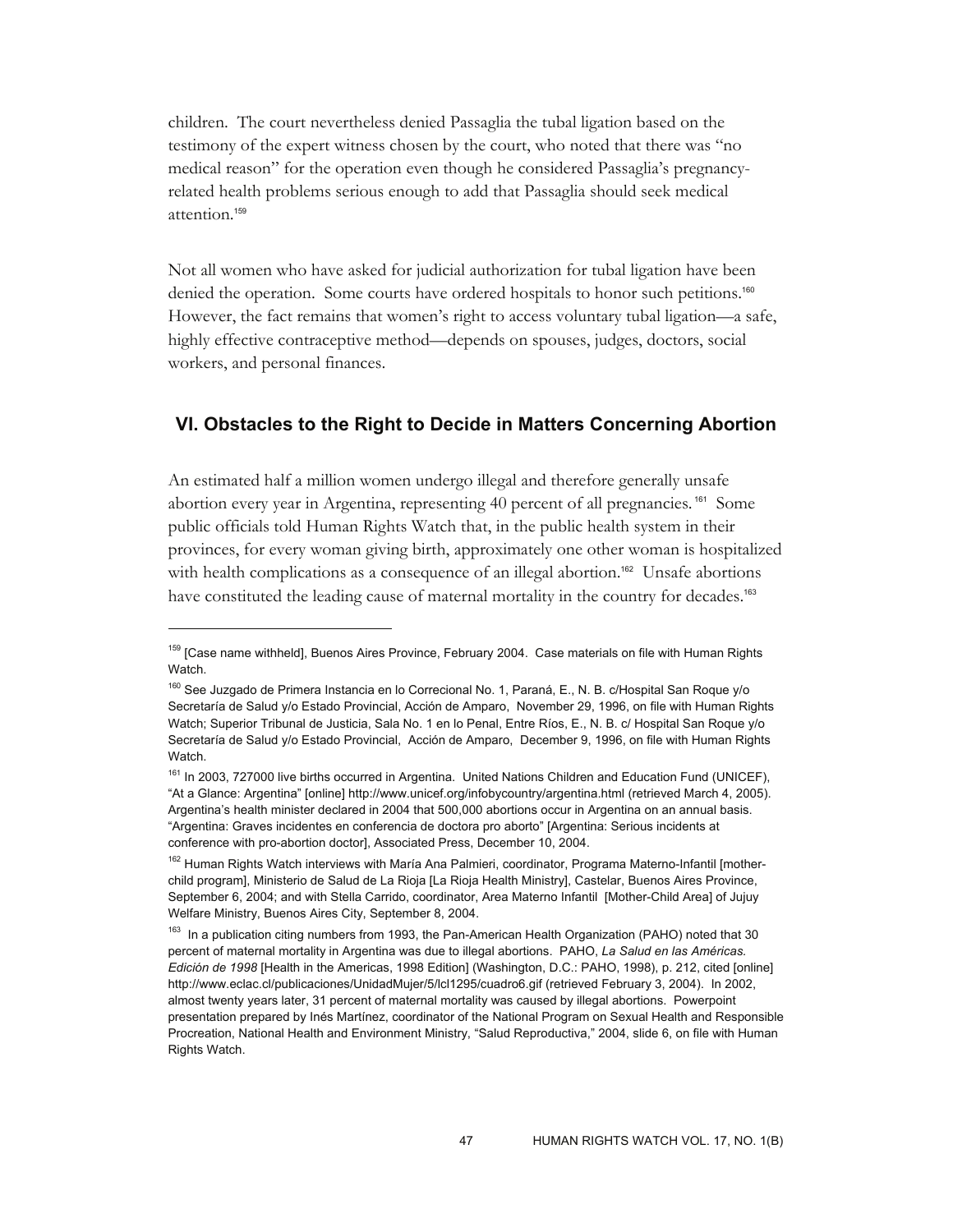The extraordinarily high proportion of pregnancies ending in abortions bears testimony to women's lack of access to effective family planning information and services. This chapter documents the tragic personal consequences of Argentina's restrictions on women's human rights in this area.

Argentina's penal code stipulates that abortion is a crime in all circumstances, though the penalty may be waived if the life or health of the pregnant woman is in danger or if the pregnancy results from the rape of a mentally disabled woman. In practice, such "nonpunishable" abortions are rare because there are no clear policies regulating access.

The criminalization of abortion leads women to take desperate measures, such as attempting to abort with knitting needles, rubber tubes, parsley sprigs, or the use of abortive medicines without adequate medical assistance. It also enables clandestine abortion "clinics" to operate with little regard for women's health and lives. When women hemorrhaging or suffering from life-threatening infections or injuries caused by botched abortions show up at public hospitals, health care personnel sometimes scorn them and deny them treatment. Doctors performing post-abortion curettage—the highly painful scraping of a woman's uterus with a sharp instrument—sometimes do so without anesthesia. Women who fear criminal proceedings are discouraged from seeking necessary post-abortion care, often to the serious detriment of their health. Some women who have had abortions are sentenced to prison, in a further assault on their human rights.

#### *Failure to Implement the Existing Abortion Law*

*People have demonized abortion, that's what has happened. [They say] that it is the position of the feminists, the communists, the radicals. This has closed the possibility for serious discussion to the extent that where the penal code allows [for abortion] it is not known. It is as if it were completely criminalized.* 

-Head of Maternal-Infant Health at Jujuy Welfare Ministry<sup>164</sup>

Argentina's penal code declares abortion illegal in all circumstances, though the penalties are suspended in two circumstances: 1) where a doctor decides that the pregnant woman's life or health<sup>165</sup> is in danger and cannot be saved in any other way than by

<sup>164</sup> Human Rights Watch interview with Stella Carrido, coordinator, Area Materno Infantil [Mother-Child Area] of Jujuy Welfare Ministry, Buenos Aires City, September 8, 2004.

<sup>&</sup>lt;sup>165</sup> In international legal terms, "health" is defined as "a state of complete physical, mental and social well-being and not merely the absence of disease or infirmity." Preamble to the Constitution of the World Health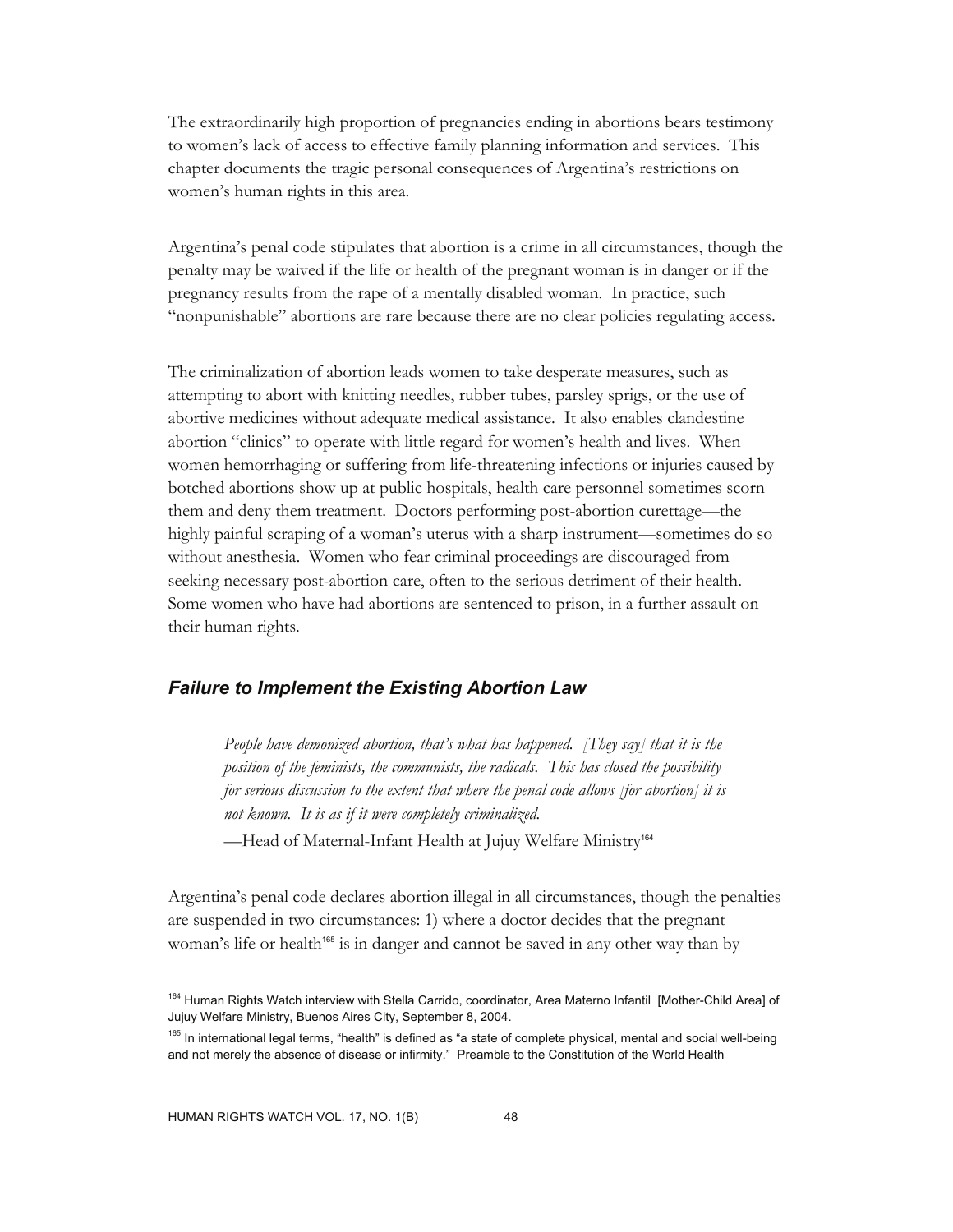inducing an abortion; and 2) where a mentally disabled and pregnant woman is pregnant as a result of a rape and her guardian or legal representative allows the abortion.<sup>166</sup> However, there are no national regulations to ensure women's access to such nonpunishable abortions. In fact, some provincial government officials Human Rights Watch interviewed were not aware that any exceptions existed in the law.<sup>167</sup>

Confusion and fear about the legal consequences of abortion prevent women from accessing what is their right: a nonpunishable abortion when their health or life is in danger, or when the pregnancy is the result of the rape of a mentally disabled woman. "There is a lot of fear," said Juliana Weisburd, coordinator of the National Program on Sexual Health and Responsible Procreation at the Santa Fe Province ministry of health. Weisburd noted that while the penal code does not require judicial authorization for an

 $\overline{a}$ 

<sup>167</sup> Human Rights Watch interview with Pedro Eduardo Picasso, director, Area Materno-Infantil [Mother-Child Area] of El Chaco Health Ministry, Castelar, Buenos Aires Province, September 7, 2004 (Picasso told Human Rights Watch that abortion is not allowed in any circumstances in Argentina).

Organization as adopted by the International Health Conference, New York, 19-22 June, 1946; signed on 22 July 1946 by the representatives of 61 States (Official Records of the World Health Organization, no. 2, p. 100) and entered into force on 7 April 1948.

<sup>166</sup> Penal Code, articles 85-88. The original articles read: "Art. 85. El que causare un aborto será reprimido: 1º. con reclusión o prisión de tres a diez años, si obrare sin consentimiento de la mujer. Esta pena podrá elevarse hasta quince años, si el hecho fuere seguido de la muerte de la mujer; 2º. con reclusión o prisión de uno a cuatro años, si obrare con consentimiento de la mujer. El máximum de la pena se elevara a seis años, si el hecho fuere seguido de la muerte de la mujer. Art. 86. Incurrirán en las penas establecidas en el artículo anterior y sufrirán, además, inhabilitación especial por doble tiempo que el de la condena, los médicos, cirujanos, parteras o farmacéuticos que abusaren de su ciencia o arte para causar el aborto o cooperaren a causarlo. El aborto practicado por un médico diplomado con el consentimiento de la mujer encinta, no es punible: 1º. si se ha hecho con el fin de evitar un peligro para la vida o la salud de la madre y si este peligro no puede ser evitado por otros medios; 2º. si el embarazo proviene de una violación o de un atentado al pudor cometido sobre una mujer idiota o demente. En este caso, el consentimiento de su representante legal deberá ser requerido para el aborto. Art. 87.- Será reprimido con prisión de seis meses a dos años, el que con violencia causare un aborto sin haber tenido el propósito de causarlo, si el estado de embarazo de la paciente fuere notorio o le constare. Art. 88.- Será reprimida con prisión de uno a cuatro años, la mujer que causare su propio aborto o consintiere en que otro se lo causare. La tentativa de la mujer no es punible." [Article 85. He who causes an abortion will be punished: 1. with detention or prison from three to ten years, if the operation was carried out without the consent of the woman. This punishment may be raised to fifteen years, if the woman died as a result; 2. with detention or prison of one to four years, if the operation was carried out with the consent of the woman. The maximum punishment is six years, if the woman died as a result. Article 86. The doctors, surgeons, midwives or pharmacists who abuse their science or profession to cause an abortion or cooperate to cause it will be punished as established in the previous article and will, additionally, be prohibited from exercising their profession for twice the time than that which they will serve. An abortion carried out by a medical doctor with the consent of the pregnant woman is not punishable: 1. if it was done with the objective to avoid a danger to the life or health of the mother and if this danger could not have been avoided by any other means; 2. if the pregnancy is the result of the rape or assault to the modesty committed against an idiot or demented woman. In this case, the consent of the legal representative is required for the abortion. Article 87. He who causes an abortion with violence involuntarily will be punished with prison of six months to two years if the pregnant state of the patient was obvious or known to him. Article 88. The woman who causes her own abortion or who consents to someone else causing it will be punished with one to four years of prison. The woman's attempt [to abort] is not punishable.]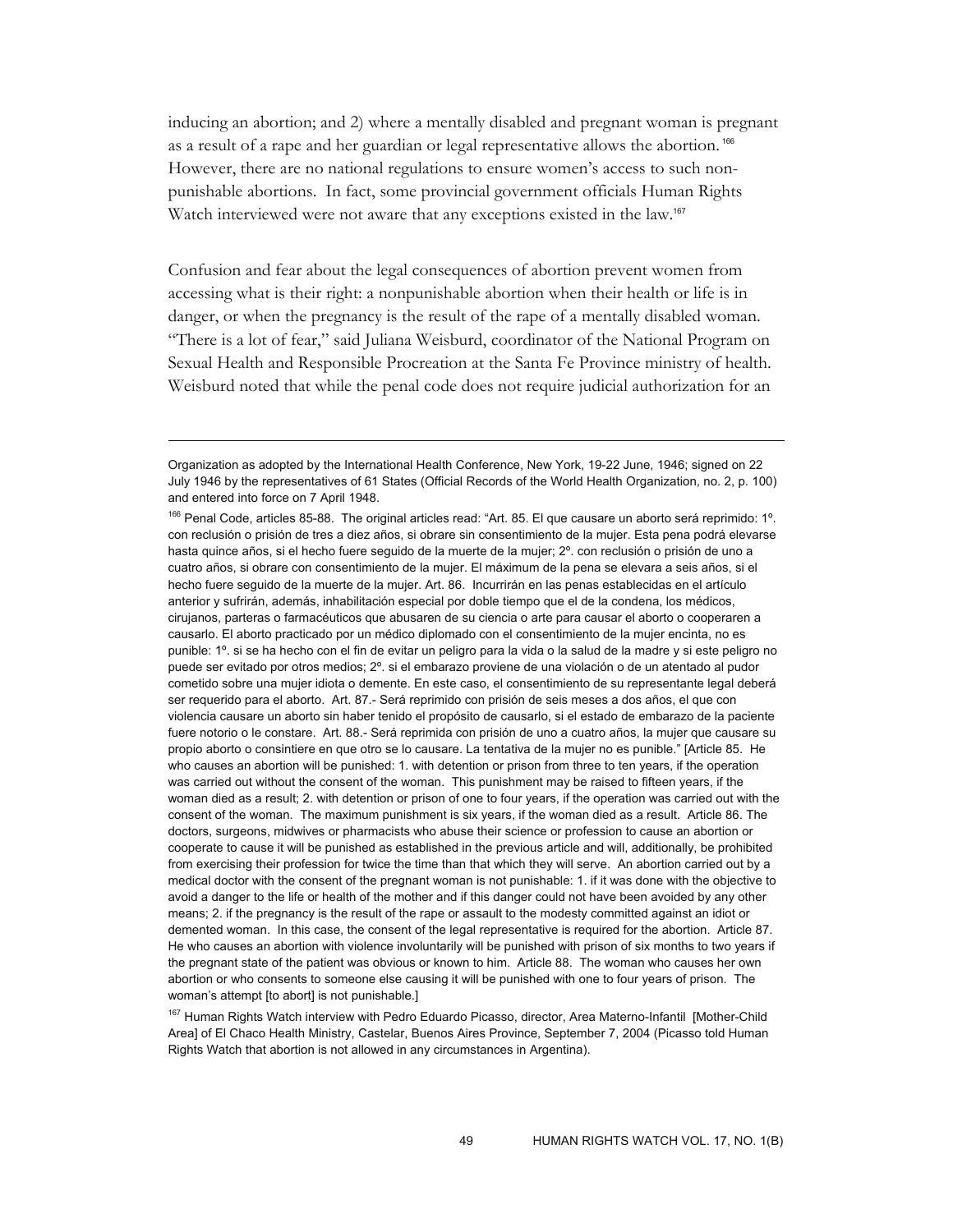abortion, judicial authorization had become a de facto requirement because most doctors would not carry out the procedure without it.<sup>168</sup>

Walter Barbato, a reproductive health expert with years of public health experience, told Human Rights Watch that it is very difficult for women to access nonpunishable abortion: "It is practically impossible, because the [Penal] Code does not leave you any possibilities, because of the resistance from the doctors, and because they [doctors] are afraid of sanctions."<sup>169</sup>

Another reproductive health expert, the head of a maternity ward at a public hospital, told Human Rights Watch that he did not believe that judicial authorization was required to carry out abortions, and therefore never sought it. Yet he regularly consulted a judge privately to get an informal go-ahead for abortions, more for his own peace of mind than out of legal necessity.170 Either way, an additional and arbitrary level of approval is added to a woman's access even to abortions that are not punishable under Argentine law.

In 2000, the U.N. Human Rights Committee expressed concern about Argentina's restrictive abortion laws: "the Committee is concerned that the criminalization of abortion deters medical professionals from providing this procedure without judicial order, even when they are permitted to do so by law, inter alia when there are clear health risks for the mother or when pregnancy results from rape of mentally disabled women." The Committee recommended that Argentina remove all obstacles to obtaining abortion procedures where not punishable by law.<sup>171</sup>

## *Illegal and Unsafe Abortions*

 $\overline{a}$ 

*I became pregnant again. … I tried to get it out by any possible means. I even took rat poison. I hid this [from my husband] because he wanted more children. … I took the [poison] pills for three months in a row, always at the same time, and always at the time of my period I had a bleeding. I did everything possible to lift* 

<sup>&</sup>lt;sup>168</sup> Human Rights Watch interview with Juliana Weisburd, coordinator of the National Program on Sexual Health and Responsible Procreation, Santa Fe Province Health Ministry, Santa Fe, Santa Fe Province, September 14, 2004.

<sup>&</sup>lt;sup>169</sup> Human Rights Watch telephone interview with Walter Barbato, medical doctor, Rosario, Santa Fe Province, October 10, 2004.

 $170$  Human Rights Watch interview with [name withhed], [name of province withheld], September 2004.

<sup>&</sup>lt;sup>171</sup> Human Rights Committee, "Concluding observations of the Human Rights Committee : Argentina, (Concluding Observations/Comments)," *UN Doc. CCPR/CO/70/ARG,* November 3, 2004, para. 14.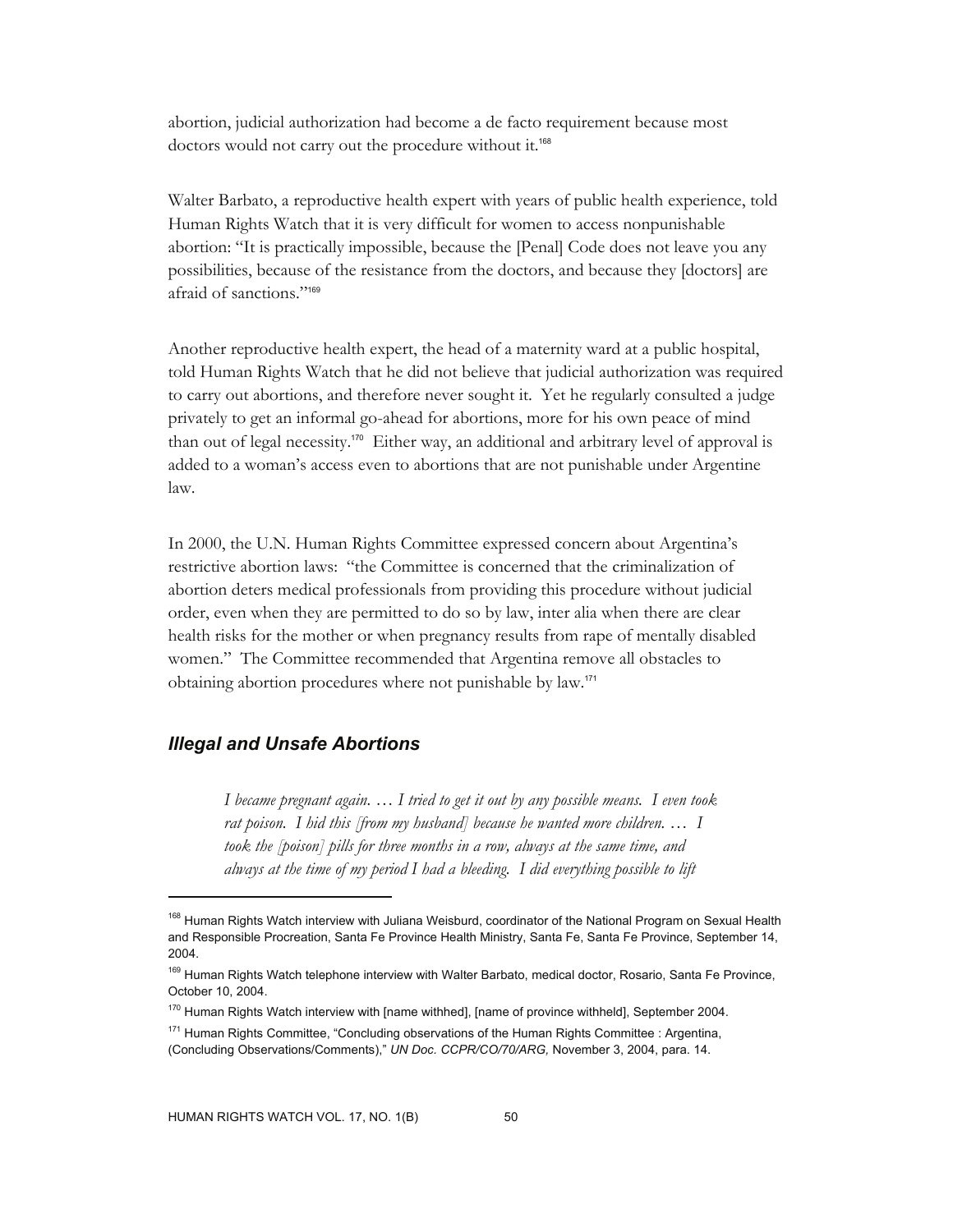*heavy things. … I tried with the parsley sprig, and I made my child walk on top of my stomach [but I did not miscarry]. … That is the worst pregnancy I have had, because on top of this I was very alone, I couldn't tell my husband any of this. All the guilt fell on me. I thought this was God's punishment.* —Julia Reina, thirty-four years old<sup>172</sup>

As a direct consequence of the criminalization of abortion, women have severely limited access to safe abortions, with harmful and sometimes fatal consequences.173 The consequences of unsafe abortions have long been the leading cause of maternal mortality in Argentina, causing 30 percent of maternal deaths.<sup>174</sup> "In twenty years, there has been no progress. Ever since we have had statistical data for this country [on maternal mortality], the biggest cause of maternal mortality has been abortion," said Elida Marconi, director of the state office on health information and statistics, during a meeting of reproductive health officials in September 2004.<sup>175</sup>

Human Rights Watch interviewed women who underwent abortions in precarious and illegal circumstances to the detriment of their health. "You get overwhelmed by desperation," said Paola Méndez, a thirty-six-year-old woman who became pregnant with the first of her ten children at age seventeen. "You seek all the ways out, pills, anything. But if there is no way out, then you take a knife or a knitting needle."<sup>176</sup>

As with access to contraceptives, the quality and therefore the health consequences of illegal abortions seemed to depend on the economic standing of the women. This situation is not limited to Argentina. The World Health Organization has warned that poor women and those living in isolated areas worldwide are at particular risk for unsafe abortions performed by unskilled providers when abortion services are legally

<sup>172</sup> Human Rights Watch interview with Julia Reina, Tucumán Province, September 2004.

<sup>&</sup>lt;sup>173</sup> Where abortion is legal, the most common methods are medical abortion, suction curettage, dilation and evacuation, or labor-induced abortion, all of which are relatively safe procedures when carried out by or under the supervision of a trained professional and in the appropriate environment. See Leikin and Lipsky (eds.), *American Medical Association: Complete Medical Encyclopedia*, pp. 99-100.

<sup>&</sup>lt;sup>174</sup> In a publication citing numbers from 1993, the Pan-American Health Organization (PAHO) noted that 30 percent of maternal mortality in Argentina was due to illegal abortions. PAHO, *La Salud en las Américas. Edición de 1998* [Health in the Americas, 1998 Edition] (Washington, D.C.: PAHO, 1998), p. 212, cited [online] http://www.eclac.cl/publicaciones/UnidadMujer/5/lcl1295/cuadro6.gif (retrieved February 3, 2004). In 2002, almost twenty years later, 31 percent of maternal mortality was caused by illegal abortions. Powerpoint presentation prepared by Inés Martínez, coordinator of the National Program on Sexual Health and Responsible Procreation, National Health and Environment Ministry, "Salud Reproductiva," 2004, slide 6, on file with Human Rights Watch.

 $175$  Remarks made by Elida Marconi at meeting on maternal mortality sponsored by the Health Ministry, Castelar, Buenos Aires Province, September 6, 2004.

<sup>&</sup>lt;sup>176</sup> Human Rights Watch interview with Paola Méndez, Buenos Aires Province, October 2004.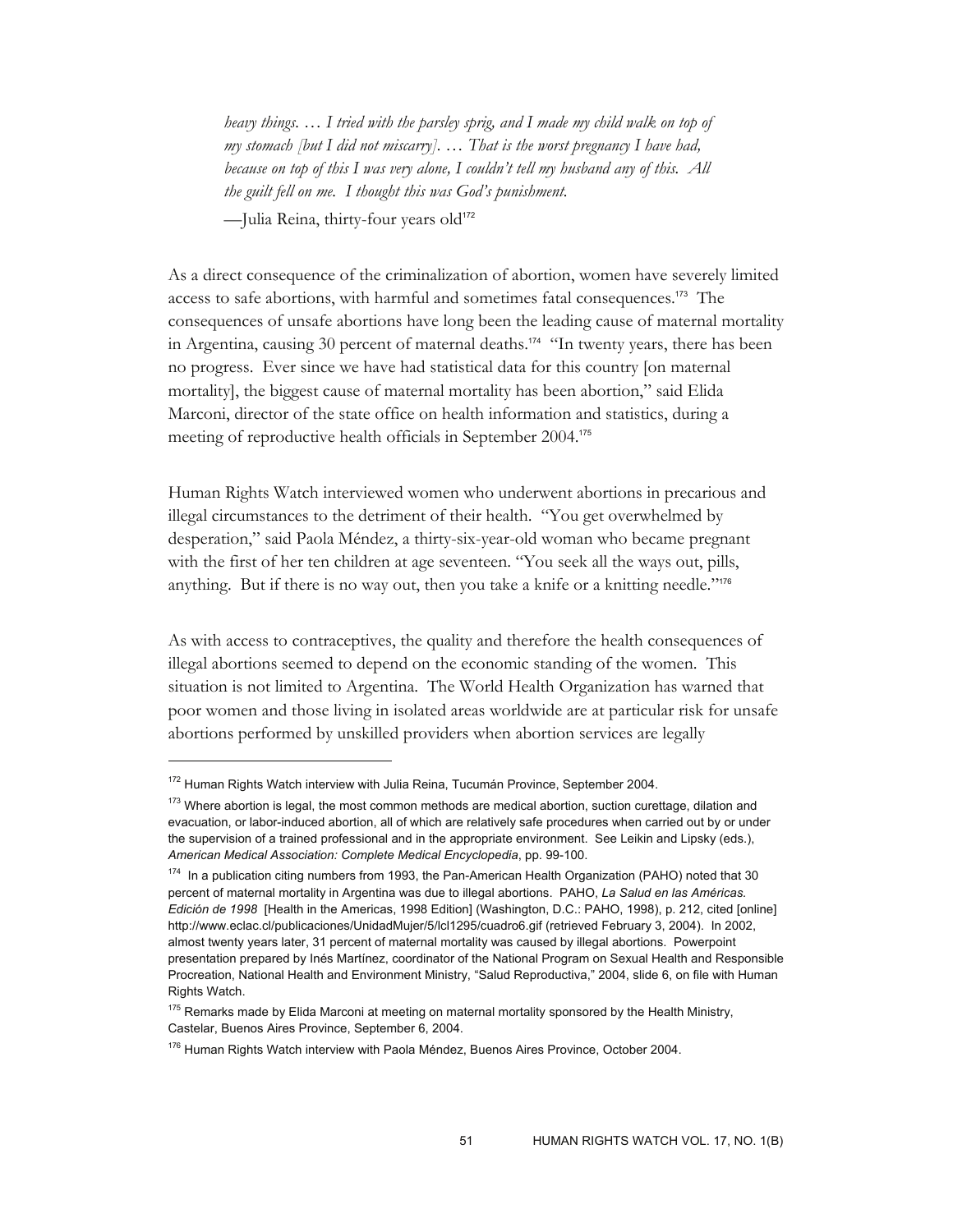restricted.177 The U.N. Human Rights Committee has expressed concern about this situation in Argentina specifically, noting its "concern over discriminatory aspects of the laws and policies in force, which result in disproportionate resort to illegal, unsafe abortions by poor and rural women."178 Notwithstanding the relatively safer services in the more expensive clandestine abortion clinics, the illegal nature of these clinics means that their operations escape government regulation and oversight. Such regulation and oversight are crucial to protect women's health and lives.

#### *Methods Commonly Used to Induce Abortion in Argentina*

Some women Human Rights Watch interviewed believed they could abort by drinking specific teas or juices, in particular potato or parsley tea. Julia Reina recalled: "I got pregnant and I did everything humanly possible in order not to have it during the first three months. I took liquids, potato juice, parsley juice, tea. I didn't work up the courage to go to a place [an illegal abortion clinic] and I also didn't have the money."<sup>179</sup>

Other women told Human Rights Watch that they introduced foreign objects into their cervixes, such as rubber tubes, parsley sprigs, knitting needles, or pieces of wood. "You cannot even imagine what people end up putting into their uterus," said a community worker from Tucumán Province.<sup>180</sup> This was confirmed by Human Rights Watch's interviews with medical doctors from public hospitals.<sup>181</sup>

Introduction of a foreign object into the cervix carries a high risk of infection when the object is not sterile. In physiological terms, the introduction of an object into the cervix generates contractions and sometimes punctures the amniotic sac, which may result in an abortion.182 However, self-induced abortions are often incomplete, which further heightens the need for life-saving post-abortion care. A guide to abortion methods for medical doctors notes:

<sup>177</sup> World Health Organization, *Safe Abortion: Technical and Policy Guidance for Health Systems* (Geneva: WHO, 2003), p. 14.

<sup>178</sup> Human Rights Committee, "Concluding observations of the Human Rights Committee : Argentina," *U.N. Doc. CCPR/CO/70/ARG*, November 3, 2000, para. 14.

<sup>&</sup>lt;sup>179</sup> Human Rights Watch interview with Julia Reina, Tucumán Province, September 2004. Julia Reina had had three abortions when we spoke to her.

<sup>&</sup>lt;sup>180</sup> Human Rights Watch interview with Adriana Díaz, treasurer, Madres Cuidadoras [Caring Mothers], San Miguel, Tucumán Province, September 9, 2004.

<sup>&</sup>lt;sup>181</sup> Human Rights Watch interviews with [name withheld], doctor at maternity ward at public hospital, Santa Fe Province, September 2004; with [name withheld], doctor at maternity ward at public hospital, Tucumán Province, September 2004; and with [name withheld], doctor at maternity ward at public hospital, Buenos Aires Province, September 2004.

<sup>&</sup>lt;sup>182</sup> Human Rights Watch interview with Sofía Aminábar, head of delivery, Maternidad Nuestra Señora de las Mercedes [Maternity Hospital Our Lady of Mercy], San Miguel, Tucumán Province, September 11, 2004.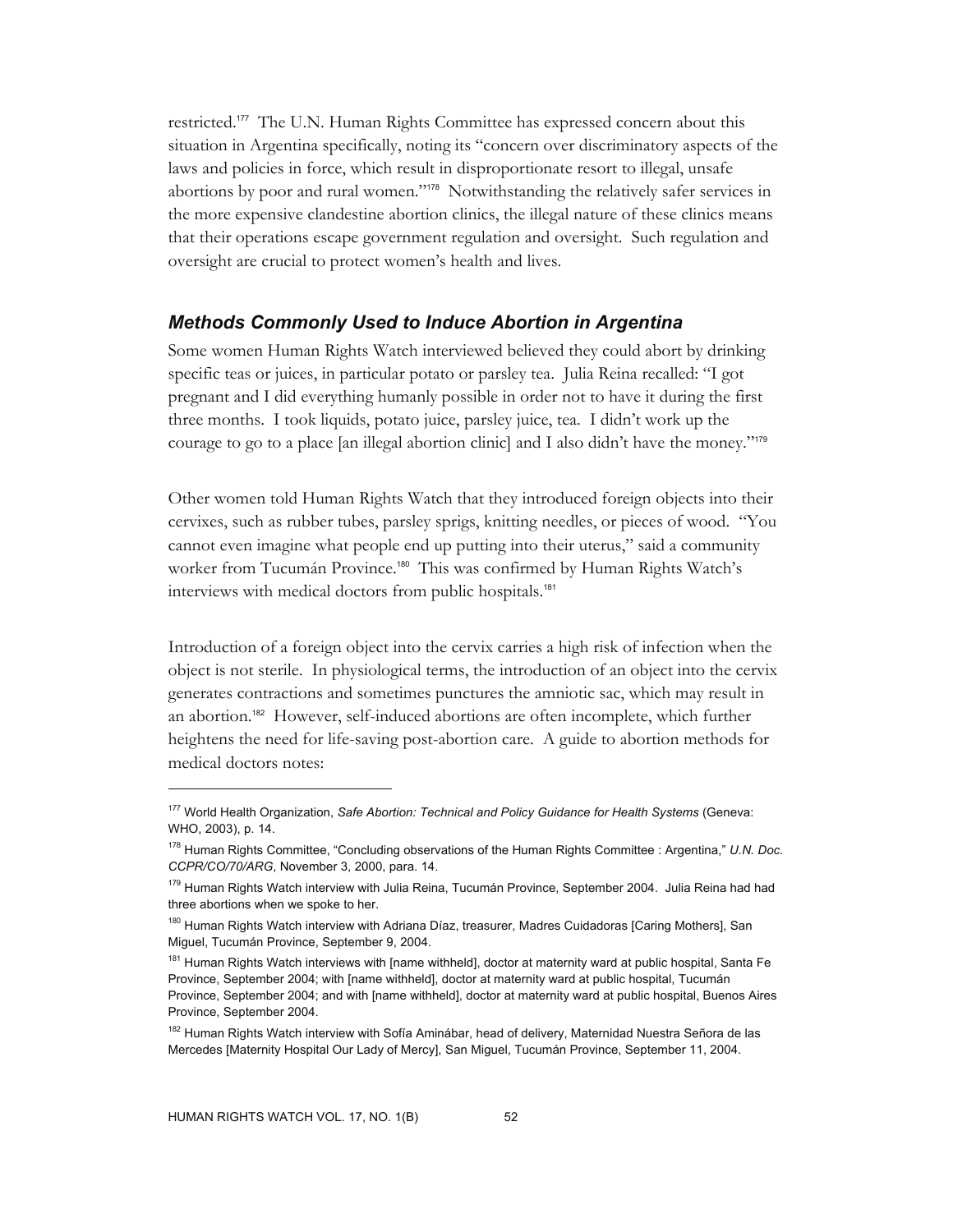This Knitting Needle Method is a well known back street method. It seldom leads to an early abortion so that the treatment has to be repeated several times, increasing largely the complication-rate. Main complications: infection, blood loss (if the placenta is penetrated), perforation of the uterine wall eventually with bowel damage resulting in peritonitis. Clostridium infection is particularly dangerous and mostly fatal.<sup>183</sup>

Another popular method in Argentina is for a woman to self-induce abortion by ingesting one or several pills containing misoprostol,<sup>184</sup> with or without medical supervision. This method in theory carries a lower risk of infection than the "knitting needle method," though the relative safety requires access to medical services before and after taking the pills.185 Some doctors Human Rights Watch interviewed said they recommended misoprostol to low-income women seeking abortions, considering that the alternative would be a rubber tube or knitting needle.186 One doctor told Human Rights Watch that he routinely told women with unwanted pregnancies to use misoprostol in order for them not to use rubber tubes. Regardless of his personal opinion about abortion, he felt that, as a doctor, he was obligated to tell women how to avoid a deadly infection. "I can't stop her from aborting," he said, "but I can at least tell her what not to do."<sup>187</sup>

## *Health Consequences*

 $\overline{a}$ 

Whether induced by foreign objects or pills, the health consequences of illegal and unsafe abortions can be dire. Teresa Mariani, twenty-four, experienced this first hand.

<sup>183</sup> Joeri Van den Bergh and Charles Schlebaum, *Abortion, A Practical Guide for Doctors* [online], Chapter 1 "Summary of Methods" http://www.isad.org/prguide/p%206.methods.htm#4.%20mech%20methoden (retrieved November 23, 2004). A clostridium infection is an acute inflammation of the colon, usually causing diarrhea and colitis (inflammation of the lining of the colon), in some cases life-threatening. Leikin and Lipsky (eds.), *American Medical Association: Complete Medical Encyclopedia*, pp. 372-4

<sup>&</sup>lt;sup>184</sup> Although misoprostol is prescribed and produced as an anti-inflammatory pill, one side-effect is that it causes uterine contractions. The label on misoprostol marketed as Cytotec reads: "Cytotec (Misoprostol) administration to women who are pregnant can cause abortion, premature birth, or birth defects. Uterine rupture has been reported when Cytotec was administered in pregnant women to induce labor or to induce abortion beyond the eighth week of pregnancy." Center for Drug Evaluation, "Cytotec" [online] http://www.fda.gov/cder/foi/label/2002/19268slr037.pdf (retrieved November 23, 2004).

<sup>&</sup>lt;sup>185</sup> "[Misoprostol] is a safe and reliable method in the early pregnancy, but there is generally much more blood loss and discomfort than in the case of aspiration." Joeri Van den Bergh and Charles Schlebaum, *Abortion, A Practical Guide for Doctors* [online].

<sup>&</sup>lt;sup>186</sup> Human Rights Watch interview with [name withheld], doctor at a maternity ward in a public hospital, Santa Fe Province, September 2004; and with [name withheld], doctor at a maternity ward in a public hospital, Buenos Aires Province, September 2004.

<sup>&</sup>lt;sup>187</sup> Human Rights Watch interview with [name withheld], doctor at a maternity ward in a public hospital, [name of province withheld], September 2004.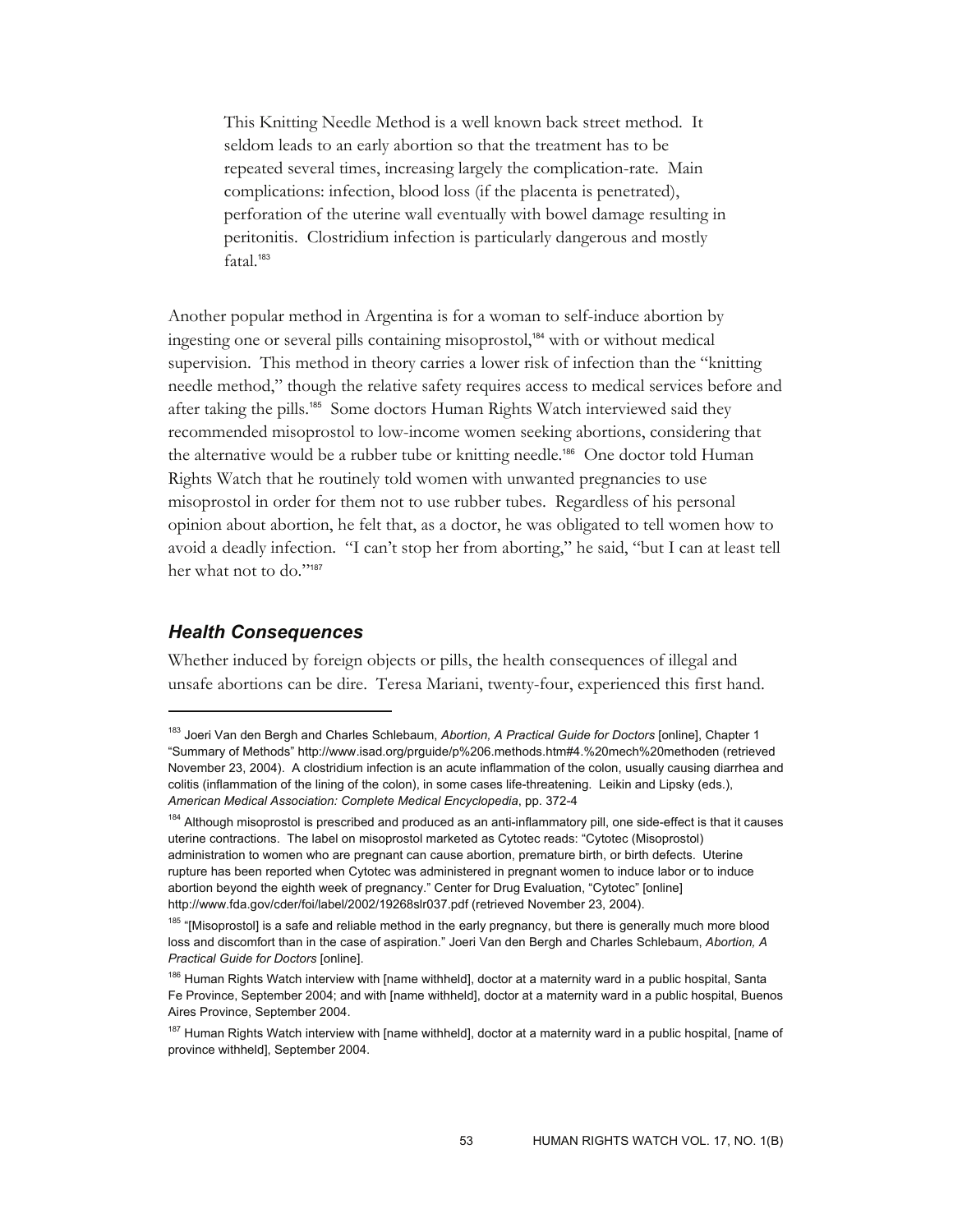Mariani was raped repeatedly by her husband, resulting in five abortions and one fullterm pregnancy and birth over four years. She was only able to pay for an assisted abortion once, otherwise resorting to misoprostol. She told Human Rights Watch:

The first time, I did it with pills. I don't know how I didn't die. … The second time I was afraid, and I went to a private clinic. … The other three times, with pills. … [The first time] there was a guy who sold the prescriptions, and I went to buy the pills. … Then I had my daughter in 2000. … Then I had an abortion again in 2001, and in 2003 twice in a row, and then again not long ago in 2004. … My husband is sexually violent and he doesn't let me protect myself. … [The first time] I had my period twenty days in a row, at first normal, then with big clots, and then it stopped. … Then after a month the hemorrhaging begins, and then a bag of blood. … It was a two month pregnancy. … [The next time] I gathered 200 pesos [U.S.\$200]<sup>188</sup>... The other times I did it with pills. … I ended up hospitalized with a very low blood count. … Also this year with pills, and badly. … I think he did it [wanted to get me pregnant] to tie me down with another child, and I did not want to.<sup>189</sup>

The health consequences of an illegal abortion may be both physical and mental. In addition to the physical health consequences of her abortions, Marisa Rossi, thirty-six, told Human Rights Watch that the illegal and clandestine nature of the procedure made it even harder for her to heal: "[O]n top of the fact that I felt really bad [physically], I had to try to forgive my partner for leaving me alone in this, and forgive myself. … And on top of this, with no psychological help. You do it, and you have to forget it."190 Ana Sánchez, forty-three, had contemplated having an abortion after her sixth unwanted pregnancy, but was too scared of the health consequences. She noted the strain women who undergo illegal abortions suffer because of the illegality: "The woman [who aborts] is alone, because maybe her boyfriend knows, but with the rubber tube inside her, she still has to cook, she still has to wash the clothes."<sup>191</sup>

The ultimate health consequence of illegal abortion is, of course, death. It happens all too often in Argentina. Yanina Carlotto accompanied a friend to have an abortion at an illegal clinic where the friend died under anesthesia. She recalled: "Abortion, personally I have not experienced it, but I accompanied a woman who died. ... She went into [the

<sup>&</sup>lt;sup>188</sup> The official conversion rate in 2001, at the time of the incident, was one dollar to one peso.

<sup>&</sup>lt;sup>189</sup> Human Rights Watch interview with Teresa Mariani, Buenos Aires Province, October 2004.

<sup>&</sup>lt;sup>190</sup> Human Rights Watch interview with Marisa Rossi, Buenos Aires Province, October 2004.

<sup>&</sup>lt;sup>191</sup> Human Rights Watch interview with Ana Sánchez, Buenos Aires Province, October 2004.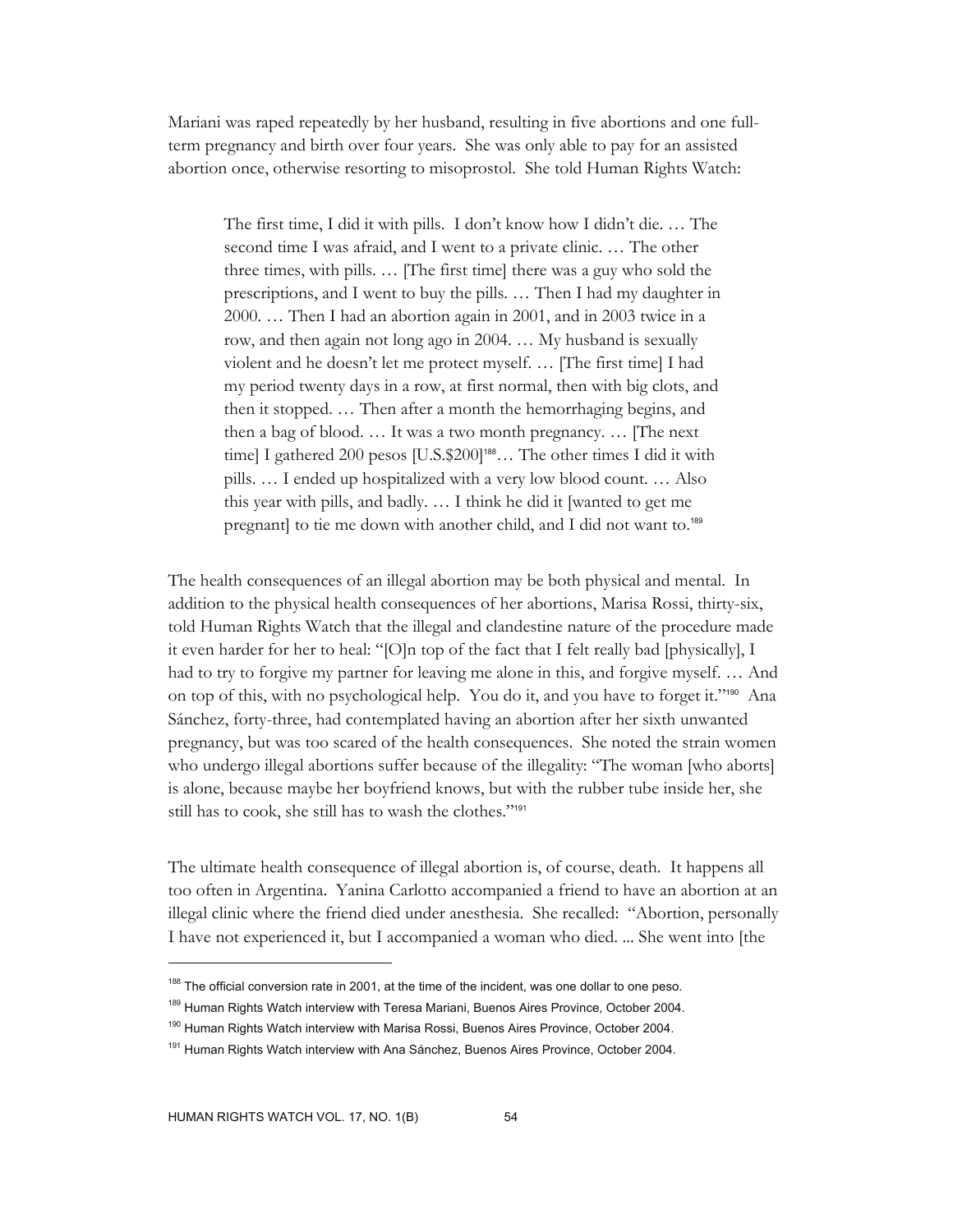illegal clinic] and she never came out. They said that it was a problem with the anesthesia. She died in that very place. ... They said that she died of a heart attack. ... I only went to accompany her, and I stayed outside. ... Legally, it was like nothing had happened."<sup>192</sup>

Studies from several countries have shown that restrictive abortion laws do not reduce the number of abortions, but only diminish their safety and increase maternal mortality. In Romania, the number of abortion-related deaths increased drastically after 1966 when the government tightened a previously liberal abortion law. This number fell again after Romania relaxed its abortion laws in December 1989.193 In Guyana, where abortion was legalized in 1995, admissions for septic and incomplete abortions in the capital's largest maternity hospital declined by 41 percent within six months after the law went into effect.<sup>194</sup>

In fact, restrictive abortion laws may actually increase the number of abortions by denying women access to counseling and services that may reduce repeat abortions. A community educator in Buenos Aires Province noted that it is only the clandestine clinics that stand to gain from criminalizing abortion: "There is one [I know], they have been doing it [abortions] for thirty years. They charge 500 pesos [U.S.\$168.35] up until three months. … Then up until eight months, they charge 1,000 pesos [U.S.\$336.70]."<sup>195</sup>

### *Lack of Medical Accountability*

 $\overline{a}$ 

As a direct consequence of the penal code provisions prohibiting abortion in Argentina, there is no regulation or medical ethic guiding the treatment women receive when they pay for an abortion at an illegal abortion clinic. As a result, while doctors and midwives who practice illegal abortions can be and occasionally are convicted under penal code articles 85-87 for causing a woman to abort,<sup>196</sup> they have no legal responsibility toward

<sup>&</sup>lt;sup>192</sup> Human Rights Watch interview with Yanina Carlotto, Buenos Aires Province, October 2004.

<sup>193</sup> World Health Organization, *Unsafe Abortion: Global and Regional Estimates of Incidence of and Mortality Due to Unsafe Abortion with a Listing of Available Country Data* (Geneva: WHO, 1997), p. 1.

<sup>194</sup> Alan Guttmacher Institute, *Sharing Responsibility: Women, Society and Abortion Worldwide* (New York: AGI, 1999), p. 39.

<sup>&</sup>lt;sup>195</sup> Human Rights Watch interview with [name withheld], Buenos Aires Province, October 2004.

<sup>&</sup>lt;sup>196</sup> In 2000, eleven women and five men were sentenced for the crime of abortion. In 2001, ten women and two men were sentenced for the same crime. In 2002 and 2003, only women who had caused or consented to their own abortion were sentenced (one woman and eight women, respectively). Until 2002, the Ministry of Justice did not segregate the data regarding women sentenced for the crime of abortion into those causing or consenting to their own abortion, and those women performing an abortion on others. Data available at Ministry of Justice, "Estadísticas Criminales" [Penal Statistics], [online]

http://www.jus.gov.ar/minjus/ssjyal/Reincidencia/Estad.html (retrieved March 22, 2005).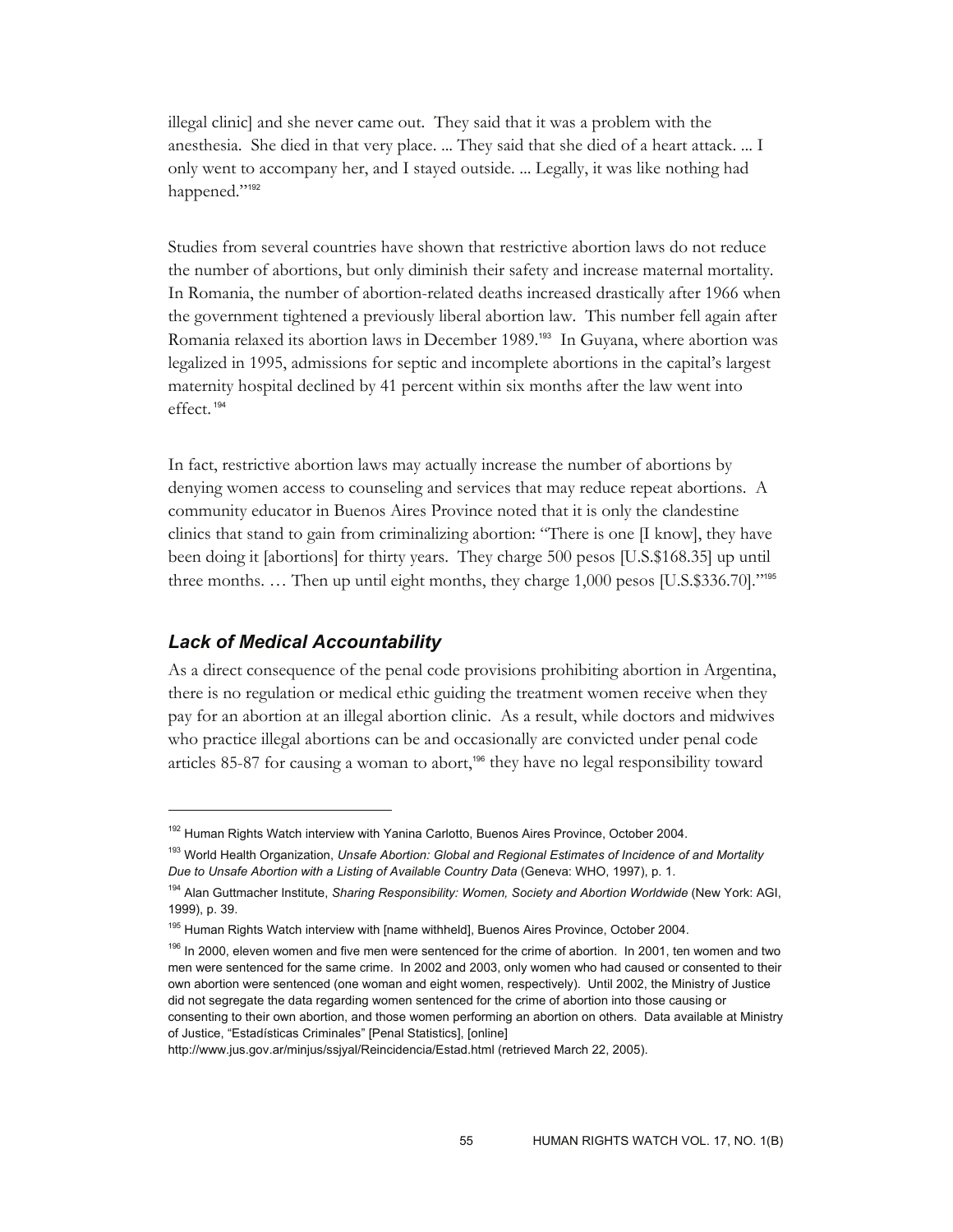the woman if the procedure is badly done. Such regulation and accountability, which are a necessary part of guaranteeing women's rights to life and the highest attainable standard of health, are only possible where abortion is not illegal.

The women Human Rights Watch interviewed said that this lack of regulation and accountability had both physical and mental health implications. Romina Parma, fortytwo, was living with her sexually and physically abusive partner when she got pregnant for the sixth time. Parma sought out an abortion provider who asked her to choose between an abortion with or without antibiotics—an option that would be unthinkable if abortion were legal:

I wanted to do it. … She said to me that she had to examine me. She pushed on my stomach, and she felt the fetus in there, it was very small. I sat down, and she told me: "It will cost you 250 pesos without antibiotics and 300 pesos with antibiotic [U.S\$250 and U.S.\$300, respectively].<sup>197</sup>

Parma told Human Rights Watch that the illegality and clandestine nature of the procedure made her decide not to have the abortion for fear of the health consequences.

An acute lack of regulation and "medical" accountability was common to the experience of most women Human Rights Watch interviewed, even those who had managed to pay for an abortion at a more expensive clinic. Women Human Rights Watch interviewed said that when things went wrong with their abortions, there was nowhere to turn, another reflection of how the clandestine nature of the procedure undermines women's health. Marisa Rossi, thirty-six, told Human Rights Watch about her own and her sister's experience, which she witnessed firsthand:

I had two abortions of two-month pregnancies. He [my partner] decided [on the abortions], but he didn't take any responsibility, and I felt very alone.... They don't do any kind of analysis, on whether or not you are going to be all right or not. [For example, the "clinic" did not check the blood-pressure or carry out other generally accepted medical safeguard before the operation]... They anesthetize you, and they do the

<sup>&</sup>lt;sup>197</sup> Human Rights Watch interview with Romina Parma, Buenos Aires Province, October 2004. The conversion rate at the time of the incident was one dollar to one Argentine peso.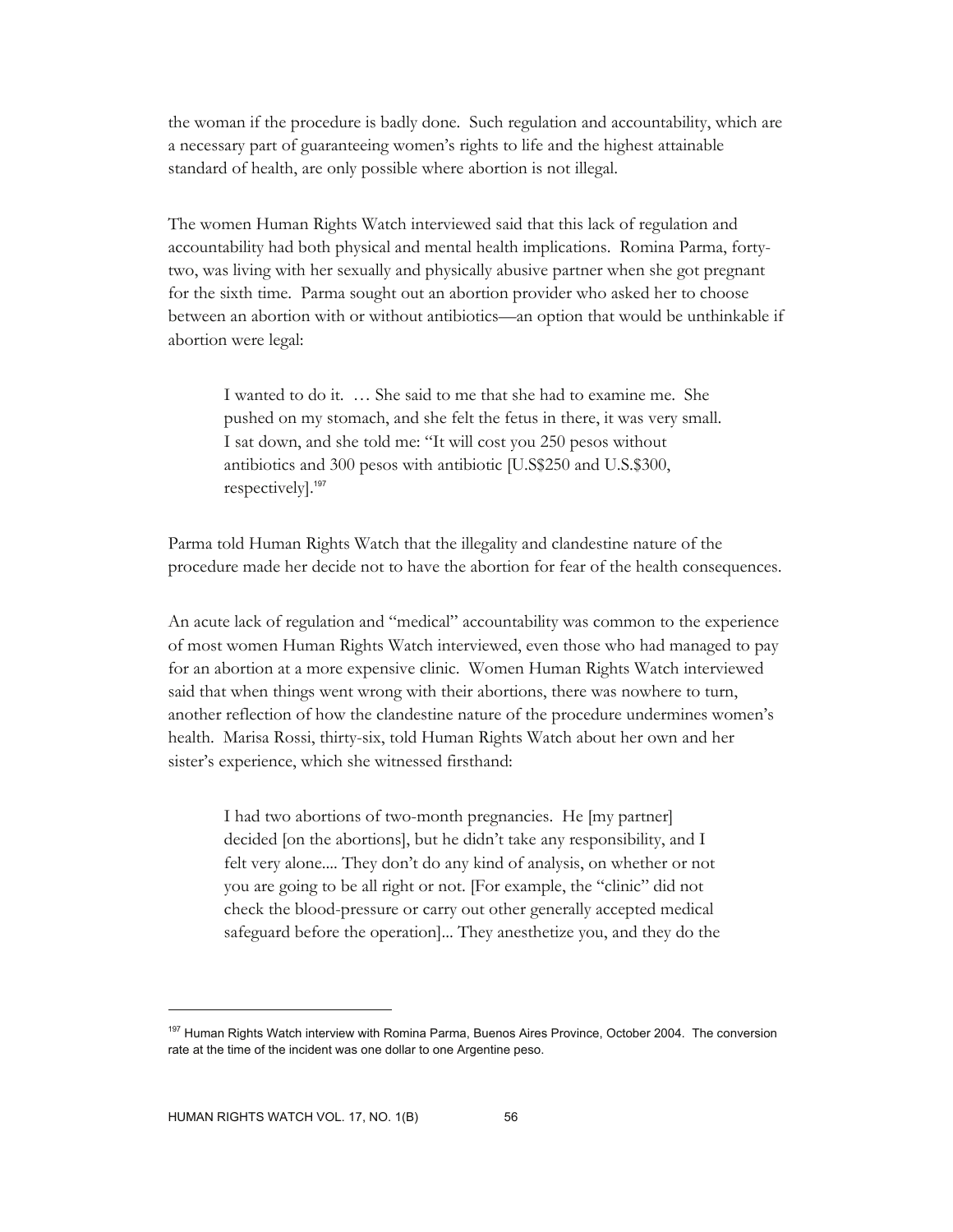curettage198 directly. ... Afterwards I had problems with my [subsequent pregnancies], I think because of this. Many problems, above all to retain [the pregnancies]. It was really hard, I was nine months in bed. … My sister went to have one and they did it without anesthesia. I was there, I heard her scream. … Afterwards I checked out what they had done. … They do a well-done curettage, but she suffered a lot. … And you can't go there to ask before [what the procedure is].<sup>199</sup>

A community educator in Santa Fe Province who accompanied women to abortions for many years said that the illegality of the procedure also prevents the development of any kind of relationship between the doctor and the patient, which can have its own adverse health consequences. The worker told Human Rights Watch about an illegal clinic members of the grassroots group accompanied women to: "They put us in a van and drove us away from [name of place withheld]. It was like a horror movie. … The doctor did not have any relationship with the patients. He was a butcher, and that was that."200

#### *Inadequate or Inhumane Post-Abortion Care*

*A woman [we work with] went to the hospital in a very bad state with an abortion and she was infected and hemorrhaging. A doctor started to examine her, and when he started to see her and realized, he threw down his instruments on the floor. He said: "This is an abortion, you go ahead and die!"* 

-Social worker, Santa Fe Province<sup>201</sup>

 $\overline{a}$ 

Human Rights Watch interviewed women who avoided necessary post-abortion care to the detriment of their health for fear of being reported to the police.<sup>202</sup> Others received inadequate or even inhumane treatment. Agustina Silveira, forty-six, explained: "When they [the doctors] see that the women have done something [to abort], they don't care

<sup>&</sup>lt;sup>198</sup> Curettage is a "procedure in which a thin layer of the lining (endometrium) of the uterus is removed by scraping the inside with a metal loop, called a curet. …" Leikin and Lipsky (eds.), *American Medical Association: Complete Medical Encyclopedia*, p. 428. "[Dilation and curettage] is … commonly performed after a woman has a miscarriage or for an abortion." Ibid., p. 435.

<sup>&</sup>lt;sup>199</sup> Human Rights Watch interview with Marisa Rossi, Buenos Aires Province, October 2004.

<sup>&</sup>lt;sup>200</sup> Human Rights Watch interview with [name withheld], Santa Fe Province, September 2004.

<sup>201</sup> Human Rights Watch interview with Mili Glikstein, social worker, Organización Desde el Pie [From the Bottom Up Organization], Rosario, Santa Fe Province, September 16, 2004.

<sup>&</sup>lt;sup>202</sup> Human Rights Watch interviews with Daniela García, Tucumán Province, September 2004; and with Teresa Mariani, Buenos Aires Province, October 2004.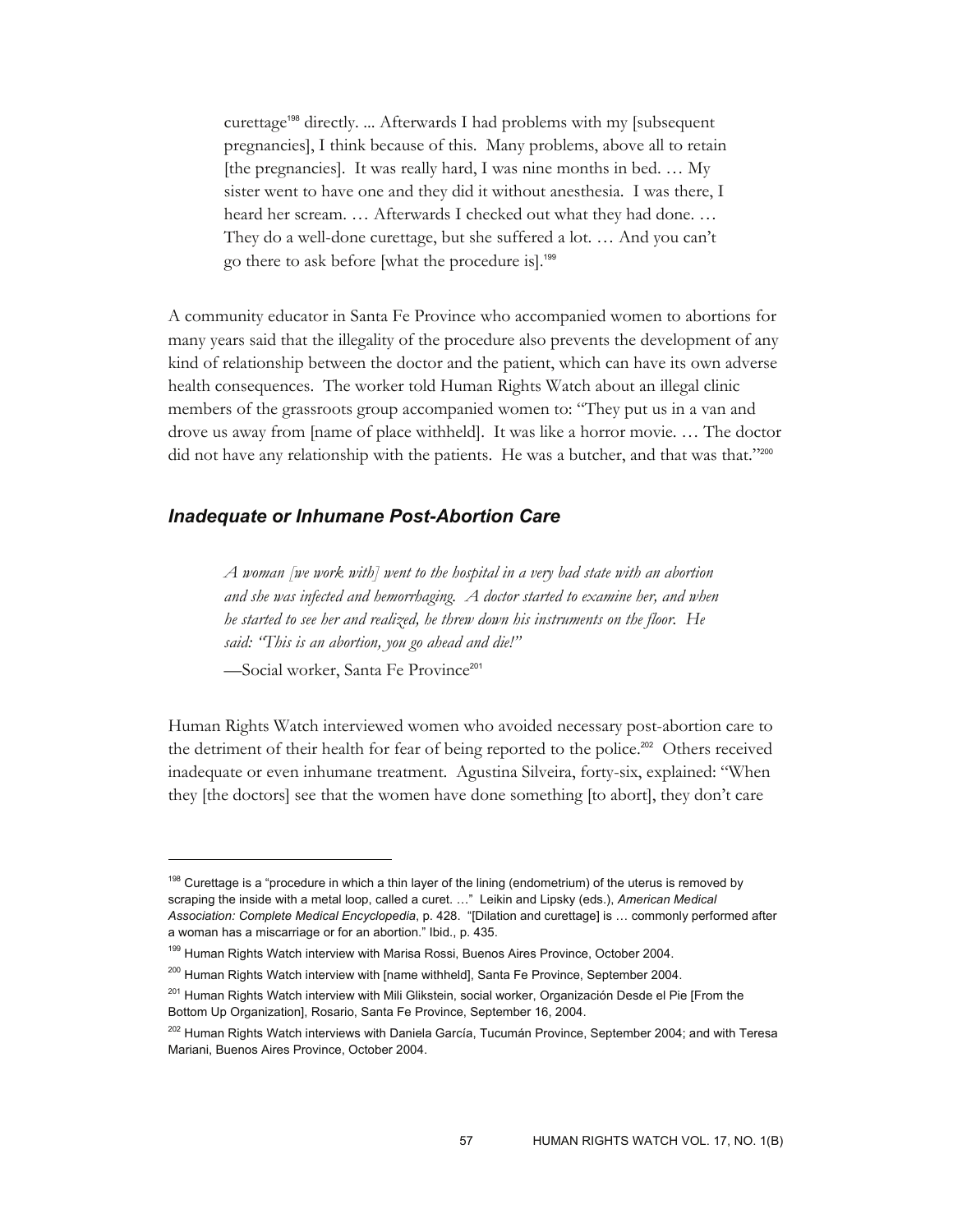very much. They leave them with fever."203 As this report was being finalized, the government has started implementing reform that, if effective, could overcome many of the abuses laid out in this subsection.

A community educator working on access to contraception in a low-income neighborhood in Buenos Aires Province told Human Rights Watch that the deterrent effect of the criminalization of abortion can be deadly: "Here, the most common thing [abortion method] is the rubber tube. ... It is the most risky because they get infected and they don't go to the hospital because they are afraid of going to prison. … Some die at home, because they don't want to go to the doctor. … There should be a poster at every hospital … that says that a woman who has had an abortion can come to the doctor [without fear of prosecution]."<sup>204</sup>

In May 2005, the National Health and Environment Ministry announced the publication of a guide aimed at improving post-abortion care in the public health system.<sup>205</sup>

<sup>&</sup>lt;sup>203</sup> Human Rights Watch interview with Agustina Silveira, Santa Fe Province, September 2004.

<sup>&</sup>lt;sup>204</sup> Human Rights Watch interview with Lucia Lucena, community educator, Decidir, Moreno, Buenos Aires Province, October 19, 2004. Women's fear of prosecution is not unfounded as explained in the section below on sentencing.

<sup>&</sup>lt;sup>205</sup> "Los abortos no existen, pero que los hay, los hay" [Abortion does not exist, but they do occur] Página 12 (Argentina), May 9, 2005, p. 1. The guide was still not printed or in general circulation when this report was being finalized. Human Rights Watch obtained a final version from the National Health and Environment Ministry. See also section on government response to the provision of inadequate post-abortion care below.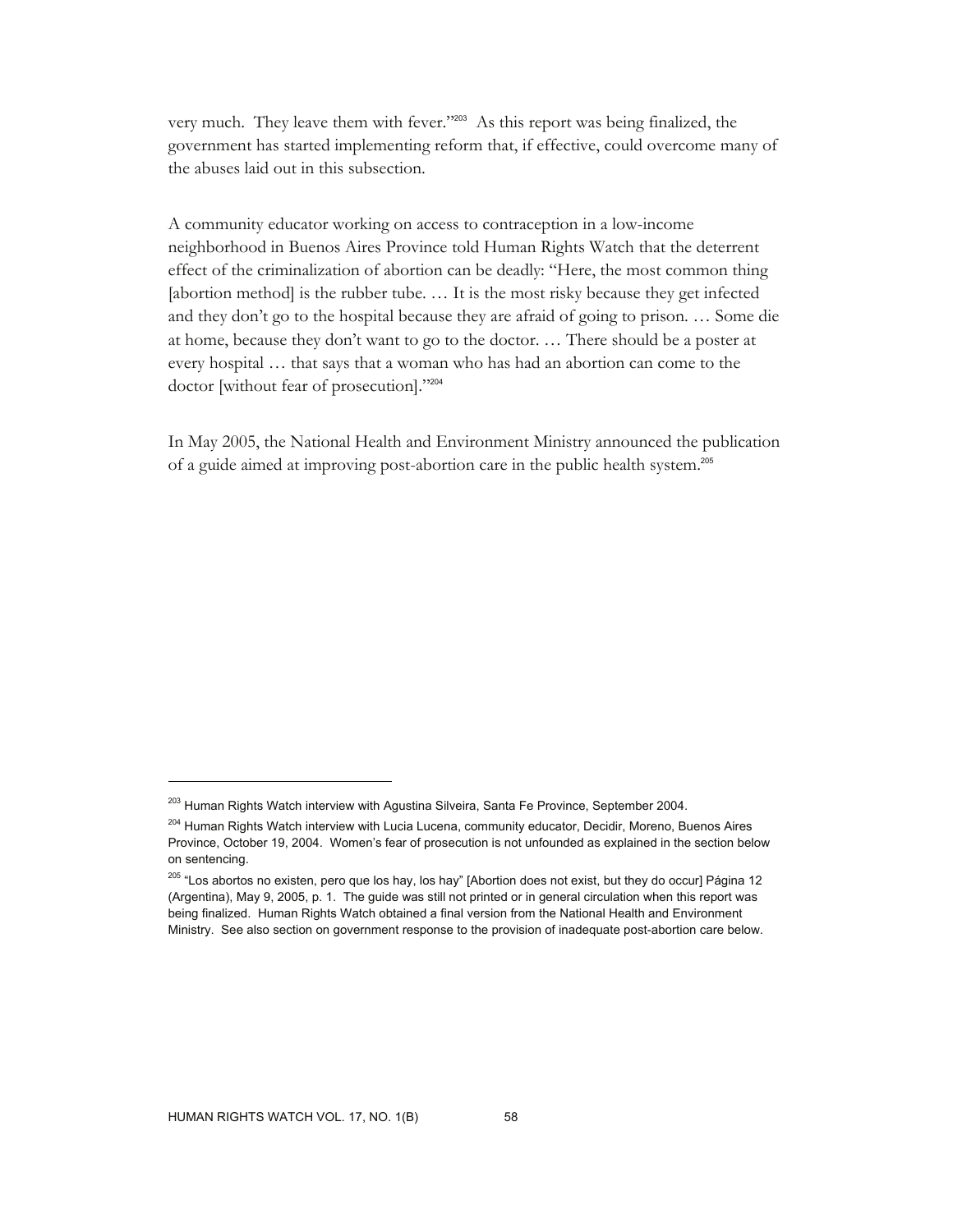## *Post-Abortion Care without Anesthesia*

Some women who overcame their fear of prosecution and sought out post-abortion care in Argentina were subject to inhumane or inadequate treatment, including being subjected to curettage without anesthesia. "The doctors themselves say that they do it [perform post-abortion curettage] without anesthesia. … We already know this from the health centers," the director of a public hospital who worked as a consultant to the National Health and Environment Ministry told Human Rights Watch.206 An NGOdirected study on reproductive health care in Santa Fe Province published in 2003 confirmed that some doctors perform post-abortion curettage—a painful procedure without anesthesia.<sup>207</sup>

A psychologist who worked as a social worker at a public hospital in Tucumán Province told Human Rights Watch that, at her hospital, doctors carried out curettage without anesthesia as a form of vigilantism until very recently, and that she believed they still would do so if she did not act as a watchdog:

A small victory for me was to have achieved that they don't do the curettage without anesthesia anymore. ... I went to the director and I told them that I knew [that doctors don't administer anesthesia before performing curettage]. They pretended they were stupid and said: "Really? You don't say so?" And nothing changed. ... I had to threaten them with the ombudsman. ... Now they administer anesthesia. Maybe one or two at night slip by me.<sup>208</sup>

In some cases, government officials and doctors told Human Rights Watch that women were denied anesthesia due to limited resources. "We don't give them anesthesia because we have neither personnel nor material for it," said Luís Robles, head of the maternity program at the health ministry of Formosa Province.209 Stella Carrido, the

<sup>&</sup>lt;sup>206</sup> Human Rights Watch interview with Diana Galimberti, director, Alvarez Hospital, Buenos Aires City, October 21, 2004.

<sup>&</sup>lt;sup>207</sup> See Instituto de Género, Derecho y Desarrollo (INSGENAR) [Institute for Gender, Rights and Development], "Reporte de Derechos Humanos: Tratos Crueles, Inhumanos y Degradantes a Mujeres en Servicios de Salud Reproductiva" [Human Rights Report: Cruel, Inhuman, and Degrading Treatment of Women in Reproductive Health Services], (Rosario, Argentina: INSGENAR, December 2003) [online]

http://www.insgenar.org.ar/actividades/tratoscrueles.htm#2 (retrieved February 15, 2005); and "Persiste el maltrato a las mujeres en hospitales" [The mistreatment of women in hospitals continues], CIMAC, January 11, 2005.

<sup>&</sup>lt;sup>208</sup> Human Rights Watch interview with [name withheld], Tucumán Province, September 2004.

<sup>&</sup>lt;sup>209</sup> Human Rights Watch interview with Luís Robles, head, Programa de Maternidad [Maternity Program], Ministerio de Salud de Formosa [Formosa Health Ministry], Castelar, Buenos Aires Province, September 6, 2004.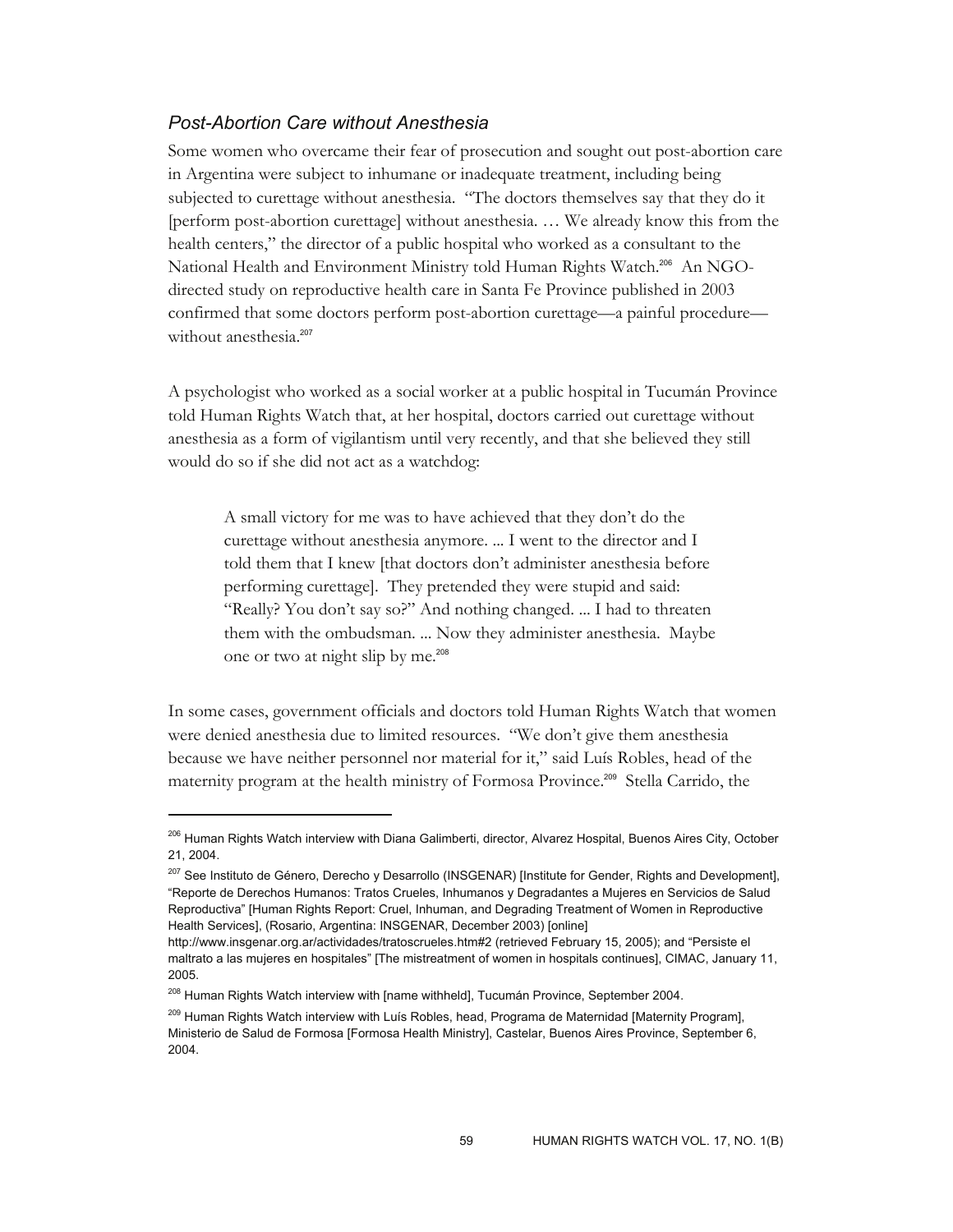coordinator of the mother-child health program in Jujuy Province told Human Rights Watch that anesthesia was sometimes replaced by cheaper painkillers because of resource concerns: "Where there is no anesthesia, they put [painkillers] in the IV [intravenous line]."210 Carrido noted that the painkillers used were not as effective as anesthesia.

#### *Denial of Post-Abortion Care*

Angelica Grimau, thirty-one, told Human Rights Watch that she had personally witnessed doctors at her local public hospital denying medical services to a woman who told her she was hospitalized for post-abortion care: "She was left until the end. … The woman had blood all over, but they just put her in a bed. ... They did not treat her."211 Julia Reina had a similar experience when she was hospitalized due to an incomplete selfinduced abortion. Reina witnessed a nurse saying to another woman: "You liked killing your child, here you will see how you will suffer." Reina continued: "I was lucky. I said that I had come from Buenos Aires by train, and they thought [my condition was due to] a natural interruption of the pregnancy."<sup>212</sup>

Several U.N. treaty bodies have expressed concern with the health consequences of illegal abortion, in particular where women are subject to criminal penalties and therefore are discouraged from seeking care.<sup>213</sup> In addition, the International Conference on Population and Development (ICPD), held in Cairo in 1994, resulted in a consensus document signed by 179 nations which insisted on the provision of post-abortion care. The ICPD Programme of Action called upon all governments and intergovernmental and nongovernmental organizations to "deal with the health impact of unsafe abortion

<sup>&</sup>lt;sup>210</sup> Human Rights Watch interview with Stella Carrido, coordinator, Area Materno Infantil [Mother-Child Area] of Jujuy Welfare Ministry, Buenos Aires, September 8, 2004. For a discussion of the adverse effects on the public health budget of illegal abortion, see below footnote 269 and accompanying text.

<sup>&</sup>lt;sup>211</sup> Human Rights Watch interview with Angelica Grimau, Tucumán Province, September 2004.

<sup>&</sup>lt;sup>212</sup> Human Rights Watch interview with Julia Reina, Tucumán Province, September 2004.

<sup>&</sup>lt;sup>213</sup> See e.g. CEDAW Committee, "Report of the Committee on the Elimination of All Forms of Discrimination Against Women," U.N. Doc. A/54/38/Rev.1, July 9, 1999, para. 393 (noting for example with reference to Colombia that "The Committee notes with great concern that abortion, which is the second cause of maternal deaths in Colombia, is punishable as an illegal act. … The Committee believes that legal provisions on abortion constitute a violation of the rights of women to health and life and of article 12 of the Convention [CEDAW])"; and Human Rights Committee, "Concluding Observations of the Human Rights Committee: Colombia," U.N. Doc. CCPR/C/79/Add.76, April 1, 1997, para. 24 (noting the Committee's concern with the link between maternal mortality and the clandestine nature of abortion in that country); and Human Rights Committee, "Concluding Observations of the Human Rights Committee: Bolivia," U.N. Doc. CCPR/C/79/Add.74, May 1, 1997, para. 22 (noting the Committee's concern that the illegality of abortion contributes to the high maternal mortality in Bolivia); and Committee on the Rights of the Child, "Concluding Observations of the Committee on the Rights of the Child: Guatemala," U.N. Doc. CRC/C/15/Add.154, June 8, 2001, para. 40 (noting that the illegality of abortion contributes to the high maternal mortality in Guatemala).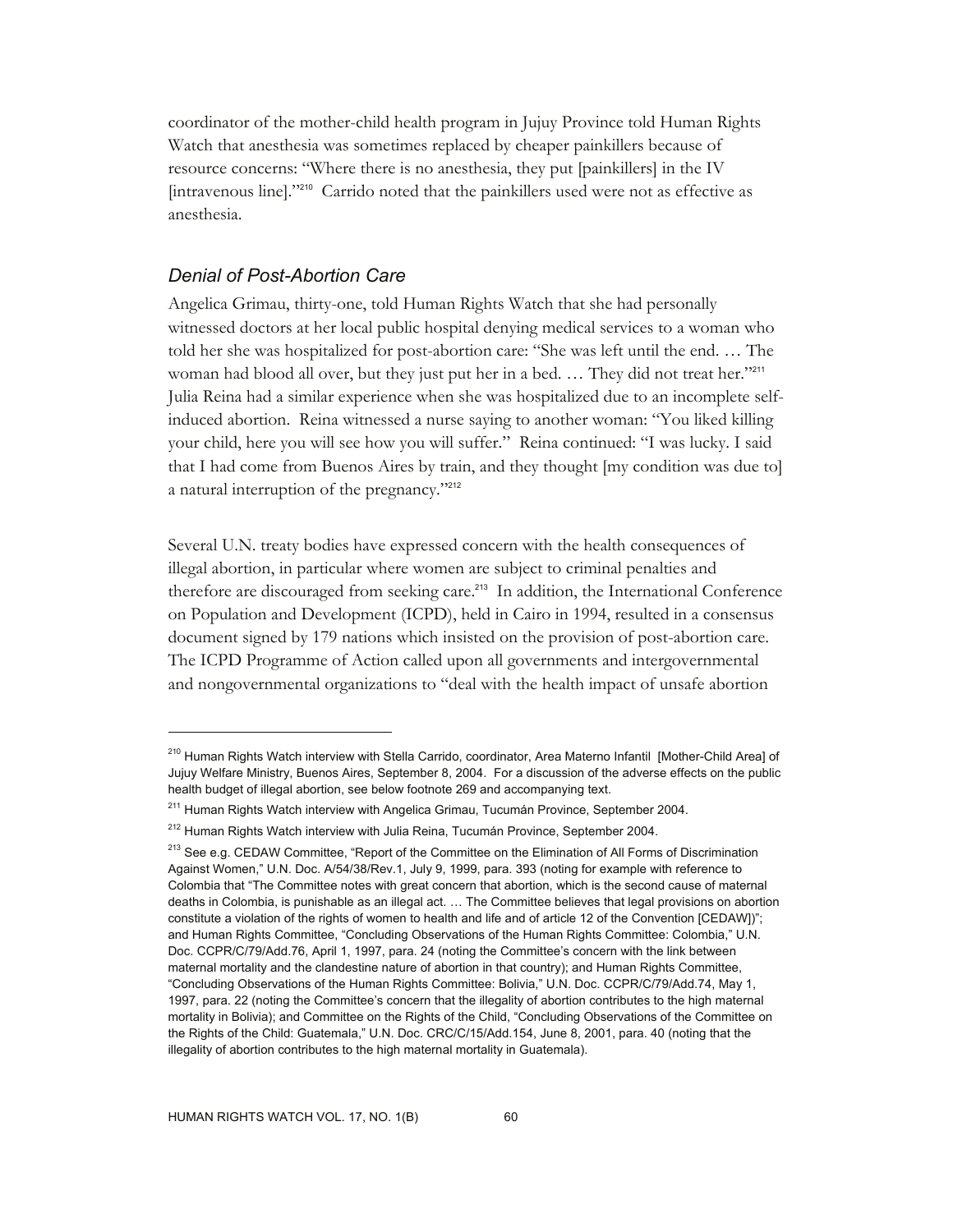as a major public health concern,"<sup>214</sup> and stated that "[i]n all cases, women should have access to quality services for the management of complications arising from abortion. Post-abortion counselling, education and family-planning services should be offered promptly, which will also help to avoid repeat abortions."215 Indeed, the U.N. Special Rapporteur on the Highest Attainable Standard of Health emphasized in his report to the U.N. Commission on Human Rights in 2004 that "[i]n all cases, women should have access to quality services for the management of complications arising from abortion."<sup>216</sup>

#### *Excessive Scrutiny of Miscarriages*

Human Rights Watch's research indicated that the criminalization of abortion has contributed to an atmosphere at public hospitals where any "deviant" behavior with regard to childbirth—for example giving birth at home—was treated with suspicion and contempt. Paula Gómez, thirty-six, said that she was questioned by police after a miscarriage, and later after she had given birth at home instead of the hospital:

I had a miscarriage, it happened by itself. I was six months pregnant. … The police came, they did an investigation. … The midwife came, the doctor came, the police came. They called my husband and he said no, that any child who came along would be welcome. … Because I hadn't done anything. ... [Later, my] daughter ... was born at home. ... They came again to investigate, to see if I had done something. They thought it was an abortion, because she was born at home.<sup>217</sup>

All of the women Human Rights Watch interviewed who had sought care whether after a miscarriage or after an induced abortion faced hostile questioning. Norma Jiménez, thirty-five, who miscarried, recounted: "They [the doctors at the public hospital] said: 'Did you put anything [in your uterus]? Did you do anything to yourself? Did you make any efforts? Tell us the truth!'"218 Gladis Morello, thirty-two, who miscarried twice because her husband beat her, said she had not been asked about domestic violence or offered any counseling or assistance to help her with that. Instead, she said, "the first thing they ask you is if you did something [to yourself], if you took something."<sup>219</sup>

<sup>&</sup>lt;sup>214</sup> ICPD Programme of Action, para. 8.25.

 $215$  Ibid.

<sup>&</sup>lt;sup>216</sup> Report of the Special Rapporteur, Paul Hunt, U.N. E/CN.4/2004/49, February 16, 2004, para. 30.

<sup>&</sup>lt;sup>217</sup> Human Rights Watch interview with Paula Gómez, Tucumán Province, September 2004.

<sup>&</sup>lt;sup>218</sup> Human Rights Watch interview with Norma Jiménez, Santa Fe Province, September 2004.

<sup>&</sup>lt;sup>219</sup> Human Rights Watch interview with Gladis Morello, Buenos Aires Province, October 2004.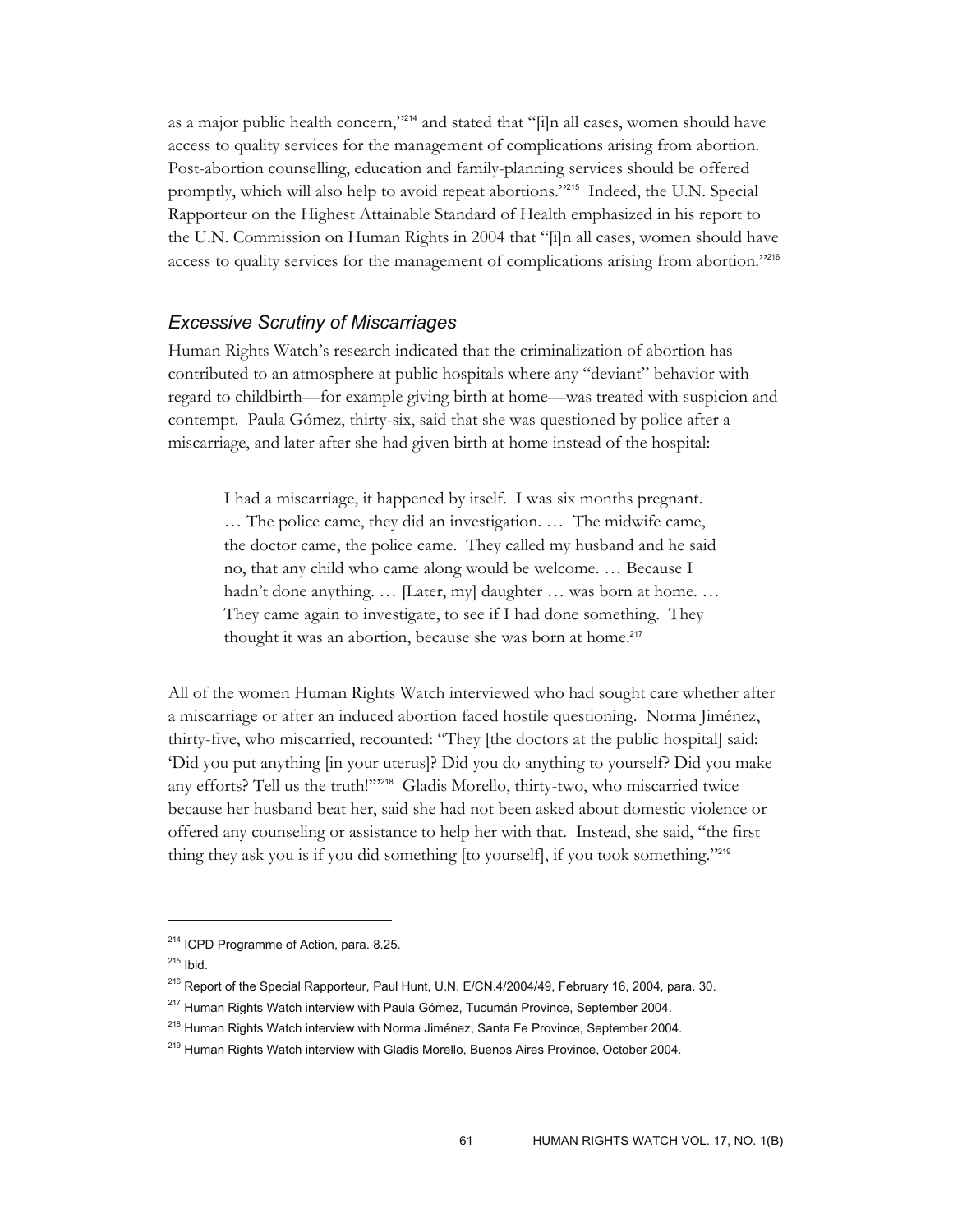### *Government Response*

The national health ministry has started taking important steps toward addressing many of the abuses women face in the public health system when they seek post-abortion care. In October 2004, the provincial health ministries signed an agreement with the national health minister, Dr. Ginés González García, laying out some essential steps to lower the maternal mortality in the country including ensuring women access to humane, fast, and effective post-abortion care without discrimination.<sup>220</sup> In May 2005, the national health ministry promised to strengthen this agreement with a publication with technical recommendations for how public health providers can improve post-abortion care.<sup>221</sup>

The publication provides guidance on a number of issues related to the abuse exposed in this report. It repeatedly emphasizes the need for the use of general anesthesia where incomplete abortions are treated with curettage,<sup>222</sup> and recommends the less invasive use of manual vacuum aspiration (instead of curettage), medical conditions permitting.<sup>223</sup> The guide also insists on the protection of doctor-patient confidentiality, and describes in detail what constitutes respectful treatment of women, including talking to them in a quiet and private environment about their choices.<sup>224</sup>

The publication of this guide and its distribution in public hospitals and health centers is a necessary and very positive step. At the same time, Human Rights Watch interviews with medical doctors and heads of maternity wards in public hospitals in several provinces suggest a persistent fear of retribution related to this topic. "All the heads of maternity wards will receive the guide," said one head of a maternity ward. "But it is not

<sup>&</sup>lt;sup>220</sup> Ministerio de Salud y Ambiente de la Nación [National Health and Environment Ministry], "Compromiso para la Reducción de la Mortalidad Materna en la Argentina" [Commitment to Lower Maternal Mortality in Argentina], October 6, 2004.

<sup>&</sup>lt;sup>221</sup> Dirección Nacional de Salud Materno-Infantal [National Department for Mother-Child Health], "Guía para el mejoramiento de la atención post-aborto" [Guide for the Improvement of Post-Abortion Care], (Ministerio de Salud y Ambiente de la Nación, 2005), on file with Human Rights Watch. This guide was still unpublished when this report was finalized.

 $222$  Ibid, pp. 8, 12, 14, and 21.

<sup>&</sup>lt;sup>223</sup> Ibid, p. 12. The international Postabortion Care Consortium (including Intrah (an affiliate of the University of North Caroline Chapel Hill), Ipas, the JHPIEGO Corporation (an international health organization affiliated with the Johns Hopkins University), Pacific Institute for Women's Health, Pathfinder International, and USAID/Washington) recommends that "high quality treatment uses manual vacuum aspiration (MVA) wherever possible and depending on local conditions." Postabortion Care Consortium Community Task Force, "Essential Elements of Postabortion Care: An Expanded and Updated Model," Postabortion Care Consortium, July 2002, [online] http://www.pac-consortium.org/pages/pacmodel.html (retrieved May 17, 2005).

<sup>&</sup>lt;sup>224</sup> Dirección Nacional de Salud Materno-Infantal, "Guía para el mejoramiento de la atención post-aborto", (Ministerio de Salud y Ambiente de la Nación, 2005), on file with Human Rights Watch, p. 13.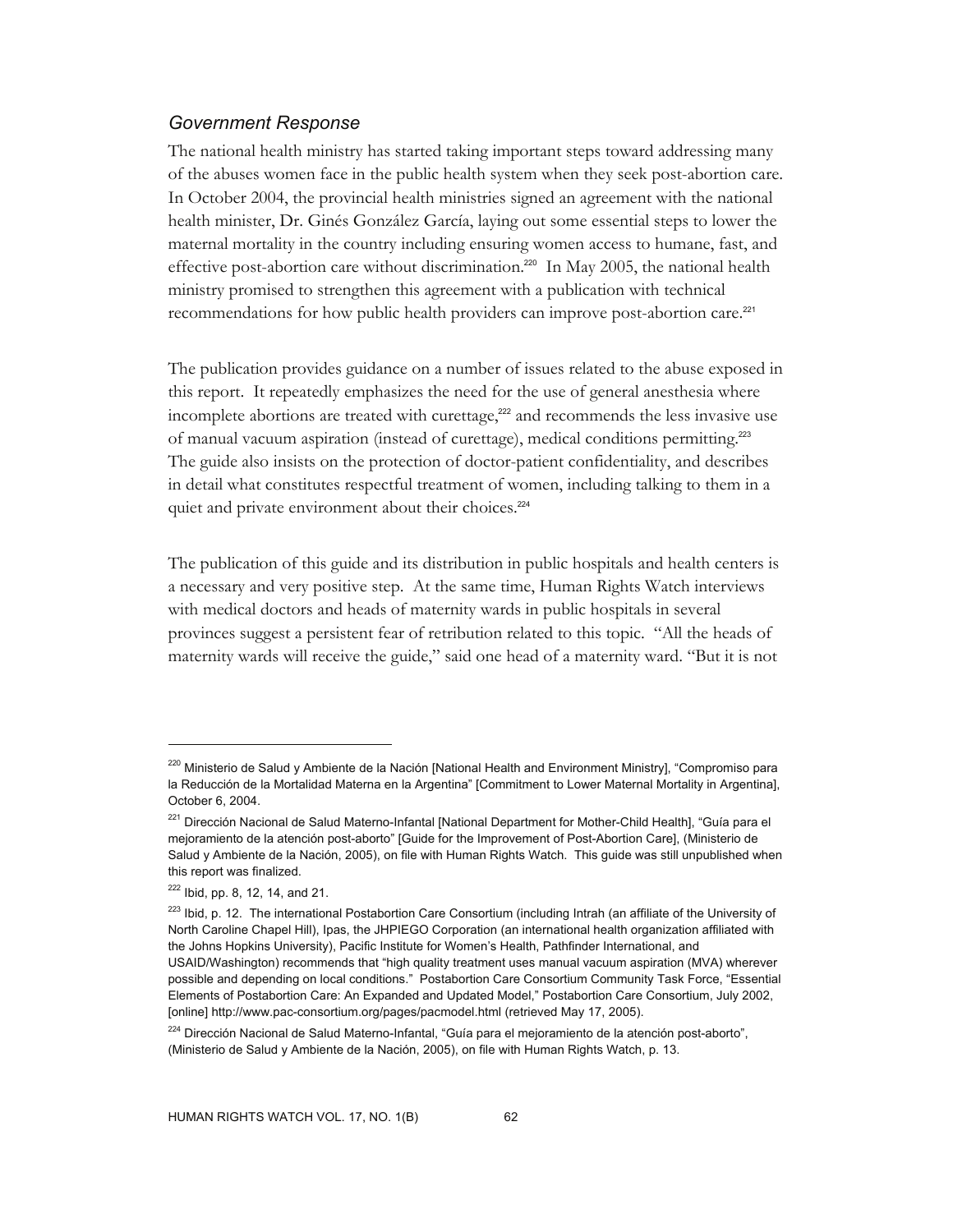an order, it is sent like a guide. … Until we have a real mandate to implement it, I would be putting my own neck out there to do it."225

If fully and effectively implemented, the post-abortion care model recommended in the guide could overcome many of the abuses women face when they seek medical treatment after incomplete abortions. Our research suggests that its effectiveness could be enhanced tremendously if backed by a legal mandate, such as a ministerial resolution, requiring the application of the model, or if accompanied by a sustained training program for public health providers.

#### *Obligation to Report Women to the Authorities*

-

Women's fear of prosecution or of being reported to the authorities if they seek postabortion care after an illegal abortion is well-founded. Many doctors believe they have an obligation to report women who come to hospitals for post-abortion care because Argentina's penal code penalizes anyone who "helps someone to avoid the authorities' investigations … or who avoids denouncing a fact, where they are obligated to do so."<sup>226</sup>

There is contradictory jurisprudence in Argentina as to whether or not the confidentiality of the doctor-patient relationship is overridden by an obligation, on behalf of the doctor, to inform the authorities of an alleged or suspected crime, $2^{27}$  but the prevailing belief among doctors and government officials is that doctors are obligated to report women who have had induced abortions to the authorities. Indeed, an NGOdirected study concludes that a large proportion of doctors seem to believe not only that they are obligated to do so, but that it is the right thing to do. In a study published in 2001 on the opinions of Argentine doctors regarding contraception and abortion, almost 60 percent of the interviewed doctors thought that they should report a woman with

<sup>&</sup>lt;sup>225</sup> Human Rights Watch phone interview with [name withheld], head of maternity ward, public hospital, [province withheld], May 16, 2005.

<sup>&</sup>lt;sup>226</sup> Penal Code, article 277(1). The original text reads: "Será reprimido con prisión de seis meses a tres años, el que sin promesa anterior al delito, cometiere después de su ejecución, algunos de los hechos siguientes: (1) ayudare a alguien a eludir las investigaciones de la autoridad o a sustraerse a la acción de ésta, u omitiere denunciar el hecho estando obligado a hacerlo. …" [He who without having promised to do so prior to a crime commits, after its execution, one of the following acts: (1) helping someone to evade the authorities' investigation or to avoid the authorities' actions, or avoiding to denounce a fact where he is under obligation to do so, will be punished with six months' to three years' prison].

<sup>&</sup>lt;sup>227</sup> Cámara Nacional de Apelaciones en lo Criminal y Correccional de Capital Federal [National Chamber of Appeals in Criminal and Correccional Law of the Federal Capital], in Full (CNCrimCorr)(Pleno). *Natividad Frias*.F., N. Publisher in LA LEY, 123-842 - JA, 966-V-69, August 26, 1966; and Sala Primera del Tribunal de Casación Penal de la Provincia de Buenos Aires [First Chamber of the Penal Tribunal of the Province of Buenos Aires], *M., P.s/Recurso de Casación,* TC0001 LP, P 6193 RSD-717-2 S 26-11-2002, November 26, 2002.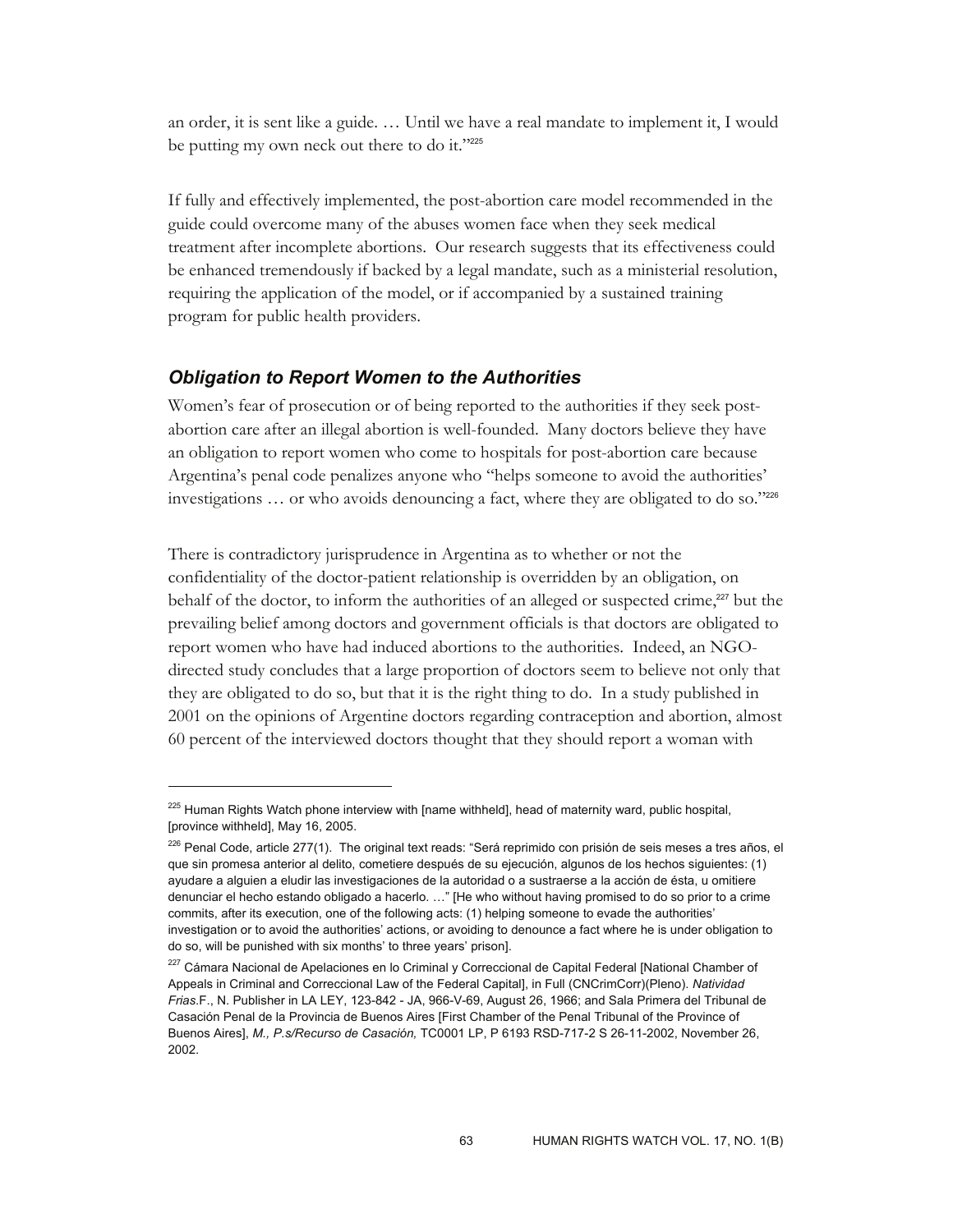symptoms of a self-induced abortion to the authorities when she presented herself at a hospital for post-abortion care.<sup>228</sup>

Even so, according to some doctors and public health experts Human Rights Watch interviewed, doctors do not report women who come for post-abortion care unless the women are in imminent danger of dying, mostly to protect themselves from legal action. Rodolfo Gómez Ponce de Léon, a medical doctor from Tucumán Province with years of experience in the public health sector told Human Rights Watch:

In the law, it is still like that [we have an obligation to report women]. The health system will obviously seek to ensure that there is no malpractice or negligence going on, but generally only the serious cases are reported to the police. Of all the deaths in public hospitals [in Tucumán Province] in 2002 where women had abortions, 90 percent were reported to the police. I suppose some doctors seek to distance themselves from the problem cases by reporting them to the police.<sup>229</sup>

A public official from El Chaco Province Health Ministry agreed with this assessment: "We don't report those that are not complicated."<sup>2230</sup> In some public hospitals, there is a permanent police guard who records the name and address of any woman who may have had an illegal abortion, though apparently nothing further is done.<sup>231</sup>

The national health ministry, through its May 2005 guide on the improvement of postabortion care, has made quite clear that it considers the protection of doctor-patient confidentiality paramount for purposes of public health.232 However, the guide does not carry the force of law or ministerial resolution, and therefore does not necessarily overcome the ambiguity of the penal code provisions.

<sup>228</sup> Silvina Ramos, Mónica Gogna, Mónica Petracci, Mariana Romero, and Dalia Szulik, *Los Médicos Frente a la Anticoncepción y el Aborto: ¿Una Transición Ideológica?* [Doctors, Contraception and Abortion: An Ideological Transition?] (Buenos Aires: Centro de Estudios de Estado y Sociedad, CEDES, 2001), p. 128.

<sup>&</sup>lt;sup>229</sup> Human Rights Watch telephone interview with Rodolfo Gómez Ponce de Léon, medical doctor, Chapel Hill, North Carolina, August 30, 2004.

<sup>230</sup> Human Rights Watch interview with Pedro Eduardo Picasso, director, Area Materno-Infantil [Maternal-Infant Area], Ministerio de Salud del Chaco [El Chaco Health Ministry], Castelar, Buenos Aires Province, September 7, 2004.

<sup>&</sup>lt;sup>231</sup> Human Rights Watch interviews with several service providers in all provinces covered by our research, names withheld, in September and October 2004.

<sup>&</sup>lt;sup>232</sup> Dirección Nacional de Salud Materno-Infantal [National Department for Mother-Child Health], "Guía para el mejoramiento de la atención post-aborto" [Guide for the Improvement of Post-Abortion Care], (Minsterio de Salud y Ambiente de la Nación, 2005), on file with Human Rights Watch.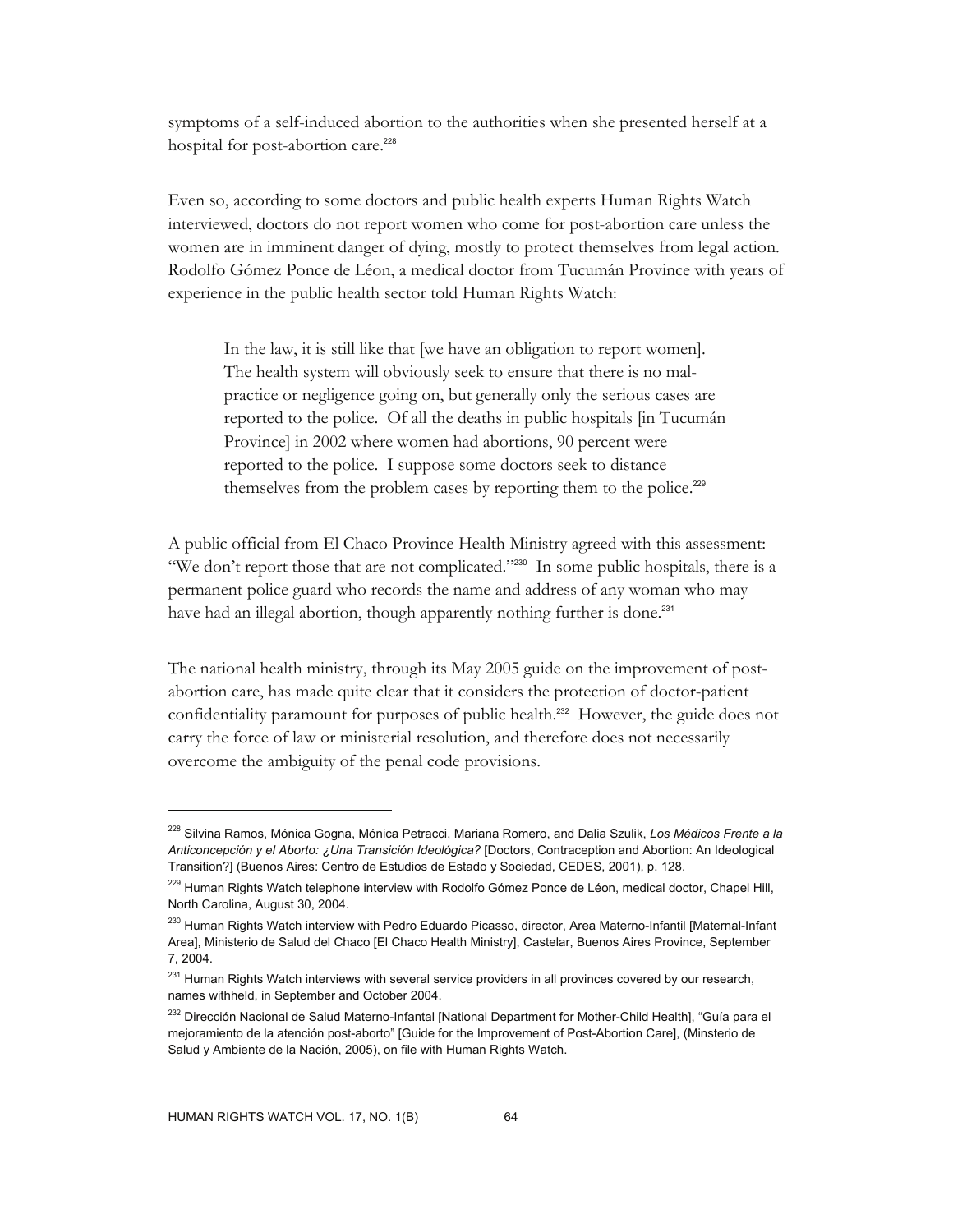## *Sentenced to Prison for Punishable Abortion*

Argentina's penal code provides that a woman's decision to undergo an abortion is a crime, subject to imprisonment for one to four years, except where the penalty is suspended as provided by law.<sup>233</sup> Although none of the women Human Rights Watch interviewed had been prosecuted for undergoing an abortion, the government confirmed that a small number of women have indeed been sentenced for this "crime."234 In 2002 and 2003, nine women were convicted and sentenced for having had or consented to have an abortion, and four of them were under twenty-one years old.<sup>235</sup>

Though the number of women sent to prison in Argentina for having caused or consented to an abortion has been minimal compared to the estimated number of abortions that are performed,<sup>236</sup> the threat of a prison-sentence for undergoing an abortion is real and was perceived as such by women we interviewed. Laura Passaglia, thirty-two, told us that she had been a character witness in criminal proceedings against a friend accused of having had an abortion: "A classmate of mine, I had to go declare [in her criminal case], she almost went to jail."237

The implementation and enforcement of criminal sanctions—whether jail time or fines—against women who undergo illegal and unsafe abortions constitutes yet another assault on women's human rights, as explained in the chapter on international law below. Moreover, considering that women are unlikely to be prosecuted for abortion unless they seek medical care, the criminalization of abortion may add considerably to the detrimental health consequences of unsafe abortions by discouraging care. Angel Bertuzzi, a seventy-two-year-old medical doctor from Rosario who by his own testimony

<sup>&</sup>lt;sup>233</sup> Penal Code, article 88. For full penal code provisions on abortion see footnote 166.

<sup>&</sup>lt;sup>234</sup> E-mail message from Hernán Olaeta, public official, Dirección Nacional de Políticas Criminales [National Coordinator for Penal Policies], Ministerio de Justicia y Derechos Humanos [Ministry of Justice and Human Rights], to Human Rights Watch, February 16, 2005. Olaeta noted that the ministry does not keep segregated information on how many individuals—women or men—actually serve prison sentences for violations of articles 85-88 of the Penal Code. Human Rights Watch sought clarification on this point from other officials from the Ministry of Justice, but our calls were not returned.

<sup>&</sup>lt;sup>235</sup> Data available at Ministry of Justice, "Estadísticas Criminales" [Penal Statistics], [online] http://www.jus.gov.ar/minjus/ssjyal/Reincidencia/Estad.html (retrieved March 22, 2005). A government official from the Ministry of Justice notes that not all of those individuals convicted and sentenced for this crime has actually served time in jail. E-mail message from Hernán Olaeta, public official, Dirección Nacional de Políticas Criminales [National Coordinator for Penal Policies], Ministerio de Justicia y Derechos Humanos [Ministry of Justice and Human Rights], to Human Rights Watch, February 16, 2005.

 $^{236}$  An estimated 500,000 abortions are performed annually in Argentina. In 2002, one woman, and in 2003, eight, were sentenced for having consented to having an abortion. Data available at Ministry of Justice, "Estadísticas Criminales" [Penal Statistics], [online] http://www.jus.gov.ar/minjus/ssjyal/Reincidencia/Estad.html (retrieved March 22, 2005).

<sup>&</sup>lt;sup>237</sup> Human Rights Watch interview with Laura Passaglia, Buenos Aires Province, October 2004.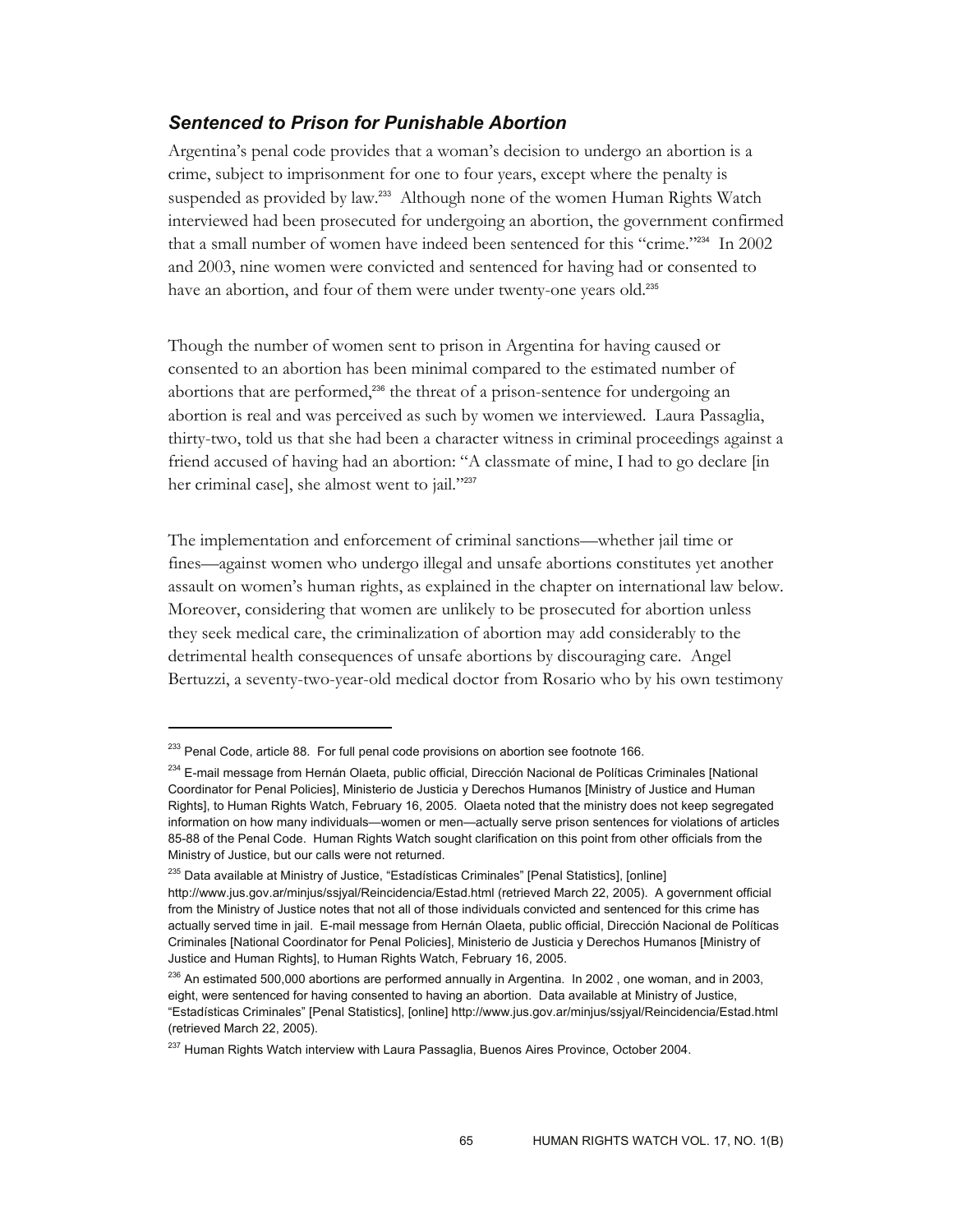had been performing abortions for forty years, told an Argentine newspaper in March 2005: "No one understands that decriminalization is for the woman, not for the doctor doing the abortion. It is so that the woman can get to a doctor, to a hospital, and not get prosecuted for a crime."<sup>238</sup>

#### **VII. International Human Rights Law and Abortion**

*Women with unwanted pregnancies should be offered reliable information and compassionate counseling, including information on where and when a pregnancy may be terminated legally. Where abortions are legal, they must be safe: public health systems should train and equip health service providers and take other measures to ensure that such abortions are not only safe but accessible. … Punitive provisions against women who undergo abortions must be removed.* 

—U.N. Special Rapporteur on the Right to the Highest Attainable Standard of Health<sup>239</sup>

Authoritative interpretations of international law recognize that obtaining a safe and legal abortion is vitally important to women's effective enjoyment and exercise of their human rights. Since the mid-1990s the U.N. treaty bodies that monitor the implementation of the International Covenant on Civil and Political Rights, the International Covenant on Economic, Social and Cultural Rights, the Convention on the Elimination of All Forms of Discrimination against Women, the Convention against Torture and Other Cruel, Inhuman, or Degrading Treatment or Punishment, and the Convention of the Rights of the Child have produced a significant body of jurisprudence regarding abortion in over 122 concluding observations concerning at least ninety-three countries.240 The treaty bodies' comments on abortion address a range of issues, including specific concern about the limited access to safe abortion in Argentina. In fact, measured against the standards promoted by these expert human rights bodies Argentina falls significantly short of its international legal obligations.

<sup>&</sup>lt;sup>238</sup> Soledad Vallejos, "El silencio no es zonzo" [Silence isn't stupid], Las 12, weekly supplement to Página 12 (Buenos Aires), March 11, 2005.

<sup>&</sup>lt;sup>239</sup> Report of the Special Rapporteur, Paul Hunt, U.N. E/CN.4/2004/49, February 16, 2004, para. 30.

<sup>&</sup>lt;sup>240</sup> By Human Rights Watch's count. See also Center for Reproductive Rights and Policy (CRLP, now Center for Reproductive Rights, CRR) and University of Toronto International Programme on Reproductive and Sexual Health Law, *Bringing Rights to Bear: An Analysis of the Work of UN Treaty Monitoring Bodies on Reproductive and Sexual Rights* (New York: CRLP, 2002), in particular pp. 145-158, [online]

http://www.reproductiverights.org/pdf/pub\_bo\_tmb\_full.pdf (retrieved March 3, 2005).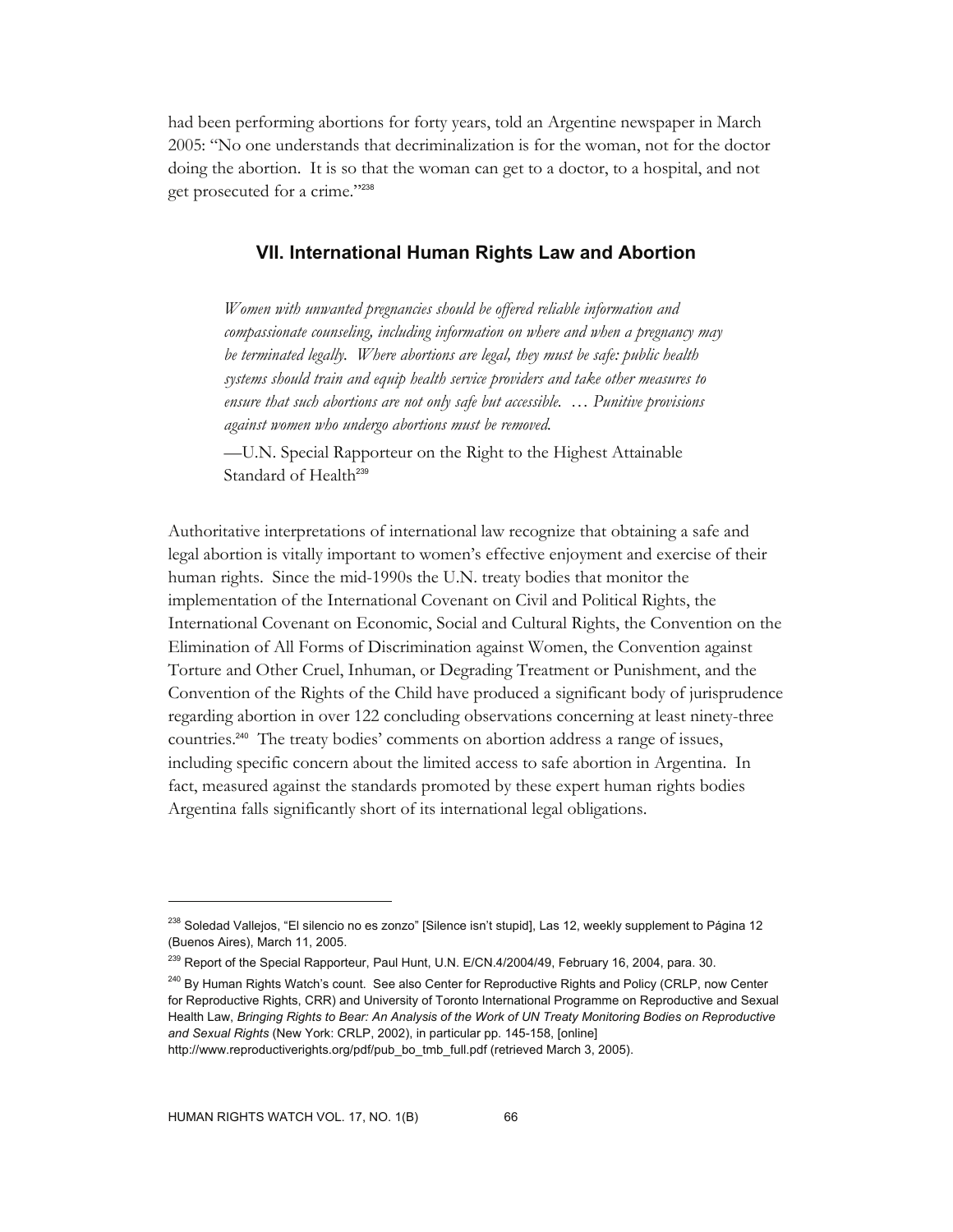An important shift in the conception of reproductive rights in general occurred in connection with two world conferences in the 1990s: the International Conference on Population and Development (ICPD), held in Cairo in 1994 and the Fourth World Conference on Women, held in Beijing in 1995. Signed by 179 and 189 nations, respectively, the consensus documents from these conferences demonstrate a move from demographically driven population policies to reproductive rights policies with human rights at their core.

The ICPD Programme of Action and the Platform for Action from the Beijing Conference each affirm the integral nature of reproductive health and rights to human rights. The ICPD Programme of Action emphasizes that "reproductive rights embrace certain human rights that are already recognized in national laws, international human rights documents and other consensus documents."241 Moreover, the Beijing Platform for Action states: "The human rights of women include their right to have control over and decide freely and responsibly on matters related to their sexuality, including sexual and reproductive health, free of coercion, discrimination and violence."242

The ICPD Programme of Action and the Beijing Platform for Action are relatively restrained on the topic of abortion, reflecting the difficulty governments had in reaching consensus on this complex issue. The ICPD Program of Action states that "[i]n no case should abortion be promoted as a method of family planning" and "[i]n circumstances where abortion is not against the law, such abortion should be safe."<sup>243</sup> It also calls upon all governments and intergovernmental and NGOs to "deal with the health impact of unsafe abortion as a major public health concern."244 Likewise, the Beijing Platform for Action calls on governments to "consider reviewing laws containing punitive measures against women who have undergone illegal abortions"<sup>245</sup> and to reduce the mortality and morbidity that stem from unsafe abortion, which it considers a "grave public health problem."<sup>246</sup>

<sup>&</sup>lt;sup>241</sup> United Nations General Assembly, Programme of Action of the International Conference on Population and Development, U.N. Doc. A/171/13, New York, October 18, 1994 (ICPD Programme of Action), para. 7.3

<sup>&</sup>lt;sup>242</sup> United Nations General Assembly, Beijing Declaration and Platform for Action: Fourth World Conference on Women, U.N. Doc. A/Conf.177/20, New York, October 17, 1995 (Beijing Platform for Action), para. 95

<sup>&</sup>lt;sup>243</sup> ICPD Program of Action, para. 8.25. These concerns are consistently echoed in concluding observations issued by the CEDAW Committee on a number of countries. See e.g. CEDAW Committee, "Report of the Committee on the Elimination of Discrimination against Women," U.N. Doc. A/56/38, July 2001, paras. 62, 105, 185; and CEDAW Committee, "Report of the Committee on the Elimination of Discrimination against Women," U.N. Doc. A/59/38, July 2004, paras. 355-56.

<sup>&</sup>lt;sup>244</sup> ICPD Program of Action, para. 8.25.

<sup>&</sup>lt;sup>245</sup> Beijing Platform for Action, para. 106(k).

<sup>246</sup> Ibid., para. 97.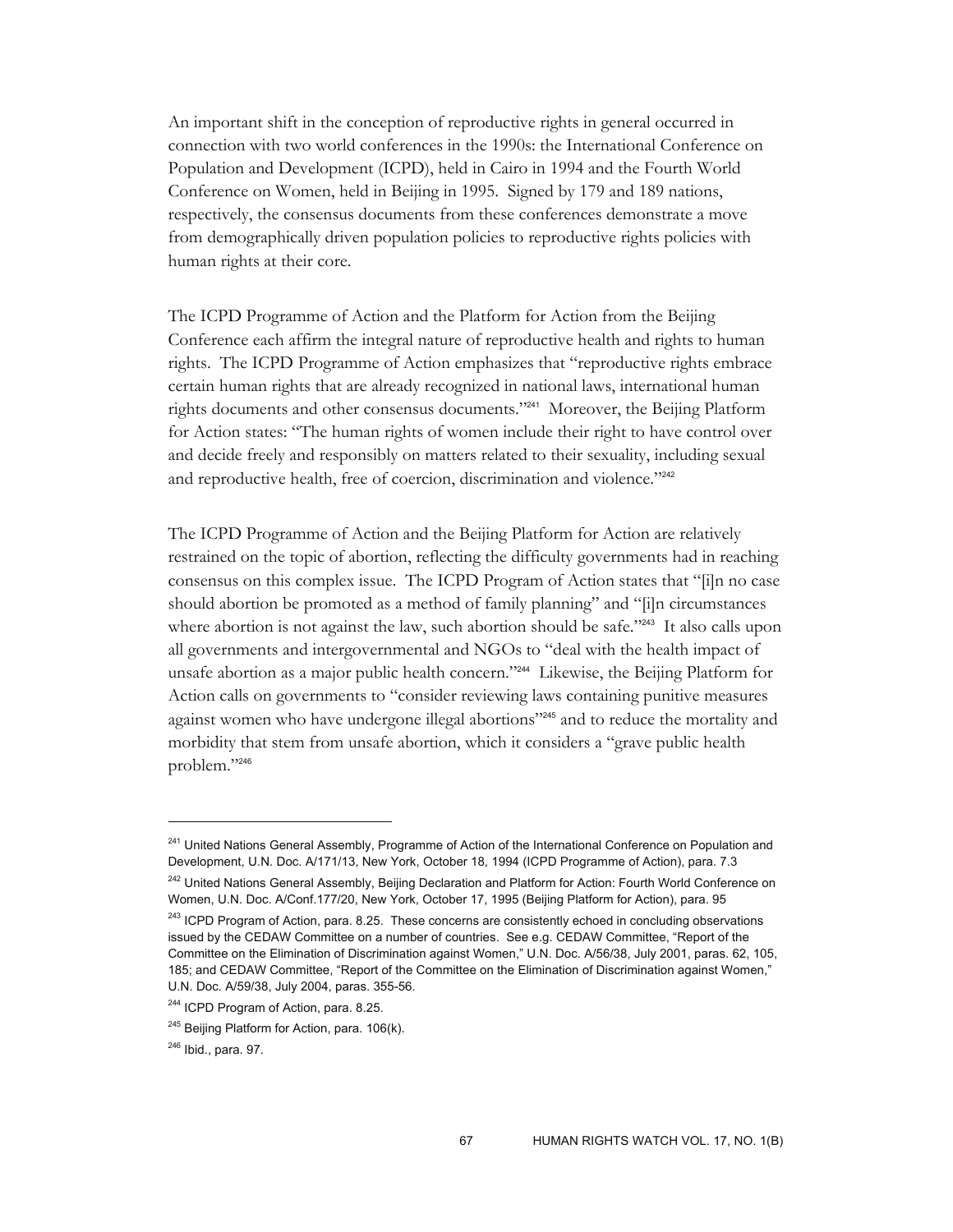As explained in more detail below, U.N. bodies and conferences have repeatedly emphasized that access to safe and legal abortion can save women's lives and that governments have a positive duty to ensure that women have access to adequate abortion information and services. The treaty bodies have also consistently linked a pregnant woman's right to decide about abortion without interference with her right to nondiscrimination and to equal enjoyment of other human rights. In doing so, the bodies recognize that firmly established human rights are jeopardized by restrictive or punitive abortion laws and practices.

Decisions about abortion belong to a pregnant woman alone, without interference by the state or others. Any restrictions on abortion that unreasonably interfere with a woman's exercise of her full range of human rights should be rejected. The Argentine government should take all necessary steps, both immediate and incremental, to ensure that women have informed and uncoerced access to safe and legal abortion services as an element of women's exercise of their reproductive and other human rights. Abortion services should be in conformity with international human rights standards, including those on the adequacy of health services.

## *Rights to Nondiscrimination and Equality*

The rights to nondiscrimination and equality are set forth in a number of international human rights instruments, including the Universal Declaration of Human Rights, the International Covenant on Civil and Political Rights, the International Covenant on Economic, Social, and Cultural Rights, the Convention on the Elimination of All Forms of Discrimination against Women, and the American Convention on Human Rights.<sup>247</sup> All of these provisions are aimed at achieving substantive equality and not mere formal equality. As explained by the CEDAW Committee: "It is not enough to guarantee women treatment that is identical to that of men. Rather, biological as well as socially and culturally constructed differences between women and men must be taken into account."<sup>248</sup>

Access to legal and safe abortion services is essential to the protection of women's rights to nondiscrimination and substantive equality. Abortion is a medical procedure that only women need. The CEDAW Committee has implied in its General Recommendation on women and health that the denial of medical procedures only

 $247$  UDHR, articles 1 and 2; ICCPR, articles 2(1) and 3; ICESCR, articles 2(2) and 3; CEDAW, in particular articles 1 and 12; and ACHR, article 1(1).

<sup>&</sup>lt;sup>248</sup> CEDAW Committee, General Recommendation 25, on article 4, paragraph 1, of the Convention on the Elimination of All Forms of Discrimination against Women, Temporary Special Measures, *U.N. Doc. No. CEDAW/C/2004/I/WP.1/Rev.1* (2004), para. 8.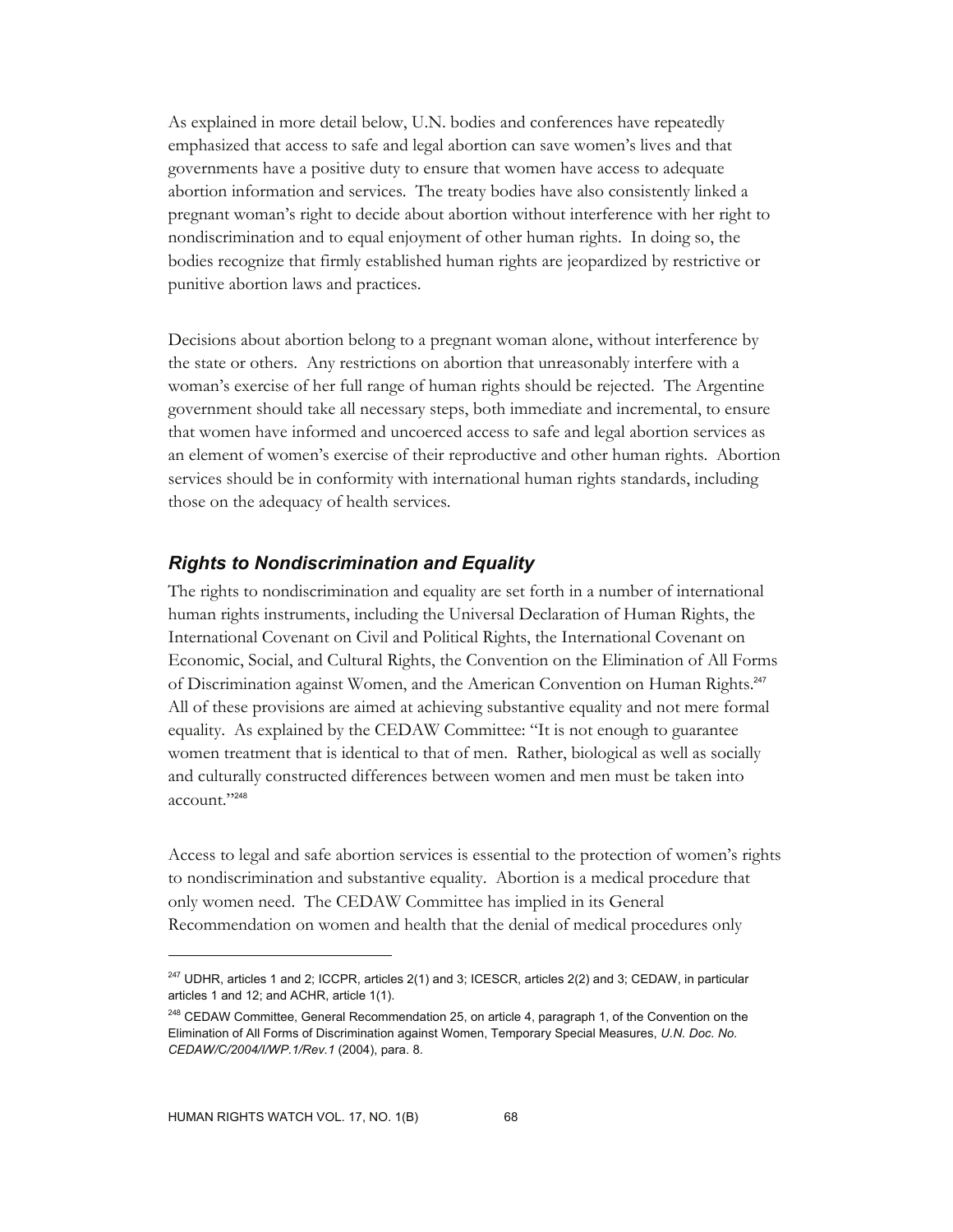women need is a form of discrimination against women. The General Recommendation affirms states' obligation to respect access for all women to reproductive health services and to "refrain from obstructing action taken by women in pursuit of their health goals."249 It explains that "barriers to women's access to appropriate health care include laws that criminalize medical procedures only needed by women and that punish women who undergo these procedures."<sup>250</sup> The committee recommended that "[w]hen possible, legislation criminalizing abortion could be amended to remove punitive provisions imposed on women who undergo abortion."<sup>251</sup>

In addition, in its concluding remarks on Colombia in 1999, the CEDAW Committee was quite clear that it considered restrictive abortion laws as contrary to the right to nondiscrimination in access to health care:

The Committee notes with great concern that abortion, which is the second cause of maternal deaths in Colombia, is punishable as an illegal act. … The Committee believes that legal provisions on abortion constitute a violation of the rights of women to health and life and of article 12 of the Convention [the right to health care without discrimination].<sup>252</sup>

Likewise, in 1998, the CEDAW Committee recommended to Mexico "that all states of Mexico should review their legislation so that, where necessary, women are granted access to rapid and easy abortion."<sup>253</sup>

Women are in practice more likely than men to experience personal hardship as well social disadvantage flowing from economic, career, and other de facto life changes when they have children. Where women are compelled to continue unwanted pregnancies, such consequences forcibly put women at a disadvantage.

The U.N. Human Rights Committee has established the clear link between women's equality and the availability of reproductive health services and information, including

<sup>249</sup> CEDAW committee, General Recommendation 24, Women and Health (Article 12), *U.N. Doc. No. A/54/38/Rev.1* (1999), para. 14.

<sup>250</sup> Ibid., para. 14.

 $^{251}$  Ibid., para. 31(c).

<sup>&</sup>lt;sup>252</sup> CEDAW Committee, "Report of the Committee on the Elimination of All Forms of Discrimination Against Women," U.N. Doc. A/54/38/Rev.1, July 9, 1999, para. 393.

<sup>&</sup>lt;sup>253</sup> CEDAW Committee, "Report of the Committee on the Elimination of All Forms of Discrimination Against Women," U.N. Doc. A/53/38/Rev.1, part I, February 6, 1998, para. 426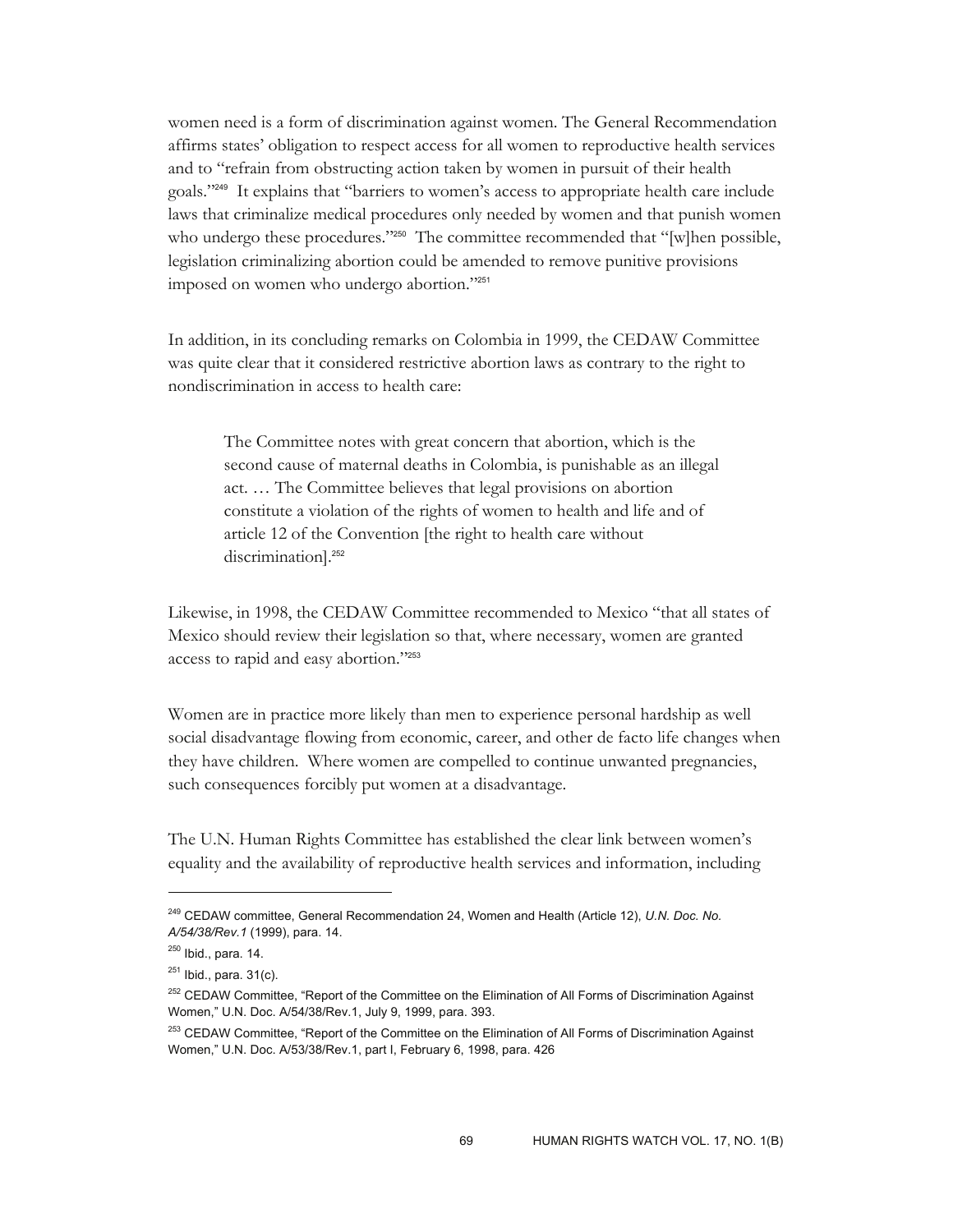abortion, in several concluding observations on country reports from the Latin American region, including Argentina, Ecuador, Colombia, and Guatemala.<sup>254</sup> In the case of Argentina, the Committee noted:

The Committee is concerned that the criminalization of abortion deters medical professionals from providing this procedure without judicial order, even when they are permitted to do so by law, inter alia when there are clear health risks for the mother or when pregnancy results from rape of mentally disabled women. The Committee also expresses concern over discriminatory aspects of the laws and policies in force, which result in disproportionate resort to illegal, unsafe abortions by poor and rural women.<sup>255</sup>

On Colombia, it said:

-

The Committee expresses its concern over the situation of women who, despite some improvements, continue to be subject of de jure and de facto discrimination in all spheres of economic, social and public life. It notes in this regard that … [i]t is … concerned at the high mortality rate of women resulting from clandestine abortions.<sup>256</sup>

In its General Comment on the right to equal enjoyment of civil and political rights, the Human Rights Committee also requested that governments provide information in their periodic reports about access to safe abortion for women who have become pregnant as a result of rape, as relevant to its evaluation of the implementation of this right.<sup>257</sup>

<sup>&</sup>lt;sup>254</sup> See Human Rights Committee, "Concluding observation of the Human Rights Committee: Argentina," U.N. Doc. CCPR/CO.70/ARG (2000), para. 14; Human Rights Committee, "Concluding observation of the Human Rights Committee: Ecuador," U.N. Doc. CPR/C/79/Add.92 (1998), para. 11; Human Rights Committee, "Concluding observation of the Human Rights Committee: Colombia," U.N. Doc. CCPR/C/79/Ad.76 (1997), para. 24; and Human Rights Committee, "Concluding observation of the Human Rights Committee: Guatemala," U.N. Doc. CCPR/CP/72/GTM (2001), para. 19.

<sup>&</sup>lt;sup>255</sup> Human Rights Committee, "Concluding observation of the Human Rights Committee: Argentina," U.N. Doc. CCPR/CO.70/ARG (2000), para. 14.

<sup>&</sup>lt;sup>256</sup> Human Rights Committee, "Concluding observation of the Human Rights Committee: Colombia," U.N. Doc. CCPR/C/79/Ad.76 (1997), para. 24.

<sup>&</sup>lt;sup>257</sup> Human Rights Committee, "General Comment No. 28: Equality of rights between men and women (article 3)," U.N. Doc. CCPR/C/21/Rev.1/Add.10, March 29, 2000, para. 11.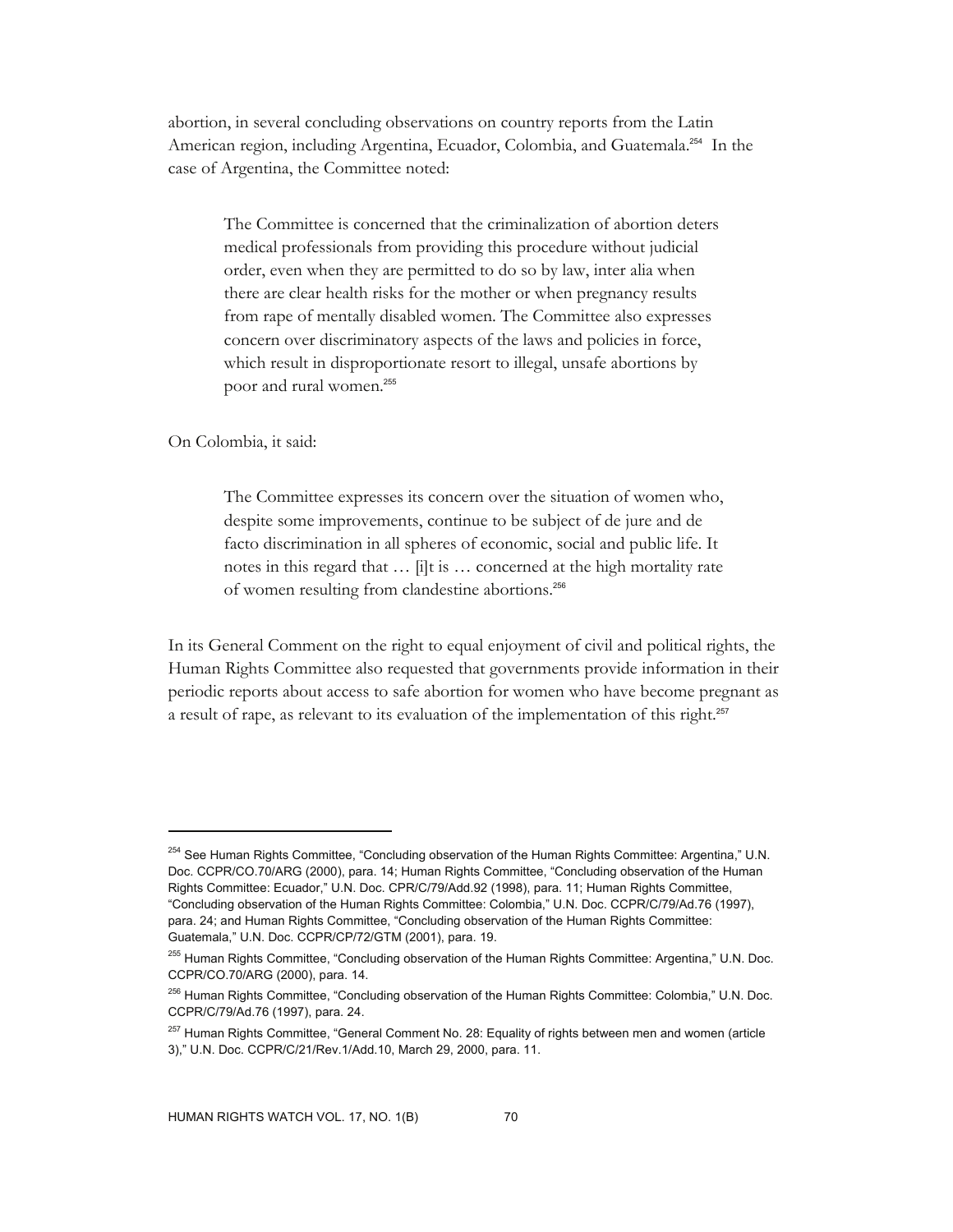## *Rights to Health and Health Care*

The rights to the highest attainable standard of health and to equal enjoyment of this right are recognized in a number of international instruments that are deemed to be on par with the constitution in Argentina's legal system. These rights are most clearly stated in: the Universal Declaration of Human Rights (UDHR),<sup>258</sup> the ICESCR,<sup>259</sup> CEDAW,<sup>260</sup> and the American Declaration on the Rights and Duties of Man.<sup>261</sup>

As this report has shown, where there is a lack of legal and safe abortion services and pervasive barriers to other reproductive health services, including contraceptives, there will be unwanted pregnancies and unsafe abortions. Both cause largely preventable physical and mental health problems for women. Unsafe abortions, in particular, constitute a grave threat to women's health: worldwide between 10 and 50 percent of women who undergo unsafe abortions require post-abortion medical attention for complications such as incomplete abortion, infection, uterine perforation, pelvic inflammatory disease, hemorrhage, or other injury to internal organs.262 These may result in death, permanent injury, or infertility. In light of this, even the most conservative reading of international human rights law would require governments to decriminalize abortion.<sup>263</sup>

The CESCR provided its most comprehensive assessment of the right to health in its General Comment 14, which explains that this right contains both freedoms, such as "the right to control one's health and body, including sexual and reproductive freedom," and entitlements, such as "the right to a system of health protection which provides equality of opportunity for people to enjoy the highest attainable level of health."264 The CESCR further noted:

<sup>&</sup>lt;sup>258</sup> Universal Declaration of Human Rights, G.A. Res. 217A (III), U.N. Doc. A/810 at 71 (1948), article 25. <sup>259</sup> ICESCR, article 12.

<sup>&</sup>lt;sup>260</sup> CEDAW, article 12.

<sup>&</sup>lt;sup>261</sup> American Declaration on the Rights and Duties of Man, approved by the Ninth International Conference of American States, Bogotá, Colombia, 1948, article XI.

<sup>262</sup> World Health Organization, *Abortion: A Tabulation of Available Information*, 3rd edition (Geneva: World Health Organization, 1997).

<sup>&</sup>lt;sup>263</sup> "Decriminalizing" abortion means that abortion would not be considered a crime, and that the state therefore no longer has the duty or power to arrest, investigate, prosecute, convict, or punish those who have induced abortions. "Decriminalization" is not the same as "legalization" of abortion, which would imply that abortion is a health procedure that is under state control and interest. Access to abortion can by law be decriminalized or legalized in full or in part.

<sup>&</sup>lt;sup>264</sup> Committee on Economic, Social and Cultural Rights, "The right to the highest attainable standard of health (General Comments), General Comment 14," August 11, 2000, *U.N. Doc. E/C.12/2000/4*, para. 8.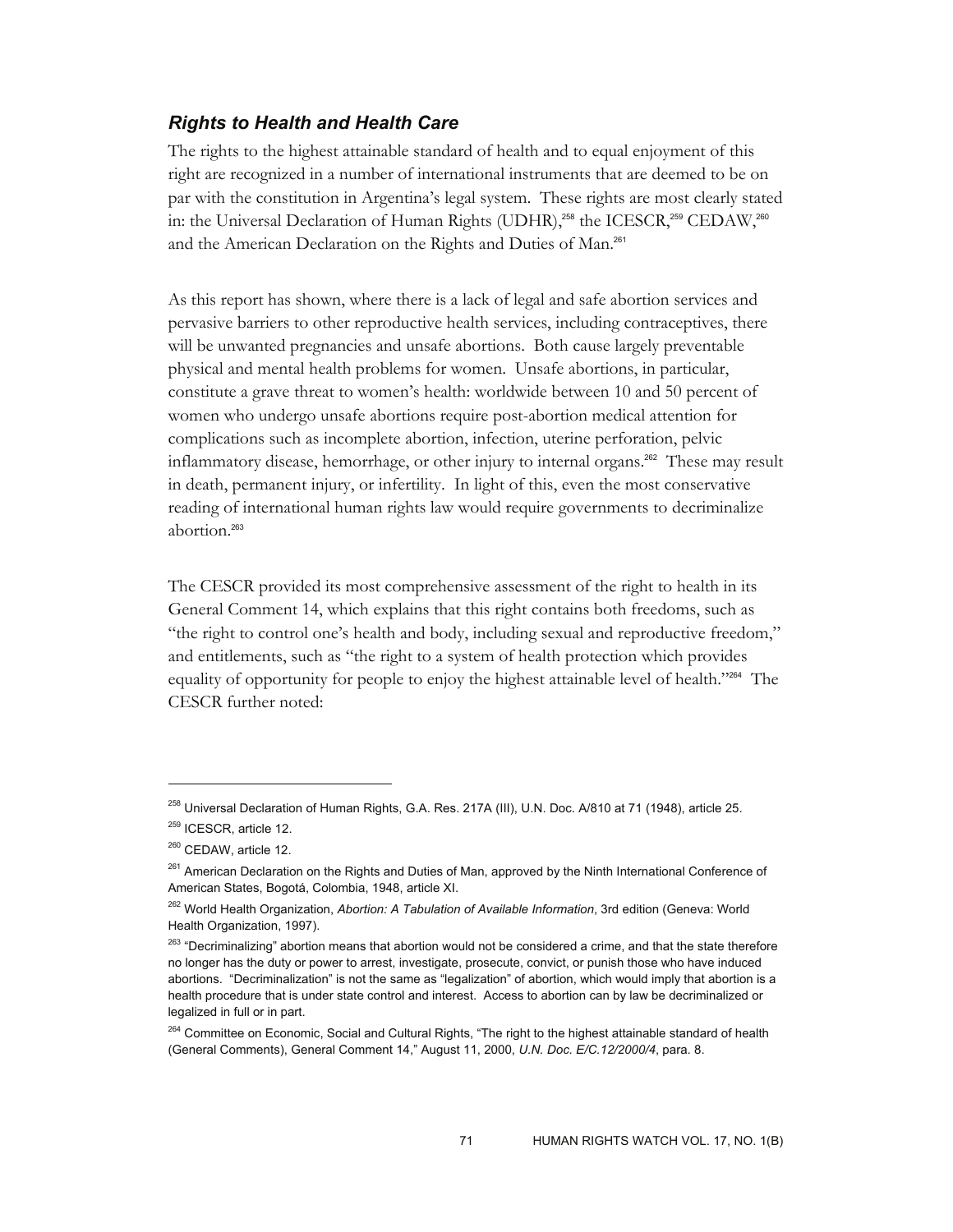To eliminate discrimination against women, there is a need to develop and implement a comprehensive national strategy for promoting women's right to health throughout their life span. Such a strategy should include interventions aimed at the prevention and treatment of diseases affecting women, as well as policies to provide access to a full range of high quality and affordable health care, including sexual and reproductive services. A major goal should be reducing women's health risks, particularly lowering rates of maternal mortality and protecting women from domestic violence. The realization of women's right to health requires the removal of all barriers interfering with access to health services, education and information, including in the area of sexual and reproductive health. It is also important to undertake preventive, promotive and remedial action to shield women from the impact of harmful traditional cultural practices and norms that deny them their full reproductive rights.<sup>265</sup>

In a number of concluding observations, the CEDAW Committee has expressed concern over women's limited access to reproductive health services and information, and has criticized factors that impede women's health care, such as religious influences, privatization of health care, and budgetary restrictions. The CEDAW Committee has often recommended that states parties review legislation prohibiting abortion to meet their obligation to eliminate discrimination against women in the health field,<sup>266</sup> as set out in detail in its General Recommendation No. 24 on women and health (including the recommendation that governments remove punitive measures imposed on women who undergo abortion).<sup>267</sup>

<sup>265</sup> Ibid., para. 21.

<sup>&</sup>lt;sup>266</sup> See e.g. CEDAW Committee, "Report of the Committee on the Elimination of Discrimination against Women," U.N. Doc. A/54/38/Rev.1, Part II, July 9, 1999, para. 229 (noting with regard to Chile: "The Committee recommends that the Government consider review of the laws relating to abortion with a view to their amendment, in particular to provide safe abortion and to permit termination of pregnancy for therapeutic reasons or because of the health, including the mental health, of the woman"); and CEDAW Committee "Report of the Committee on the Elimination of Discrimination against Women," U.N. Doc. A/53/38/Rev.1, February, 1998, para. 349 (noting with regard to the Dominican Republic: "The Committee … invites the Government to review legislation in the area of women's reproductive and sexual health, in particular with regard to abortion, in order to give full compliance to articles 10 [education] and 12 [health] of the Convention.") See also CEDAW Committee, "Report of the Committee on the Elimination of Discrimination against Women," U.N. Doc. A/54/38/Rev.1, Part I, July 9, 1999, para. 393, quoted above at footnote 252 and accompanying text.

<sup>267</sup> CEDAW Committee, "General Recommendation 24, Women and Health (Article 12)," *U.N. Doc. No. A/54/38/Rev.1* (1999), para. 31: "31. States parties should also in particular: … (c) Prioritize the prevention of unwanted pregnancy through family planning and sex education and reduce maternal mortality rates through safe motherhood services and prenatal assistance. When possible, legislation criminalizing abortion could be amended to remove punitive provisions imposed on women who undergo abortion."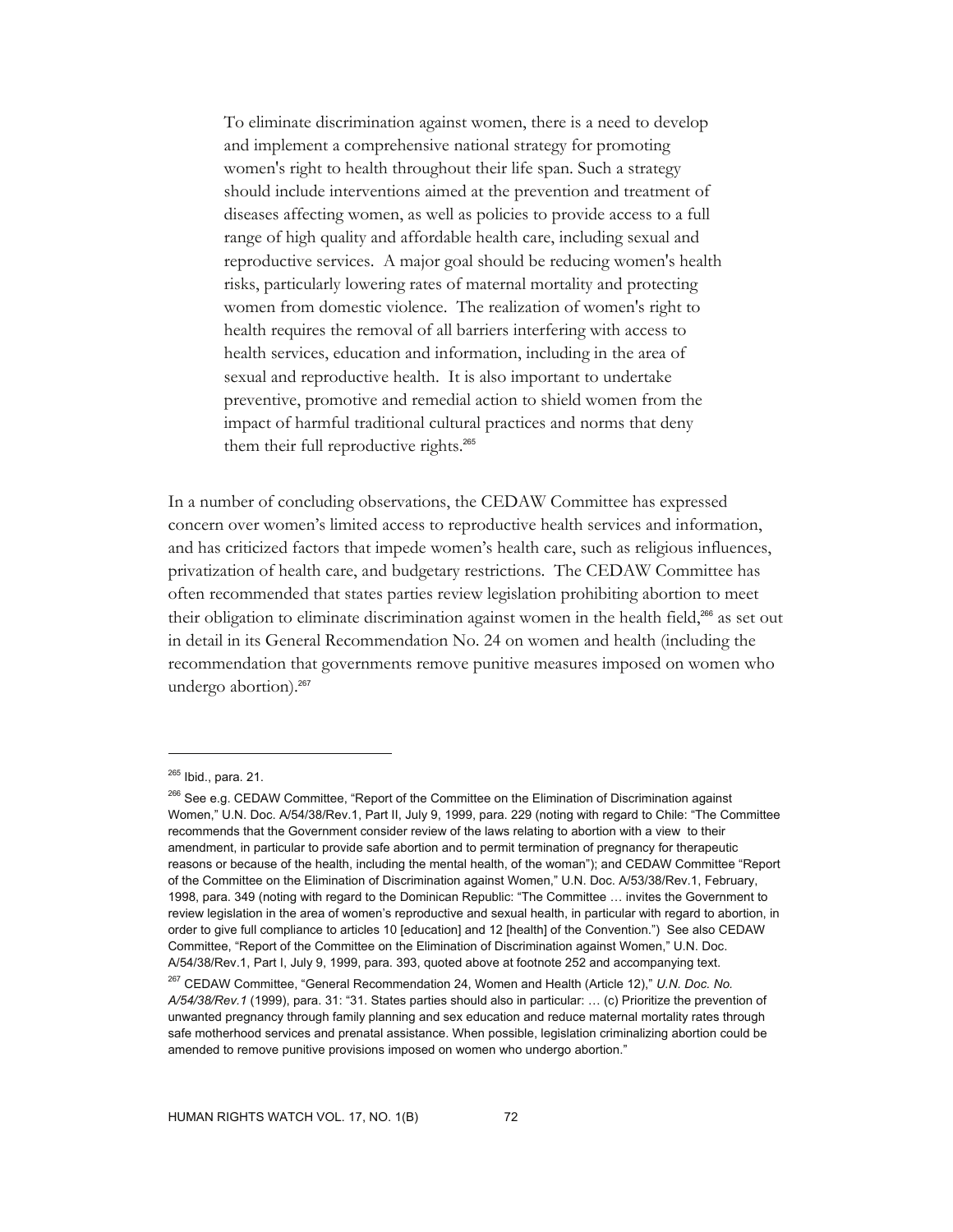Denying access to abortion services is not justifiable from a resource perspective. Treating complications from unsafe abortion is much more expensive than providing medically safe abortions.268 While abortion is generally a low-cost procedure, particularly early in the pregnancy when vacuum aspiration or pharmaceutical techniques can be used, the costs of treating women for complications from unsafe abortions can be substantial.<sup>269</sup>

Restrictive abortion laws affect women's health in other ways, not only by limiting their access to safe abortion services. For example, the right to health is violated when women are arbitrarily denied treatment for incomplete abortions or when such treatment is given but available pain medication is withheld.

Government interference with women's right to decide on abortion also interferes with the right to privacy. The right to privacy is protected by article 17 of the International Covenant on Civil and Political Rights and is intimately related to the right to health insofar as the full realization of both rights requires the protection of patient confidentiality and noninterference with individual decision-making regarding health.<sup>270</sup> Indeed, the Committee on Economic, Social and Cultural Rights has explained that the fulfillment of the right to privacy addresses an integral component of the right to health, and that the fulfillment of the latter depends on the protection of the former.<sup>271</sup>

Women's right to health is also seriously compromised when a woman is forced against her will to continue a pregnancy of a fetus with genetic deficiencies that are incompatible with an existence outside the uterus. In fact, some courts in Argentina have begun to

<sup>268</sup> Sonia Corrêa, *Population and Reproductive Rights; Feminist Perspectives from the South* (London: Zed Books, 1994), p. 71.

<sup>&</sup>lt;sup>269</sup> In some developing countries where abortion is illegal, as many as two out of three maternity beds in urban public hospitals are taken up by women hospitalized from abortion complications and up to half of obstetrics and gynecology budgets are spent on this problem. World Health Organization, *Safe Abortion: Technical and Policy Guidance for Health Systems* (Geneva: WHO, 2003), p. 89.

<sup>270</sup> Committee on Economic, Social and Cultural Rights, *The right to the highest attainable standard of health (General Comments), General Comment 14*, August 11, 2000, U.N. Doc. E/C.12/2000/4, para. 12(b), (establishing a right to confidentiality); Human Rights Committee, "General Comment No. 28: Equality of rights between men and women (article 3)," U.N. Doc. CCPR/C/21/Rev.1/Add.10, March 29, 2000, para. 20, (establishing women's right to privacy with regard to her reproductive functions.)

<sup>271</sup> Committee on Economic, Social and Cultural Rights, *The right to the highest attainable standard of health (General Comments), General Comment 14*, August 11, 2000, U.N. Doc. E/C.12/2000/4, para. 3: "The right to health is closely related to and dependent upon the realization of other human rights, as contained in the International Bill of Rights, including the rights to food, housing, work, education, human dignity, life, nondiscrimination, equality, the prohibition against torture, privacy, access to information, and the freedoms of association, assembly and movement. These and other rights and freedoms address integral components of the right to health."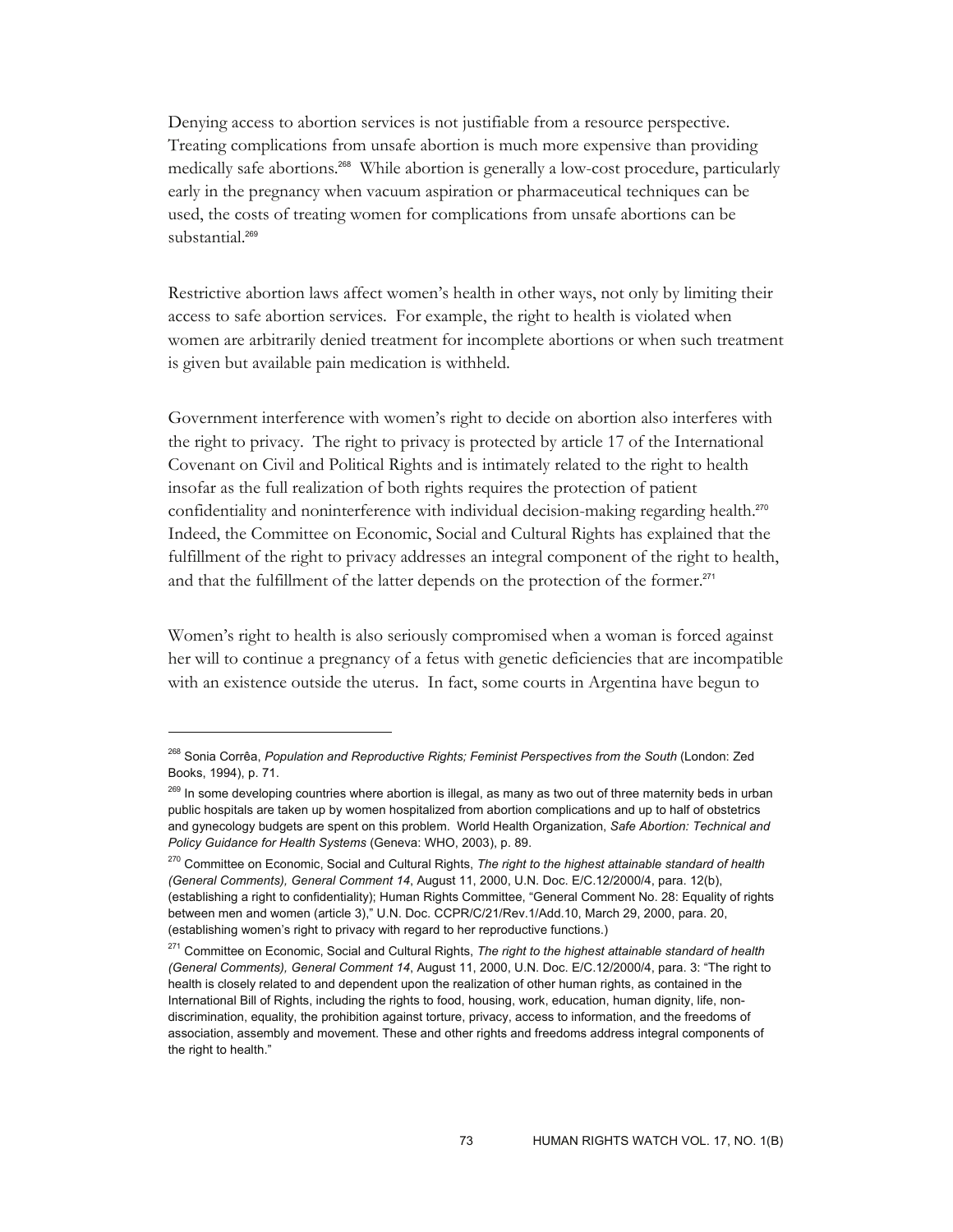permit abortion in cases of anencephalic pregnancies.272 However, the arguments most commonly employed do not refer to the penal code exception on women's health, but rather seek to classify the abortion of an anencephalic fetus as a situation sui generis. Several judges have held that abortions in these cases are not abortions at all, but the advancement of a birth after which the infant dies.<sup>273</sup> At the same time, most courts acknowledge the health consequences of the anencephalic pregnancy on the woman, $^{274}$  in effect rendering the sui generis argument for the abortions unnecessary: Argentina's penal code already allows for abortions in cases where the pregnant woman's health is in danger.

## *Right to Life*

-

The right to life is guaranteed by all major international and regional human rights treaties. Restrictive abortion laws have a devastating impact on women's right to life. Approximately 30 percent of maternal deaths in Argentina<sup>275</sup>—and 13 percent worldwide<sup>276</sup>—are attributable to unsafe abortion. Evidence in this report and elsewhere suggests not only that restrictive abortion laws drive women to unsafe abortion, but that women die from the consequences of such abortions.<sup>277</sup>

<sup>&</sup>lt;sup>272</sup> Anencephaly is a "severe neural tube defect in which an infant's brain and spinal cord fail to develop in utero (within the uterus). Anencephaly occurs when the top portion of an embryo's neural tube fails to close in the early stage of pregnancy. As a result, the infant is born without a forebrain (the part of the brain responsible for thinking and coordination). Remaining brain tissue is often left exposed, uncovered by skin or bone. Although reflex actions such as breathing may occur, an affected infant is usually blind, deaf, unconscious, and unable to experience sensations, such as pain. The lack of a functioning cerebrum means that the infant cannot gain consciousness. When the infant is not still born, death usually occurs within hours or days after birth." Leikin and Lipsky (eds.), *American Medical Association: Complete Medical Encyclopedia*, p. 160.

<sup>&</sup>lt;sup>273</sup> See for example Corte Suprema de Justicia de la Nación [National Supreme Court of Justice], T. 421 XXXVI "Tanus, Silvia c/Gobierno de la Ciudad de Buenos Aires s/Amparo," January 11, 2001. Since the Tanus case at least fifteen courts across Argentina have granted women with anencephalic pregnancies the possibility of an early induced birth.

<sup>&</sup>lt;sup>274</sup> Anencephalic pregnancies can have many health consequences for the pregnant woman, including polyhydramnios, oligohydramnios, and hypertension, as well as mental health consequences. See Jorge Andalaft Neto, "Anencefalia: Posiçao da FEBRASGO" [Anencephalia: FEBRASGO's (Brazilian Federation of Association of Gynecology and Obstetrics) Position] [online] http://www.febrasgo.org.br/anencefalia1.htm (retrieved February 4, 2005). Polyhydramnios is the excess amount of amniotic fluid during pregnancy, and symptoms may include abdominal discomfort, breathlessness, nausea, and swelling of legs. Oligohydramnios is an abnormally small amount of amniotic fluid during pregnancy. Leikin and Lipsky (eds.), *American Medical Association: Complete Medical Encyclopedia*, p. 917 and 1005.

<sup>&</sup>lt;sup>275</sup> Powerpoint presentation prepared by Inés Martínez, head, National Program on Sexual Health and Responsible Procreation, National Health and Environment Ministry, "Salud Reproductiva," 2004, slide 6, on file with Human Rights Watch.

<sup>276</sup> World Health Organization, *Abortion: A Tabulation of Available Information*, 3rd edition (Geneva: World Health Organization, 1997).

<sup>&</sup>lt;sup>277</sup> See World Health Organization, Division of Reproductive Health, "Address Unsafe Abortion" [online] http://www.who.int/archives/whday/en/pages1998/whd98\_10.html (retrieved December 22, 2004).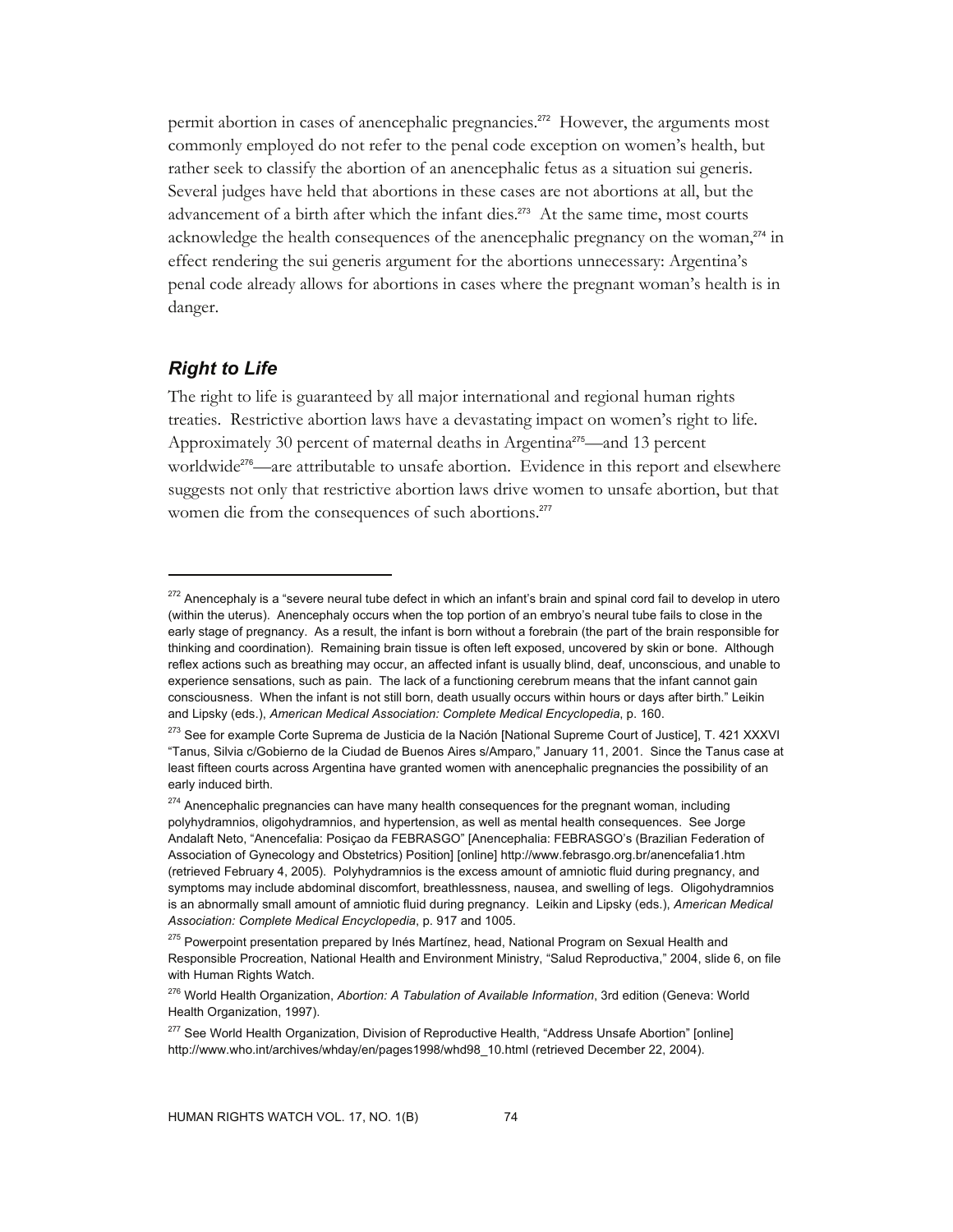The U.N. Human Rights Committee has requested that states parties to the ICCPR report on measures taken to prevent women from having to undergo life-threatening clandestine abortions.278 It has noted with concern the relationship between restrictive abortion laws, clandestine abortions, and threats to women's lives, and has recommended the review or amendment of punitive and restrictive abortion laws.<sup>279</sup> In the case of Chile, where abortion has been illegal in all circumstances since 1986, the Committee noted that:

The criminalization of all abortions, without exception, raises serious issues, especially in the light of unrefuted reports that many women undergo illegal abortions that pose a threat to their lives. … The State party is under a duty to take measures to ensure the right to life of all persons, including pregnant women whose pregnancies are terminated. …. The Committee recommends that the law be amended so as to introduce exceptions to the general prohibition of all abortions.<sup>280</sup>

In the case of Peru, the Committee went further to note that the penal code provisions of that country—which subject women to criminal penalties even when the pregnancy is the result of rape—are incompatible with the rights to equal enjoyment of other rights protected by the ICCPR, life, and freedom from torture and other cruel, inhuman, or degrading treatment or punishment, as protected by the ICCPR:

It is a matter of concern that abortion continues to be subject to criminal penalties, even when pregnancy is the result of rape. Clandestine abortion continues to be the main cause of maternal mortality in Peru. … The Committee once again states that these provisions are incompatible with articles 3 [equal enjoyment of rights], 6 [right to life], and 7 [right to freedom from torture and other cruel,

<sup>&</sup>lt;sup>278</sup> Human Rights Committee, "General Comment No. 28: Equality of rights between men and women (article 3)," U.N. Doc. CCPR/C/21/Rev.1/Add.10, March 29, 2000, para. 10.

<sup>279</sup> See Human Rights Committee, "Concluding Observations of the Human Rights Committee: Colombia," *U.N. Doc. CCPR/CO/80/COL*, May 26, 2004, para. 13; Human Rights Committee, "Concluding Comment of the Human Rights Committee: Peru," *U.N. Doc. CCPR/CO/70/PER*, November, 15, 2000, para. 20; Human Rights Committee, "Concluding comment of the Human Rights Committee: Venezuela," *U.N. Doc. CCPR/CO/71/VEN*, 2001, para. 19; Human Rights Committee, "Concluding comment of the Human Rights Committee: Chile," *U.N. Doc. CCPR/C/79/Add.104*, 1999, para. 15; Human Rights Committee, "Concluding comment of the Human Rights Committee: Costa Rica," *U.N. Doc. CCPR/C/79/Add.107*, 1999, para. 11; and Human Rights Committee, "Concluding comment of the Human Rights Committee: Guatemala," U.N. Doc. CCPR/CO/72/GTM, 1999, para. 19.

<sup>280</sup> Human Rights Committee, "Concluding observations of the Human Rights Committee: Chile," U*.N. Doc. CCPR/C/79/Add.104,* March 3, 1999, para. 15.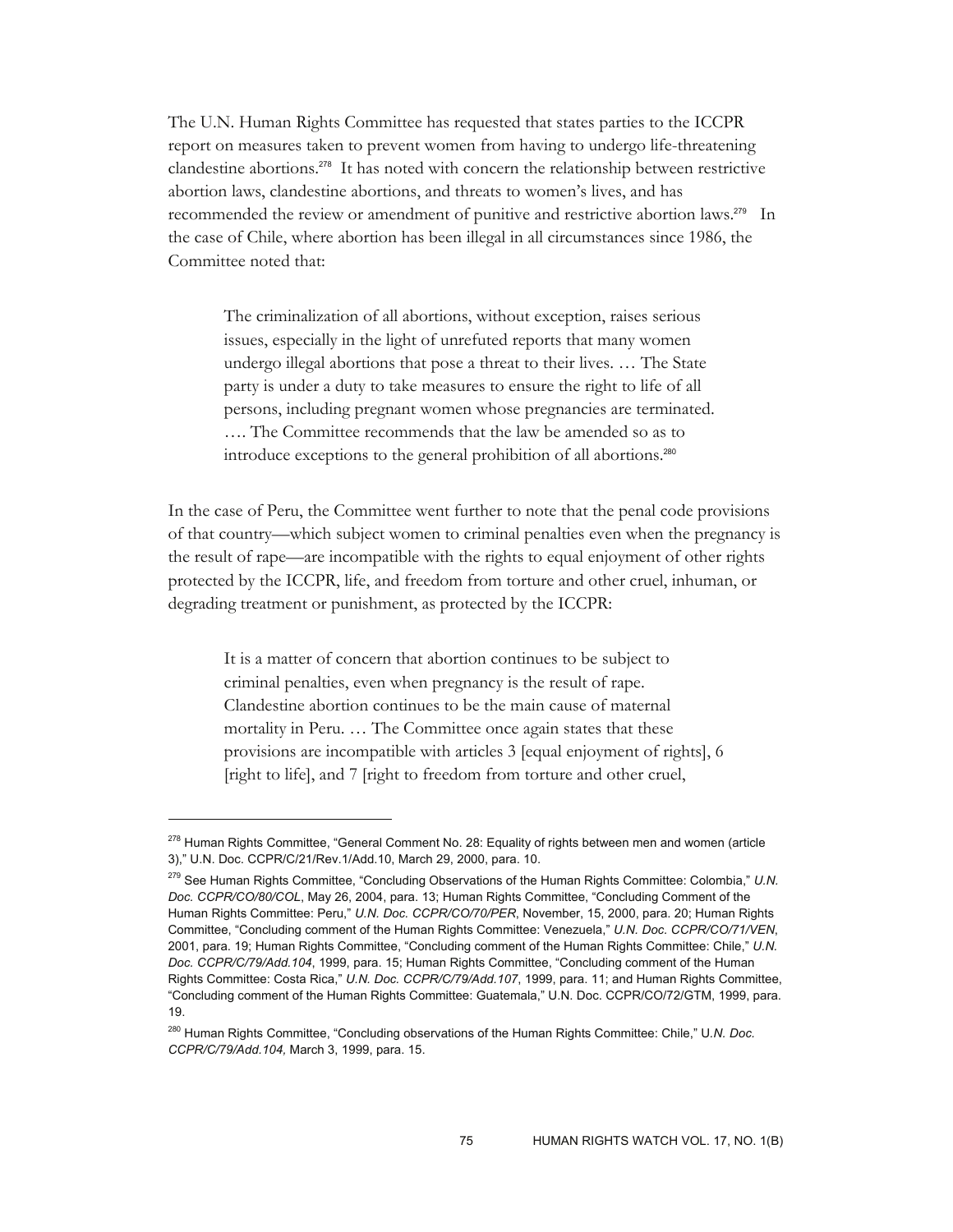inhuman, or degrading treatment or punishment] of the Covenant and recommends that the legislation be amended to establish exceptions to the prohibition and punishment of abortion.<sup>281</sup>

In 2004, it noted with regard to Colombia:

The Committee notes with concern that the existence of legislation criminalizing all abortions under the law can lead to situations in which women are obliged to undergo high-risk clandestine abortions. It is especially concerned that women who have been victims of rape or incest or whose lives are in danger as a result of their pregnancy may be prosecuted for resorting to such measures (art. 6) [the right to life]. The State party should ensure that the legislation applicable to abortion is revised so that no criminal offences are involved in the cases described above.<sup>282</sup>

Finally, in its 2001 concluding observations on Guatemala—a country with stricter restrictions on abortion than those in Argentina—the Human Rights Committee noted that "the State has the duty to adopt the necessary measures to guarantee the right to life (art. 6) of pregnant women who decide to interrupt their pregnancy by providing the necessary information and resources to guarantee their rights and amending the legislation to provide for exceptions for the general prohibition of all abortions except where the mother's life is in danger."283

The CEDAW Committee has expressed concern in many concluding observations about high rates of maternal mortality, including due to the unavailability of safe abortion services.<sup>284</sup> In its comments on some countries in Latin America, the committee has

<sup>281</sup> Human Rights Committee, "Concluding observations of the Human Rights Committee: Peru," *U.N. Doc. CCPR/CO/70/PER*, November 15, 2000, para. 20.

<sup>282</sup> Human Rights Committee, "Concluding Observations of the Human Rights Committee: Colombia," *U.N. Doc. CCPR/CO/80/COL*, May 26, 2004, para. 13.

<sup>&</sup>lt;sup>283</sup> Human Rights Committee, "Concluding comment of the Human Rights Committee: Guatemala," U.N. Doc. CCPR/CO/72/GTM, 2001, para. 19.

<sup>&</sup>lt;sup>284</sup> See for example, CEDAW Committee, "Report of the Committee on the Elimination of Discrimination Against Women," U.N. Doc. A/53/38/Rev.1, July 1998, part I paras. 73 (Azerbaijan); 337 (Dominican Republic); part II paras. 339 (Peru); CEDAW Committee, "Report of the Committee on the Elimination of Discrimination Against Women," U.N. Doc. A/54/38/Rev.1, July, 1999, part 2, para. 393 (Colombia); para II para. 56 (Belize); Committee, "Report of the Committee on the Elimination of Discrimination Against Women," U.N. Doc. A/55/38/Rev.1, July, 2000, part I, para. 129 (Myanmar); and CEDAW Committee, "Report of the Committee on the Elimination of Discrimination Against Women," U.N. Doc. A/56/38/Rev.1, July, 2001, part I paras. 31 (Burundi) and 273 (Mongolia); and part II paras. 48 (Andorra); 300 (Nicaragua).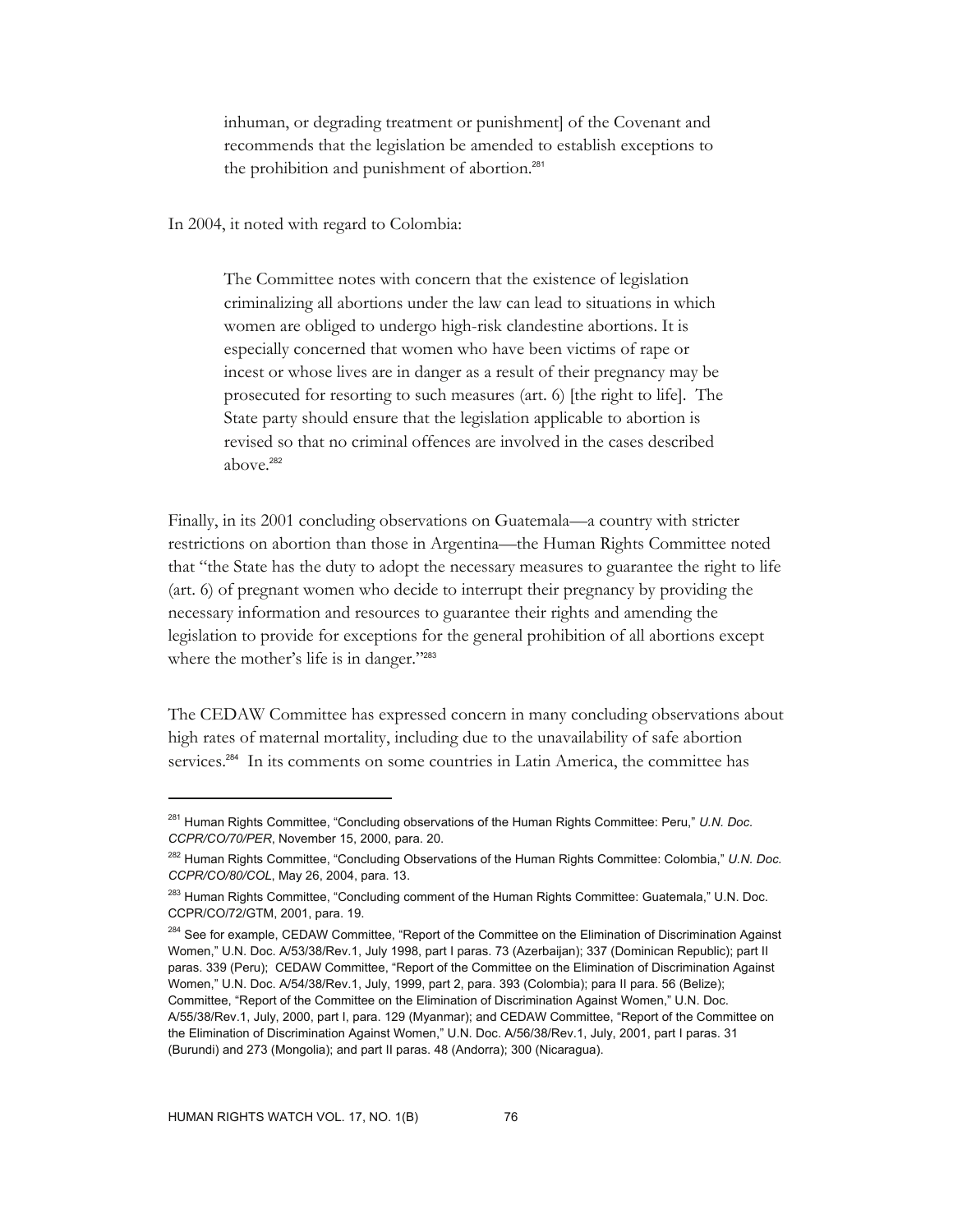explicitly stated that maternal deaths due to unsafe abortions indicate that governments are not respecting women's right to life.<sup>285</sup> The CEDAW Committee has also noted that "states parties should ensure that measures are taken to prevent coercion in regard to fertility and reproduction, and to ensure that women are not forced to seek unsafe medical procedures such as illegal abortion because of lack of appropriate services in regard to fertility control."<sup>286</sup>

The Committee on the Rights of the Child has, in its concluding observations, asked governments to review legislation prohibiting abortions where unsafe abortion contributes to high rates of maternal mortality, and in some cases to undertake studies to understand the negative impact of illegal abortion.<sup>287</sup> The Argentine government made a declarative statement upon signing the Convention on the Rights of the Child, noting: "Concerning article 1 of the Convention, the Argentine Republic declares that the article must be interpreted to the effect that a child means every human being from the moment of conception up to the age of eighteen."<sup>288</sup> Notably, this declarative statement was not reiterated upon ratification of the convention, and no other human rights treaty signed or ratified by Argentina has been subject to similar declarations.

<sup>&</sup>lt;sup>285</sup> CEDAW Committee, "Report of the Committee on the Elimination of Discrimination Against Women," U.N. Doc. A/54/38/Rev.1, July, 1999, part 1, para 393 (noting on Colombia: "The Committee notes with great concern that abortion, which is the second cause of maternal deaths in Colombia, is punishable as an illegal act. No exceptions are made to that prohibition, including where the mother's life is in danger or to safeguard her physical or mental health or in cases where the mother has been raped. … The Committee believes that legal provisions on abortion constitute a violation of the rights of women to health and life and of article 12 of the Convention."), CEDAW Committee, "Report of the Committee on the Elimination of Discrimination Against Women," U.N. Doc. A/54/38/Rev.1, July, 1999, part 2, para. 56 (noting on Belize; "… The Committee is … concerned at the restrictive abortion laws in place in the State party. … In this connection, the Committee notes that the level of maternal mortality due to clandestine abortions may indicate that the Government does not fully implement its obligations to respect the right to life of its women citizens."); and CEDAW Committee, "Report of the Committee on the Elimination of Discrimination Against Women," U.N. Doc. A/53/38/Rev.1, July 1998, part I, para. 337 (noting on the Dominican Republic: "The Committee expresses deep concern with respect to the high rate of maternal mortality which is caused, as is noted in the report, by toxaemia, haemorrhages during childbirth and clandestine abortions; the Committee also notes that toxaemia may be caused by induced abortions. The high rate of maternal mortality, in conjunction with the fact that abortions in the Dominican Republic are absolutely and under all circumstances illegal, cause very great concern to the Committee and draws attention to the implications of the situation for women's enjoyment of the right to life.")

<sup>&</sup>lt;sup>286</sup> CEDAW Committee, General Recommendation No. 19: Violence Against Women, para. 24(m).

<sup>&</sup>lt;sup>287</sup> Committee on the Rights of the Child concluding observations on Chad, U.N. Doc. CRC/C/15/Add.107 (1999), para. 30: "The Committee … is … concerned at the impact that punitive legislation regarding abortion can have on maternal mortality rates for adolescent girls. The Committee suggests that a comprehensive and multi-disciplinary study be undertaken to understand the scope of adolescent health problems, including the negative impact of early pregnancy and illegal abortion. …"*.*

<sup>&</sup>lt;sup>288</sup> Office of the High Commission on Human Rights, "Convention on the Rights of the Child, New York, 20 November 1989, Declarations and Reservations," (Geneva: OHCHR) [online] http://www.ohchr.org/english/countries/ratification/11.htm#reservations (retrieved December 6, 2004).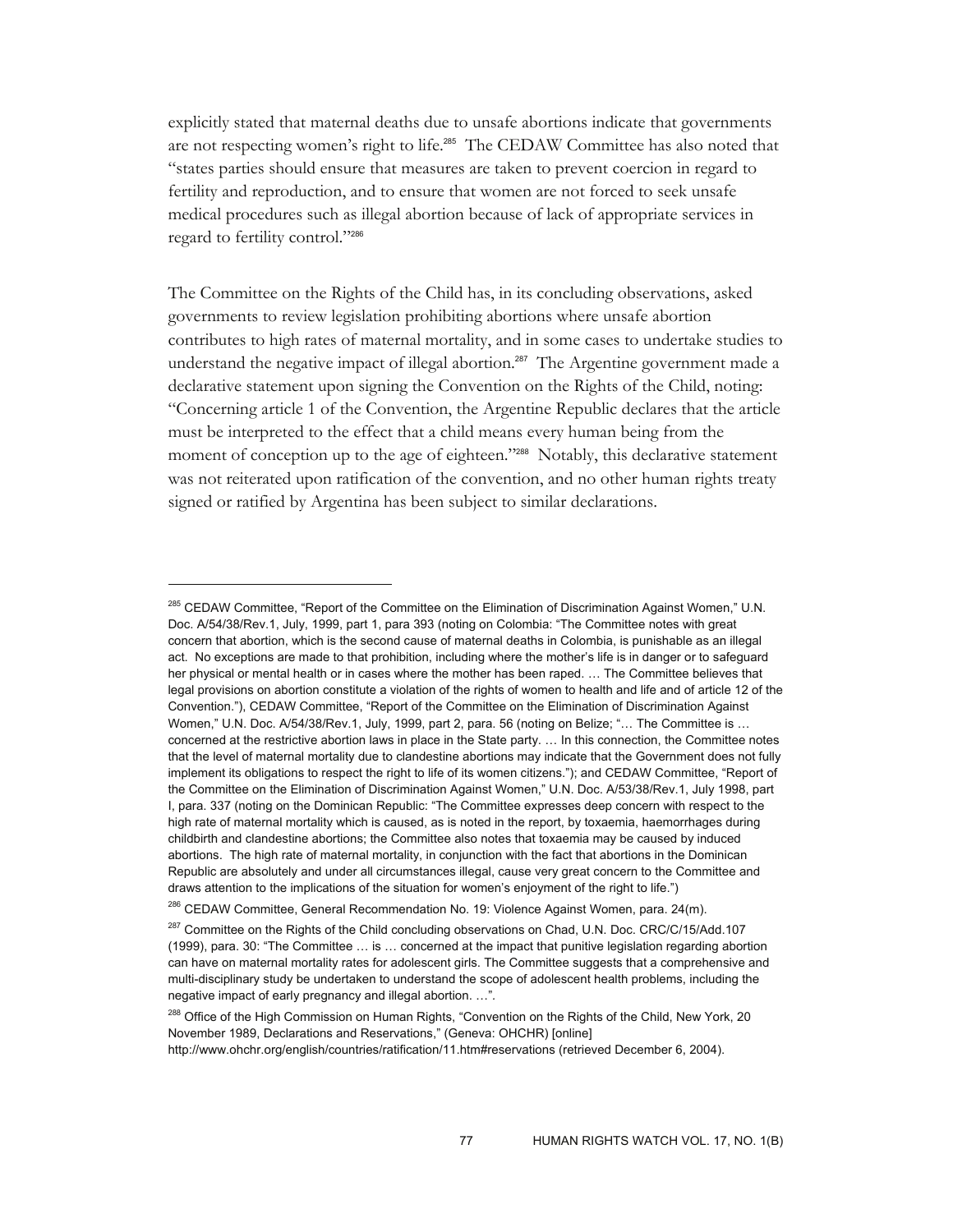Despite the authoritative interpretations of the treaty monitoring bodies, opponents of safe and legal abortions in Argentina and elsewhere sometimes argue that the "right to life" of a fetus should take precedence over a woman's human rights, in particular the rights to nondiscrimination and health. Indeed, some opponents cite the supposed fetal "right to life" as an argument against even the use of contraceptives that work after fertilization but before implantation.

Most international human rights instruments are silent concerning the starting point for the right to life, whereas the negotiating history of the treaties, jurisprudence, and most legal analysis suggest that the right to life, as contemplated in those documents, does not apply before the birth of a human being.<sup>289</sup>

The American Convention on Human Rights (ACHR) is the only international human rights instrument that contemplates the application of the right to life from the moment of conception, though, as discussed below, not in an unqualified manner.<sup>290</sup> The American Declaration on the Rights and Duties of Man, the predecessor instrument to the ACHR, does not include this mention of the conceived, guaranteeing instead that "every human being has the right to life, liberty, and the security of his person."<sup>291</sup>

In 1981, the body that monitors the implementation of the human rights provisions in the American regional system—the Inter-American Commission on Human Rights was asked to establish whether or not the right-to-life provisions in these documents are compatible with a woman's right to access safe and legal abortions. The commission concluded that they are.

The question reached the commission through a petition brought against the United States government by individuals related to a group called Catholics for Christian Political Action when a medical doctor was acquitted of manslaughter after performing

<sup>&</sup>lt;sup>289</sup> For an analysis of the international consensus regarding the right to life in the ICCPR, see Cook and Dickens, "Human Rights Dynamics of Abortion Law Reform," *Human Rights Quarterly*, Vol. 25 (2003), p. 24; and Manfred Nowak, U.N. Covenant on Civil and Political Rights: CCPR Commentary (Kehl am Rhein: N.P. Engel, 1993), p. 123 (describing how several states proposed protecting a right to life of the fetus during treaty negotiations, and that these proposals were voted down by the majority of the delegates). For an analysis of the regional consensus regarding the right to life in the European Convention for the Protection of Human Rights and Fundamental Freedoms, see *Paton v. United Kingdom* (1980), 3 E.H.R.R. 408 (European Commission on Human Rights) (noting that the right to life in the European Convention does not cover the fetus).

<sup>&</sup>lt;sup>290</sup> ACHR, article 4. Article 4 reads: "Every person has the right to have his life respected. This right shall be protected by law and, in general, from the moment of conception. No one shall be arbitrarily deprived of his life."

<sup>&</sup>lt;sup>291</sup> American Declaration, article I.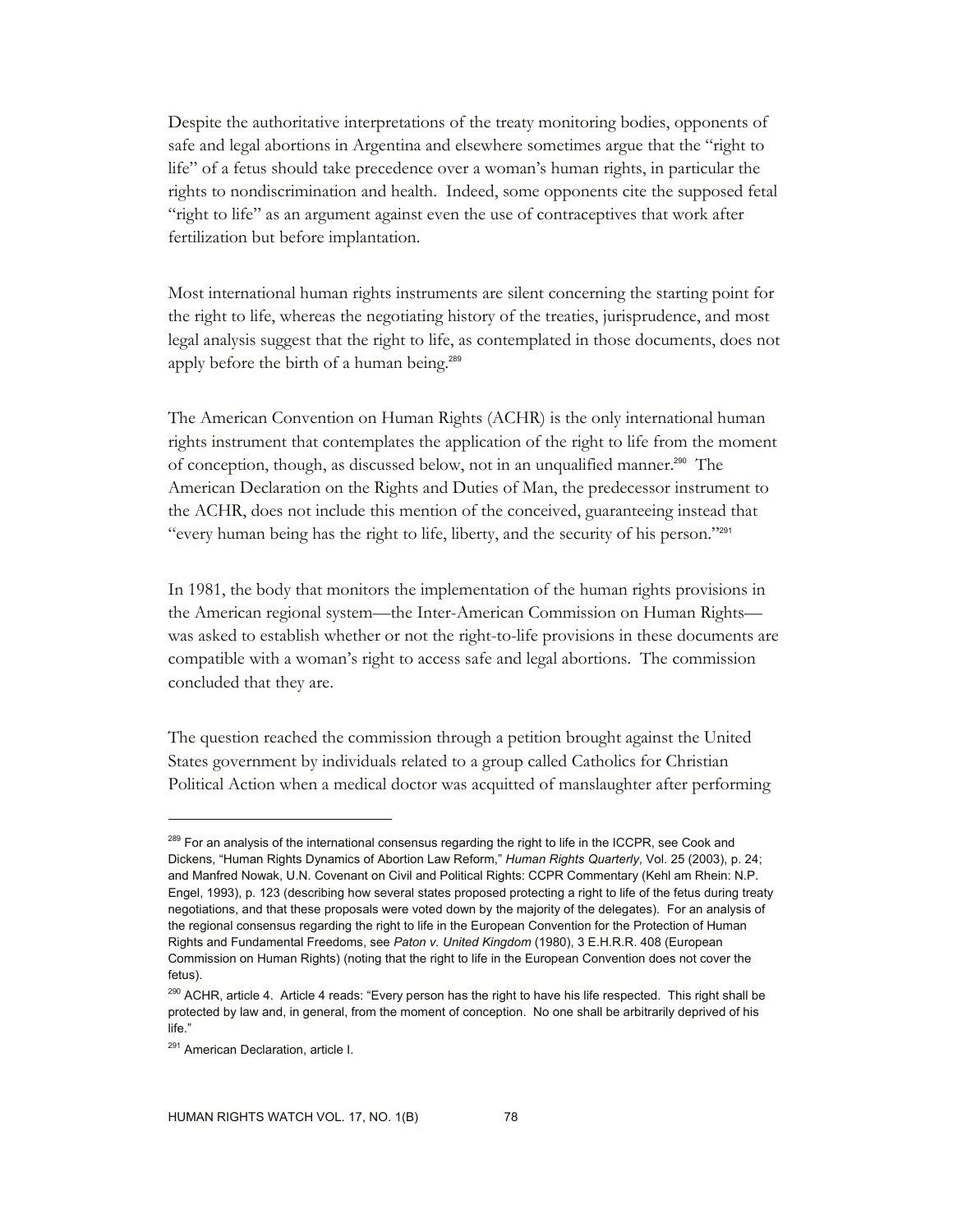an abortion in 1973—the Baby Boy case. The petitioners asked the commission to declare the United States in violation of the right to life under the American Declaration on the Rights and Duties of Man, using the American Convention on Human Rights as an interpretative tool.292 In the deliberation on the Baby Boy case the Commission went to great pains to examine the provisions on the right to life in both the declaration and the convention, looking to the preparatory work for both documents to clarify the intended object and purpose of the wording of the provisions.<sup>293</sup>

In the case of the declaration, the commission explained:

-

[I]t is important to note that the conferees in Bogotá in 1948 rejected language which would have extended that right to the unborn ... [and] … adopted a simple statement on the right to life, without reference to the unborn, and linked it to the liberty and security of the person. Thus it would appear incorrect to read the Declaration as incorporating the notion that the right to life exists from the moment of conception. The conferees faced this question and chose not to adopt language which would clearly have stated that principle.<sup>294</sup>

With regard to the convention, the commission found that the wording of the right to life in article 4 was very deliberate and that the convention's founders intended the "in general" clause to allow for non-restrictive domestic abortion legislation. As the commission phrased it: "it was recognized in the drafting session in San José that this phrase left open the possibility that states parties to a future Convention could include in their domestic legislation 'the most diverse cases of abortion',"295 allowing for legal abortion under this article. The commission went on to correct the petitioners in their selective reading of the American Convention on Human Rights:

<sup>&</sup>lt;sup>292</sup> The American Convention on Human Rights was not directly applicable, since the United States had not ratified this convention. However, as a member of the Organization of American States, the United States is bound by the American Declaration on the Rights and Duties of Man.

<sup>&</sup>lt;sup>293</sup> The 1969 Vienna Convention on the Law of Treaties, which guides public international treaty law, establishes as a general rule of interpretation of international treaties that "a treaty shall be interpreted in good faith in accordance with the ordinary meaning to be given to the terms of the treaty in their context and in the light of its object and purpose," and notes that the preparatory works of a treaty can be used as a supplementary means of interpretation. Vienna Convention on the Law of Treaties, articles 31 and 32.

<sup>294</sup> Inter-American Commission on Human Rights, *White and Potter ("Baby Boy Case"),* Resolution No. 23/81, Case No. 2141, U.S., March 6, 1981, OAS/Ser.L/V/II.54, Doc. 9 Rev. 1, October 16, 1981, para. 14 (a).  $^{295}$  Ibid., para. 14(c).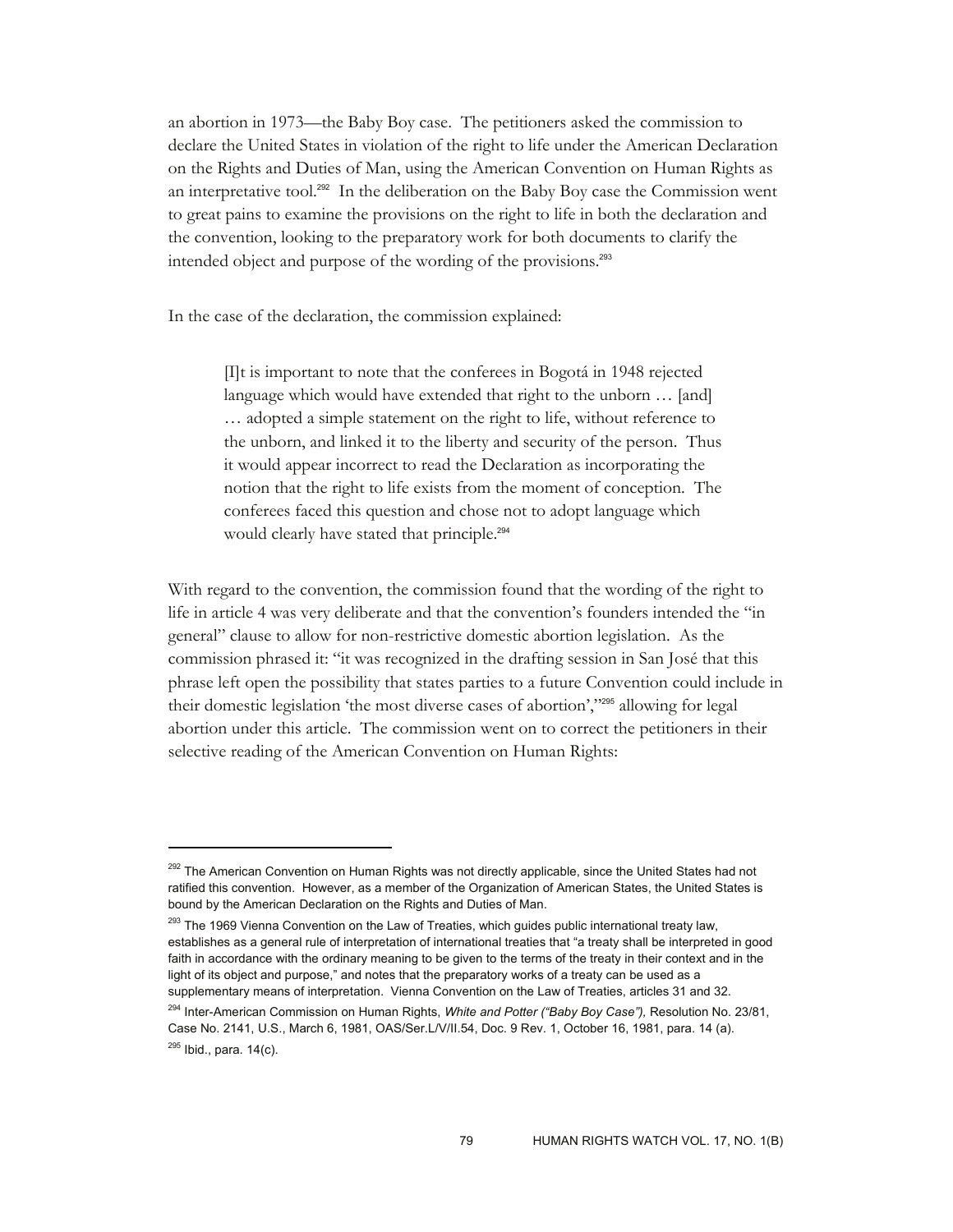[I]t is clear that the petitioners' interpretation of the definition given by the American Convention on the right of life is incorrect. The addition of the phrase "in general, from the moment of conception" does not mean that the drafters of the Convention intended to modify the concept of the right to life that prevailed in Bogotá, when they approved the American Declaration. The legal implications of the clause "in general, from the moment of conception" are substantially different from the shorter clause "from the moment of conception" as appears repeatedly in the petitioners' briefs.<sup>296</sup>

Opponents of abortion rights in Argentina often engage in the same sort of selective reading of article 4 of the ACHR when they argue that the constitution protects the right to life of a fetus, because the ACHR is incorporated into the constitution. This argument ignores the convention's drafters' intention to allow domestic legislation permitting abortions.297 It also ignores the host of other internationally recognized human rights incorporated in the constitution that have been interpreted by authoritative bodies to protect women's right to decide in matters regarding abortion.

## *Right to Liberty*

In Argentina, women can face imprisonment for obtaining abortion, a situation which jeopardizes women's right to liberty. The right to liberty is protected by article 9(1) of the ICCPR which provides that "[n]o one shall be subjected to arbitrary arrest or detention" and that "[n]o one shall be deprived of his liberty except on such grounds and in accordance with such procedure as are established by law."298

The prohibition of abortion constitutes an obstacle to women's full exercise of their human rights to nondiscrimination, health, and life. The enforcement of the law's criminal sanctions constitutes an additional assault on women's rights, by arbitrarily imprisoning women for seeking to fulfill their health needs. The right to liberty is also threatened when women are deterred from seeking medical care if they fear being reported to police authorities by doctors or other medical professionals when they suspect the women of unlawful behavior. The CEDAW Committee has expressed concern in several concluding observations about women being imprisoned for

 $296$  Ibid., para. 30.

<sup>&</sup>lt;sup>297</sup> Conferencia Especializada Interamericana sobre Derechos Humanos, OEA/Ser.K/XVI/1.2, at 159, cited in Baby Boy Case, Inter-Am. C.H.R., 25 OEA/ser.L/V./II.54, doc.9 rev.1 (1981), para. 14(c).  $298$  ICCPR, article  $9(1)$ .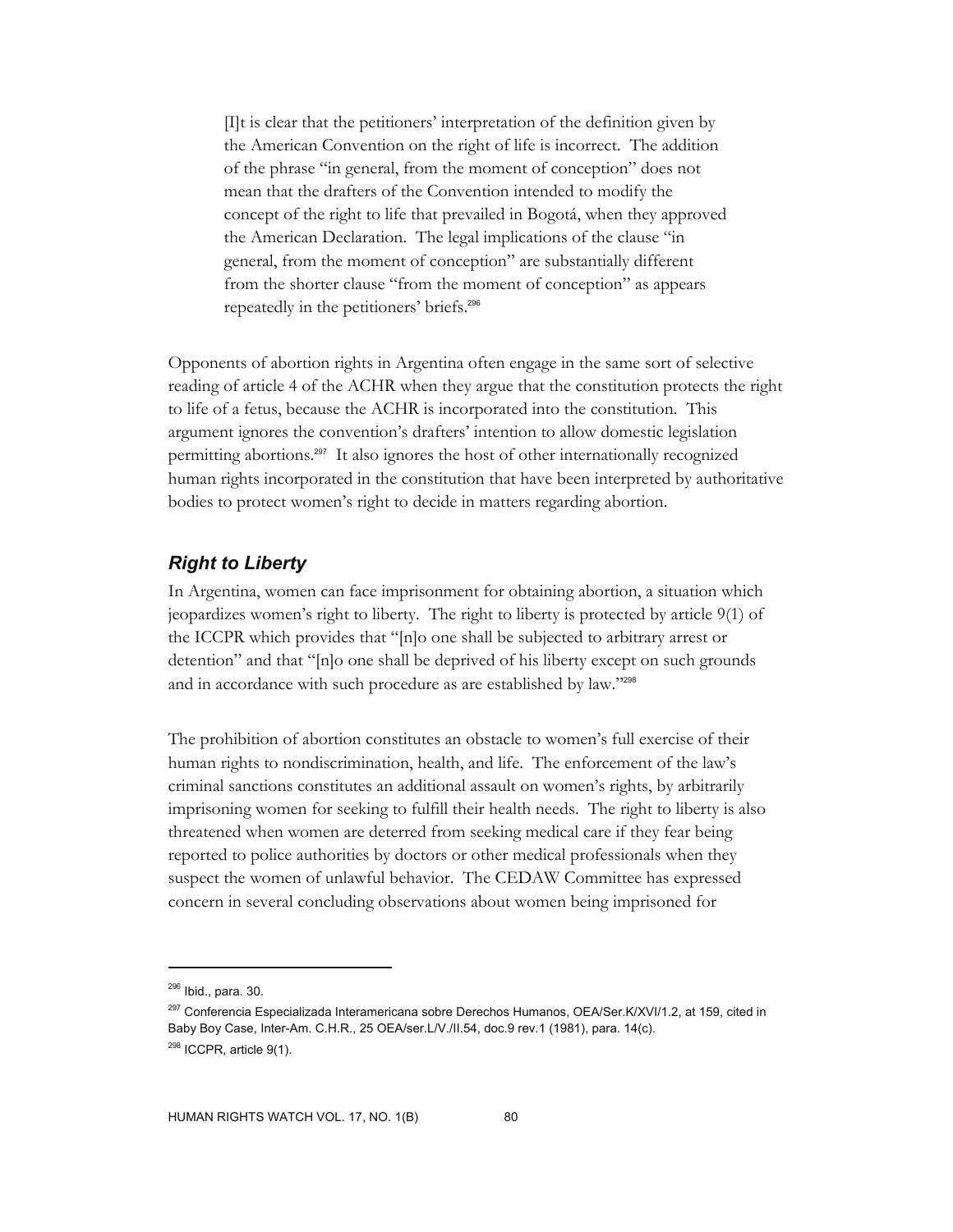undergoing illegal abortions, and have urged governments to review their laws to suspend penalties and imprisonment for abortion.<sup>299</sup>

# *Rights to Privacy and to Decide on the Number and Spacing of Children*

International human rights law protects the right to noninterference with one's privacy and family,<sup>300</sup> as well as the right of women to decide on the number and spacing of their children without discrimination.<sup>301</sup> These rights can only be fully implemented where women have the right to make decisions about when or if to carry a pregnancy to term without interference from the state. It is also essential for the fulfillment of these rights that women have access to all safe, effective means of controlling their family size, including abortion as part of a full range of reproductive health care services, and that governments make abortion services legal, safe, and accessible to all women. In some circumstances, abortion will be the only way for a woman to exercise this right, particularly if she became pregnant through rape or contraceptive failure or if family planning services are unavailable where she lives.

The CEDAW Committee's General Recommendation No. 21 on equality noted that the right to decide on the number and spacing of one's children is integrally related to women's exercise of other human rights:

The responsibilities that women have to bear and raise children affect their right of access to education, employment and other activities related to their personal development. They also impose inequitable burdens of work on women. The number and spacing of their children have a similar impact on women's lives and also affect their physical and mental health, as well as that of their children. For these reasons,

<sup>&</sup>lt;sup>299</sup> See CEDAW Committee, "Report of the Committee on the Elimination of Discrimination against Women," A/50/38, July 1995, para. 446 (Peru); CEDAW Committee, "Report of the Committee on the Elimination of Discrimination against Women," A/54/38, July 1999, para. 147 (Nepal); CEDAW Committee, "Report of the Committee on the Elimination of Discrimination against Women CEDAW/C/1999/I/L.1/Add.8, 1999, para 57 (Colombia); CEDAW Committee, "Report of the Committee on the Elimination of Discrimination against Women," A/52/38/Rev.1, July 1996, para 127 (Namibia); and CEDAW Committee, "Report of the Committee on the Elimination of Discrimination against Women," A/51/38, 1996, para. 131 (Paraguay).

<sup>300</sup> ICCPR, article 17.

 $301$  CEDAW, article 16(1)(e). This article reads: "States Parties shall  $\dots$  ensure, on a basis of equality of men and women . . . (e) The same rights to decide freely and responsibly on the number and spacing of their children and to have access to the information, education and means to enable them to exercise these rights."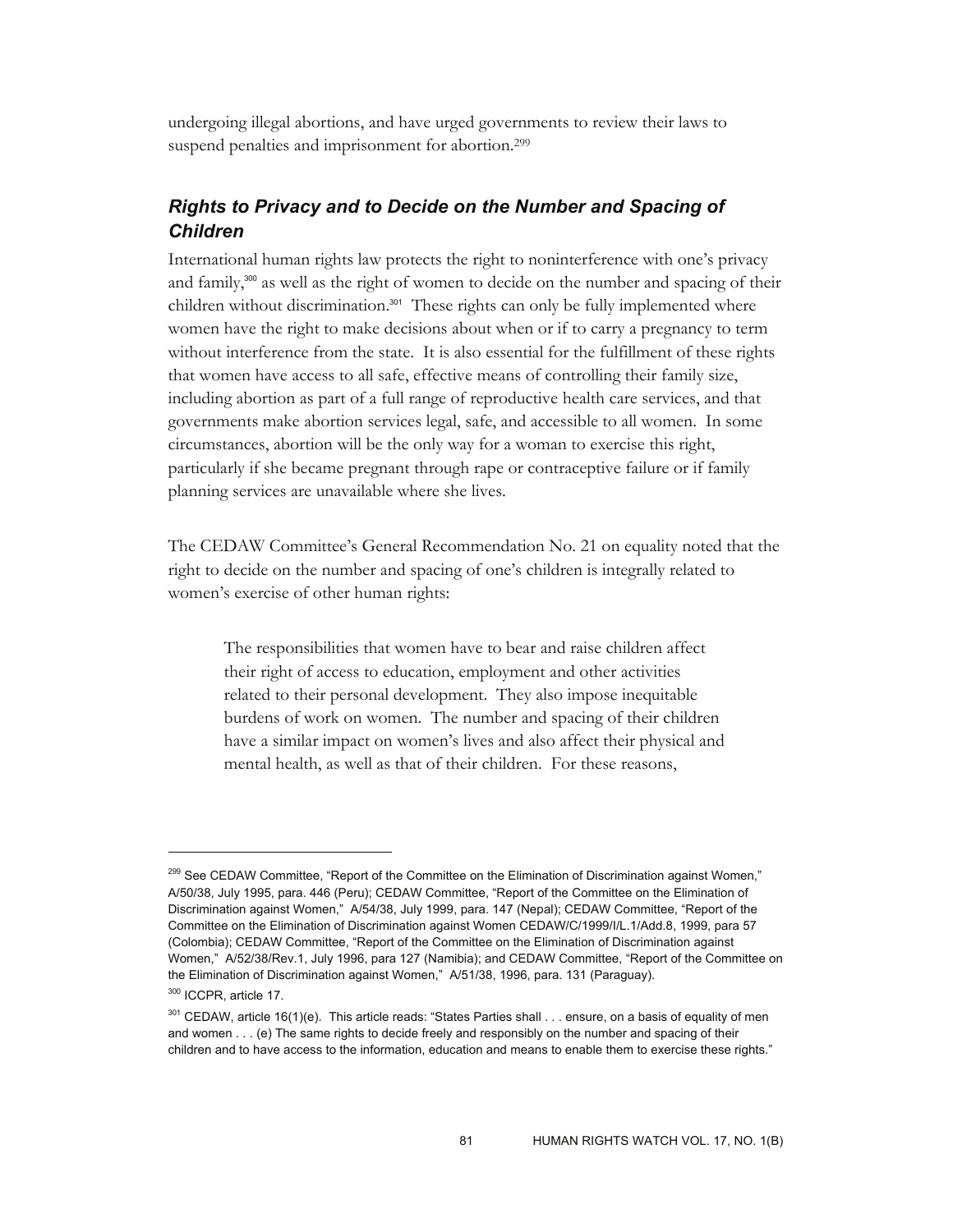women are entitled to decide on the number and spacing of their children.<sup>302</sup>

The U.N. Human Rights Committee has declared that women's right to equal enjoyment of their privacy, as well as other basic human rights, may be compromised where states impose a legal duty on doctors and other health personnel to report cases of women who may have undergone abortions:

…States may fail to respect women's privacy … where States impose a legal duty upon doctors and other health personnel to report cases of women who have undergone abortion. In these instances, other rights in the Covenant, such as those of articles 6 and 7 [rights to life and to freedom from torture], might also be at stake.<sup>303</sup>

The U.N. Committee against Torture, which monitors the implementation of the Convention against Torture and Other Cruel, Inhuman or Degrading Treatment or Punishment, has also recently expressed concern with situations where post-abortion care is conditioned upon women testifying against themselves in criminal proceedings, implying that the criminalization of abortion may lead to situations incompatible with that convention.<sup>304</sup>

### *Right to Freedom of Conscience and Religion*

The right to freedom of thought, conscience, and religion is protected in the ICCPR and the ACHR.305 Freedom of religion includes freedom from being compelled to comply with laws designed solely or principally to uphold doctrines of religious faith. It includes the freedom to follow one's conscience regarding doctrines of faith one does not hold. In this sense, women cannot be compelled to comply with laws based solely or principally on religious doctrines, which many abortion restrictions are.

304 Committee against Torture, "Conclusion and recommendations of the Committee against Torture: Chile," U.N. Doc. CAT/C/CR/32/5, June 14, 2004, para. 6(j): "The Committee expresses concern about the following: … (j) Reports that life-saving medical care for women suffering complications after illegal abortions is administered only on condition that they provide information on those performing such abortions. Such confessions are reportedly used subsequently in legal proceedings against the women and against third parties,

in contravention of the provisions of the Convention."

<sup>302</sup> CEDAW Committee, General Recommendation 21, Equality in Marriage and Family Relations (1992), para. 21.

<sup>&</sup>lt;sup>303</sup> Human Rights Committee, "General Comment No. 28: Equality of rights between men and women (article 3)," *U.N. Doc. CCPR/C/21/Rev.1/Add.10*, March 29, 2000, para. 20.

<sup>&</sup>lt;sup>305</sup> ICCPR, article 18; and ACHR, article 12.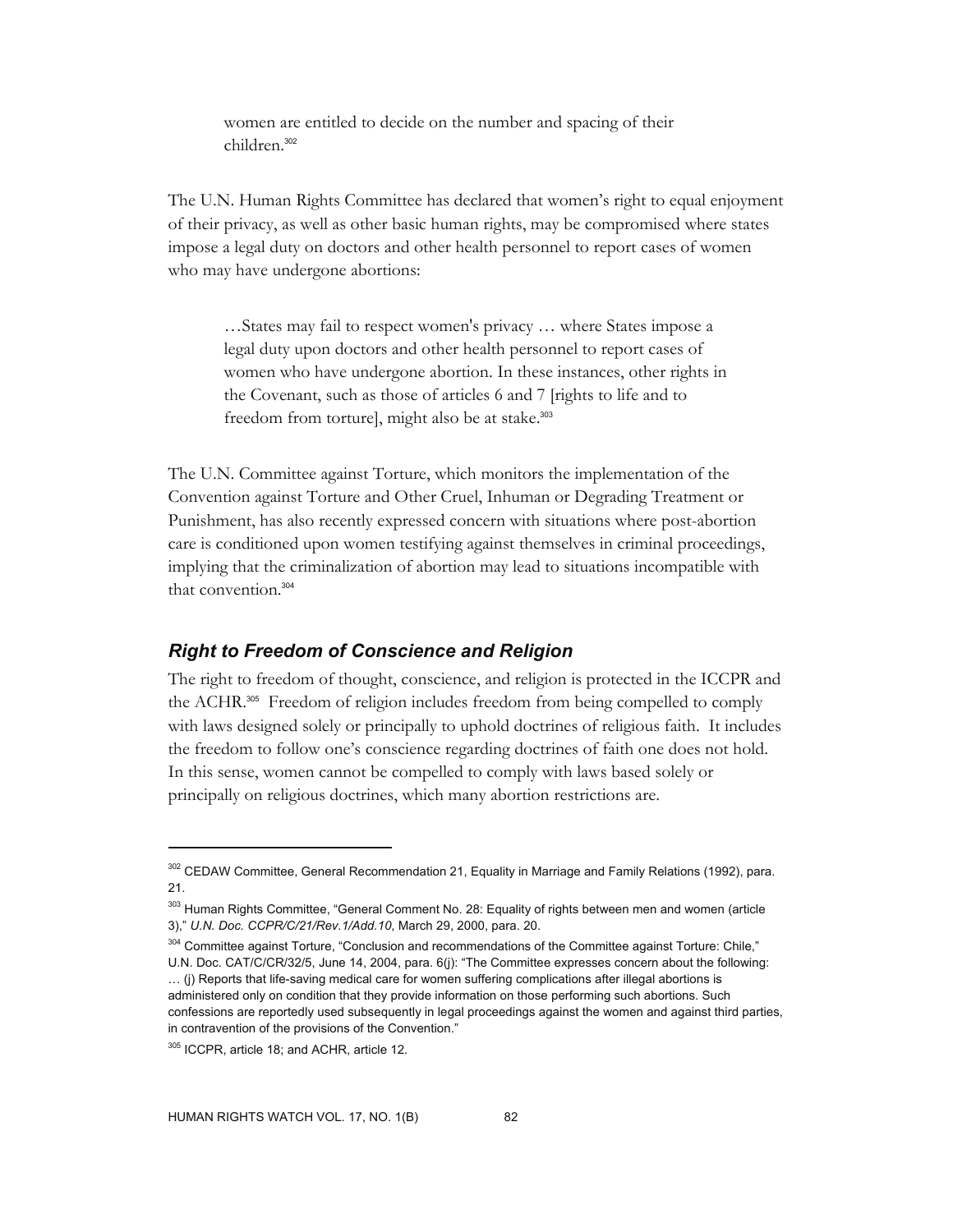The CEDAW Committee has explicitly stated in concluding observations that women's human rights are infringed where hospitals refuse to provide abortions due to the conscientious objection of doctors and has expressed concern about the limited access women have to abortion due to conscientious objections of practitioners. The committee has also expressly recommended that public hospitals provide abortion services.<sup>306</sup>

### **VIII. Conclusion**

Women in Argentina are prevented from making independent decisions about their health and lives in the area of reproduction. Women face multiple barriers in their access to contraception, including lack of information, inaccurate and incomplete information, domestic and sexual violence, and economic restraints that the government is not adequately addressing. One of the safest and most effective forms of contraception—tubal ligation—is subject to discriminatory restrictions, resulting in its arbitrary denial. As a result of these restrictions, many women are forced to choose between an unwanted pregnancy and birth that might further impoverish their families or put their health at risk, or an unsafe abortion.

In Argentina, unsafe abortion has constituted the leading cause of maternal mortality for decades. Abortion is illegal in all circumstances, although the law waives the punishment in cases where the pregnant woman's life or health is in danger, or where the pregnancy results from the rape of a mentally disabled woman. In reality, access to a legally permitted and therefore safer abortion is almost nonexistent, and many women with unwanted pregnancies or health problems seek abortions through unsafe clinics or induce their own abortions by methods that gravely jeopardize their health and lives.

 $\overline{a}$ 

.

<sup>&</sup>lt;sup>306</sup> See CEDAW Committee, "Report of the Committee on the Elimination of Discrimination against Women." U.N. Doc. A/53/38 (1998), part I, para. 109 (noting with regard to Croatia: "In the area of health, the Committee is … concerned about information regarding the refusal, by some hospitals, to provide abortions on the basis of conscientious objection of doctors. The Committee considers this to be an infringement of women's reproductive rights.") ; and CEDAW Committee, "Report of the Committee on the Elimination of Discrimination against Women," U.N. Doc. A/52/38/Rev.1 (1997), part I, paras. 353 and 360 Italy, U.N. Doc. A/52/38/Rev.1 1997), paras. 353 and 360 (noting with regard to Italy: "The Committee expressed particular concern with regard to the limited availability of abortion services for women in southern Italy, as a result of the high incidence of conscientious objection among doctors and hospital personnel' and "The Committee strongly recommended that the Government take steps to secure the enjoyment by women, in particular, southern Italian women, of their reproductive rights by, inter alia, guaranteeing them access to safe abortion services in public hospitals.")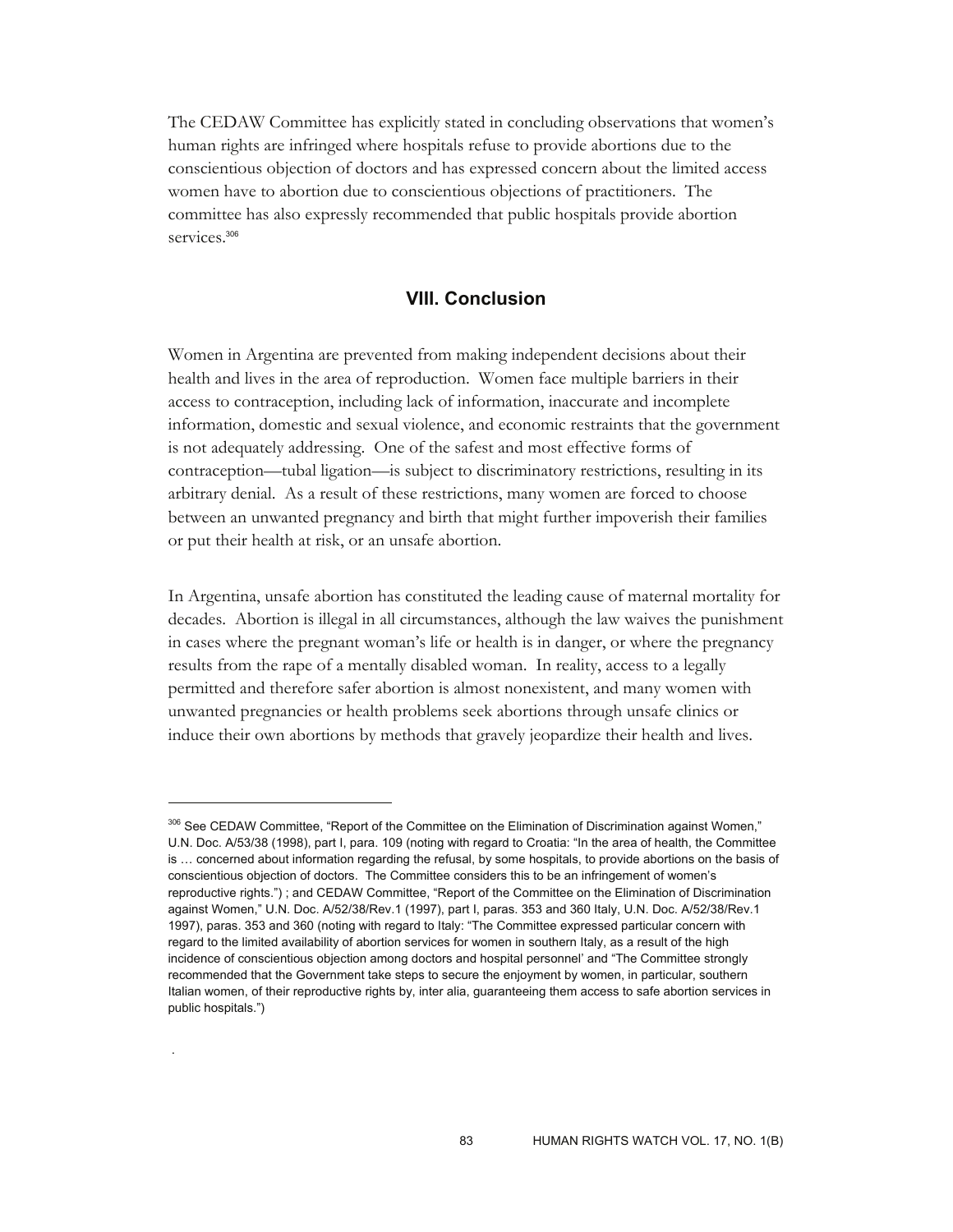Doctors feel obligated to report women with induced abortions to the authorities, creating an intimidating situation that deters women from seeking the care they need. Despite international obligations to provide humane post-abortion care in public hospitals, women receive inhumane and sometimes grossly inadequate treatment when they arrive at public hospitals with an incomplete abortion or other complications due to an unsafe abortion. While a guide on post-abortion care announced by the national health ministry in May 2005, if fully implemented, could address most of these issues, it does not carry the force of law and may not overcome persistent fear and resistance among service providers in this area.

If Argentina is to fulfill its international obligations on women's human rights, reform is urgently needed to ensure women's access to safe and legal abortion and to guarantee access to contraceptives and related information. For all women, it is a question of equality. For some, it is a question of life or death.

#### **IX. Acknowledgments**

Marianne Møllmann, Americas researcher for the Women's Rights Division, authored this report based on research she conducted in Argentina in September and October 2004. LaShawn R. Jefferson, executive director of the Women's Rights Division; Janet Walsh, deputy director of the Women's Rights Division; Joanne Mariner, deputy director of the Americas Division; Sebastian Brett, researcher of the Americas Division; Mike Bochenek, deputy director of the Children's Rights Division; Rebecca Schleifer, researcher of the HIV/AIDS and Human Rights Program; Wilder Tayler, Legal and Policy director; and Joseph Saunders, deputy director of the Program Office, reviewed the report. Katia Araujo-Natt, Alexis Benjamin, and Caroline Tourtet, interns for the Women's Rights Division, provided invaluable research assistance. Fitzroy Hepkins, Andrea Holley, Erin Mahoney, José Martínez, and Veronika Matushaj provided production assistance.

We are grateful to the many individuals and organizations who contributed with their time, expertise, and information to this research. Human Rights Watch sincerely thanks all the courageous women who shared their experiences with us and made this report possible.

We appreciate the feedback on this report provided by Mabel Bianco, president, Foundation for the Study and Research on Women (FEIM), Argentina, and Laura Katzive, legal advisor for Global Projects, International Program, Center for